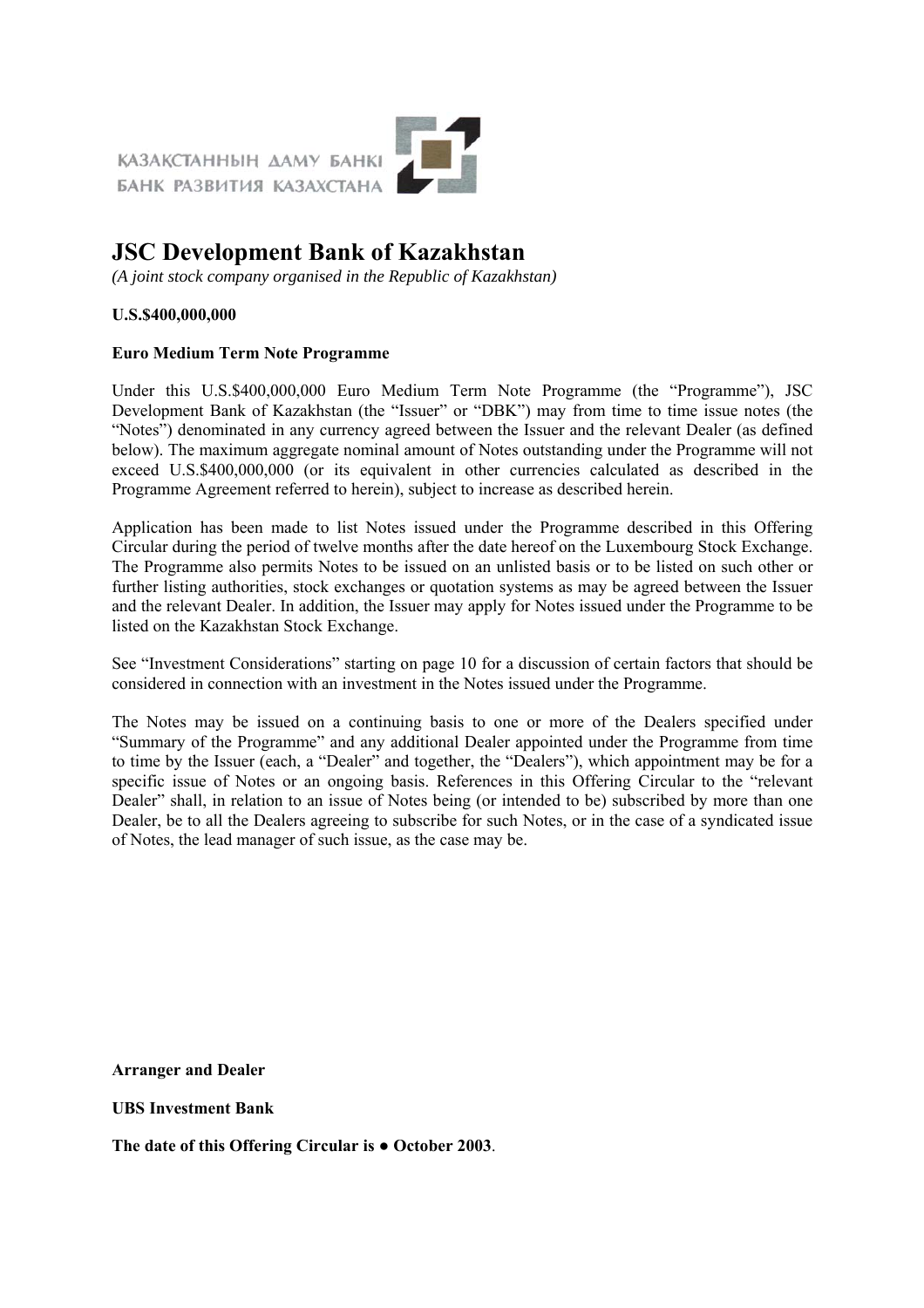**The Issuer, having made all reasonable inquiries, confirms that this Offering Circular (including for this purpose, each relevant Pricing Supplement) contains all information with regard to the Issuer, the Notes and the Programme which is material in the context of the issue and offering of the Notes, that the information contained in this Offering Circular is true and correct in all material respects and is not misleading, that the opinions, expectations and intentions of the Issuer expressed herein are true and honestly held and that there is no other fact or matter omitted from this Offering Circular (i) which was or is necessary to enable investors and their investment advisers to make an informed assessment of the assets and liabilities, financial position, profits and losses and prospects of the Issuer and of an investment in the Notes or (ii) the omission of which made or makes any statement herein misleading in any material respect. Save as provided in the next sentence, the Issuer accepts responsibility for the information contained in this Offering Circular. The information contained herein under the headings "The Banking Sector in Kazakhstan" and Annex A "The Republic of Kazakhstan" has been extracted from documents and other publications released by, and is presented on the authority of, various official and other public and private sources, including participants in the capital markets and financial sector in Kazakhstan. There is not necessarily any uniformity of view among such sources as to such information provided herein. The Issuer accepts responsibility for accurately reproducing such extracts but accepts no further or other responsibility in respect of such information.**

**This Offering Circular should be read and construed together with any amendments or supplements hereto and with any other documents incorporated by reference herein and, in relation to any Tranche (as defined herein) of Notes, should be read and construed together with the relevant Pricing Supplement.**

**No person has been authorised to give any information or to make any representation not contained in or not consistent with this Offering Circular or any other document entered into in relation to the Programme or any information supplied by the Issuer or such other information as is in the public domain and, if given or made, such information or representation should not be relied upon as having been authorised by the Issuer, the Trustee or any Dealer.**

**No representation or warranty is made or implied by the Dealers, the Trustee or any of their respective affiliates, and neither the Dealers, the Trustee nor any of their respective affiliates makes any representation or warranty or accepts any responsibility as to the accuracy or completeness of the information contained in this Offering Circular. Neither the delivery of this Offering Circular or any Pricing Supplement nor the offering, sale or delivery of any Note shall, in any circumstances, create any implication that the information contained in this Offering Circular is true subsequent to the date hereof or the date upon which this Offering Circular has been most recently amended or supplemented or that there has been no adverse change, or any event reasonably likely to involve any adverse change, in the condition (financial or otherwise) of the Issuer since the date thereof or, if later, the date upon which this Offering Circular has been most recently amended or supplemented or that any other information supplied in connection with the Programme is correct at any time subsequent to the date on which it is supplied or, if different, the date indicated in the document containing the same.**

**The distribution of this Offering Circular and any Pricing Supplement and the offering, sale and delivery of the Notes in certain jurisdictions may be restricted by law. Persons into whose possession this Offering Circular or any Pricing Supplement comes are required by the Issuer and the Dealers to inform themselves about and to observe any such restrictions. For a description of certain restrictions on offers, sales and deliveries of Notes and on the distribution of this Offering Circular or any Pricing Supplement and other offering material relating to the Notes, see "Subscription and Sale". In particular, Notes have not been and will not be registered under the United States Securities Act of 1933 (as amended) (the "Securities Act") and are subject to U.S. tax law requirements. Subject to certain exceptions, Notes may not be offered, sold or delivered within the United States or to U.S. persons. In addition, the Issuer has not**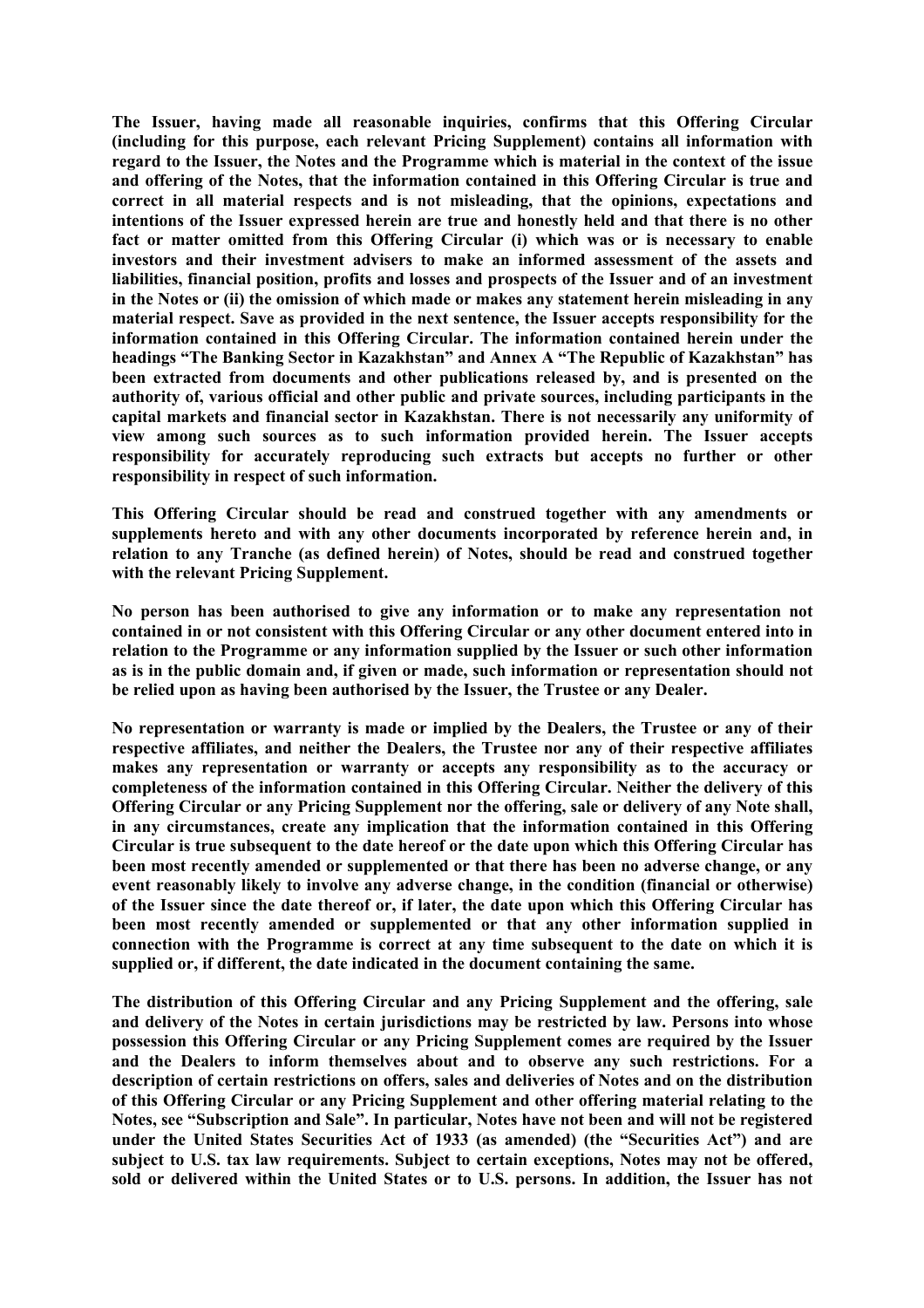**authorised any offer of Notes having a maturity of one year or more to the public in the United Kingdom within the meaning of the Public Offers of Securities Regulations 1995 (the "Regulations"). Notes may not lawfully be offered or sold to persons in the United Kingdom except in circumstances which do not result in an offer to the public in the United Kingdom within the meaning of the Regulations or otherwise in compliance with all applicable provisions of the Regulations.**

**Neither this Offering Circular nor any Pricing Supplement constitutes an offer or an invitation to subscribe for or purchase any Notes and should not be considered as a recommendation by the Issuer, the Dealers or the Trustee or any of them that any recipient of this Offering Circular or any Pricing Supplement should subscribe for or purchase any Notes. Each recipient of this Offering Circular or any Pricing Supplement shall be taken to have made its own investigation and appraisal of the condition (financial or otherwise) of the Issuer.**

**In this Offering Circular, unless otherwise specified or the context otherwise requires, references to "[euro]", "Euro" or "EUR" are to the single currency of the participating member states of the European Economic and Monetary Union which was introduced on 1 January 1999, references to "£", "pounds sterling", "GBP" and "Sterling" are to the lawful currency of the United Kingdom, references to "U.S.\$", "USD" and "U.S. Dollars" are to the lawful currency of the United States of America, references to "õY", "JPY", "Japanese yen" and "Yen" are to the lawful currency of Japan, references to "Swiss francs" or "CHF" are to the lawful currency of Switzerland and references to "Tenge" or "KZT" are to Kazakhstani Tenge, the official currency of the Republic of Kazakhstan. References to "Kazakhstan" or the "Republic" are to the Republic of Kazakhstan, references to the "Government" are to the government of Kazakhstan and references to the "CIS" are to the Commonwealth of Independent States.**

**On 25 September 2002, the official (middle) exchange rates for U.S. Dollars announced by the National Bank of Kazakhstan was U.S. \$1.00 = KZT 154.45. For details of all applicable exchange rates, see Annex A "The Republic of Kazakhstan Exchange Rates".**

**In this Offering Circular, any discrepancies in any table between totals and the sums of the amounts listed in such table are due to rounding.**

**Macroeconomic data which appears in this Offering Circular have been derived from statistics published by Kazakhstan's National Statistics Agency ("NSA").**

**In connection with the issue and distribution of any Tranche of Notes under the Programme, the Dealer (if any) which is specified in the relevant Pricing Supplement as the stabilising manager or any person acting for him may over-allot or effect transactions with a view to supporting the market price of the Notes of the Series of which such Tranche forms part at a level higher than that which might otherwise prevail for a limited period. However, there may be no obligation on the stabilising manager or any agent of its to do this. Such stabilising, if commenced, may be discontinued at any time and must be brought to an end after a limited period. Such stabilising shall be in compliance with all applicable laws, regulations and rules.**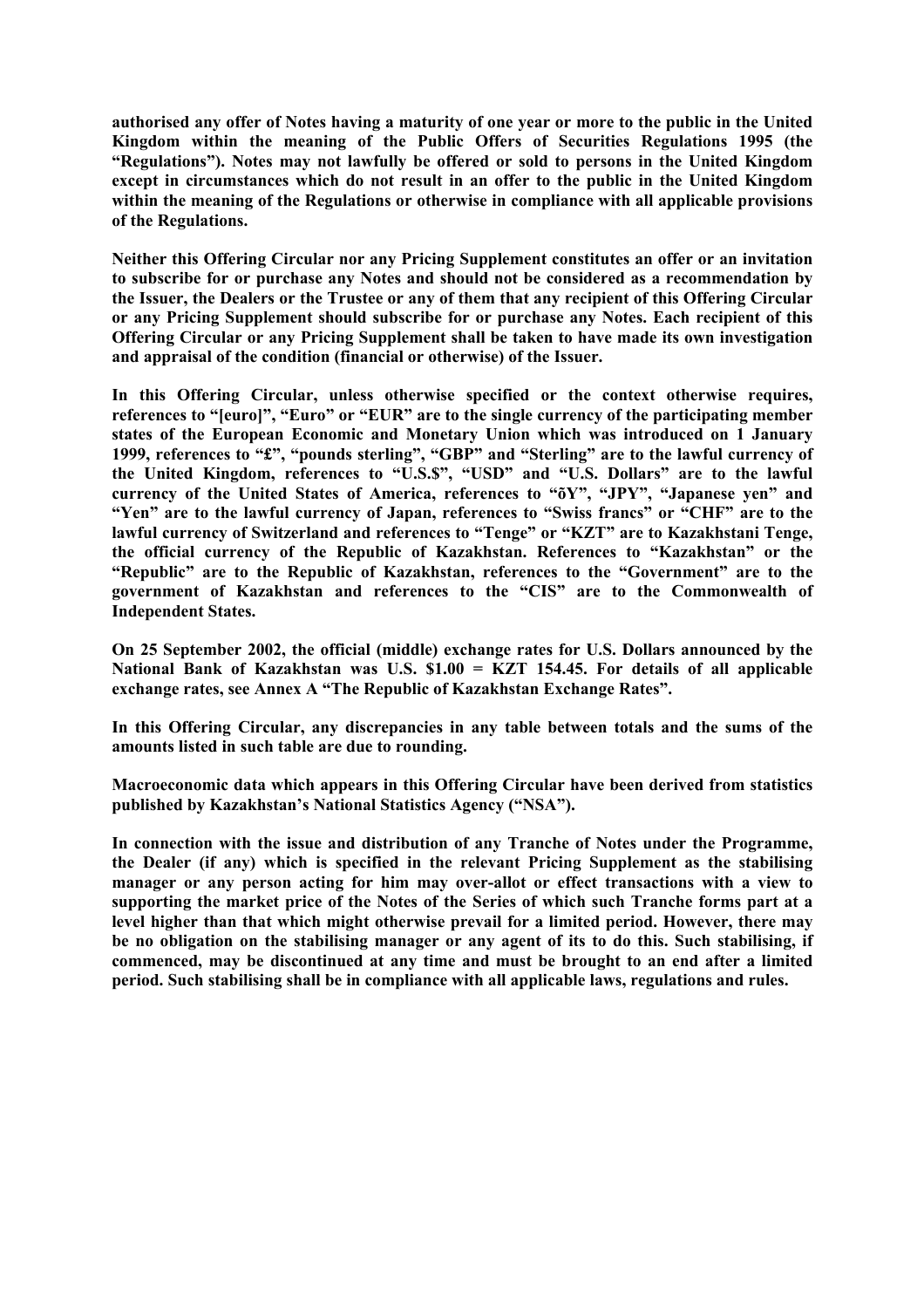# **Table of Contents**

| Documents Incorporated by Reference     | 5  |
|-----------------------------------------|----|
| <b>Supplementary Offering Circular</b>  | 5  |
| <b>Enforcement of Foreign Judgments</b> | 5  |
| Summary of the Programme                | 6  |
| <b>Investment Considerations</b>        | 9  |
| Forms of the Notes                      | 14 |
| Form of Pricing Supplement              | 18 |
| Terms and Conditions of the Notes       | 27 |
| Capitalisation                          | 53 |
|                                         |    |

|                       | <b>JSC Development Bank of Kazakhstan</b>                  | 54    |
|-----------------------|------------------------------------------------------------|-------|
|                       | The banking sector in Kazakhstan                           | 72    |
| Taxation              |                                                            | 75    |
| Subscription and sale |                                                            | 76    |
| General information   |                                                            | 79    |
|                       | Financial Statements and Auditors' Reports                 | $F-1$ |
| Annex A:              | Republic of Kazakhstan                                     | $A-1$ |
| Annex B:              | The Ministry of Economy and Budget Planning Comfort Letter | $B-1$ |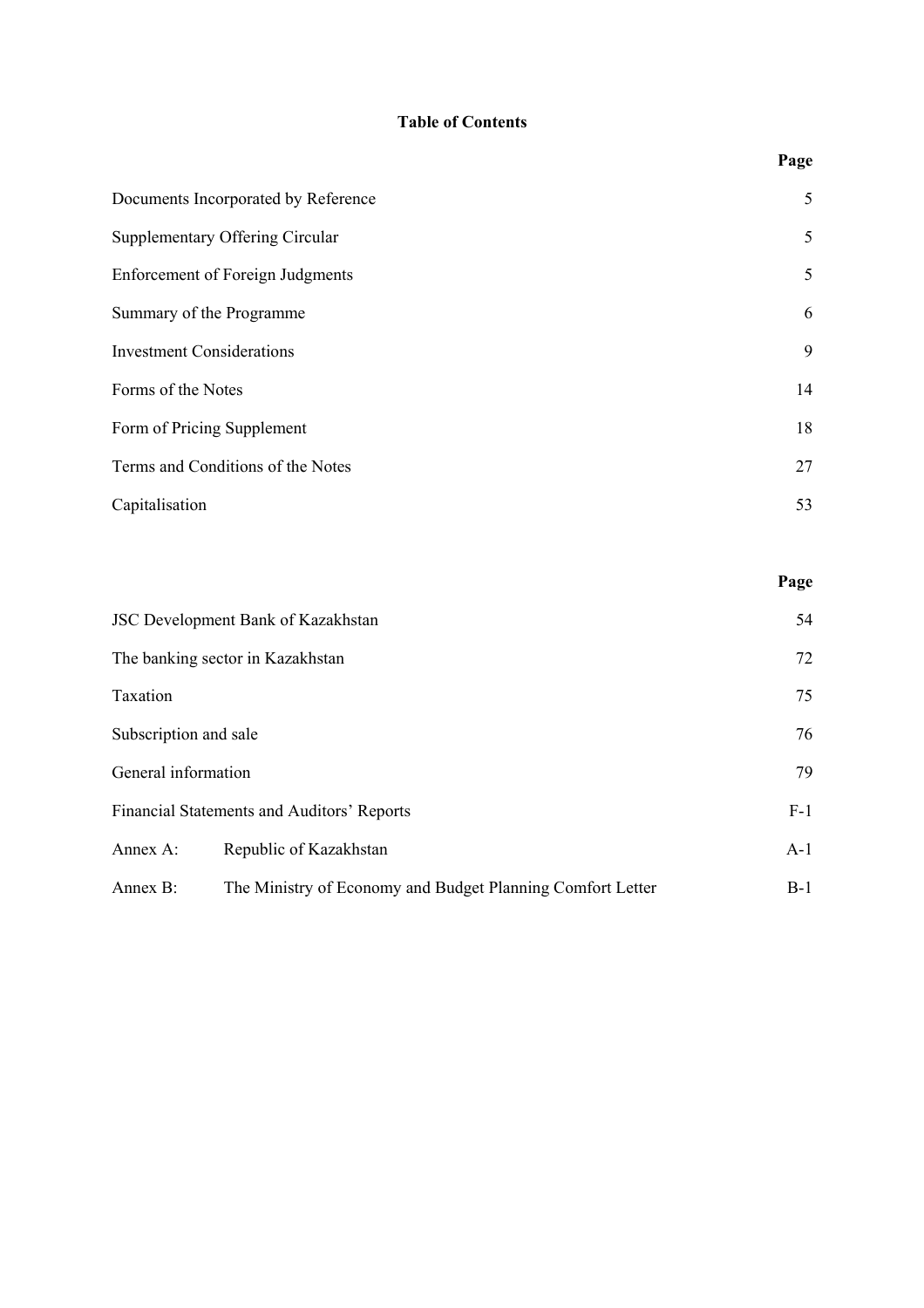## **DOCUMENTS INCORPORATED BY REFERENCE**

The following documents published or issued from time to time after the date hereof shall be deemed to be incorporated in, and to form part of, this Offering Circular:

- (1) the most recently published annual report of the Issuer; and
- (2) all amendments and supplements to this Offering Circular prepared by the Issuer from time to time,

save that any statement contained in this Offering Circular or in any of the documents incorporated by reference in, and forming part of, this Offering Circular shall be deemed to be modified or superseded for the purpose of this Offering Circular to the extent that a statement contained in any document subsequently incorporated by reference modifies or supersedes such statement.

The Issuer will, at the specified offices of the Paying Agents (including the Paying Agent having its specified office in Luxembourg), provide, free of charge, upon oral or written request, a copy of this Offering Circular (or any document incorporated by reference in this Offering Circular). Written or telephone requests for such documents should be directed to the specified office of any Paying Agent or the specified office of the Listing Agent in Luxembourg.

## **SUPPLEMENTARY OFFERING CIRCULAR**

The Issuer has undertaken, in connection with the listing of the Notes on the Luxembourg Stock Exchange, that if there shall occur any adverse change in the business or financial position of the Issuer or any change in the information set out under "Terms and Conditions of the Notes", that is material in the context of issuance under the Programme, the Issuer will prepare or procure the preparation of an amendment or supplement to this Offering Circular or, as the case may be, publish a new Offering Circular, for use in connection with any subsequent issue by the Issuer of Notes to be listed on the Luxembourg Stock Exchange.

## **ENFORCEMENT OF FOREIGN JUDGMENTS**

The Issuer is a joint stock company organised under the laws of Kazakhstan and all of its officers and directors and certain other persons referred to in this Offering Circular are residents of Kazakhstan. All or a substantial portion of the assets of the Issuer and most of such persons are located in Kazakhstan. As a result, it may not be possible (a) to effect service of process upon the Issuer or any such person outside Kazakhstan, (b) to enforce against any of them, in courts of jurisdictions other than Kazakhstan, judgments obtained in such courts that are predicated upon the laws of such other jurisdictions or (c) to enforce against any of them, in Kazakhstan's courts, judgments obtained in jurisdictions other than Kazakhstan, including judgments obtained on the Trust Deed in the courts of England.

The Notes and the Trust Deed are governed by the laws of England and the Issuer has agreed in the Notes and the Trust Deed that disputes arising thereunder are subject to the jurisdiction of the English courts or, at the election of the Trustee or, in certain circumstances, a Noteholder, to arbitration in London, England. See Condition 23 under "Terms and Conditions of the Notes". Kazakhstan's courts will not enforce any judgment obtained in a court established in a country other than Kazakhstan unless there is in effect a treaty between such country and Kazakhstan providing for reciprocal enforcement of judgments and then only in accordance with the terms of such treaty. There is no such treaty in effect between Kazakhstan and England. However, each of Kazakhstan and England are parties to the 1958 New York Convention on Recognition and Enforcement of Arbitral Awards (the "Convention"), although there has recently been some doubt as to whether the courts of Kazakhstan would enforce an arbitral award under the Convention. In February 2002, the Constitutional Council of the Republic passed a decree on the interpretation of the Kazakhstani Constitution which stated that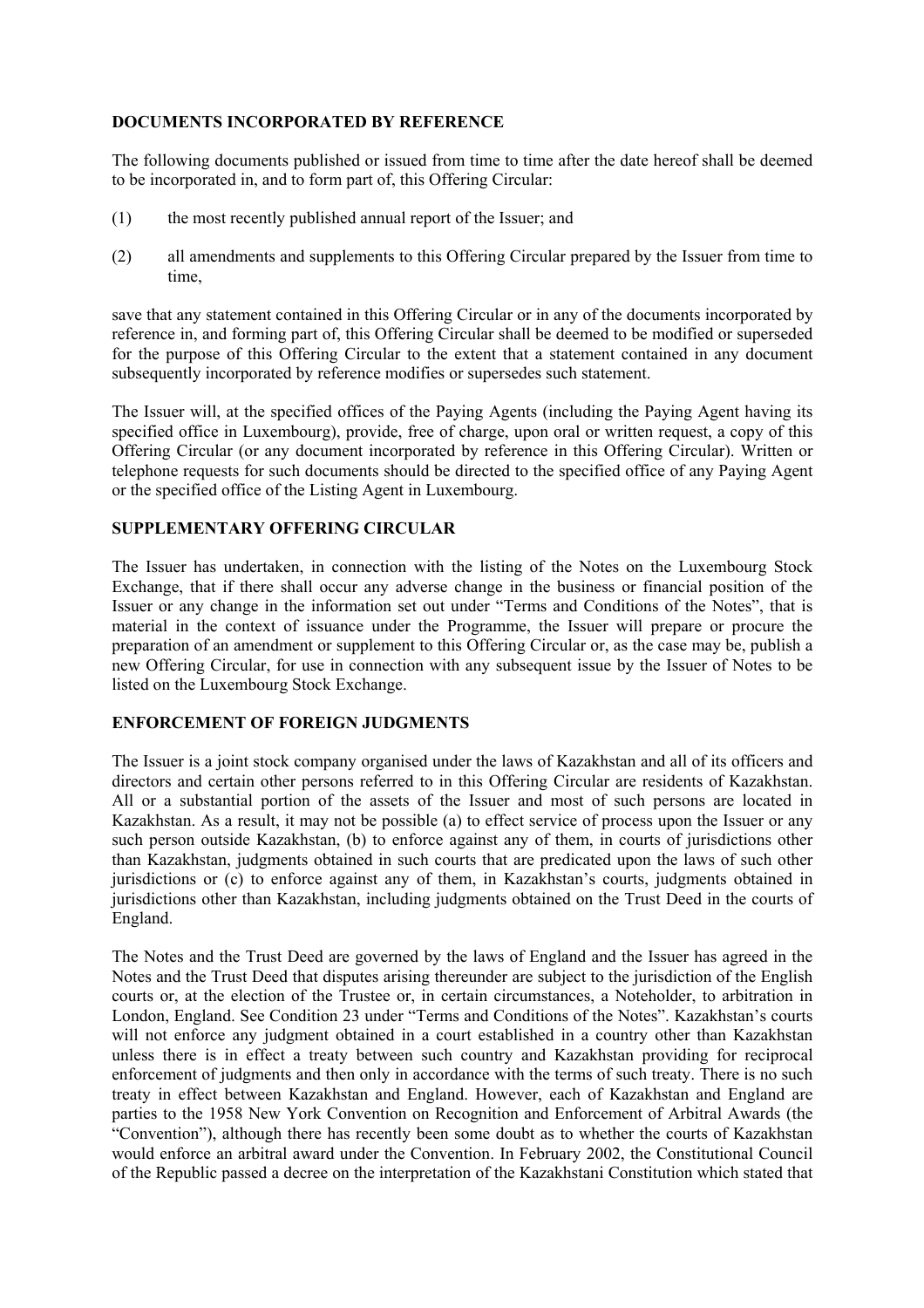the conclusion by parties to a commercial contract in which a dispute is submitted for consideration to arbitration should not exclude the possibility that such dispute may be considered by the courts of Kazakhstan. The decree made no distinction between foreign and domestic arbitral awards. However in April 2002, the Constitutional Council passed a further decree stating that the original decree did not apply to the recognition and enforcement of foreign arbitration awards where the procedure for such awards is established by a treaty obligation of the Republic. Accordingly, English arbitration awards are generally recognised and enforceable in Kazakhstan provided the conditions to enforcement set out in the Convention are met.

## **SUMMARY OF THE PROGRAMME**

*The following summary does not purport to be complete and is qualified in its entirety by the remainder of this Offering Circular. Words and expressions defined in "Forms of the Notes" or "Terms and Conditions of the Notes" below shall have the same meanings in this summary.* 

| Issuer:                   | JSC Development Bank of Kazakhstan.                                                                                                                                                                                                                                                                                                                                                                                                                                                 |
|---------------------------|-------------------------------------------------------------------------------------------------------------------------------------------------------------------------------------------------------------------------------------------------------------------------------------------------------------------------------------------------------------------------------------------------------------------------------------------------------------------------------------|
| Arranger:                 | UBS Limited.                                                                                                                                                                                                                                                                                                                                                                                                                                                                        |
| Dealers:                  | UBS Limited and any other Dealer appointed in accordance with the<br>Programme Agreement.                                                                                                                                                                                                                                                                                                                                                                                           |
| Trustee:                  | Deutsche Trustee Company Limited.                                                                                                                                                                                                                                                                                                                                                                                                                                                   |
| Principal Paying Agent:   | Deutsche Bank AG London.                                                                                                                                                                                                                                                                                                                                                                                                                                                            |
| Luxembourg Listing Agent: | Dexia Banque Internationale à Luxembourg.                                                                                                                                                                                                                                                                                                                                                                                                                                           |
| Programme Size:           | U.S.\$400,000,000 (or its equivalent in other currencies calculated in<br>accordance with the provisions of the Programme Agreement)<br>outstanding at any one time. The Issuer may increase the amount of<br>the Programme at any time in accordance with the Programme<br>Agreement.                                                                                                                                                                                              |
| Listing:                  | Each Series may be listed on the Luxembourg Stock Exchange and/or<br>admitted to Listing, trading and/or quotation by any other stock<br>exchange and/or quotation system as may be agreed between the<br>Issuer and the relevant Dealer and specified in the relevant Pricing<br>Supplement or may be unlisted.                                                                                                                                                                    |
| Issuance:                 | Notes will be issued in Series. Each Series may comprise one or<br>more Tranches issued on different issue dates. The Notes of each<br>Series will all be subject to identical terms, except that the issue date<br>and the amount of the first payment of interest may be different in<br>respect of different Tranches. The Notes of each Tranche will all be<br>subject to identical terms in all respects save that a Tranche may<br>comprise Notes of different denominations. |
|                           | Each Tranche will be the subject of a Pricing Supplement which, for<br>the purposes of that Tranche only, supplements the Conditions of the<br>Notes and this Offering Circular and must be read in conjunction<br>with this Offering Circular. The terms and conditions applicable to<br>any particular Tranche of Notes are the Conditions of the Notes as<br>supplemented, amended and/or replaced by the relevant Pricing<br>Supplement.                                        |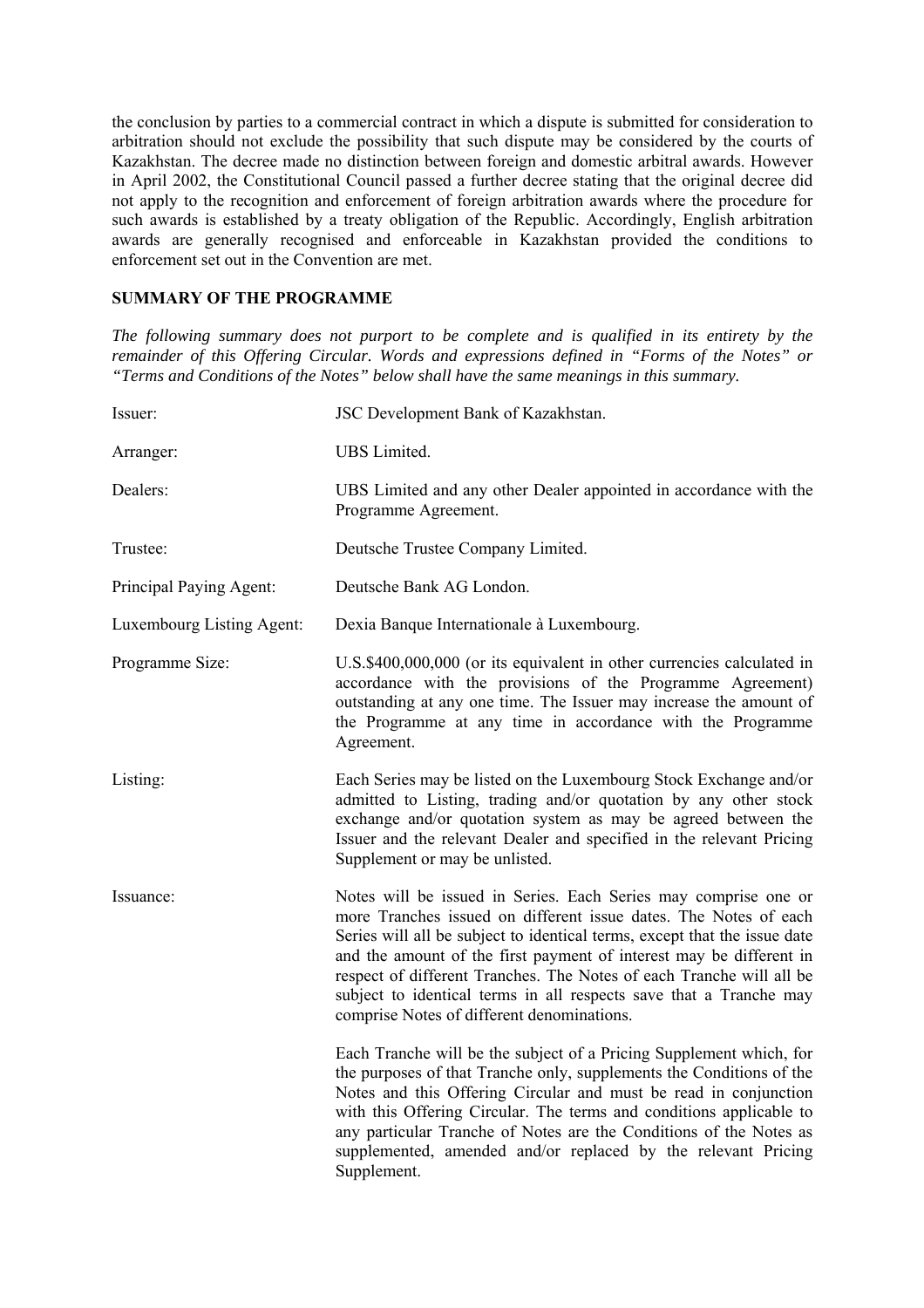Forms of Notes: The Notes will be issued in bearer form as described in this Offering Circular see "Forms of the Notes".

Currencies: Notes may be denominated in any currency or currencies, subject to compliance with all applicable legal and/or regulatory and/or central bank requirements. Payments in respect of Notes may, subject to such compliance, be made in and/or linked to, any currency or currencies other than the currency in which such Notes are denominated.

Certain Restrictions: Issues of Notes with a maturity of more than one year denominated in Swiss Francs or carrying a Swiss Franc-related element (other than Notes privately placed with a single investor with no publicity) will be effected in compliance with the relevant regulations of the Swiss National Bank based on article 7 of the Federal Law on Banks and Savings Banks of 8 November 1934 (as amended) and article 15 of the Federal Law on Stock Exchanges and Securities Trading of 24 March 1995 in connection with article 2, paragraph 2 of the Ordinance of the Federal Banking Commission on Stock Exchanges and Securities Trading of 2 December 1996. Under these regulations, the relevant Dealer or, in the case of a syndicated issue, the lead manager (the "Swiss Dealer"), must be a bank domiciled in Switzerland (which includes branches or subsidiaries of a foreign bank located in Switzerland) or a securities dealer duly licensed by the Swiss Federal Banking Commission pursuant to the Federal Law on Stock Exchanges and Securities Trading of 24 March 1995. The Swiss Dealer must report certain details of the relevant transaction to the Swiss National Bank no later than the Issue Date specified in the Pricing Supplement of the relevant Notes.

Status of the Notes: The Notes will constitute direct, general, unconditional and unsecured obligations of the Issuer which rank and will rank pari passu in right of payment with all other present and future unsecured obligations of the Issuer, save only for such obligations as may be preferred by mandatory provisions of applicable law. See "Terms and Conditions of the Notes Status".

Issue Price: Notes may be issued at any price and either on a fully or partly paid basis, as specified in the relevant Pricing Supplement.

Maturities: Any maturity, subject, in relation to specific currencies, to compliance with all applicable legal and/or regulatory and/or central bank requirements.

Redemption: Notes may be redeemable at par or at such other Redemption Amount (detailed in a formula, index or otherwise) as may be specified in the relevant Pricing Supplement. Notes may also be redeemable in two or more instalments on such dates and in such manner as may be specified in the relevant Pricing Supplement. Unless permitted by then current laws and regulations, Notes (including Notes denominated in Sterling) which have a maturity of less than one year and in respect of which the issue proceeds are to be accepted by the Issuer in the United Kingdom or whose issue otherwise constitutes a contravention of section 19 of the Financial Services and Markets Act 2000 (the "FSMA") will have a minimum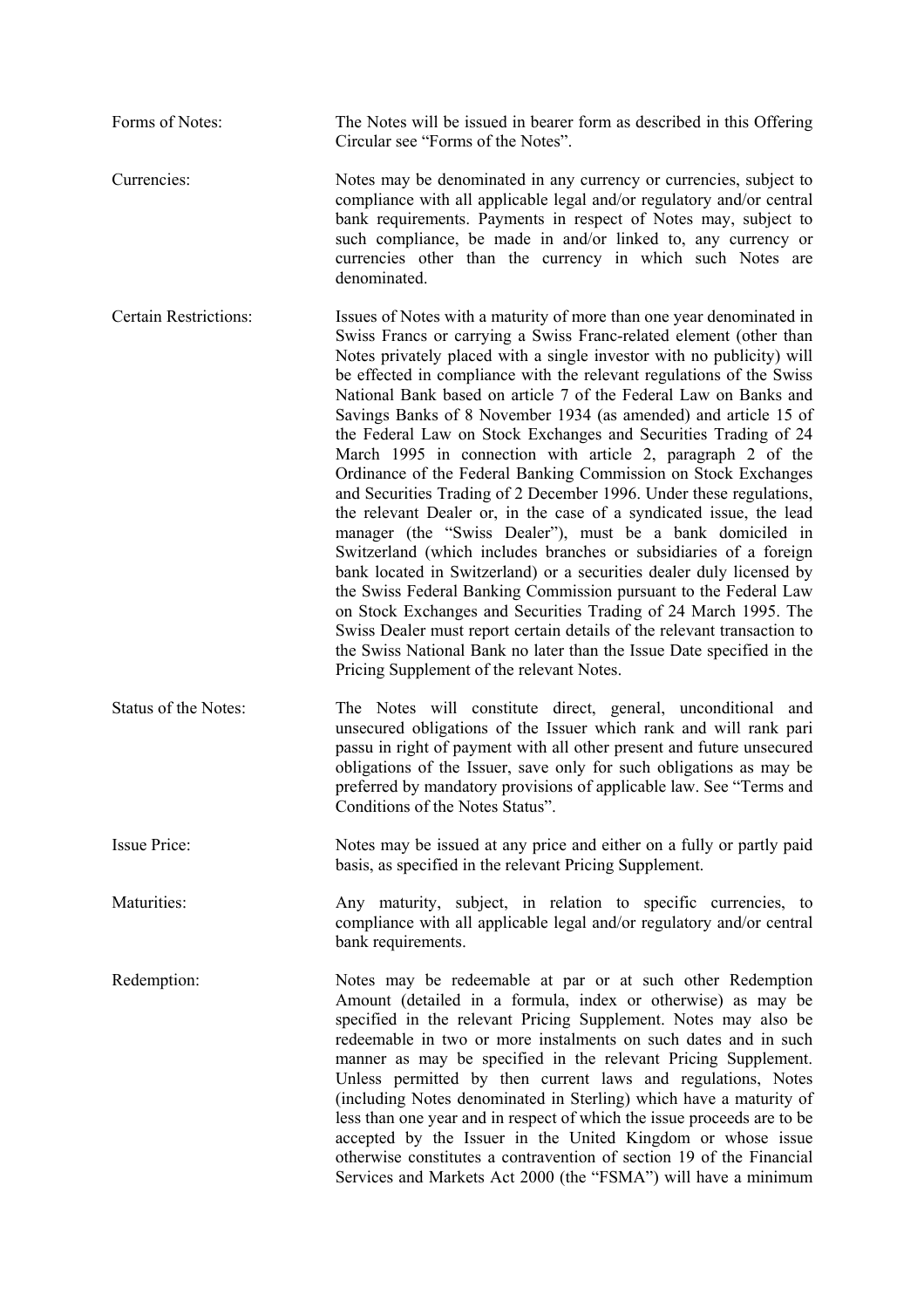|                      | redemption amount of £100,000 (or its equivalent in other<br>currencies).                                                                                                                                                                                                                                                                                                                                                                                                                                                                                                                                                       |
|----------------------|---------------------------------------------------------------------------------------------------------------------------------------------------------------------------------------------------------------------------------------------------------------------------------------------------------------------------------------------------------------------------------------------------------------------------------------------------------------------------------------------------------------------------------------------------------------------------------------------------------------------------------|
| Optional Redemption: | Notes may be redeemed before their stated maturity at the option of<br>the Issuer (either in whole or in part) and/or the Noteholders to the<br>extent (if at all) specified in the relevant Pricing Supplement.                                                                                                                                                                                                                                                                                                                                                                                                                |
| Tax Redemption:      | Except as described in "Optional Redemption" above or following an<br>Event of Default, early redemption will only be permitted for tax<br>reasons as described in Condition 10.2.                                                                                                                                                                                                                                                                                                                                                                                                                                              |
| Interest:            | Notes may be interest-bearing or non-interest bearing. Interest (if<br>any) may accrue at a fixed rate or a floating rate or other variable rate<br>or be index-linked and the method of calculating interest may vary<br>between the issue date and the maturity date of the relevant Series.                                                                                                                                                                                                                                                                                                                                  |
| Denominations:       | Notes will be issued in such denominations as may be specified in the<br>relevant Pricing Supplement, subject to compliance with all<br>applicable legal and/or regulatory and/or central bank requirements.<br>Notes (including Notes denominated in Sterling) which have a<br>maturity of less than one year and in respect of which the issue<br>proceeds are to be accepted by the Issuer in the United Kingdom or<br>whose issue otherwise constitutes a contravention of section 19 of the<br>FSMA will have a minimum denomination of £100,000 (or its<br>equivalent in other currencies). Negative Pledge and Covenant: |
|                      | The Notes will have the benefit of a negative pledge and a covenant<br>relating to compliance with the legislative act constituting DBK each<br>as more fully described in Condition 5.                                                                                                                                                                                                                                                                                                                                                                                                                                         |
| Cross Default:       | The Notes will have the benefit of a cross default as described in<br>Condition 13.3.                                                                                                                                                                                                                                                                                                                                                                                                                                                                                                                                           |
| Taxation:            | All payments in respect of Notes will be made free and clear of<br>withholding taxes of Kazakhstan unless the withholding is required<br>by law. In that event, the Issuer will (subject as provided in Condition<br>12) pay such additional amounts as will result in the Noteholders<br>receiving such amounts as they would have received in respect of<br>such Notes had no such withholding been required.                                                                                                                                                                                                                 |
| Redenomination:      | The applicable Pricing Supplement may provide that Notes may be<br>redenominated in euro.                                                                                                                                                                                                                                                                                                                                                                                                                                                                                                                                       |
| Governing Law:       | English law.                                                                                                                                                                                                                                                                                                                                                                                                                                                                                                                                                                                                                    |
| Listing:             | Application has been made to list Notes issued under the Programme<br>during the period of twelve months after the date of this Offering<br>Circular on the Luxembourg Stock Exchange. The Programme also<br>permits Notes to be issued on an unlisted basis or to be listed on such<br>other or further listing authorities, stock exchanges or quotation<br>systems as may be agreed with the Issuer. In addition, the Issuer may<br>apply for Notes issued under the Programme to be listed on the<br>Kazakhstan Stock Exchange, although no assurance can be given that<br>such listing will be obtained.                   |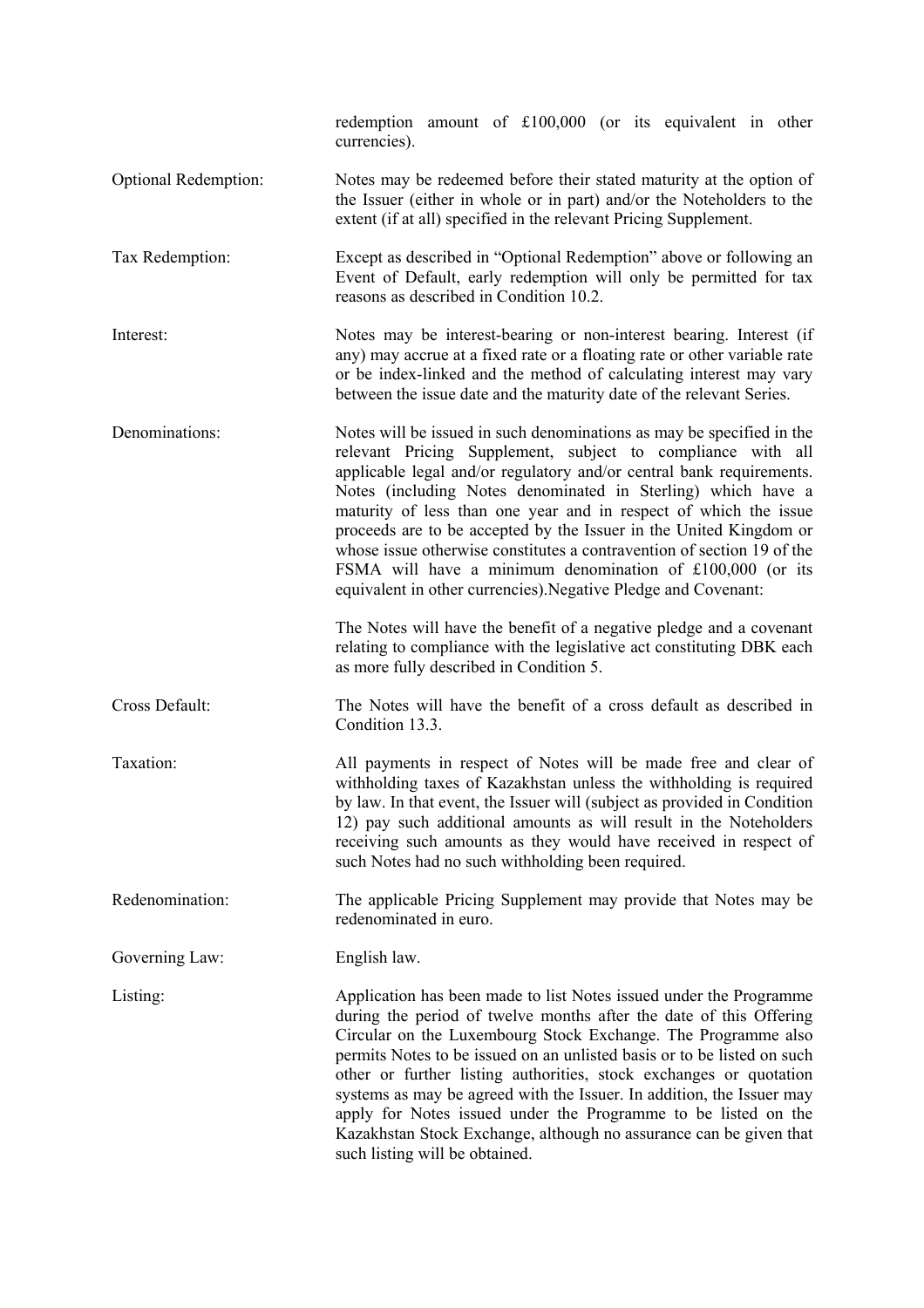Selling Restrictions: For a description of certain restrictions on offers, sales and deliveries of Notes and on the distribution of offering material in the United States of America, the United Kingdom, Kazakhstan, Japan, the Republic of France and Switzerland, see "Subscription and Sale" below.

## **INVESTMENT CONSIDERATIONS**

*Prior to making an investment decision, prospective purchasers of the Notes should carefully consider, along with the other matters referred to in this Offering Circular, the following investment considerations associated with investment in Kazakhstan entities generally and in the Notes specifically. Prospective investors should pay particular attention to the fact that the Issuer is governed by a legal and regulatory environment in Kazakhstan which in some respects may differ from that prevailing in other countries.*

## **GENERAL**

Investors in emerging markets such as Kazakhstan should be aware that these markets are subject to greater risk than more developed markets, including in some cases significant legal, economic and political risks. Investors should also note that emerging markets such as Kazakhstan's are subject to rapid change and that the information set out in this Offering Circular may become outdated relatively quickly. Accordingly, investors should exercise particular care in evaluating the risks involved and must decide for themselves whether, in light of those risks, their investment is appropriate. Generally, investment in emerging markets is only suitable for sophisticated investors who fully appreciate the significance of the risks involved including the total loss of investment and investors are urged to consult with their own legal and financial advisors before making an investment in the Notes.

## **CONSIDERATIONS RELATING TO THE REPUBLIC OF KAZAKHSTAN**

#### **Political and Regional Considerations**

Kazakhstan became an independent sovereign state in 1991 as result of the dissolution of the former Soviet Union. Since then, Kazakhstan has experienced significant change as it emerged from a singleparty political system and a centrally controlled command economy to a market-oriented democratic model. The transition has been marked by political uncertainty and tension, a recessionary economy marked by high inflation and instability of the local currency and rapid, but incomplete, changes in the legal environment.

Since 1992, Kazakhstan has actively pursued a programme of economic reform designed to establish a free market economy through privatisation of state enterprises and deregulation and is more advanced in this respect than most other countries of the CIS. However, as with any transition economy, there can be no assurance that such reforms and other reforms described elsewhere in this Offering Circular will continue or that such reforms will achieve all or any of their intended aims.

Kazakhstan depends on neighbouring states to access world markets for a number of its major exports, including oil, steel, copper and wheat. Kazakhstan is thus dependent upon good relations with its neighbours to ensure its ability to export. In January 1995, Kazakhstan, Russia, the Kyrgyz Republic and Belarus, joined by Tajikistan in 1999, signed a customs union which, among other things, provides for the removal of trade tariffs between these nations, and the Republic has taken other steps to promote regional economic integration. In September 2003, Kazakhstan, Ukraine, Russia and Belarus signed an agreement for the creation of a single economic zone, which is expected to result in common economic policies, harmonisation of legislation implementing such policies and the creation of a single commission on tariffs and trade. The aim of the single economic zone is to create a free customs area within which member countries would enjoy free movement of goods, services, capital and labour. The member countries also intend to coordinate their fiscal, credit and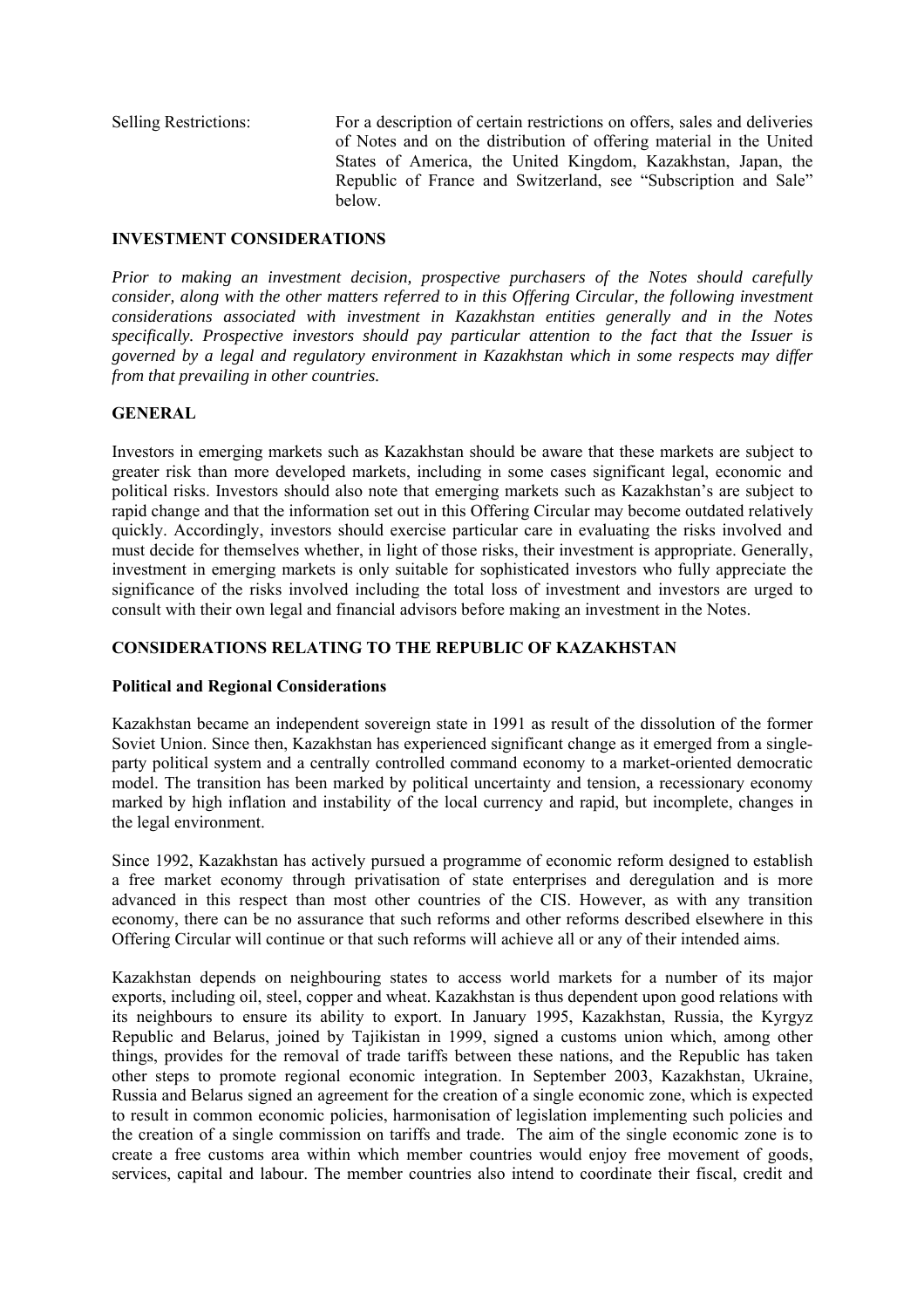currency policies. Government policy advocates further economic integration within the CIS, one of the aims of which is to assure continued access to export routes. However, should access to these routes be materially impaired, this could adversely impact the economy of Kazakhstan.

In addition, like other countries in Central Asia, Kazakhstan could be affected, in particular in relation to oil prices and insurance costs, by the ongoing military action taken in Afghanistan by the United States and an international coalition in response to the September 2001 terrorist attacks in the United States. Also, in common with other countries in Central Asia, Kazakhstan could be affected by military or other action taken against other sponsors of terrorism in the region. The recent military action by a United States and British-led coalition against the regime in Iraq in March 2003 could also affect the world economy and the political stability of other countries. In particular, countries in the Central Asian region such as Kazakhstan whose economies and state budgets rely in part on the export of oil and oil products, the import of capital equipment and significant foreign investments in infrastructure projects, could be adversely affected by any resulting volatility in oil prices and by any sustained fall in them or by the frustration or delay of any infrastructure projects caused by political or economic instability in countries engaged in such projects, such as Turkey which is a major infrastructure project contributor in the Central Asian region.

#### **Macroeconomic Considerations and Exchange Rate Policies**

Since Kazakhstan is heavily dependent upon export trade and commodity prices, it was particularly affected by the Asian financial crisis in early 1998 and by the Russian crisis later that year, both of which exacerbated the problems associated with falling commodity prices. Because Kazakhstan is negatively affected by low commodity prices and economic instability elsewhere in the world, the Government has promoted economic reform, inward foreign investment and the diversification of the economy. Notwithstanding these efforts, however, low commodity prices and weak demand in its export markets may adversely affect Kazakhstan's economy.

The Government began implementing market-based economic reforms in 1992 (including the implementation of a significant privatisation programme, the promotion of high levels of foreign direct investment (particularly in the oil and gas sector) and the introduction of an extensive legal framework). Despite uneven progress in this regard, Kazakhstan has experienced extensive economic transformation over the last ten years. Since mid-1994, the Government has adhered to a macroeconomic stabilisation programme aimed at curtailing inflation, reducing the fiscal deficit and boosting international currency reserves. According to figures compiled by the NSA, while gross domestic product ("GDP") fell in 1998 by 1.9 per cent. in the aftermath of the Asian and Russian financial crises, it began to rebound in 1999 following the flotation of the Tenge in April of that year, increasing by 2.7 per cent. for the year 1999 and 9.8 per cent. for the year 2000. In 2001, GDP grew by 13.2 per cent. in real terms and in 2002 it grew by 9.5 per cent.

The Tenge is convertible for current account transactions, although it is not fully convertible currency outside Kazakhstan. Between 1991, when Kazakhstan began its transition to a market-based economy, and April 1999, the NBK maintained a managed exchange rate policy which, although permitting the general trend in the exchange rate to reflect market conditions, involved official intervention aimed at limiting fluctuations. Depressed export markets in 1998 and early 1999, however, caused considerable pressure on Kazakhstan's managed exchange rate and resulting official intervention in the foreign exchange markets led to losses on foreign currency reserves. In response to these pressures, the NBK instituted a number of expenditure cuts, took revenue increasing measures and, in April 1999, floated the Tenge. In the period from flotation on 4 April 1999 to 31 December 1999, the Tenge declined by 58.0 per cent. against the U.S. Dollar, for an overall decline of 64.9 per cent. against the U.S. Dollar in the year ended 31 December 1999, compared to a decline of 10.9 per cent. in the year ended 31 December 1998. In 2000, the Tenge declined by 4.6 per cent. and during 2001 by 3.8 per cent. against the U.S. Dollar. It declined a further 3.3 per cent. in 2002, but as at 30 June 2003 the Tenge had shown an increase against the U.S. Dollar of 5.24 per cent. since the beginning of 2003. While the NBK has stated that it has no plans to resume a managed exchange rate policy, there can be no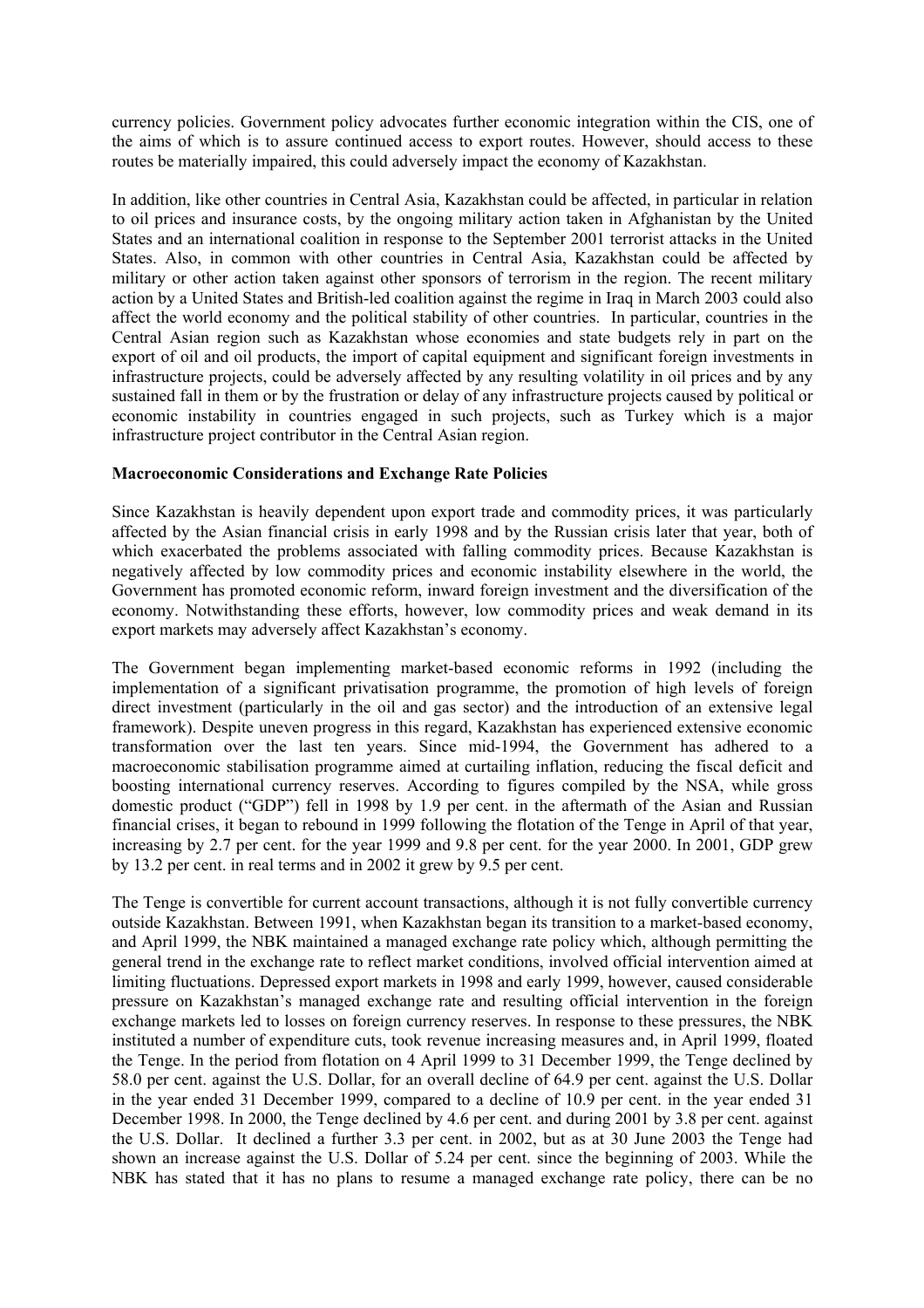assurance that the NBK's exchange rate policy will not change and any subsequent decision to support the exchange rate could have an adverse impact on Kazakhstan's public finances and economy.

#### **Implementation of Further Market-Based Economic Reforms**

The need for substantial investment in many enterprises has driven the Government's privatisation programme. The programme has excluded certain enterprises deemed strategically significant by the Government, although major privatisations in key sectors have taken place, such as full or partial sales of large oil and gas producers, mining companies and the national telecommunications company. However, there remains a need for substantial investment in many sectors of the Kazakhstan economy and there are areas in which economic performance in the private sector is still constrained by an inadequate business infrastructure. Further, the amount of non-cash transactions in the economy and the size of the informal sector adversely affect the implementation of reforms and hamper the efficient collection of taxes. The Government has stated that it intends to address these problems by improving bankruptcy procedures, the business infrastructure and tax administration and by continuing the privatisation process. Currently the Government is considering the possibility of presenting to the Parliament a law on one-time property amnesty aimed at reducing the size of the black market and increasing the size of the country's tax base. Implementation of these measures, however, may not happen in the short-term and any positive results of such actions may not materialise until the medium term, if at all.

#### **Underdevelopment and Evolution of Legislative and Regulatory Framework**

Although a large volume of legislation has come into force since early 1995, including a new tax code in 2002, laws relating to foreign investment, additional regulation of the banking sector and other legislation covering such matters as securities exchanges, corporate organisation and governance, state enterprise reform and privatisation, the legal framework in Kazakhstan is at an early stage of development compared to countries with established market economies. In addition, the judicial system in Kazakhstan may not be fully independent of outside social, economic and political forces, and court decisions can be difficult to predict. The Government has stated that it believes in continued reform of the corporate governance processes and will ensure discipline and transparency in the corporate sector to promote growth and stability. However, there can be no assurance that the Government will continue such policy, or that such policy, if continued, will ultimately prove to be successful. Therefore, it is not possible to predict the effect of future legislative developments on the Issuer's business and prospects.

#### **Less Developed Securities Market**

An organised securities market was established in Kazakhstan only relatively recently and procedures for settlement, clearing and registration of securities transactions may therefore be subject to legal uncertainties, technical difficulties and delays. Although significant developments have occurred in recent years, the sophisticated legal and regulatory frameworks necessary for the efficient functioning of modern capital markets have yet to be fully developed in Kazakhstan. In particular, legal protections against market manipulation and insider trading are less well developed in Kazakhstan, and less strictly enforced, than in Western European countries, and existing laws and regulations may be applied inconsistently with consequent irregularities in enforcement. In addition, less information relating to Kazakhstan entities, such as the Issuer, may be publicly available to investors in securities issued or guaranteed by such entities than are available to investors in entities organised in Western European countries.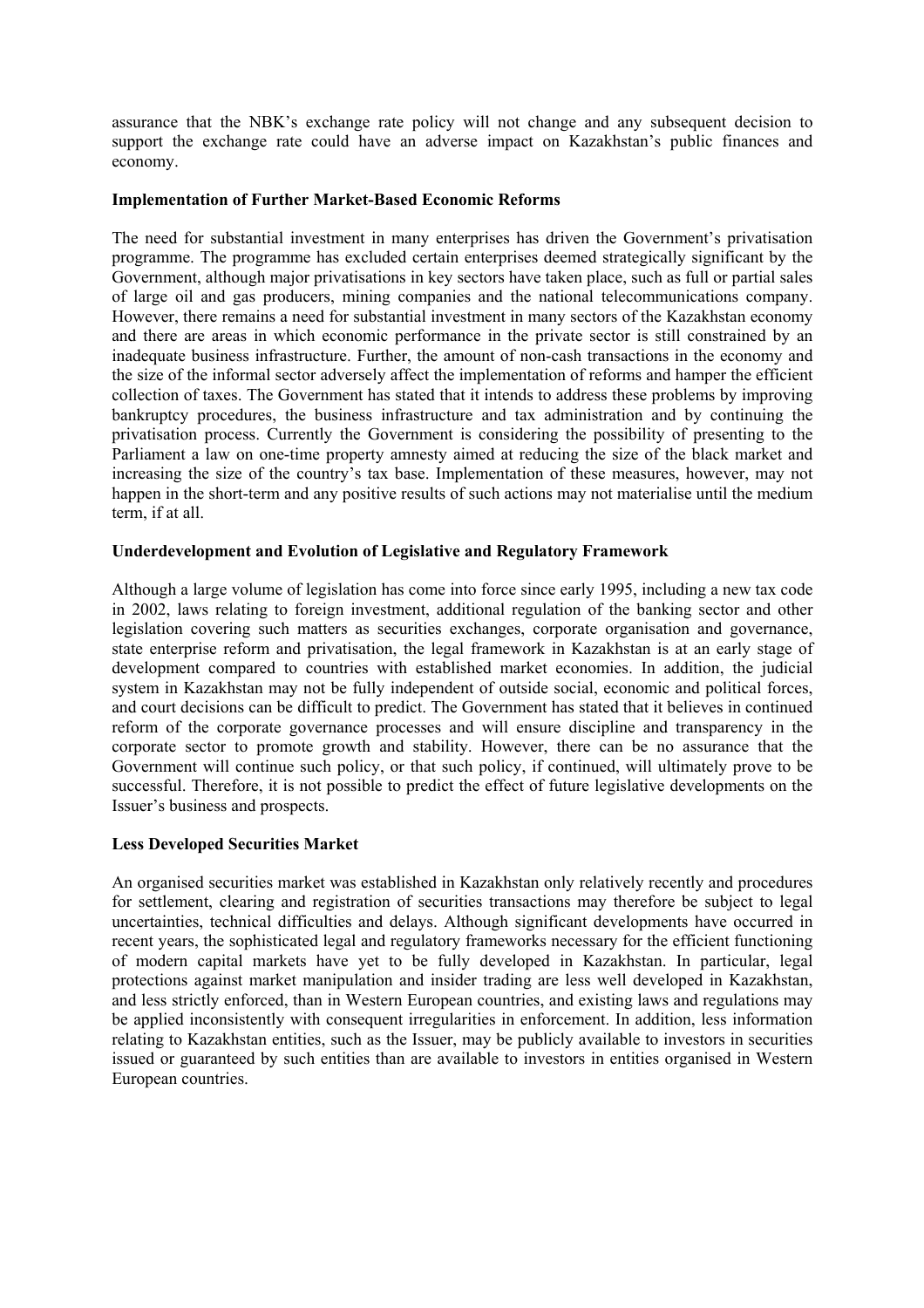## **INVESTMENT CONSIDERATIONS RELATING TO THE ISSUER**

#### **Loan Portfolio Growth**

The Issuer started funding loans to borrowers during the first quarter of 2002 and as at 30 June 2003, its net loan portfolio was KZT13,200 million. Continued growth of the Issuer's loan portfolio is contingent upon (i) the Issuer finding sufficient suitable projects to finance, and (ii) growth of the commercial banking sector sufficient to meet the lending limit requirement of the Issuer to provide guarantees as a security for such projects. Failure by the Issuer to find additional development projects that meet its credit policies and criteria and constrained growth of the commercial banking sector in Kazakhstan and hence limited ability to provide guarantees for such development projects could affect the Issuer's ability to maintain the quality of its assets and result in a material adverse effect on the Issuer's results of operation and financial condition.

#### **Lack of Information and Risk Assessments**

Kazakhstan's system for gathering and publishing statistical information relating to the Kazakhstan economy generally or specific economic sectors within it or corporate or financial information relating to companies and other economic enterprises is not as comprehensive as those of many countries with established market economies. Thus, the statistical, corporate and financial information, including audited financial statements, available to the Issuer relating to its prospective corporate borrowers or other clients makes the assessment of credit risk, including the valuation of collateral, more difficult. Although the Issuer ordinarily makes an estimation of the net realisable value of collateral on the basis of which it determines applicable provisioning and collateralisation requirements, the absence of additional statistical, corporate and financial information may decrease the accuracy of the Issuer's assessments of credit risk, thereby increasing the risk of borrower default and decreasing the likelihood that the Issuer would be able to enforce any security in respect of the corresponding loan or that the relevant collateral will have a value commensurate to the loan secured on it.

#### **Credit Risk**

The Issuer has implemented specific credit risk policies. See "Asset and Liability Management Lending Policies and Procedures". However since the Issuer's credit portfolio consists of medium- to long-term loans and there has been little historical experience and information for such loans, there can be no assurance that the Issuer's credit policies shall be sufficient to mitigate risks involved in making loans with such tenors in an emerging market such as Kazakhstan. Further, the Issuer according to the DBK Law and the Memorandum has independence from the influence of the Government as to its credit decisions. If the DBK Law and/or Memorandum are amended there can be no assurance that such amendments would not have material adverse effect on the Issuer's credit policies and accordingly on the operations or financial results of the Issuer.

#### **Regulation**

The Issuer's operations are regulated by the Law on the Development Bank of Kazakhstan dated 25 April 2001, the Memorandum on Credit Policy of the Development Bank of Kazakhstan dated 12 September 2001 and other implementing regulations. There can be no assurance that the Government will not implement regulations or policies, including policies or regulations or legal interpretations of existing banking or other regulations, relating to or affecting taxation, interest rates, inflation, exchange controls, or otherwise take action that could have a material adverse effect on the Issuer's business, financial condition or results of operations or that could adversely affect the market price and liquidity of the Notes.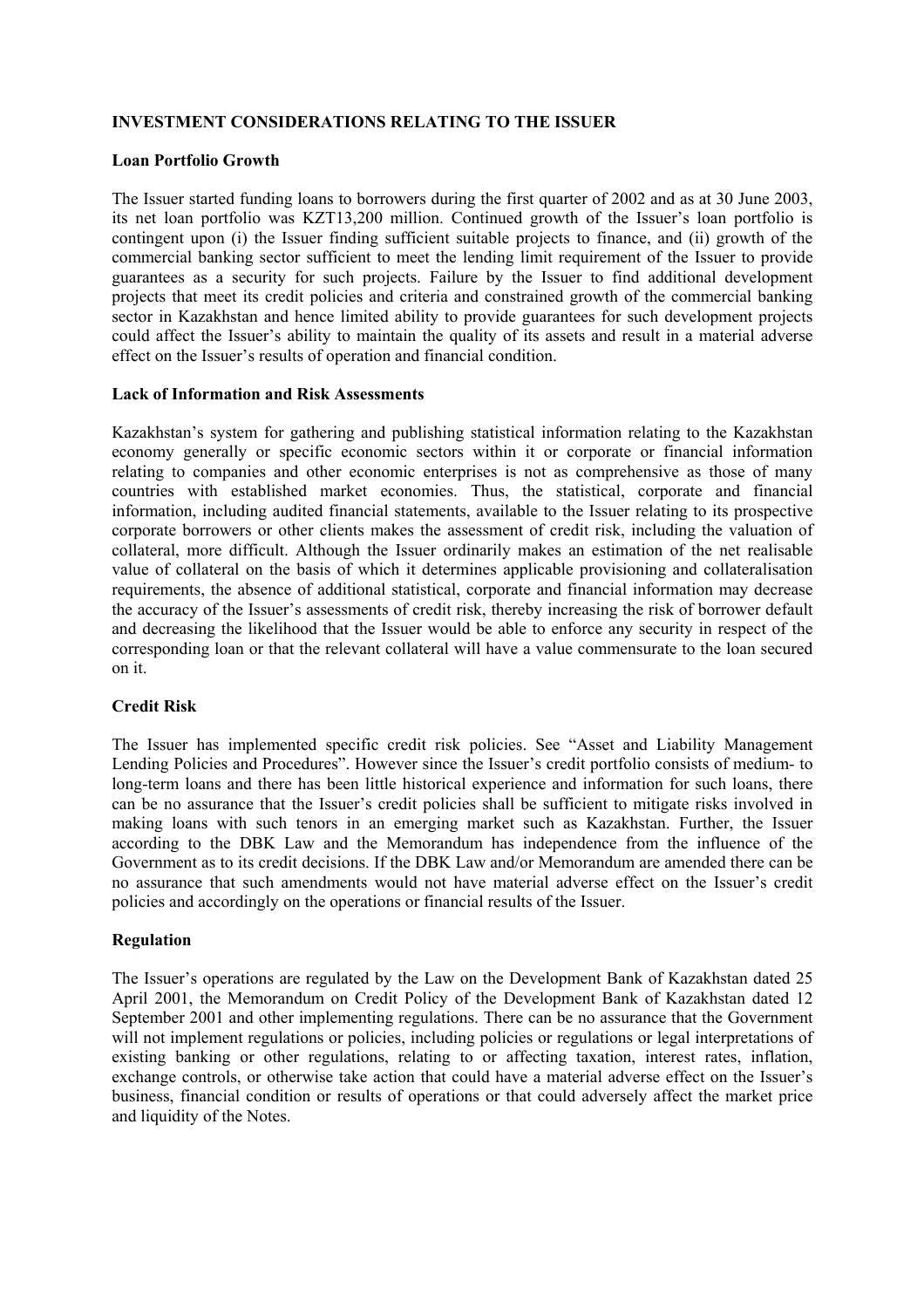#### **State Ownership**

The Issuer was established as the Government's primary vehicle for promoting economic development and exports in certain sectors of the Kazakhstan economy. Although the Government has stated that it maintains a distant relationship with the Issuer and does not influence its financing policies, through its ownership of 75 per cent. of the issued and outstanding share capital of the Issuer, the Government has the right to decide on all matters requiring a vote of shareholders, including but not limited to election of the Issuer's Board of Directors which is the main management body of the Issuer responsible for approval of the credit decisions and the financial strategy of the Issuer.

There can be no assurance that the Government will not change its policy towards the Issuer, which could result in material adverse changes to the Issuer's current strategies and management or could materially affect the Issuer's ability to operate with a commercial rate of return.

#### **Ministry of Economy and Budget Planning Comfort Letter**

Recognising the importance of DBK to Kazakhstan's development strategy, the Ministry of Economy and Budget Planning (the "Ministry of Budget Planning") has provided a letter of comfort dated  $\bullet$ 2003 to the Dealers and the Trustee, a copy of which is included elsewhere in this Offering Circular. See "Annex B—Comfort Letter of the Ministry of Economy and Budget Planning". The comfort letter is not a guarantee in relation to the Notes and does not constitute a legally binding obligation of the Ministry of Budget Planning. Accordingly, neither the Trustee nor the holders of the Notes will be able to bring any action to enforce the letter.

#### **INVESTMENT CONSIDERATIONS RELATING TO THE NOTES**

#### **Enforcement of Rights**

The Notes and the Trust Deed are governed by the laws of England and the Issuer has agreed in the Notes and the Trust Deed that disputes arising thereunder are subject to the jurisdiction of the English courts or, at the election of the Trustee or, in certain circumstances, a Noteholder, arbitration in London, England. See "Terms and Conditions of the Notes — Condition 23". Kazakhstan courts will not enforce any judgment obtained in a court established in a country other than Kazakhstan unless there is in effect a treaty between such country and Kazakhstan providing for reciprocal enforcement of judgments, and then only in accordance with the terms of such treaty. There is no such treaty in effect between Kazakhstan and England. Since each of Kazakhstan and England are parties to the Convention, English arbitration awards are generally recognised and enforceable in Kazakhstan provided that the conditions to enforcement set out in the Convention are met. See "Enforcement of Foreign Judgments".

It should be noted, however, that a recent decision of the Constitutional Council of Kazakhstan raised doubts as to the enforcement by the courts in Kazakhstan of arbitration awards. This decision held that the fact that a party had entered into an arbitration agreement did not preclude that party's recourse to his right to judicial defence guaranteed by Kazakhstan's constitution and that only courts in Kazakhstan could provide this defence. This decision was later clarified to the effect that it does not pertain to foreign arbitration awards under the Convention. In addition, although the Supreme Court in its ruling dated 19 October 2001 established procedures for the enforcement of arbitration awards, this ruling was subsequently suspended by the Supreme Court in June 2002 following a petition from the General Prosecutor. Therefore, while English arbitration awards are generally recognised and enforceable in Kazakhstan provided the conditions to enforcement set out in the Convention are met, as a result of the recent developments in Kazakhstan on the issue of enforcement of arbitration awards, some uncertainty remains as to how a claim for enforcement of an international arbitration award under the Convention will be treated by Kazakhstan's courts.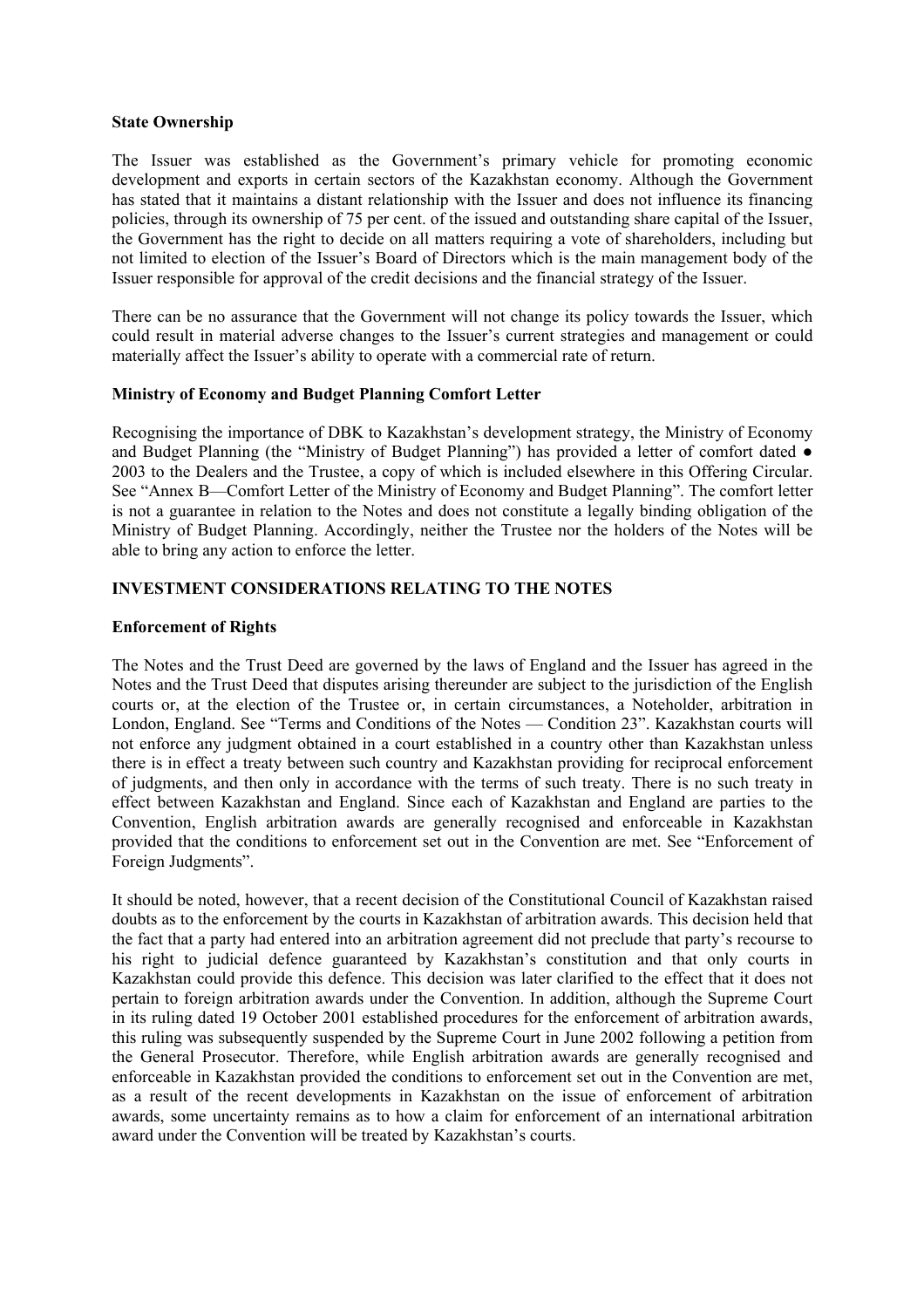#### **Emerging Market Risks**

The markets for securities bearing emerging market risks, such as risks relating to Kazakhstan, are, to varying degrees, influenced by economic and securities market conditions in other emerging market countries. Although economic conditions are different in each country, investors' reactions to developments in one country may affect securities of issuers in other countries, including Kazakhstan. In the last quarter of 1997, certain markets in South East Asia experienced significant financial turmoil that had a ripple effect on other emerging markets. In August 1998, the government of the Russian Federation declared a moratorium on the payment of certain debt obligations of Russian entities and forced a restructuring of certain short-term domestic sovereign instruments. Although this moratorium expired in November 1998, the economic and financial situation in Russia remains uncertain and there can be no assurance that events will not occur which would cause volatility of the sort which occurred in world-wide financial markets in 1997 and 1998 or that any such volatility will not adversely affect the liquidity of the market for or price of the Notes.

On 11 September 2001 terrorist attacks were conducted against multiple targets in the United States, causing large loss of life and extensive damage. These events, their aftermath, and the ensuing conflicts in Afghanistan and in Iraq, have had a significant effect on international financial markets generally and may in the future have further such effects both internationally and, specifically, in the Central Asian region.

#### **Absence of Trading Market for the Notes**

There can be no assurance as to the liquidity of any market that may develop for the Notes, the ability of holders of the Notes to sell their Notes, or the price at which such holders would be able to sell Notes. Application has been made for the listing of the Notes on the Luxembourg Stock Exchange and the Kazakhstan Stock Exchange. There can be no assurance that such a listing or declaration will be obtained or, if such listing or declaration is obtained, that an active trading market will develop or be sustained. In addition, the liquidity of any market for the Notes will depend on the number of holders of the Notes, the interest of securities dealers in making a market in the Notes and other factors. Further, Kazakhstan is considered by international investors to be an emerging market. Political, economic, social and other developments in other emerging markets may have an adverse effect on the market value and liquidity of the Notes. Accordingly, there can be no assurance as to the development or liquidity of any market for the Notes.

#### **FORMS OF THE NOTES**

Each Tranche of Notes will initially be in the form of either a temporary global note (the "Temporary Global Note"), without interest coupons, or a permanent global note (the "Permanent Global Note"), without interest coupons, in each case as specified in the relevant Pricing Supplement. Each Temporary Global Note or, as the case may be, Permanent Global Note (each a "Global Note") will be deposited on or around the issue date of the relevant Tranche of the Notes with a depository or a common depository for Euroclear Bank S.A./N.V., as operator of the Euroclear System ("Euroclear") and/or Clearstream Banking, société anonyme ("Clearstream, Luxembourg") and/or any other relevant clearing system.

The relevant Pricing Supplement will also specify whether United States Treasury Regulation  $\frac{1}{2}$ 1.163-5(c)(2)(i)(C) (the "TEFRA C Rules") or United States Treasury Regulation  $\frac{1}{2}$ 1.163- $5(c)(2)(i)(D)$  (the "TEFRA D Rules") are applicable in relation to the Notes or, if the Notes do not have a maturity of more than 365 days, that neither the TEFRA C Rules nor the TEFRA D Rules are applicable.

If the relevant Pricing Supplement specifies the form of Notes as being "Temporary Global Note exchangeable for a Permanent Global Note", then the Notes will initially be in the form of a Temporary Global Note which will be exchangeable, in whole or in part, for interests in a Permanent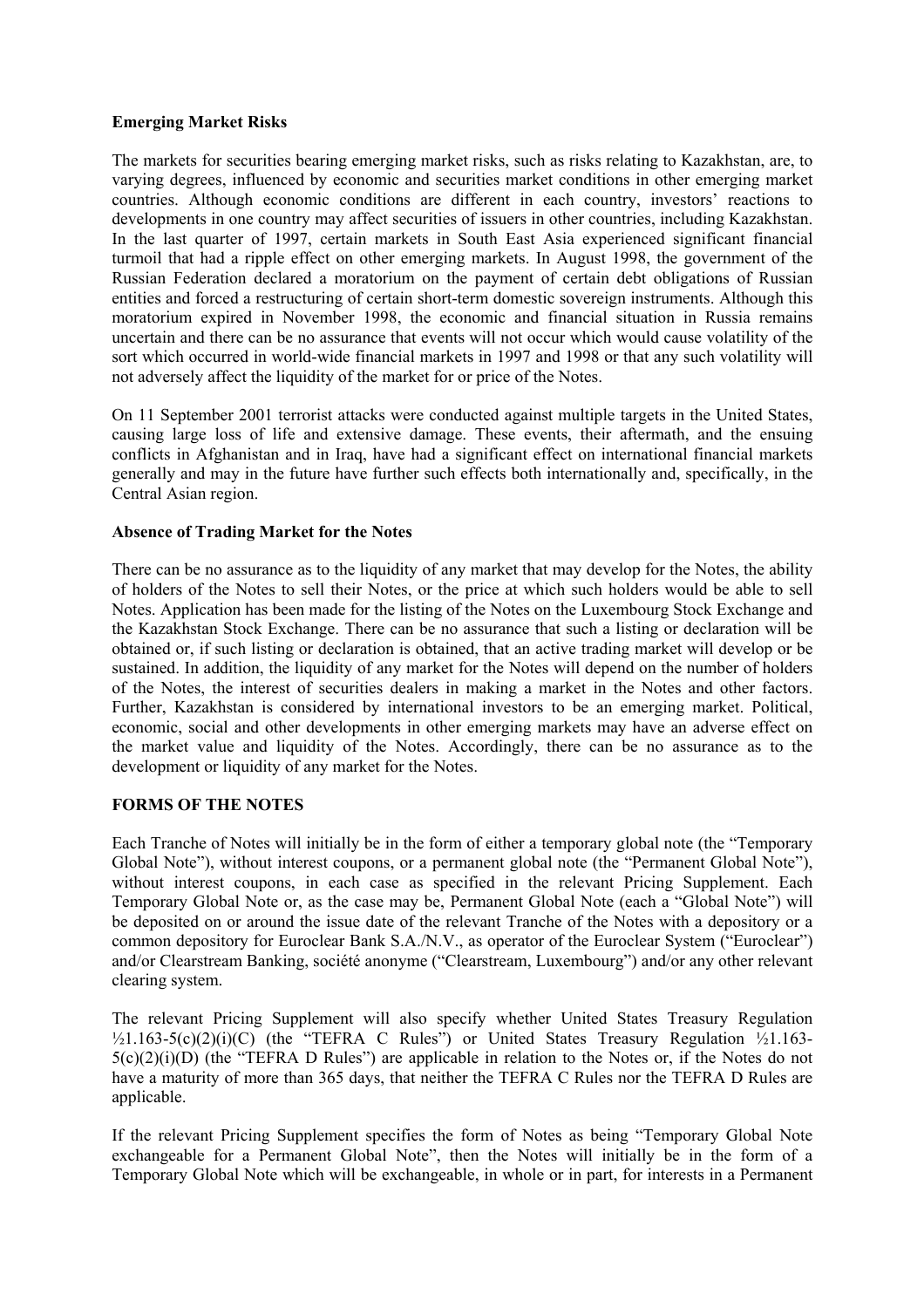Global Note, without interest coupons, not earlier than 40 days after the issue date of the relevant Tranche of the Notes upon certification as to non-U.S. beneficial ownership. No payments will be made under the Temporary Global Note unless exchange for interests in the Permanent Global Note is improperly withheld or refused. In addition, interest payments in respect of the Notes cannot be collected without such certification of non- U.S. beneficial ownership.

Whenever any interest in the Temporary Global Note is to be exchanged for an interest in a Permanent Global Note, the Issuer shall procure (in the case of first exchange) the prompt delivery (free of charge to the bearer) of such Permanent Global Note to the bearer of the Temporary Global Note or (in the case of any subsequent exchange) an increase in the principal amount of the Permanent Global Note in accordance with its terms against (a) presentation and (in the case of final exchange) surrender of the Temporary Global Note at the Specified Office of the Principal Paying Agent; and (b) receipt by the Principal Paying Agent of a certificate or certificates of non-U.S. beneficial ownership, within seven days of the bearer requesting such exchange.

The principal amount of the Permanent Global Note shall be equal to the aggregate of the principal amounts specified in the certificates of non-U.S. beneficial ownership; provided, however, that in no circumstances shall the principal amount of the Permanent Global Note exceed the initial principal amount of the Temporary Global Note.

The Permanent Global Note will be exchangeable in whole, but not in part, for Notes in definitive form ("Definitive Notes"):

- (a) on the expiry of such period of notice as may be specified in the relevant Pricing Supplement; or
- (b) at any time, if so specified in the relevant Pricing Supplement; or
- (c) if the relevant Pricing Supplement specifies "in the limited circumstances described in the Permanent Global Note", then if (i) Euroclear or Clearstream, Luxembourg or any other relevant clearing system is closed for business for a continuous period of 14 days (other than by reason of legal holidays) or announces an intention permanently to cease business or (ii) any of the circumstances described in Condition 13 occurs.

Whenever the Permanent Global Note is to be exchanged for Definitive Notes, the Issuer shall procure the prompt delivery (free of charge to the bearer) of such Definitive Notes, duly authenticated and with Coupons and Talons attached (if so specified in the relevant Pricing Supplement), in an aggregate principal amount equal to the principal amount of the Permanent Global Note to the bearer of the Permanent Global Note against the surrender of the Permanent Global Note at the Specified Office of the Principal Paying Agent within 30 days of the bearer requesting such exchange.

If the relevant Pricing Supplement specifies the form of Notes as being "Temporary Global Note exchangeable for Definitive Notes" and also specifies that the TEFRA C Rules are applicable or that neither the TEFRA C Rules or the TEFRA D Rules are applicable, then the Notes will initially be in the form of a Temporary Global Note which will be exchangeable, in whole but not in part, for Definitive Notes not earlier than 40 days after the issue date of the relevant Tranche of the Notes.

If the relevant Pricing Supplement specifies the form of Notes as being "Temporary Global Note exchangeable for Definitive Notes" and also specifies that the TEFRA D Rules are applicable, then the Notes will initially be in the form of a Temporary Global Note which will be exchangeable, in whole or in part, for Definitive Notes not earlier than 40 days after the issue date of the relevant Tranche of the Notes upon certification as to non-U.S. beneficial ownership. Interest payments in respect of the Notes cannot be collected without such certification of non-U.S. beneficial ownership.

Whenever the Temporary Global Note is to be exchanged for Definitive Notes, the Issuer shall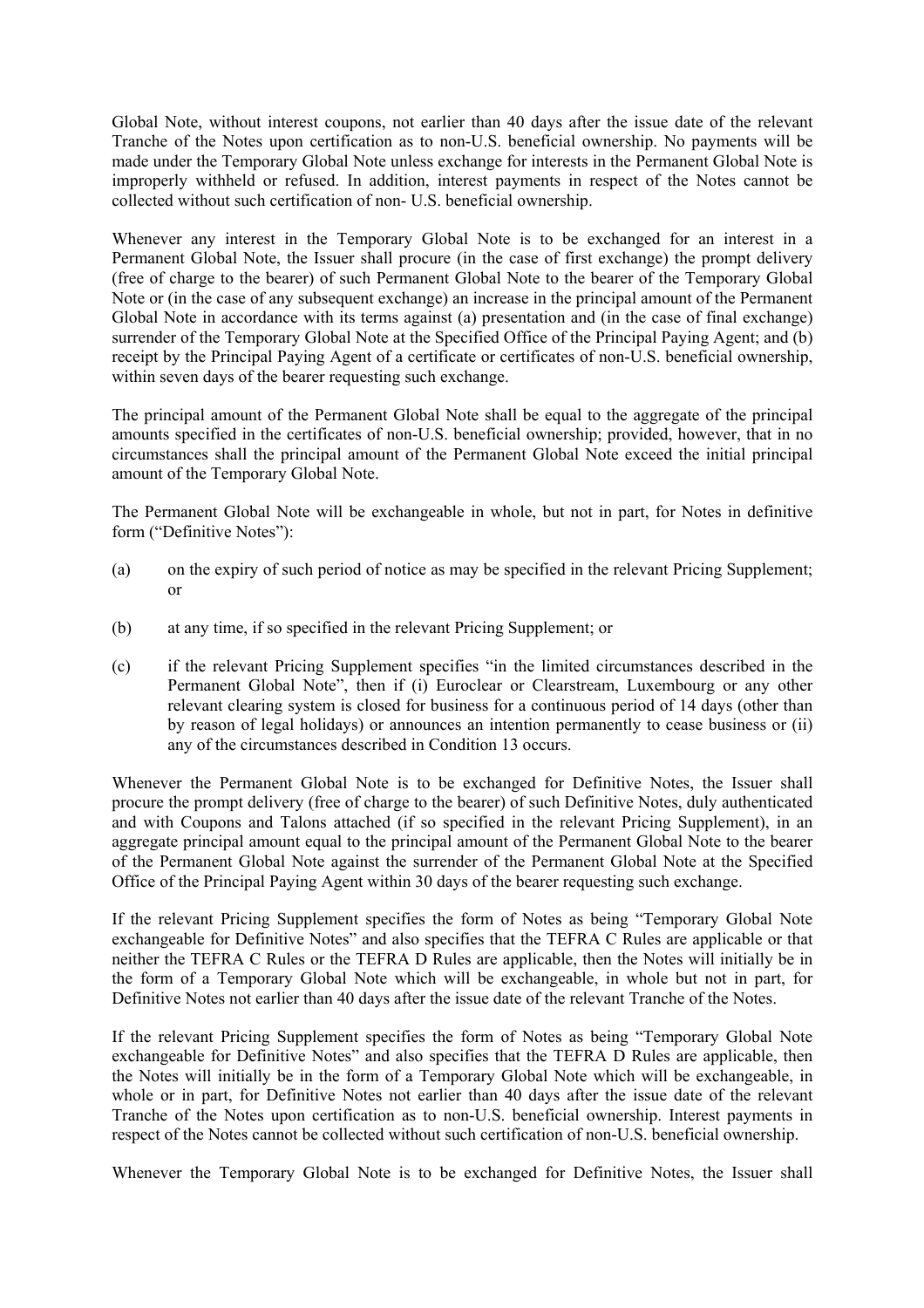procure the prompt delivery (free of charge to the bearer) of such Definitive Notes, duly authenticated and with Coupons and Talons attached (if so specified in the relevant Pricing Supplement), in an aggregate principal amount equal to the principal amount of the Temporary Global Note to the bearer of the Temporary Global Note against the surrender of the Temporary Global Note at the Specified Office of the Principal Paying Agent within 30 days of the bearer requesting such exchange.

If the relevant Pricing Supplement specifies the form of Notes as being "Permanent Global Note exchangeable for Definitive Notes", then the Notes will initially be in the form of a Permanent Global Note which will be exchangeable in whole, but not in part, for Definitive Notes: (a) on the expiry of such period of notice as may be specified in the relevant Pricing Supplement; or (b) at any time, if so specified in the relevant Pricing Supplement; or (c) if the relevant Pricing Supplement specifies "in the limited circumstances described in the Permanent Global Note", then if (i) Euroclear or Clearstream, Luxembourg or any other relevant clearing system is closed for business for a continuous period of 14 days (ii) any of the circumstances described in Condition 13 occurs.

Whenever the Permanent Global Note is to be exchanged for Definitive Notes, the Issuer shall procure the prompt delivery (free of charge to the bearer) of such Definitive Notes, duly authenticated and with Coupons and Talons attached (if so specified in the relevant Pricing Supplement), in an aggregate principal amount equal to the principal amount of the Permanent Global Note to the bearer of the Permanent Global Note against the surrender of the Permanent Global Note at the Specified Office of the Principal Paying Agent within 30 days of the bearer requesting such exchange.

The terms and conditions applicable to any Definitive Note will be endorsed on that Note and will consist of the terms and conditions set out under "Terms and Conditions of the Notes" below and the provisions of the relevant Pricing Supplement which supplement, amend and/or replace those terms and conditions.

The terms and conditions applicable to any Note in global form will differ from those terms and conditions which would apply to the Note were it in definitive form to the extent described below.

Each Global Note will contain provisions which modify the terms and conditions of the Notes as they apply to the Global Note. The following is a summary of certain of those provisions:

**Payments:** All payments in respect of the Global Note will be made against presentation and (in the case of payment of principal in full with all interest accrued thereon) surrender of the Global Note at the Specified Office of any Paying Agent and will be effective to satisfy and discharge the corresponding liabilities of the Issuer in respect of the Notes. On each occasion on which a payment of principal or interest is made in respect of the Global Note, the Issuer shall procure that the same is noted in a schedule thereto.

**Exercise of put option:** In order to exercise the option contained in Condition 10.5 the bearer of the Permanent Global Note must, within the period specified in the Conditions for the deposit of the relevant Note and put notice, give written notice of such exercise to the Principal Paying Agent specifying the principal amount of Notes in respect of which such option is being exercised. Any such notice will be irrevocable and may not be withdrawn.

**Partial exercise of call option:** In connection with an exercise of the option contained in Condition 10.3 in relation to some only of the Notes, the Permanent Global Note may be redeemed in part in the principal amount specified by the Issuer in accordance with the Conditions and the Notes to be redeemed will not be selected as provided in the Conditions.

**Notices:** Notwithstanding Condition 19, while all the Notes are represented by a Permanent Global Note (or by a Permanent Global Note and/or a Temporary Global Note) and the Permanent Global Note is (or the Permanent Global Note and/or the Temporary Global Note are) deposited with a depository or a common depositary for Euroclear and/or Clearstream, Luxembourg and/or any other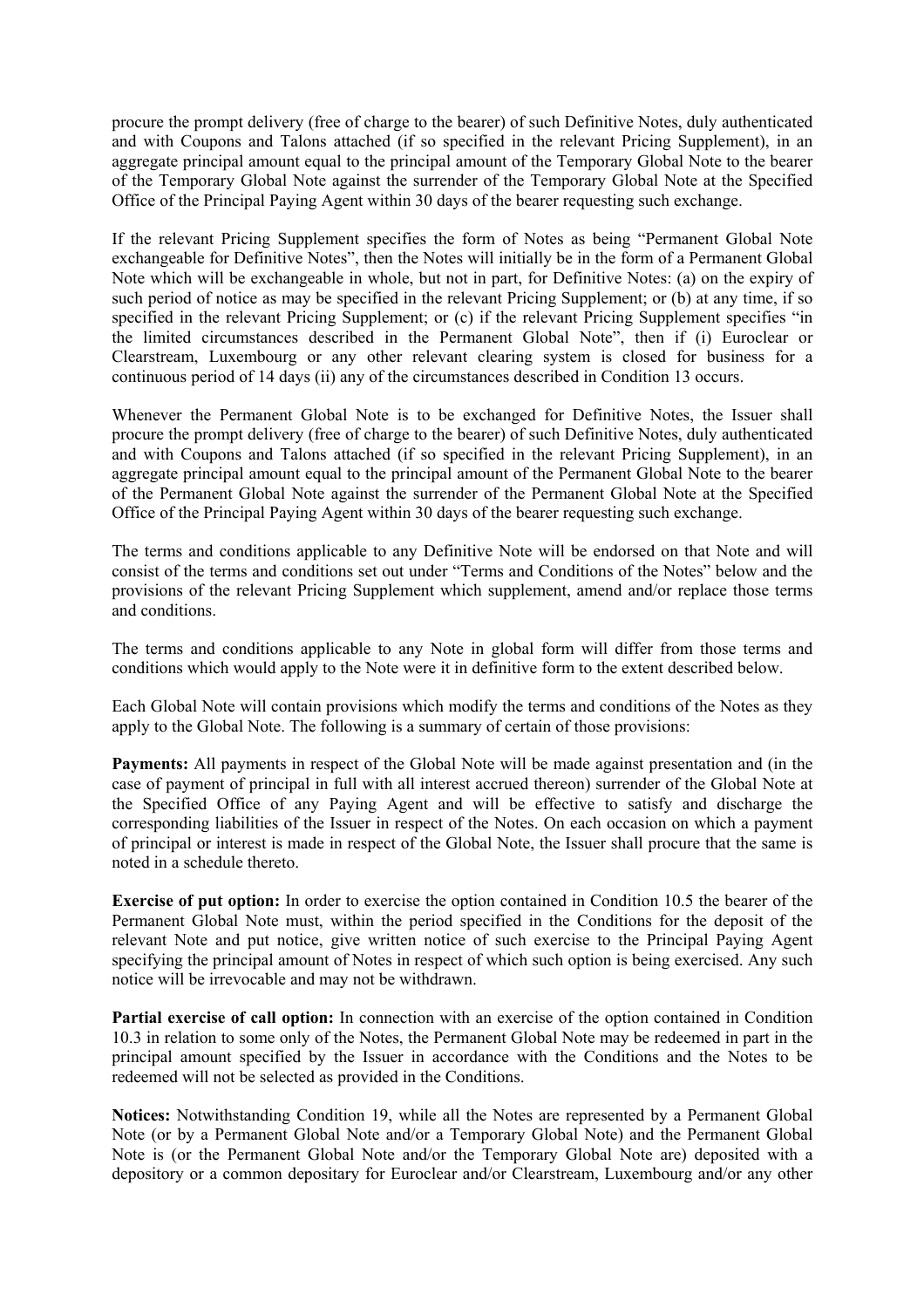relevant clearing system, notices to Noteholders may be given by delivery of the relevant notice to Euroclear and/or Clearstream, Luxembourg and/or any other relevant clearing system and, in any case, such notices shall be deemed to have been given to the Noteholders in accordance with Condition 19 on the date of delivery to Euroclear and/or Clearstream, Luxembourg and/or any other relevant clearing system.

**Redenomination:** If the Notes are redenominated pursuant to Condition 22, then following redenomination:

- (a) if Definitive Notes are required to be issued, they shall be issued at the expense of the Issuer in the denominations of euro 1, euro 1,000, euro 10,000, euro 100,000 and such other denominations as the Principal Paying Agent shall determine and notify to the Noteholders; and
- (b) the amount of interest due in respect of Notes represented by a Permanent Global Note and/or a Temporary Global Note will be calculated by reference to the aggregate principal amount of such Notes and the amount of such payment shall be rounded down to the nearest euro 0.01.

The following legend will appear on all Notes which have an original maturity of more than 365 days and any Coupons and Talons relating to such Notes:

"ANY UNITED STATES PERSON WHO HOLDS THIS OBLIGATION WILL BE SUBJECT TO LIMITATIONS UNDER THE UNITED STATES INCOME TAX LAWS, INCLUDING THE LIMITATIONS PROVIDED IN SECTIONS 165(J) AND 1287(A) OF THE INTERNAL REVENUE CODE."

The sections referred to provide that a United States person who holds a Note, Coupon or Talon will generally not be allowed to deduct any loss realised on the sale, exchange or redemption of such Note, Coupon or Talon and any gain (which might otherwise be characterised as capital gain) recognised on such sale, disposition, or redemption will be treated as ordinary income.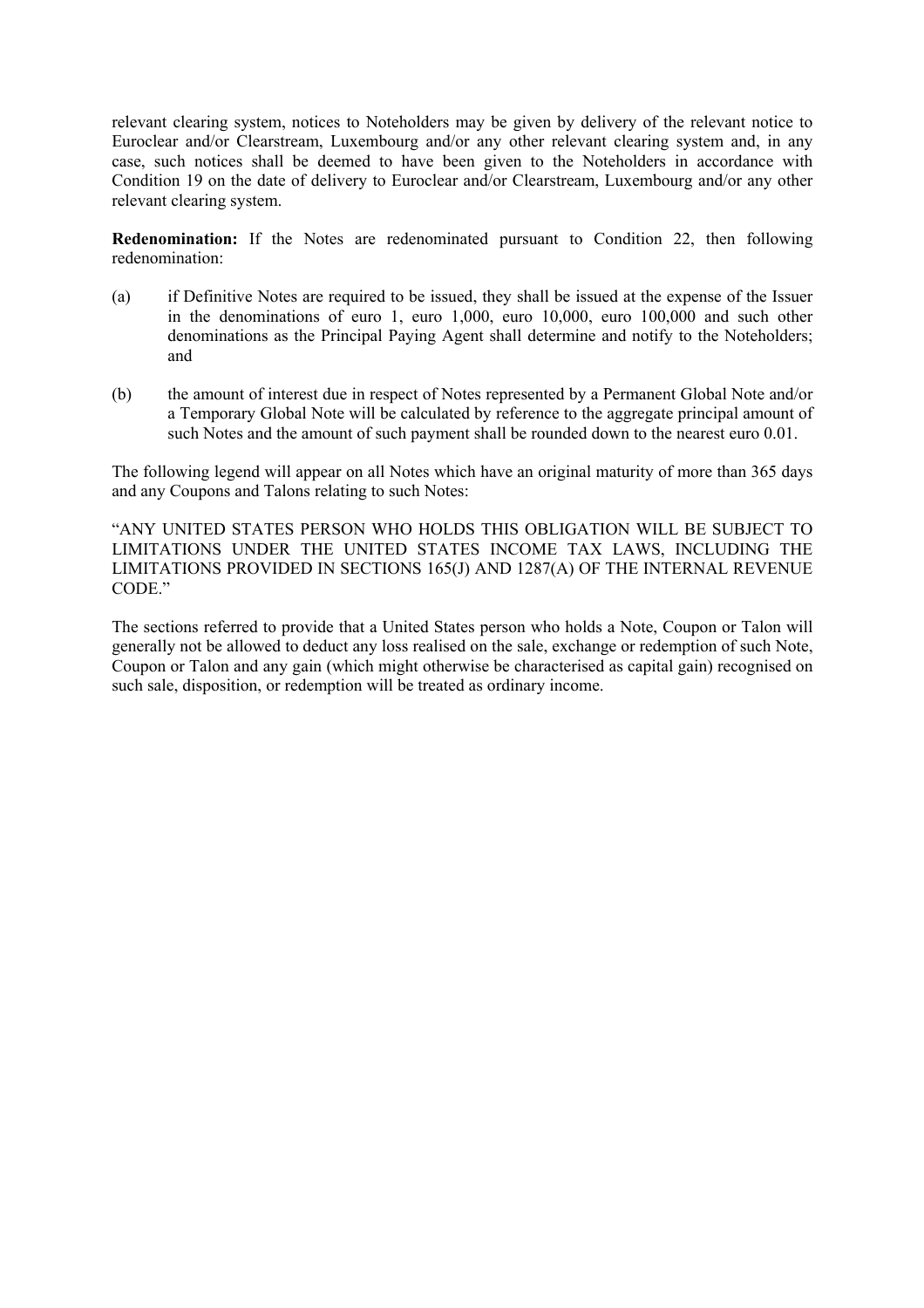## **FORM OF PRICING SUPPLEMENT**

*Set out below is the form of Pricing Supplement which will be completed for each Tranche of Notes issued under the Programme.*

Pricing Supplement dated  $\bullet$  200 $\bullet$ 

## **JSC DEVELOPMENT BANK OF KAZAKHSTAN**

## **Issue of [Aggregate Nominal Amount of Tranche][Title of Notes] (the "Notes")**

#### **Under the U.S.\$400,000,000**

#### **Euro Medium Term Note Programme**

This Pricing Supplement, under which the Notes are issued, is supplemental to, and should be read in conjunction with, the Offering Circular (the "Offering Circular") dated ● October 2003 issued in relation to the U.S.\$400,000,000 Euro Medium Term Note Programme of the Issuer. Terms defined in the Offering Circular have the same meaning in this Pricing Supplement. The Notes will be issued on the terms of this Pricing Supplement, which contains the final terms of the Notes, read together with the Offering Circular. The Issuer accepts responsibility for the information contained in this Pricing Supplement which, when read together with the Offering Circular, contains all information that is material in the context of the issue of the Notes.

This Pricing Supplement does not constitute, and may not be used for the purposes of, an offer of, or an invitation by or on behalf of anyone to subscribe or purchase any of the Notes.

[Except as disclosed in this document, there/There] has been no adverse change, or any development reasonably likely to involve an adverse change, in the condition (financial or other) or general affairs of the Issuer since [*date of last audited accounts or interim accounts (if later)*] and no material adverse change in the prospects, results of operations or general affairs of the Issuer since [*date of last published annual accounts*] that is material in the context of the Programme or the issue of the Notes.<sup>[1](#page-17-0)</sup>

The Offering Circular, together with this Pricing Supplement, contains all information relating to the assets and liabilities, financial position, profits and losses of the Issuer which is material in the context of the issue and offering of the Notes and nothing has happened which would require the Offering Circular to be [further] supplemented or to be updated in the context of the issue and offering of the Notes.

[In connection with this issue, [name of Stabilising Agent] (the "Stabilising Agent") or any person acting for him may over-allot or effect transactions with a view to supporting the market price of the Notes at a level higher than that which might otherwise prevail for a limited period after the issue date. However, there may be no obligation on the Stabilising Agent or any agent of his to do this. Such stabilising, if commenced, may be discontinued at any time, and must be brought to an end after a limited period. Such stabilisation will be carried out in accordance with applicable laws and regulations. $]^{2}$ 

*[Include whichever of the following apply or specify as "Not Applicable" (N/A). Note that the numbering should remain as set out below, even if "Not Applicable" is indicated for individual* 

<span id="page-17-0"></span> $\frac{1}{1}$  N.B., if any such change is disclosed in the Pricing Supplement, it will require approval by the Luxembourg Stock Exchange (or such other relevant stock exchange). Consideration should be given as to whether or not such disclosure should be made by means of a supplemental Offering Circular rather than in a Pricing Supplement.

<span id="page-17-1"></span><sup>2</sup> Delete if there is no Stabilising Agent.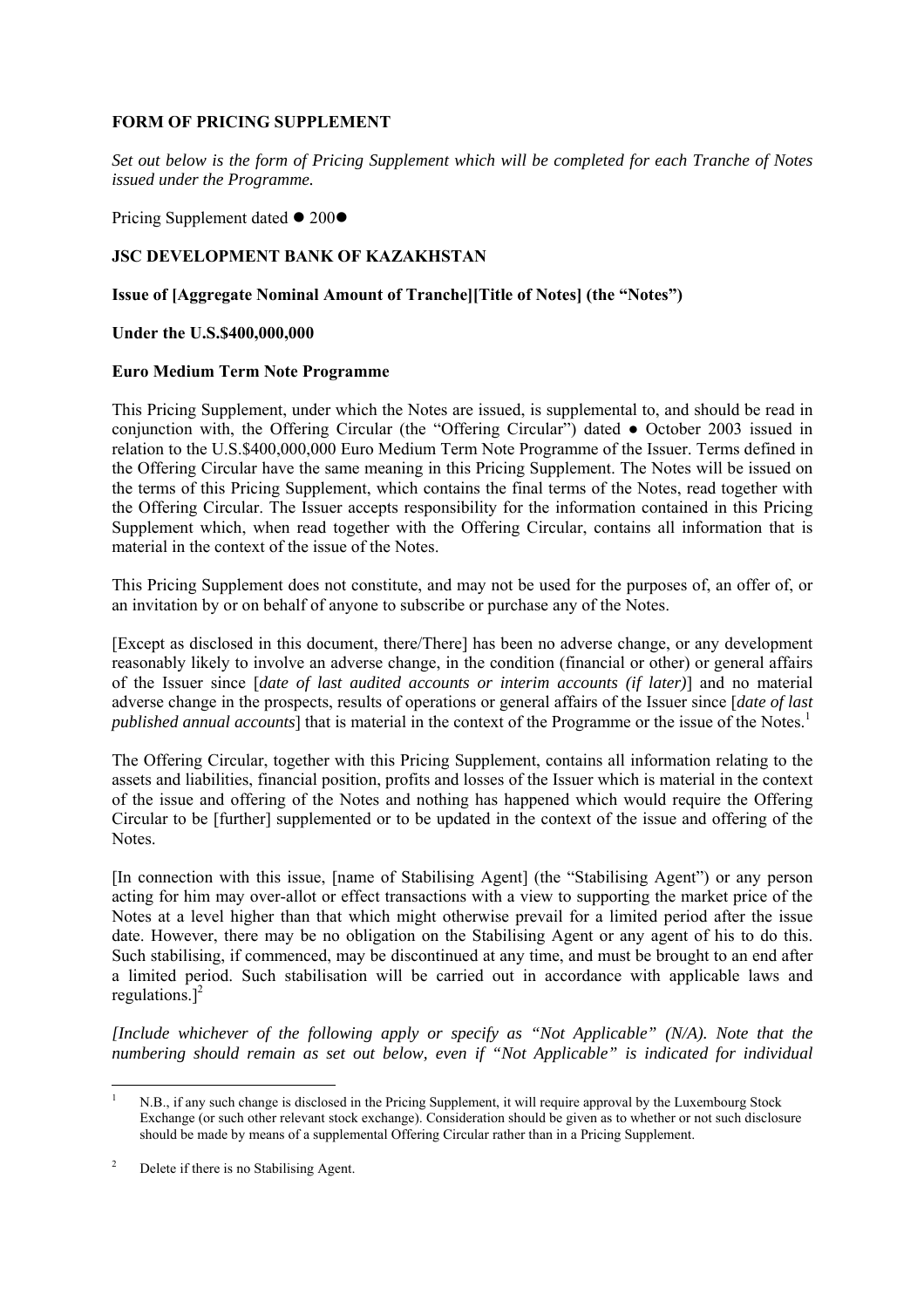| 1.  | Issuer:                           | JSC Development Bank of Kazakhstan                                                                                                                                                                                                                                                              |
|-----|-----------------------------------|-------------------------------------------------------------------------------------------------------------------------------------------------------------------------------------------------------------------------------------------------------------------------------------------------|
| 2.  | $[(i)]$ Series Number:            | $\perp$<br>$\mathbf{I}$                                                                                                                                                                                                                                                                         |
|     | [(ii) Tranche Number:             | 1<br>$\mathbf{L}$                                                                                                                                                                                                                                                                               |
|     |                                   | (If fungible with an existing Series, details of that<br>Series, including the date on which the Notes<br>become fungible).]                                                                                                                                                                    |
| 3.  | Specified Currency or Currencies: | $\mathbf{I}$<br>$\mathbf{L}$                                                                                                                                                                                                                                                                    |
| 4.  | <b>Aggregate Nominal Amount:</b>  |                                                                                                                                                                                                                                                                                                 |
|     | $[(i)]$ Series:                   | $\mathbf{I}$<br>$\perp$                                                                                                                                                                                                                                                                         |
|     | $(iii)$ Tranche:                  | $\mathbf{L}$<br>$\overline{\phantom{a}}$                                                                                                                                                                                                                                                        |
| 5.  | $[(i)]$ Issue Price:              | ] per cent. of the Aggregate Nominal Amount<br>[plus accrued interest from [insert date] (in the case<br>of fungible issues only, if applicable)                                                                                                                                                |
|     | (ii) Net proceeds:                | [(Required only for listed issues)]                                                                                                                                                                                                                                                             |
| 6.  | Specified Denomination(s):        | $\vert$ <sup>3</sup><br>L                                                                                                                                                                                                                                                                       |
| 7.  | $[(i)]$ Issue Date:               | $\mathbf{I}$<br>$\mathbf{L}$                                                                                                                                                                                                                                                                    |
|     | [(ii) Interest Commencement Date: | $\mathbf{I}$<br>$\mathsf{L}$                                                                                                                                                                                                                                                                    |
| 8.  | <b>Maturity Date:</b>             | [Specify date, or (for Floating Rate Notes) Interest<br>Payment Date falling on or nearest to the relevant                                                                                                                                                                                      |
| 9.  | <b>Interest Basis:</b>            | month and year]<br>] per cent. Fixed Rate]<br>$\mathbb{I}$<br>[Specify reference rate] $+/-$ [<br>$\overline{\phantom{a}}$<br>per cent. Floating Rate]<br>[Zero Coupon]<br>[Dual Currency Interest]<br>[Index-Linked Interest]<br>[Other $(specify)$ ]<br>(further particulars specified below) |
| 10. | Redemption/Payment Basis:         | [Redemption at par]<br>[Index-Linked Redemption]<br>[Dual Currency Redemption]<br>[Partly Paid]<br>[Instalment]                                                                                                                                                                                 |

*paragraphs or sub-paragraphs. Italics denote directions for completing the Pricing Supplement.]*

<span id="page-18-0"></span> $\frac{1}{3}$  Notes (including Notes denominated in Sterling) in respect of which the issue proceeds are to be accepted by the issuer in the United Kingdom or whose issue otherwise constitutes a contravention of section 19 of the FSMA and which have a maturity of less than one year must have a minimum redemption value of £100,000 (or its equivalent in other currencies).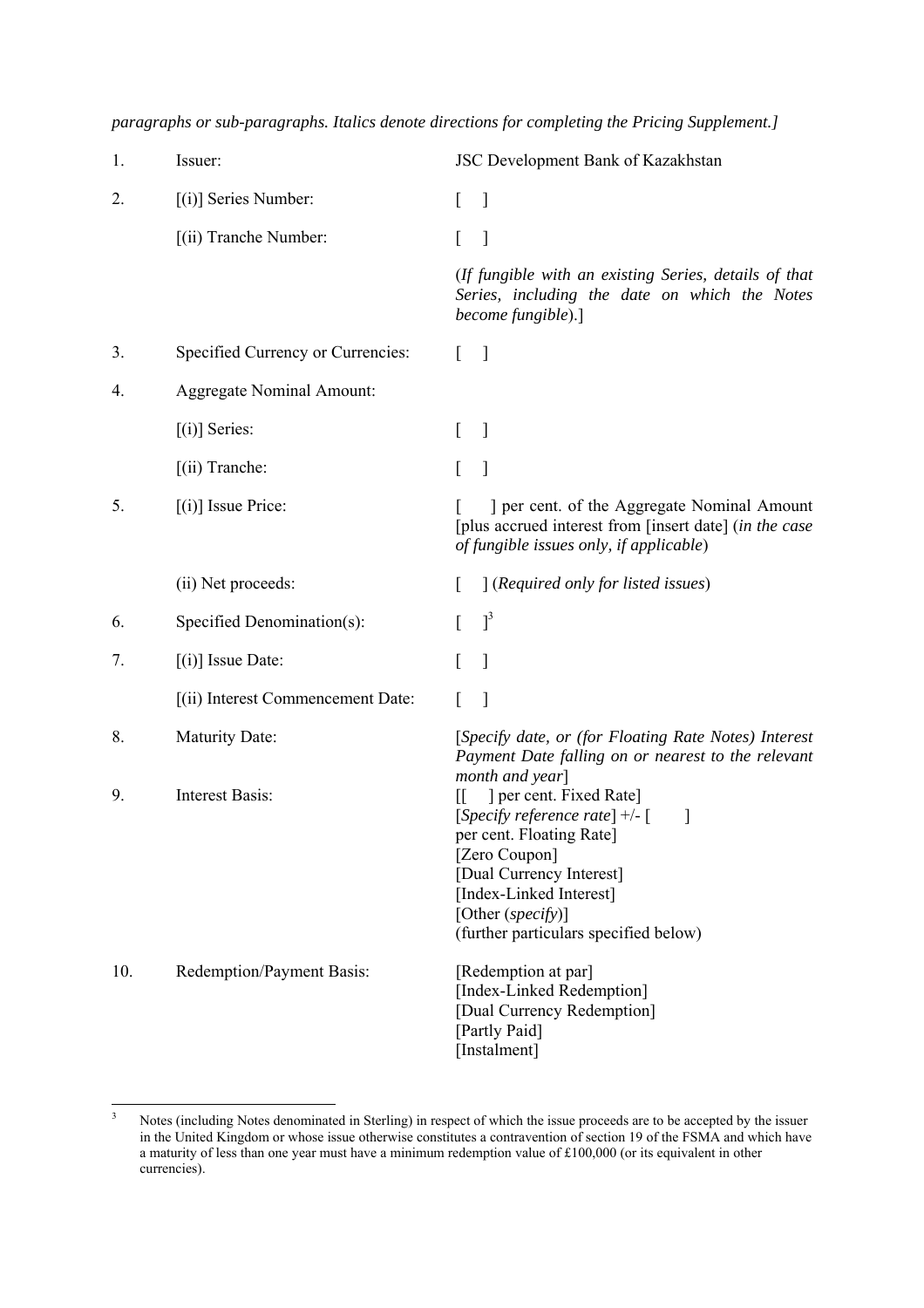[Other (*specify*)] 11. Change of Interest or Redemption /Payment Basis: [*Specify details of any provision for convertibility of Notes into another interest or redemption/payment basis*] 12. Put/Call Options: [Investor Put] [Issuer Call] [(further particulars specified below)] 13. Status of the Notes: [Senior/[Dated/Perpetual]/Subordinated]] 14. Listing: [Luxembourg/Other (*specify*)/None] 15. Method of distribution: [Syndicated/Non-syndicated]

## **PROVISIONS RELATING TO INTEREST (IF ANY) PAYABLE**

| 16. |       | <b>Fixed Rate Note Provisions:</b>                                                     | [Applicable/Not Applicable]                                                                                                                                                       |
|-----|-------|----------------------------------------------------------------------------------------|-----------------------------------------------------------------------------------------------------------------------------------------------------------------------------------|
|     |       |                                                                                        | (If not applicable, delete the remaining sub-<br>paragraphs of this paragraph)                                                                                                    |
|     | (i)   | $Rate[s]$ of Interest:                                                                 | ] per cent. per annum [payable [annually/semi-<br>$\lceil$<br>annually/quarterly/monthly] in arrear]                                                                              |
|     | (ii)  | Interest Payment Date(s):                                                              | I in each year [adjusted in accordance with]<br>[specify Business Day convention and any<br>applicable Business Centre(s) for the definition of<br>"Business Day"]/ not adjusted] |
|     | (iii) | Fixed Coupon Amount $[(s)]$ :                                                          | 1 in Nominal Amount<br> per                                                                                                                                                       |
|     | (iv)  | Broken Amount(s):                                                                      | [Insert particulars of any initial or final broken<br>interest amounts which do not correspond with the<br>Fixed Coupon Amount[(s)]]                                              |
|     | (v)   | Day Count Fraction:                                                                    | (ISMA/ISDA/other)]<br>[30/360]/[Actual/Actual<br>$\prime$<br>[specify other]                                                                                                      |
|     | (vi)  | Determination Date(s):                                                                 | ] in each year (insert regular Interest Payment<br>Dates, ignoring issue date or maturity date in the<br>case of a long or short first or last coupon.                            |
|     |       |                                                                                        | [Note: only relevant where Day Count Fraction is<br>Actual/Actual (ISMA)].                                                                                                        |
|     | (vii) | Other terms relating to the<br>method of calculating interest<br>for Fixed Rate Notes: | [Not Applicable/give details]                                                                                                                                                     |
| 17. |       | Floating Rate Note Provisions:                                                         | [Applicable/Not Applicable]                                                                                                                                                       |
|     |       |                                                                                        | (If not applicable, delete the remaining sub-                                                                                                                                     |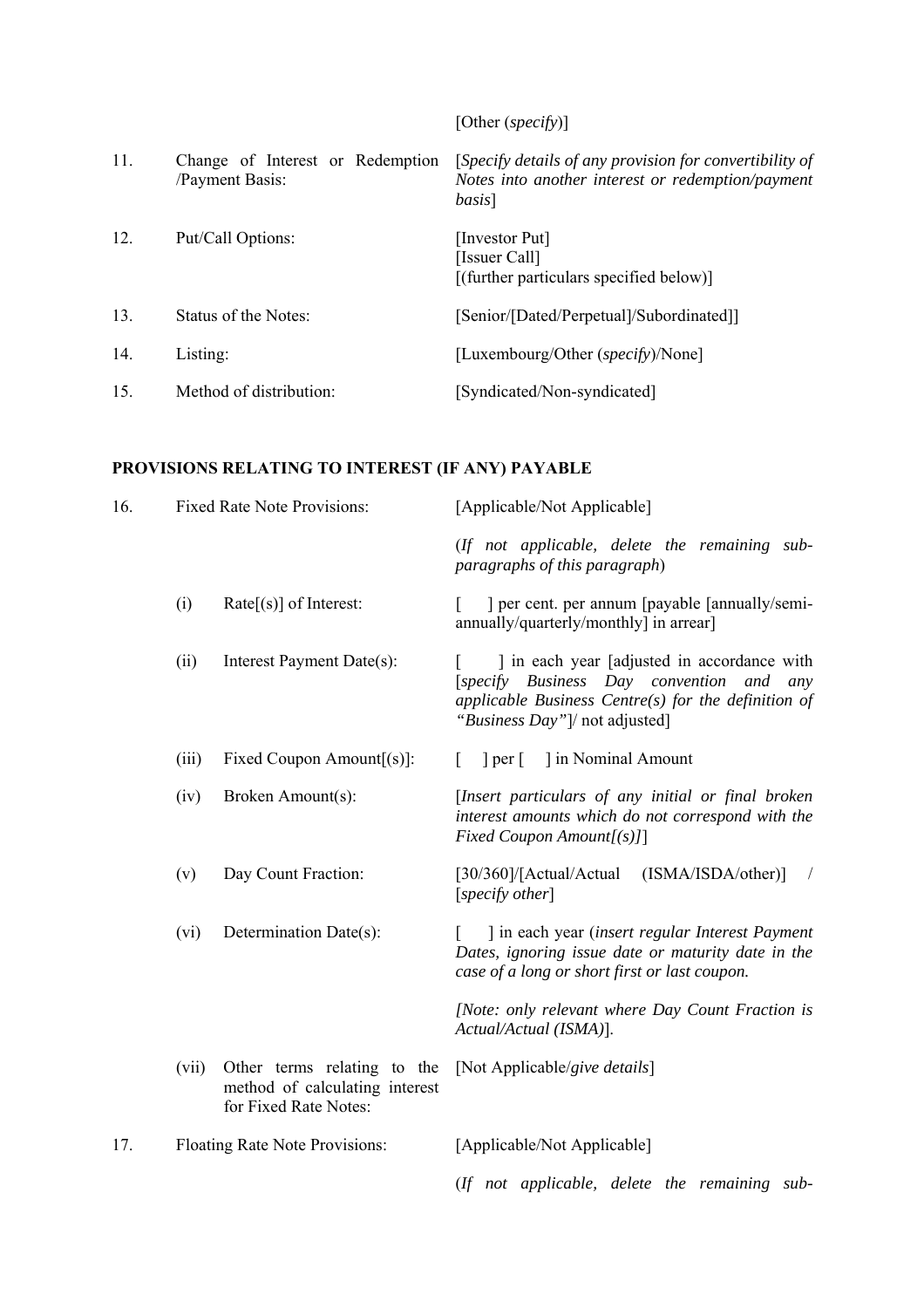*paragraphs of this paragraph*)

- (i) Interest Period(s):  $\lceil \rceil$
- (ii) Specified Interest Payment Dates:  $\lceil$   $\rceil$

(iii) Business Day Convention: [Floating Rate Convention/Following Business Day Convention/Modified Following Business Day Convention/Preceding Business Day Convention/other (*give details*)]

- (iv) Additional Business Centre(s): [ ]
- (v) Manner in which the Rate(s) of Interest is/are to be determined: [Screen Rate Determination/ISDA Determination/ other (*give details*)]
- (vi) Party responsible calculating the Rate(s) of Interest and Interest Amount(s) (if not the [Principal Paying Agent]): for  $\lceil$   $\rceil$
- (vii) Screen Rate Determination:

Reference Rate: [ ]

(Either LIBOR, EURIBOR or other, although additional information is required if other including any amendment to fallback provisions in the Agency Agreement)

Interest Determination Date(s): [ ]

(A day on which commercial banks are open for general business (including dealings in foreign exchange and foreign currency deposits) in London prior to the start of each Interest Period if LIBOR (other than euro LIBOR or Sterling LIBOR), first day of each Interest Period if Sterling LIBOR and the second day on which the TARGET System is open prior to the start of each Interest Period if EURIBOR or euro LIBOR)

Relevant Screen Page: [ ] (In the case of EURIBOR, if not Telerate page 248 ensure it is a page which shows a composite rate or amend the fallback provisions appropriately) Relevant Time: [ ] [For example, 11.00am London time/Brussels time]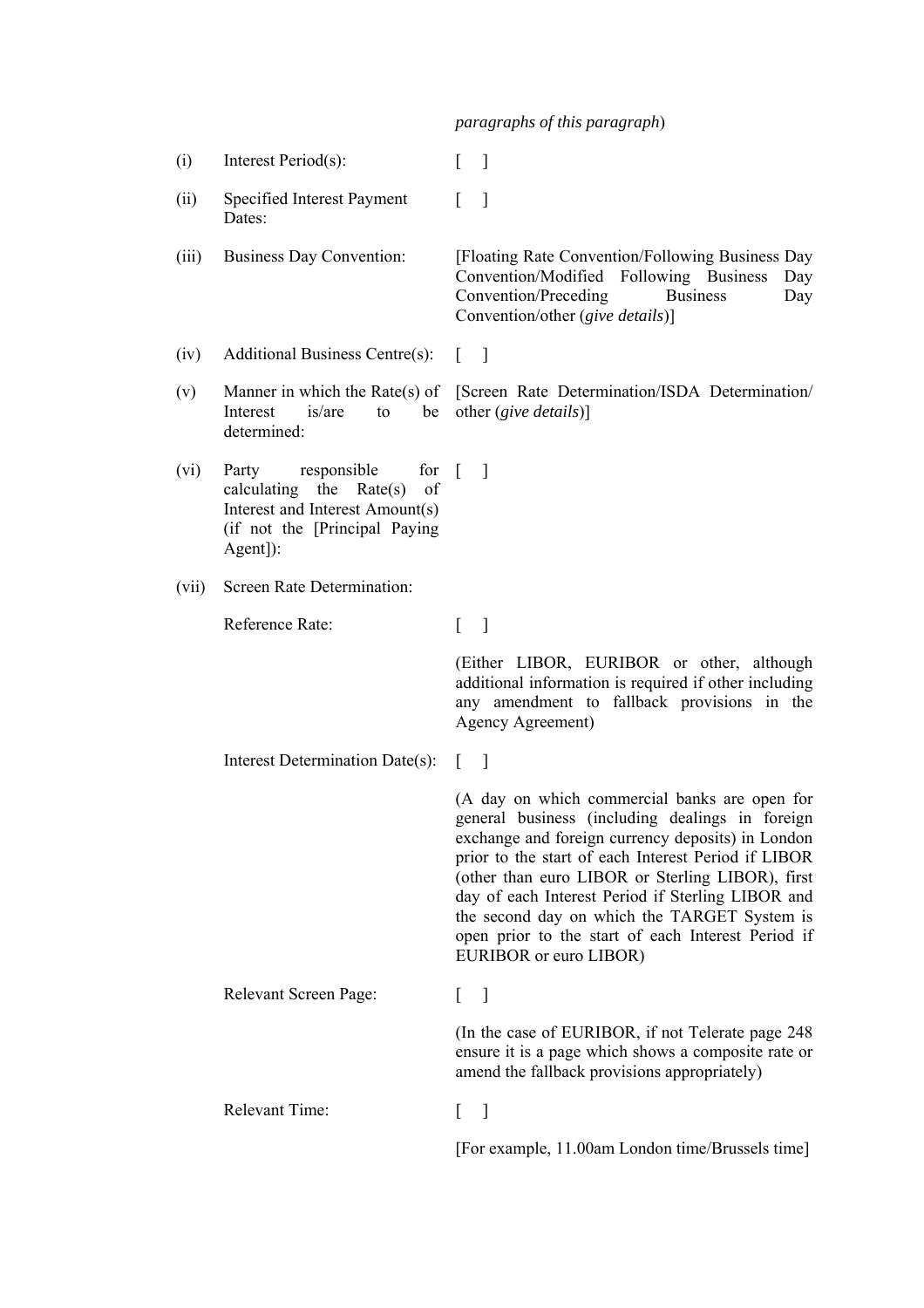|     |             | <b>Relevant Financial Centre:</b>                                                                                                                                                                                             | $\overline{\phantom{a}}$                                                                                                              |
|-----|-------------|-------------------------------------------------------------------------------------------------------------------------------------------------------------------------------------------------------------------------------|---------------------------------------------------------------------------------------------------------------------------------------|
|     |             |                                                                                                                                                                                                                               | [For example, London/Euro-zone (where Euro-zone<br>means the region comprised of the countries whose<br>lawful currency is the euro)] |
|     |             | (viii) ISDA Determination:                                                                                                                                                                                                    | $\mathbb{I}$<br>$\mathbf{L}$                                                                                                          |
|     |             | Floating Rate Option:                                                                                                                                                                                                         | $\mathbf{1}$<br>$\lceil$                                                                                                              |
|     |             | Designated Maturity:                                                                                                                                                                                                          | $\mathbf{1}$<br>$\Gamma$                                                                                                              |
|     |             | Reset Date:                                                                                                                                                                                                                   | $\mathbf{I}$<br>L                                                                                                                     |
|     | (ix)        | Margin(s):                                                                                                                                                                                                                    | $[+/$ ][<br>] per cent. per annum                                                                                                     |
|     | (x)         | Minimum Rate of Interest:                                                                                                                                                                                                     | ] per cent. per annum<br>L                                                                                                            |
|     | (xi)        | Maximum Rate of Interest:                                                                                                                                                                                                     | $\Gamma$<br>] per cent. per annum                                                                                                     |
|     | (xii)       | Day Count Fraction:                                                                                                                                                                                                           | $\mathbf{l}$<br>L                                                                                                                     |
|     |             | (xiii) Fall back provisions, rounding<br>provisions, denominator and<br>any other terms relating to the<br>method of calculating interest<br>on Floating Rate Notes, if<br>different from those set out in<br>the Conditions: | 1                                                                                                                                     |
| 18. |             | Zero Coupon Note Provisions:                                                                                                                                                                                                  | [Applicable/Not Applicable]                                                                                                           |
|     |             |                                                                                                                                                                                                                               | (If not applicable, delete the remaining sub-<br>paragraphs of this paragraph)                                                        |
|     | (i)         | Accrual Yield:                                                                                                                                                                                                                | per cent. per annum                                                                                                                   |
|     | (ii)        | Reference Price:                                                                                                                                                                                                              | $\lceil$<br>$\mathbf{I}$                                                                                                              |
|     | (iii)       | Any other formula/basis of [<br>determining amount payable:                                                                                                                                                                   | $\overline{\phantom{a}}$                                                                                                              |
| 19. | Provisions: | Index-Linked<br>Interest<br>Note                                                                                                                                                                                              | [Applicable/Not Applicable]                                                                                                           |
|     |             |                                                                                                                                                                                                                               | (if not applicable delete the remaining sub-<br>paragraphs of this paragraph)                                                         |
|     | (i)         | Index/Formula:                                                                                                                                                                                                                | [Give or an next details]                                                                                                             |
|     | (ii)        | Calculation Agent responsible<br>for calculating the interest due:                                                                                                                                                            | $\overline{\phantom{a}}$<br>$\mathbf{L}$                                                                                              |
|     | (iii)       | Provisions<br>for determining<br>Coupon where calculation by<br>reference to<br>Index<br>and/or<br>Formula<br>impossible<br>is<br><sub>or</sub>                                                                               | $\Box$<br>$\mathcal{L}$                                                                                                               |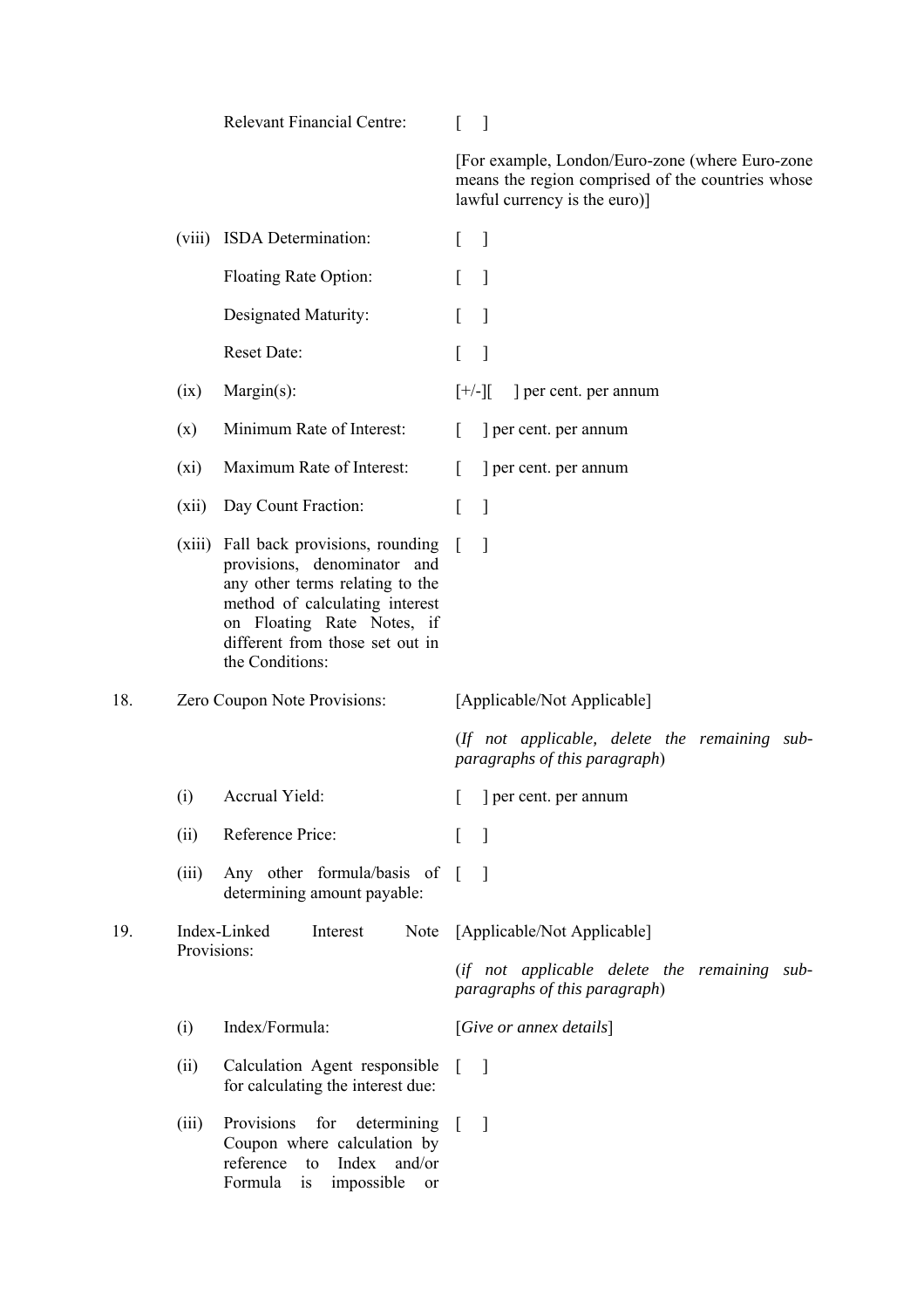impracticable:

|     | (iv)   | Interest Period(s):                                                                                            | $\overline{\phantom{a}}$                                                                                                                                                                |
|-----|--------|----------------------------------------------------------------------------------------------------------------|-----------------------------------------------------------------------------------------------------------------------------------------------------------------------------------------|
|     | (v)    | Specified Period(s)/Specified<br><b>Interest Payment Dates:</b>                                                | $\overline{\phantom{a}}$<br>$\sqrt{ }$                                                                                                                                                  |
|     | (vi)   | <b>Business Day Convention:</b>                                                                                | [Floating Rate Convention/Following Business Day<br>Convention/Modified Following Business<br>Day<br>Convention/Preceding<br><b>Business</b><br>Day<br>Convention/other (give details)] |
|     | (vii)  | Additional Business Centre(s):                                                                                 | $\mathbf{I}$<br>$\lceil$                                                                                                                                                                |
|     | (viii) | Minimum Rate of Interest:                                                                                      | ] per cent. per annum                                                                                                                                                                   |
|     | (ix)   | Maximum Rate of Interest:                                                                                      | ] per cent. per annum                                                                                                                                                                   |
|     | (x)    | Day Count Fraction:                                                                                            | $\mathbf{I}$<br>$\left[ \right]$                                                                                                                                                        |
| 20. |        | Dual Currency Note Provisions:                                                                                 | [Applicable/Not Applicable]                                                                                                                                                             |
|     |        |                                                                                                                | (if not applicable delete the remaining sub-<br>paragraphs of this paragraph)                                                                                                           |
|     | (i)    | Rate of Exchange/method of [Give details]<br>calculating Rate of Exchange:                                     |                                                                                                                                                                                         |
|     | (ii)   | Calculation Agent, if any,<br>responsible for calculating the<br>principal and/or interest due:                | $\Box$<br>$\mathbf{I}$                                                                                                                                                                  |
|     | (iii)  | Provisions applicable where<br>calculation by reference to<br>Rate of Exchange impossible<br>or impracticable: | $\overline{\phantom{a}}$<br>$\sqrt{ }$                                                                                                                                                  |
|     | (iv)   | option<br>whose<br>Person<br>at<br>Specified Currency(ies) is/are<br>payable:                                  |                                                                                                                                                                                         |
|     |        | <b>PROVISIONS RELATING TO REDEMPTION</b>                                                                       |                                                                                                                                                                                         |
| 21. |        | Call Option:                                                                                                   | [Applicable/Not Applicable]                                                                                                                                                             |
|     |        |                                                                                                                | (if not applicable, delete the remaining sub-<br>paragraphs of this paragraph)                                                                                                          |
|     | (i)    | Optional<br>Redemption<br>Date(s)(Call):                                                                       | $\sqrt{ }$<br>$\overline{\phantom{a}}$                                                                                                                                                  |
|     | (ii)   | Optional<br>Redemption<br>Amount(s) (Call) of each Note<br>method,<br>if<br>any, of<br>and                     | per Note of [ ] specified denomination<br>$\Box$                                                                                                                                        |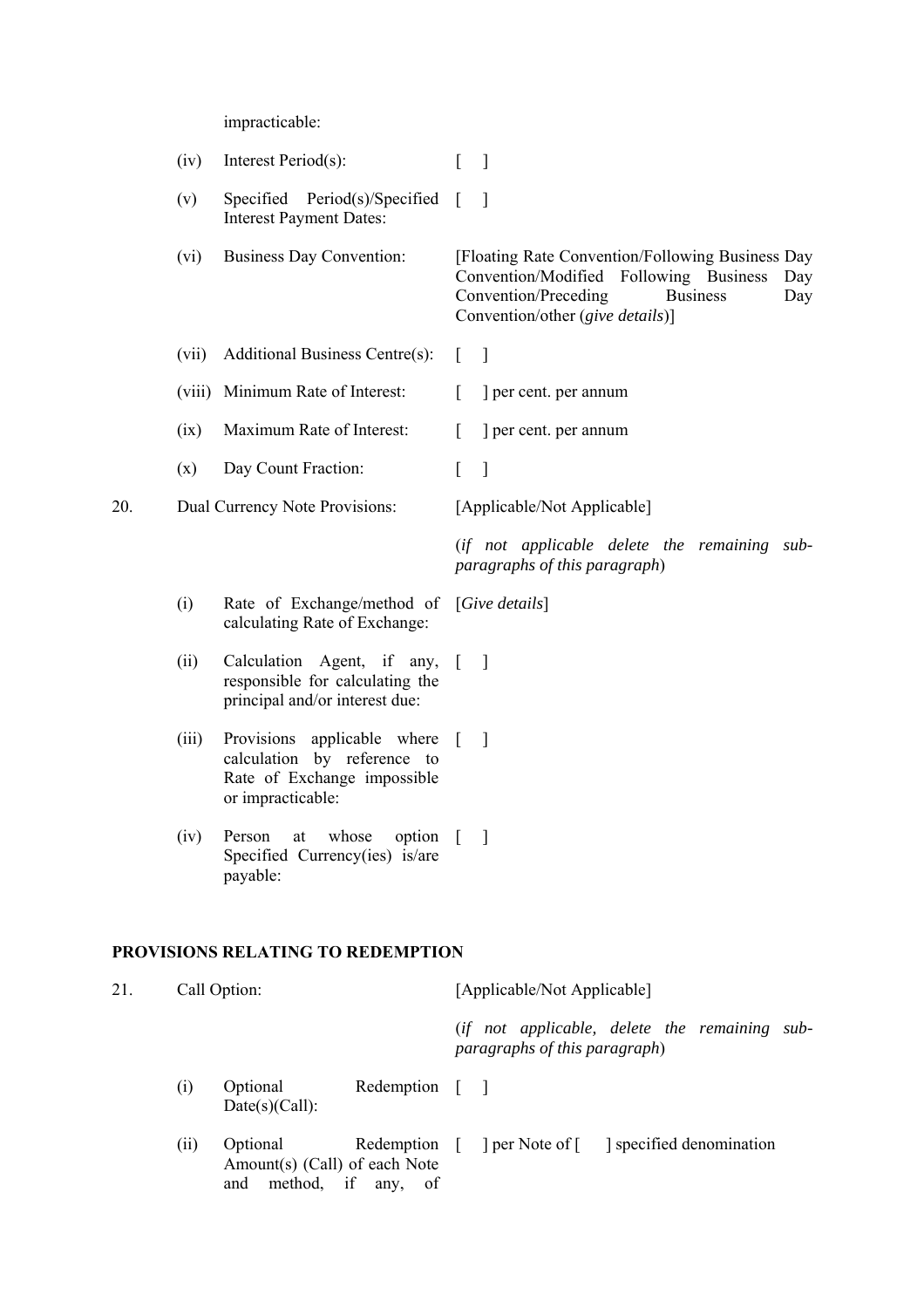|     |       | calculation of such amount(s):                                                                                                                                                                           |                                                                                |
|-----|-------|----------------------------------------------------------------------------------------------------------------------------------------------------------------------------------------------------------|--------------------------------------------------------------------------------|
|     | (iii) | If redeemable in part:                                                                                                                                                                                   |                                                                                |
|     |       | (a)<br>Minimum Redemption [<br>Amount:                                                                                                                                                                   | $\Box$                                                                         |
|     |       | Maximum Redemption [<br>(b)<br>Amount:                                                                                                                                                                   | $\Box$                                                                         |
|     | (iv)  | Notice period <sup>4</sup> :                                                                                                                                                                             | $\Box$<br>$\lceil$                                                             |
| 22. |       | Put Option:                                                                                                                                                                                              | [Applicable/Not Applicable]                                                    |
|     |       |                                                                                                                                                                                                          | (If not applicable, delete the remaining sub-<br>paragraphs of this paragraph) |
|     | (i)   | Optional Redemption Date(s) [<br>(Put):                                                                                                                                                                  | per Note of [<br>specified denomination                                        |
|     | (ii)  | Optional<br>Redemption [<br>Amount(s) (Put) and method,<br>if any, of calculation of such<br>$amount(s)$ :                                                                                               | 1                                                                              |
|     | (iii) | Notice period (if other than as<br>set out in the Conditions):                                                                                                                                           | $\Box$<br>$\Gamma$                                                             |
| 23. |       | Final Redemption Amount:                                                                                                                                                                                 | specified denomination/other [see<br>Per Note of [<br>Appendix]                |
| 24. |       | Early Redemption Amount:                                                                                                                                                                                 |                                                                                |
|     |       | Early Redemption Amount(s) payable<br>on redemption for taxation reasons or<br>on event of default and/or the method<br>of calculating the same (if required or<br>if different from that set out in the | $\mathcal{I}$<br>$\mathbf{L}$                                                  |

#### **GENERAL PROVISIONS APPLICABLE TO THE NOTES**

Conditions):

25. Form of Notes: Bearer Notes

[Temporary Global Note exchangeable for a Permanent Global Note which is exchangeable for Definitive Notes on [ ] days' notice/at any time/in the limited circumstances specified in the

<span id="page-23-0"></span> $\frac{1}{4}$  If setting notice periods which are different to those provided in the Terms and Conditions, the Issuer is advised to consider the practicalities of distribution of information through intermediaries, for example, clearing systems and custodians, as well as any other notice requirements which may apply, for example, as between the issuer and its fiscal agent or own trustee.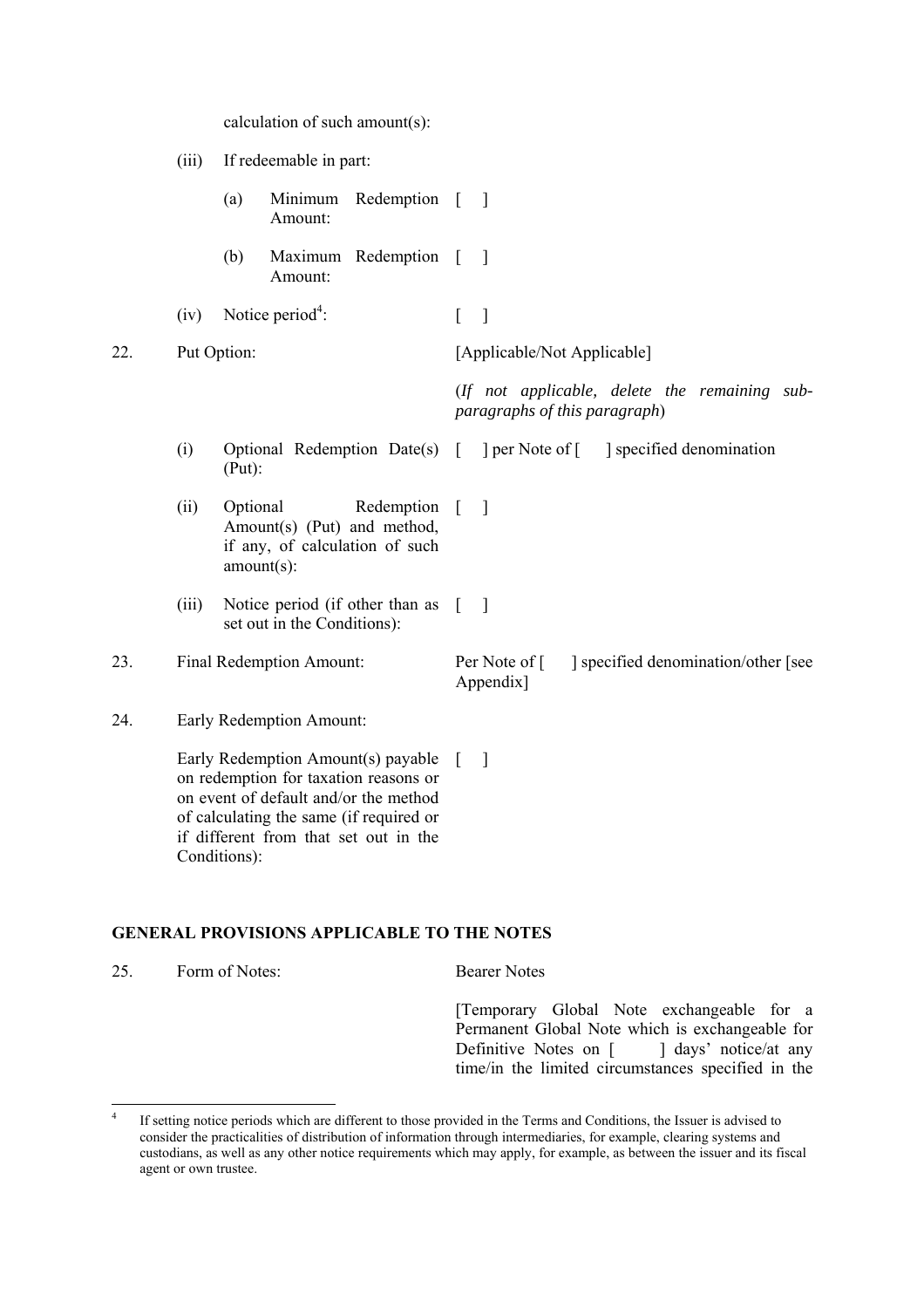Permanent Global Note.]

*17(iii) and 19(vi) relate*]

[Temporary Global Note exchangeable for Definitive Notes on [ ] days' notice.]

[Permanent Global Note exchangeable for Definitive Notes on [ ] days' notice/at any time/in the limited circumstances specified in the Permanent Global Note].

26. Financial Centre(s) or other special provisions relating to Payment Dates: [Not Applicable/*give details*. *Note that this item relates to the date and place of payment and not Interest Period end dates, to which items 16(ii),* 

> (*Note that this item relates to the place of payment, and not Interest Period end dates, to which item 17(iii) relates*)

27. Talons for future Coupons to be attached to Definitive Notes (and [Yes/No. *If yes, give details*]

28. Details relating to Partly Paid Notes: amount of each payment comprising the Issue Price and date on which each payment is to be made and consequences (if any) of failure to pay, including any right of the Issuer to forfeit the Notes and interest due on such late payment:

dates on which such Talons mature):

29. Details relating to Instalment Notes:

Instalment Amount(s): [Not Applicable/*give details*] Instalment Date(s): [Not Applicable/*give details*] 30. Redenomination, renominalisation and reconventioning provisions: [Not Applicable/The provisions [in Condition 22] [annexed to this Pricing Supplement] apply] 31. Consolidation provisions: [Not Applicable/The provisions annexed to this Pricing Supplement apply] 32. Other terms or special conditions: [Not Applicable/*give details*]

#### **DISTRIBUTION**

| 33. |      | If syndicated,<br>Managers:   |  | names of [Not Applicable/give names] |
|-----|------|-------------------------------|--|--------------------------------------|
|     | (11) | Stabilising Manager (if any): |  | [Not Applicable/give name]           |

[Not Applicable/*give details*] (*Note: a new form of Global Note may be required for Partly Paid issues*).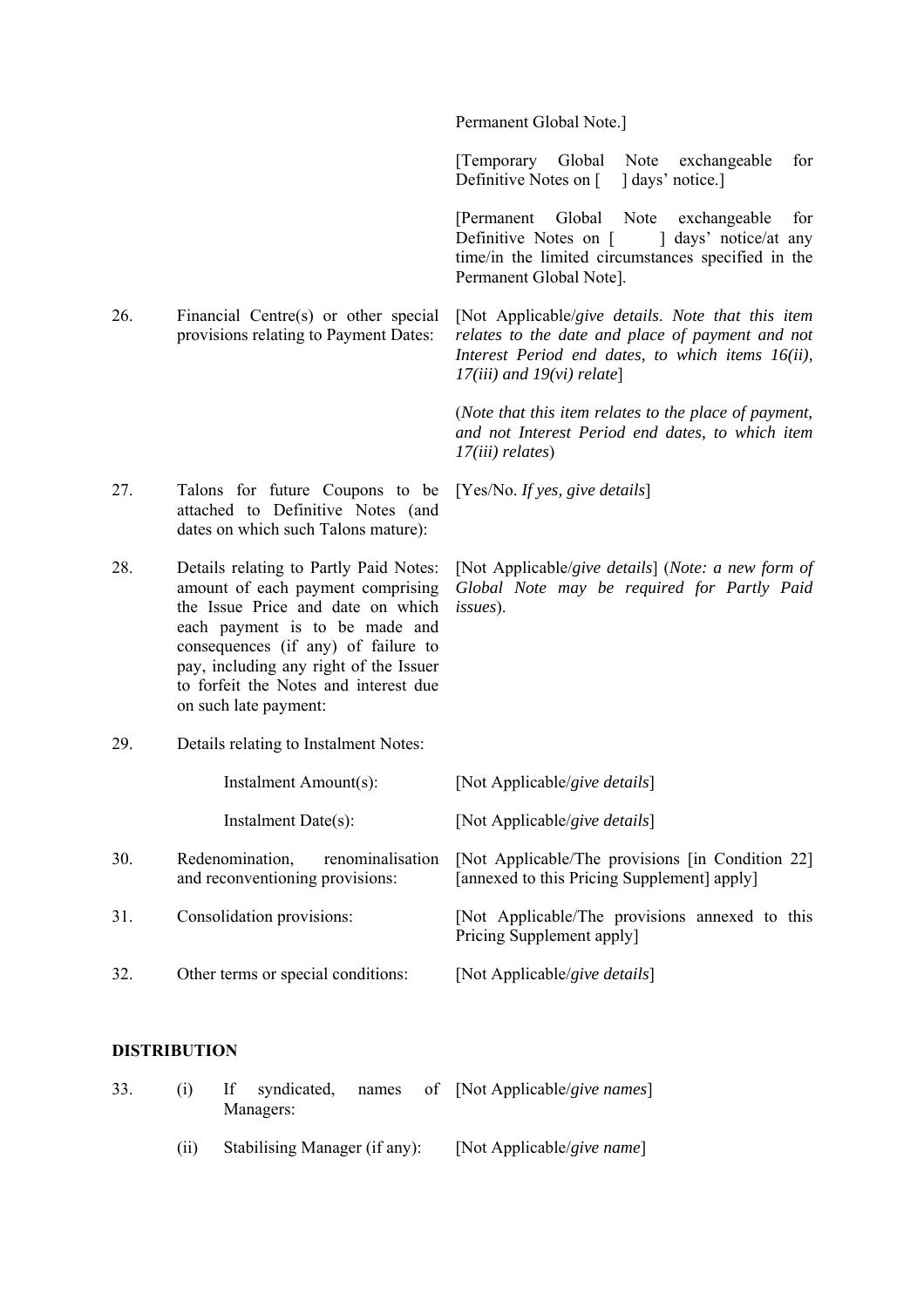| 34. | If non-syndicated, name of Dealer: | [Not Applicable/give name]                                                                                                  |
|-----|------------------------------------|-----------------------------------------------------------------------------------------------------------------------------|
| 35. | TEFRA:                             | [Not Applicable] (Note: If TEFRA D rules apply,<br>Notes may only be distributed in accordance with<br><b>TEFRA D</b> rules |
| 36. | Additional selling restrictions:   | [Not Applicable/give details]                                                                                               |

## **OPERATIONAL INFORMATION**

| 37. | ISIN:                                                                                                                                                          |                                              |
|-----|----------------------------------------------------------------------------------------------------------------------------------------------------------------|----------------------------------------------|
| 38. | Common Code:                                                                                                                                                   |                                              |
| 39. | Any clearing system(s) other than<br>Euroclear Bank S.A./N.V. and<br>Clearstream Banking, société<br>anonyme and the relevant<br>identification and number(s): | [Not Applicable/give name(s) and numbers(s)] |
| 40. | Delivery:                                                                                                                                                      | Delivery [against/free of] payment           |
| 41. | Additional Paying Agent(s) (if any):                                                                                                                           |                                              |

## **LISTING APPLICATION**

This Pricing Supplement comprises the final terms required for the Notes described herein to be admitted to the Luxembourg Stock Exchange of the U.S.\$400,000,000 Euro Medium Term Note Programme of JSC Development Bank of Kazakhstan.

## **RESPONSIBILITY**

The Issuer accepts responsibility for the information contained in this Pricing Supplement.

Signed on behalf of the Issuer:

By: Duly authorised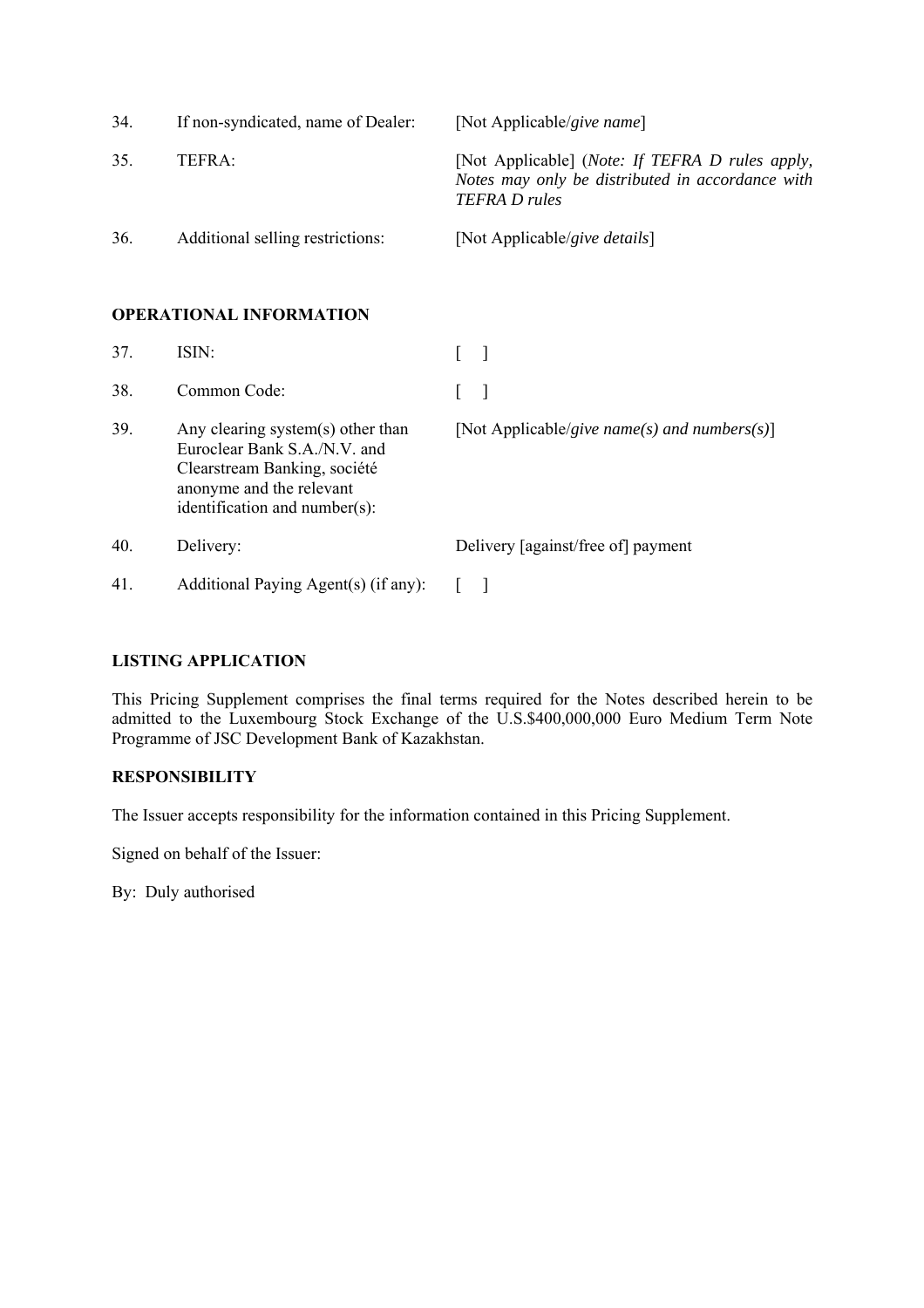## **TERMS AND CONDITIONS OF THE NOTES**

*The following are the Terms and Conditions of the Notes which, as supplemented, amended and/or replaced by the relevant Pricing Supplement, will be endorsed on each Definitive Note and attached to or incorporated by reference into each Global Note. The relevant Pricing Supplement (or relevant provisions thereof) will be endorsed upon or attached to each Global Note and Definitive Note. The Terms and Conditions of the Notes applicable to Global Notes will differ from those which would apply to a Definitive Note to the extent described under "Forms of Notes".*

## **1. INTRODUCTION**

JSC Development Bank of Kazakhstan (the "Issuer") has established a Euro Medium Term Note Programme (the "Programme") for the issuance of up to U.S.\$400,000,000 in aggregate principal amount of notes (the "Notes"). The Notes are constituted by a trust deed (as amended or supplemented or restated from time to time, the "Trust Deed") dated 27 September 2002 between the Issuer, and Deutsche Trustee Company Limited (the "Trustee", which expression shall include all persons for the time being the trustee or trustees under the Trust Deed) as trustee for the Noteholders (as defined below). The Notes are the subject of an agency agreement dated 27 September 2002 (as amended or supplemented from time to time, the "Agency Agreement") between the Issuer, the Trustee, Deutsche Bank AG London as Principal Paying Agent (the "Principal Paying Agent", which expression includes any successor Principal Paying Agent appointed from time to time in connection with the Notes) and the paying agents named therein (together with the Principal Paying Agent, the "Paying Agents", which expression includes any successor or additional paying agents appointed from time to time in connection with the Notes).

Notes issued under the Programme are issued in series (each, a "Series") and each Series may comprise one or more tranches (each, a "Tranche") of Notes. Each Tranche is the subject of a pricing supplement (the "Pricing Supplement") which supplements these terms and conditions (the "Conditions"). The terms and conditions applicable to any particular Tranche of Notes are these Conditions as supplemented, amended and/or replaced by the relevant Pricing Supplement. In the event of any inconsistency between these Conditions and the relevant Pricing Supplement, the relevant Pricing Supplement shall prevail.

All subsequent references in these Conditions to "Notes" are to the Notes which are the subject of the relevant Pricing Supplement. Copies of the relevant Pricing Supplement are available for inspection by Noteholders during normal business hours at the Specified Office of the Principal Paying Agent, the initial Specified Office of which is set out below.

Certain provisions of these Conditions are summaries of the Trust Deed and the Agency Agreement and are subject to their detailed provisions. The holders of the Notes (the "Noteholders") and the holders of the related interest coupons, if any, (the "Couponholders" and the "Coupons", respectively) are bound by, and are deemed to have notice of, all the provisions of the Trust Deed and the Agency Agreement applicable to them. Copies of the Trust Deed and the Agency Agreement are available for inspection by Noteholders during normal business hours at the Specified Offices of each of the Trustee and the Paying Agents, the initial Specified Offices of which are set out below.

## **2. INTERPRETATION**

2.1 In these Conditions the following expressions have the following meanings:

"Accrual Yield" has the meaning given in the relevant Pricing Supplement;

"Additional Business Centre(s)" means the city or cities specified as such in the relevant Pricing Supplement;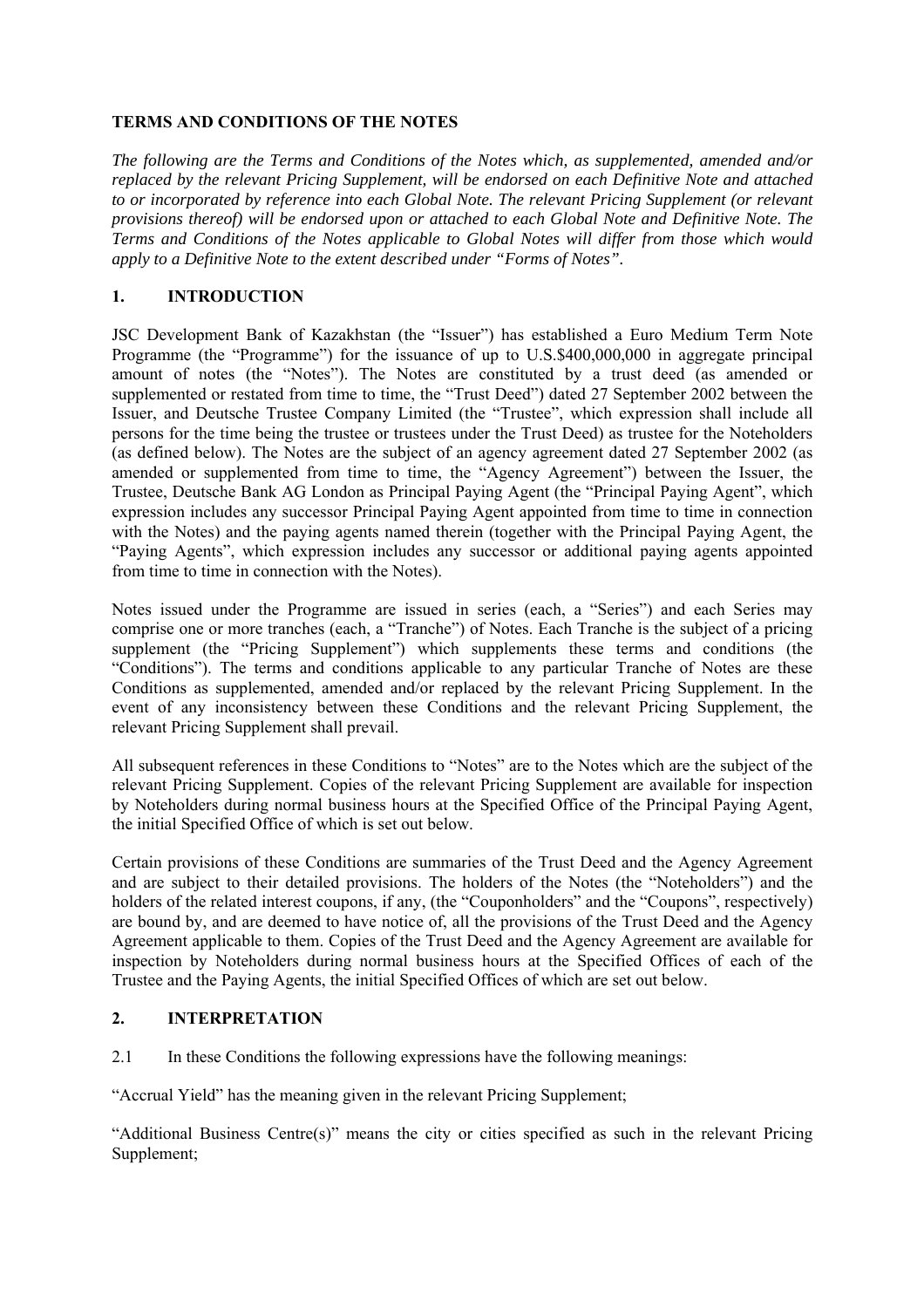"Additional Financial Centre(s)" means the city or cities specified as such in the relevant Pricing Supplement;

"Business Day" means:

- (a) in the case of Euro, a TARGET Settlement Day; and/or
- (b) in the case of a specified currency other than Euro, a day (other than a Saturday or Sunday) on which commercial banks and foreign exchange markets settle payments in the principal financial centre for that currency; and/or
- (c) in the case of a specified currency and/or one or more Additional Business Centre(s) specified in the relevant Pricing Supplement, a day (other than a Saturday or a Sunday) on which commercial banks and foreign exchange markets settle payments in such currency in the Additional Business Centre(s) or, if no currency is indicated, generally in each of the Additional Business Centres so specified;

"Business Day Convention", in relation to any particular date, has the meaning given in the relevant Pricing Supplement and, if so specified in the relevant Pricing Supplement, may have different meanings in relation to different dates and, in this context, the following expressions shall have the following meanings:

- (a) "Following Business Day Convention" means that the relevant date shall be postponed to the first following day that is a Business Day;
- (b) "Modified Following Business Day Convention" or "Modified Business Day Convention" means that the relevant date shall be postponed to the first following day that is a Business Day unless that day falls in the next calendar month in which case that date will be the first preceding day that is a Business Day;
- (c) "Preceding Business Day Convention" means that the relevant date shall be brought forward to the first preceding day that is a Business Day;
- (d) "FRN Convention", "Floating Rate Convention" or "Eurodollar Convention" means that each relevant date shall be the date which numerically corresponds to the preceding such date in the calendar month which is the number of Months specified in the relevant Pricing Supplement as the Specified Period after the calendar month in which the preceding such date occurred provided, however, that:
	- (i) if there is no such numerically corresponding day in the calendar month in which any such date should occur, then such date will be the last day which is a Business Day in that calendar month;
	- (ii) if any such date would otherwise fall on a day which is not a Business Day, then such date will be the first following day which is a Business Day unless that day falls in the next calendar month, in which case it will be the first preceding day which is a Business Day; and
	- (iii) if the preceding such date occurred on the last day in a calendar month which was a Business Day, then all subsequent such dates will be the last day which is a Business Day in the calendar month which is the specified number of months after the calendar month in which the preceding such date occurred; and
- (e) "No Adjustment" means that the relevant date shall not be adjusted in accordance with any Business Day Convention;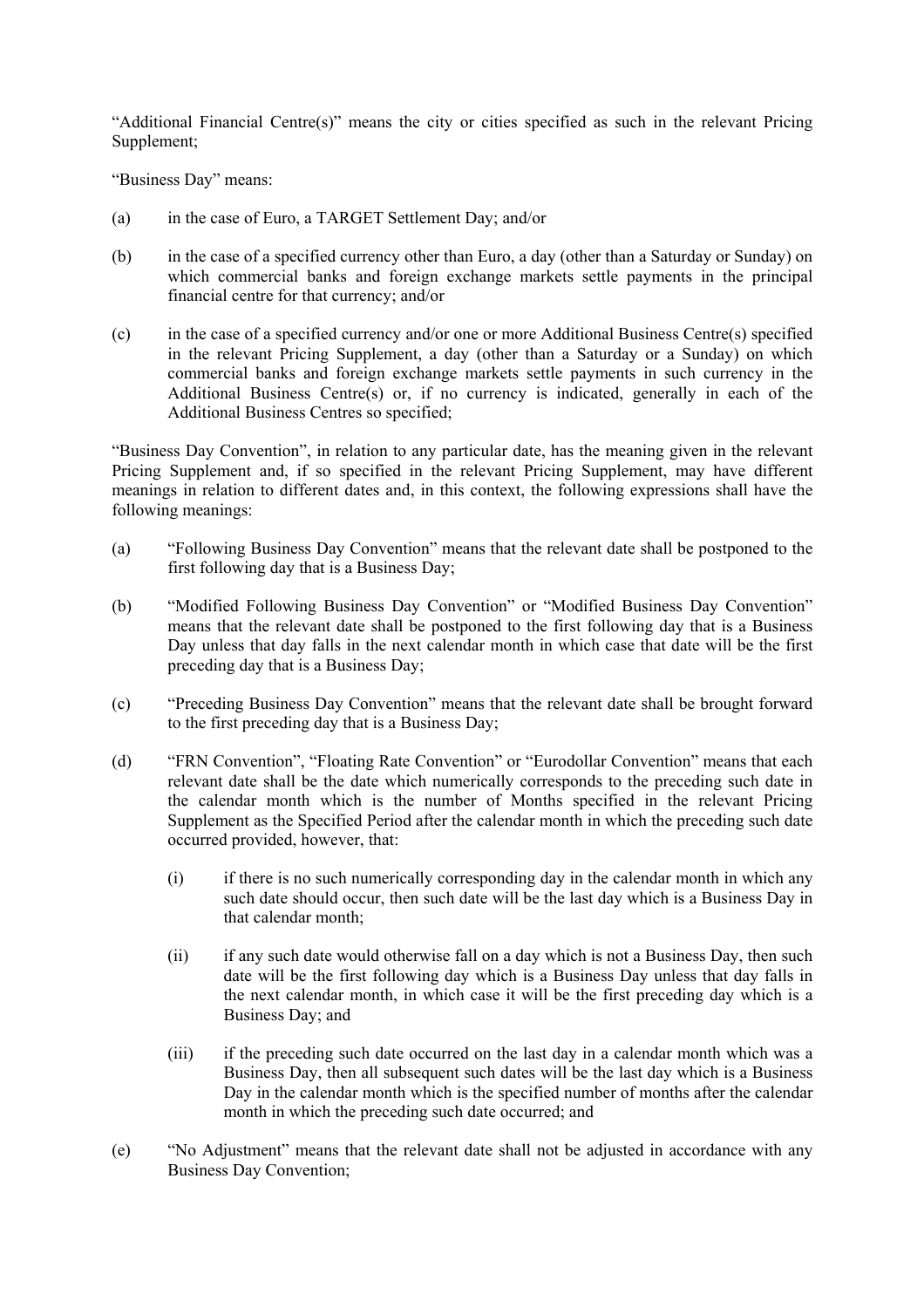"Calculation Agent" means the Principal Paying Agent or such other Person specified in the relevant Pricing Supplement as the party responsible for calculating the Rate(s) of Interest and Interest Amount(s) and/or such other amount(s) as may be specified in the relevant Pricing Supplement;

"Coupon Sheet" means, in respect of a Note, a coupon sheet relating to the Note;

"Day Count Fraction" means (subject as provided in Condition 6), in respect of the calculation of an amount of interest for any Interest Period:

- (a) if "Actual/365 or "Actual/Actual (ISDA)" is specified in the relevant Pricing Supplement, the actual number of days in the Interest Period divided by 365 (or, if any portion of the Interest Period falls in a leap year, the sum of (i) the actual number of days in that portion of the Interest Period falling in a leap year divided by 366 and (ii) the actual number of days in that portion of the Interest Period falling in a non-leap year divided by 365);
- (b) if "Actual/365" (Fixed)" is specified in the relevant Pricing Supplement, the actual number of days in the Interest Period divided by 365;
- (c) if "Actual/360" is specified in the relevant Pricing Supplement, the actual number of days in the Interest Period divided by 360;
- (d) if "30/360", "360/360" or "Bond "Basis" is specified in the relevant Pricing Supplement, the number of days in the Interest Period divided by 360 (the number of days to be calculated on the basis of a year of 360 days with 12 30-day months (unless (i) the last day of the Interest Period is the 31st day of a month but the first day of the Interest Period is a day other London than the 30th or 31st day of a month, in which case the month that includes that last day shall not be considered to be shortened to a 30-day month, or (ii) the last day of the Interest Period is the last day of the month of February, in which case the month of February shall not be considered to be lengthened to a 30-day month)); and
- (e) if "30E/360" or "Eurobond Basis" is specified in the relevant Pricing Supplement, the number of days in the Interest Period divided by 360 (the number of days to be calculated on the basis of a year of 360 days with 12 30-day months, without regard to the date of the first day or last day of the Interest Period unless, in the case of the final Interest Period, the Maturity Date is the last day of the month of February, in which case the month of February shall not be considered to be lengthened to a 30-day month);

"Determination Period" means each period from (and including) a Determination Date to (but excluding) the next Determination Date (including, where either the Interest Commencement Date or the final Interest Payment Date is not a Determination Date, the period commencing on the first Determination Date prior to, and ending on the first Determination Date falling after, such date).

"Early Redemption Amount (Tax)" means, in respect of any Note, its principal amount or such other amount as may be specified in, or determined in accordance with, the relevant Pricing Supplement;

"Early Termination Amount" means, in respect of any Note, its principal amount or such other amount as may be specified in, or determined in accordance with, these Conditions or the relevant Pricing Supplement;

"Extraordinary Resolution" has the meaning given in the Trust Deed;

"Final Redemption Amount" means, in respect of any Note, its principal amount or such other amount as may be specified in, or determined in accordance with, the relevant Pricing Supplement;

"Fixed Coupon Amount" has the meaning given in the relevant Pricing Supplement;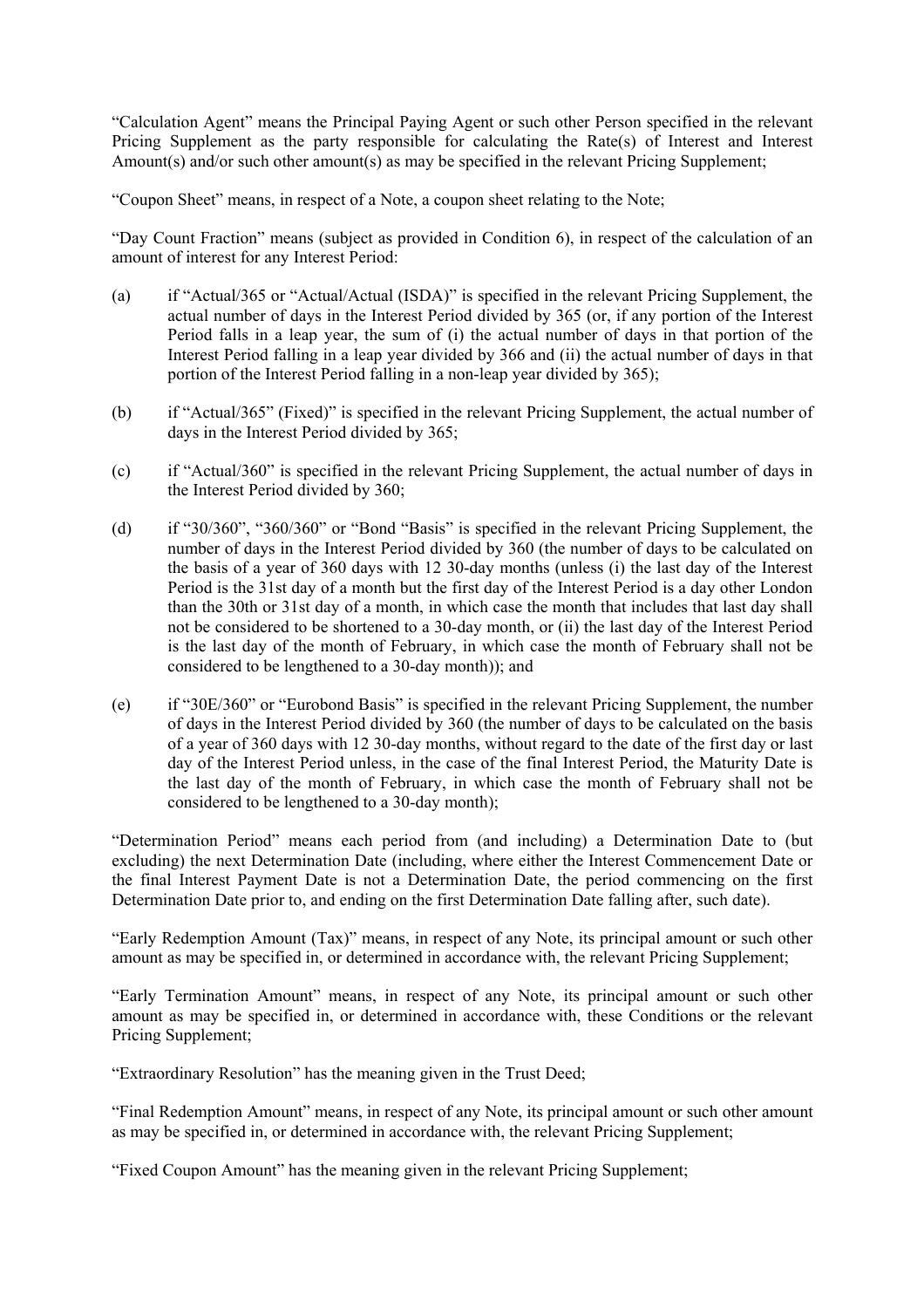"Indebtedness" means any obligation (whether incurred as principal or as surety) for the payment or repayment of money, whether present or future, actual or contingent;

"Indebtedness for Borrowed Money" means any Indebtedness of any Person for or in respect of (i) moneys borrowed, (ii) amounts raised by acceptance under any acceptance credit facility, (iii) amounts raised pursuant to any note purchase facility or the issue of bonds, notes, debentures, loan stock or similar instruments, (iv) the amount of any liability in respect of leases or hire purchase contracts which would, in accordance with generally accepted accounting standards in the jurisdiction of incorporation of the lessee, be treated as finance or capital leases, (v) the amount of any liability in respect of any purchase price for assets or services the payment of which is deferred primarily as a means of raising finance or financing the acquisition of the relevant asset or service and (vi) amounts raised under any other transaction (including any forward sale or purchase agreement and the sale of receivables or other assets on a "with recourse" basis) having the commercial effect of a borrowing;

"Indebtedness Guarantee" means in relation to any Indebtedness of any Person, any obligation of another Person to pay such Indebtedness including (without limitation) (i) any obligation to purchase such Indebtedness, (ii) any obligation to lend money, to purchase or subscribe shares or other securities or to purchase assets or services in order to provide funds for the payment of such Indebtedness, (iii) any indemnity against the consequences of a default in the payment of such Indebtedness and (iv) any other agreement to be responsible for repayment of such Indebtedness;

"Interest Amount" means, in relation to a Note and an Interest Period, the amount of interest payable in respect of that Note for that Interest Period;

"Interest Commencement Date" means the Issue Date of the Notes or such other date as may be specified as the Interest Commencement Date in the relevant Pricing Supplement;

"Interest Determination Date" has the meaning given in the relevant Pricing Supplement;

"Interest Payment Date" means the date or dates specified as such in, or determined in accordance with the provisions of, the relevant Pricing Supplement and, if a Business Day Convention is specified in the relevant Pricing Supplement:

- (a) as the same may be adjusted in accordance with the relevant Business Day Convention; or
- (b) if the Business Day Convention is the FRN Convention, Floating Rate Convention or Eurodollar Convention and an interval of a number of calendar months is specified in the relevant Pricing Supplement as being the Specified Period, each of such dates as may occur in accordance with the FRN Convention, Floating Rate Convention or Eurodollar Convention at such Specified Period of calendar months following the Interest Commencement Date (in the case of the first Interest Payment Date) or the previous Interest Payment Date (in any other case);

"Interest Period" means each period beginning on (and including) the Interest Commencement Date or any Interest Payment Date and ending on (but excluding) the next Interest Payment Date;

"ISDA Definitions" means the 2000 ISDA Definitions (as supplemented by the Annex to the 2000 ISDA Definitions and as further amended and updated as at the date of issue of the first Tranche of the Notes of the relevant Series (as specified in the relevant Pricing Supplement)) as published by the International Swaps and Derivatives Association, Inc. (formerly the International Swap Dealers Association, Inc.);

"Issue Date" has the meaning given in the relevant Pricing Supplement;

"Maximum Redemption Amount" has the meaning given in the relevant Pricing Supplement;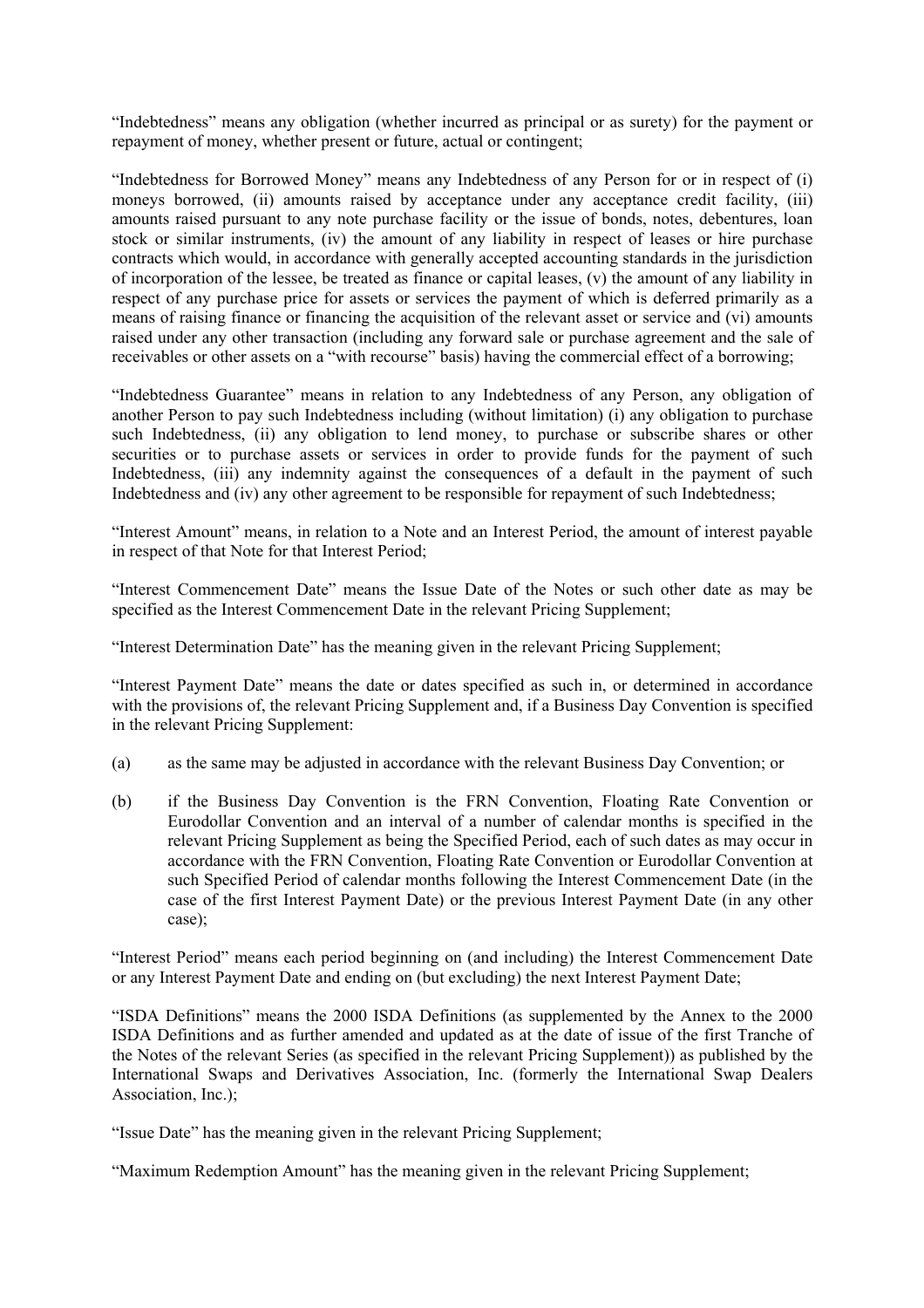"Margin" has the meaning given in the relevant Pricing Supplement;

"Material Subsidiary" means, at any given time, any Subsidiary of the Issuer whose gross assets or gross revenues represent at least 5 per cent. of the consolidated gross assets, or, as the case may be, consolidated gross revenues of the Issuer and its consolidated Subsidiaries or any other Subsidiary to which is transferred either (a) all or substantially all of the assets of another Subsidiary which immediately prior to the transfer was a Material Subsidiary or (b) sufficient assets of the Issuer that such Subsidiary would have been a Material Subsidiary had the transfer occurred on or before either (i) the date of the most recent audited consolidated accounts of the Issuer or (ii) if management accounts or other unaudited financial statements of the Issuer are available for any period subsequent to the most recent audited consolidated accounts, such accounts or financial statements and, for these purposes:

- (a) the gross assets and gross revenues of a Subsidiary shall be determined by reference to its then most recent audited financial statements (or, if none, its then most recent management accounts or other financial statements); and
- (b) the consolidated gross assets and consolidated gross revenues of the Issuer and its consolidated Subsidiaries shall be determined by reference to its then most recent audited consolidated financial statements (or, if none, its then most recent consolidated management accounts or other unaudited consolidated financial statements);

"Maturity Date" has the meaning given in the relevant Pricing Supplement;

"Minimum Redemption Amount" has the meaning given in the relevant Pricing Supplement;

"Optional Redemption Amount (Call)" means, in respect of any Note, its principal amount or such other amount as may be specified in, or determined in accordance with, the relevant Pricing Supplement;

"Optional Redemption Amount (Put)" means, in respect of any Note, its principal amount or such other amount as may be specified in, or determined in accordance with, the relevant Pricing Supplement;

"Optional Redemption Date (Call)" has the meaning given in the relevant Pricing Supplement;

"Optional Redemption Date (Put)" has the meaning given in the relevant Pricing Supplement;

"Participating Member State" means a Member State of the European Communities which adopts the euro as its lawful currency in accordance with the Treaty;

"Payment Business Day" means:

- (a) if the currency of payment is euro, any day which is:
	- (i) a day on which banks in the relevant place of presentation are open for presentation and payment of bearer debt securities and for dealings in foreign currencies; and
	- (ii) in the case of payment by transfer to an account, a TARGET Settlement Day and a day on which dealings in foreign currencies may be carried on in each (if any) Additional Financial Centre; or
- (b) if the currency of payment is not euro, any day which is:
	- (i) a day on which banks in the relevant place of presentation are open for presentation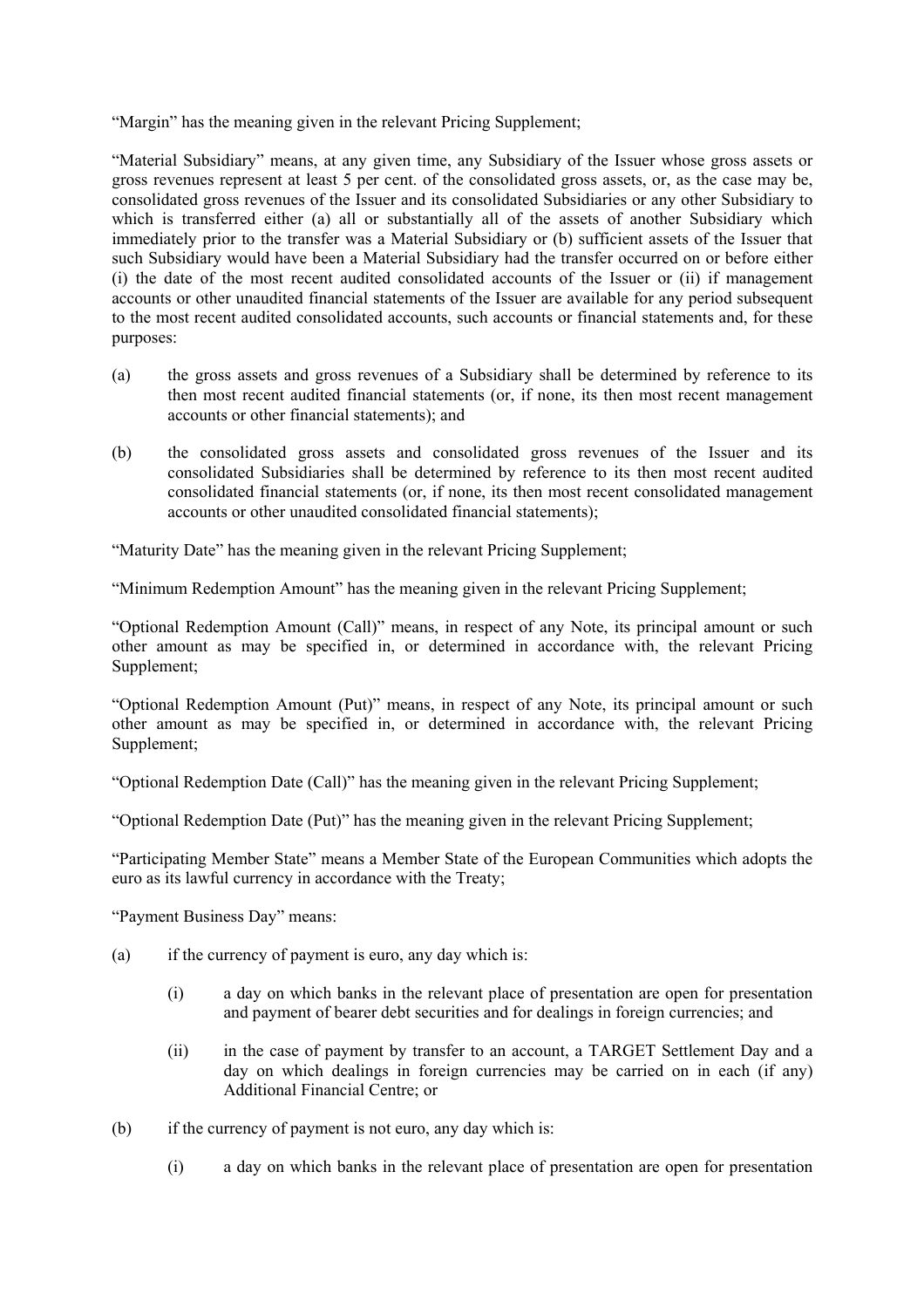and payment of bearer debt securities and for dealings in foreign currencies; and

(ii) in the case of payment by transfer to an account, a day on which dealings in foreign currencies may be carried on in the Principal Financial Centre of the currency of payment and in each (if any) Additional Financial Centre and which, if the currency of payment is Australian dollars or New Zealand dollars, shall be Melbourne and Wellington, respectively;

"Permitted Security Interest" means any Security Interest (A) granted in favour of the Issuer by any Subsidiary to secure Indebtedness for Borrowed Money owed by such entity to the Issuer, (B) which arises pursuant to any order of attachment, distraint or similar legal process arising in connection with court proceedings or as security for costs and expenses in any such proceedings, so long as the execution or other enforcement thereof is effectively stayed and the claims secured thereby are being contested in good faith by appropriate proceedings, (C) being liens or rights of set-off arising by operation of law and in the ordinary course of business, including, without limitation, any rights of set-off with respect to demand or time deposits maintained with financial institutions and bankers' liens with respect to property of the Issuer held by financial institutions, (D) arising in the ordinary course of the Issuer's or a Subsidiary's business and (a) which are necessary in order to enable the Issuer or such Subsidiary to comply with any mandatory or customary requirement imposed on it by a banking or other regulatory authority in connection with the Issuer's or such Subsidiary's business or (b) limited to deposits made in the name of the Issuer or such Subsidiary to secure obligations of the Issuer's or such Subsidiary's customers, (E) on property acquired (or deemed to be acquired) under a financial lease, or claims arising from the use or loss of or damage to such property, provided that any such encumbrance secures only rentals and other amounts payable under such lease, (F) arising pursuant to any agreement (or other applicable terms and conditions) which is standard or customary in the relevant market (and not for the purpose of raising credit or funds for the operation of the Issuer or any Subsidiary), in connection with (a) contracts entered into substantially simultaneously for sales and purchases at market prices of securities, (b) the establishment of margin deposits and similar securities in connection with interest rate and foreign currency hedging operations and trading in securities or precious metals or (c) the Issuer's foreign exchange dealings or other proprietary trading activities including, without limitation, Repos, (G) arising out of the refinancing, extension, renewal or refunding of any Indebtedness for Borrowed Money secured by a Security Interest either existing on or before the issue date of the Notes or permitted by any of the above exceptions, provided that the Indebtedness for Borrowed Money thereafter secured by such Security Interest does not exceed the amount of the original Indebtedness for Borrowed Money and such Security Interest is not extended to cover any property not previously subject to such Security Interest and (H) granted upon or with regard to any property hereafter acquired by the Issuer or any Subsidiary to secure the purchase price of such property or to secure Indebtedness incurred solely for the purpose of financing the acquisition of such property and transactional expenses related to such acquisition (other than a Security Interest created in contemplation of such acquisition), provided that the maximum amount of Indebtedness for Borrowed Money thereafter secured by such Security Interest does not exceed the purchase price of such property (including transactional expenses) or the Indebtedness incurred solely for the purpose of financing the acquisition of such property;

"Person" means any individual, company, corporation, firm, partnership, joint venture, association, organisation, state or agency of a state or other entity, whether or not having separate legal personality;

"Principal Financial Centre" means, in relation to any currency, the principal financial centre for that currency provided, however, that:

(a) in relation to euro, it means the principal financial centre of such Member State of the European Communities as is selected (in the case of a payment) by the payee or (in the case of a calculation) by the Calculation Agent; and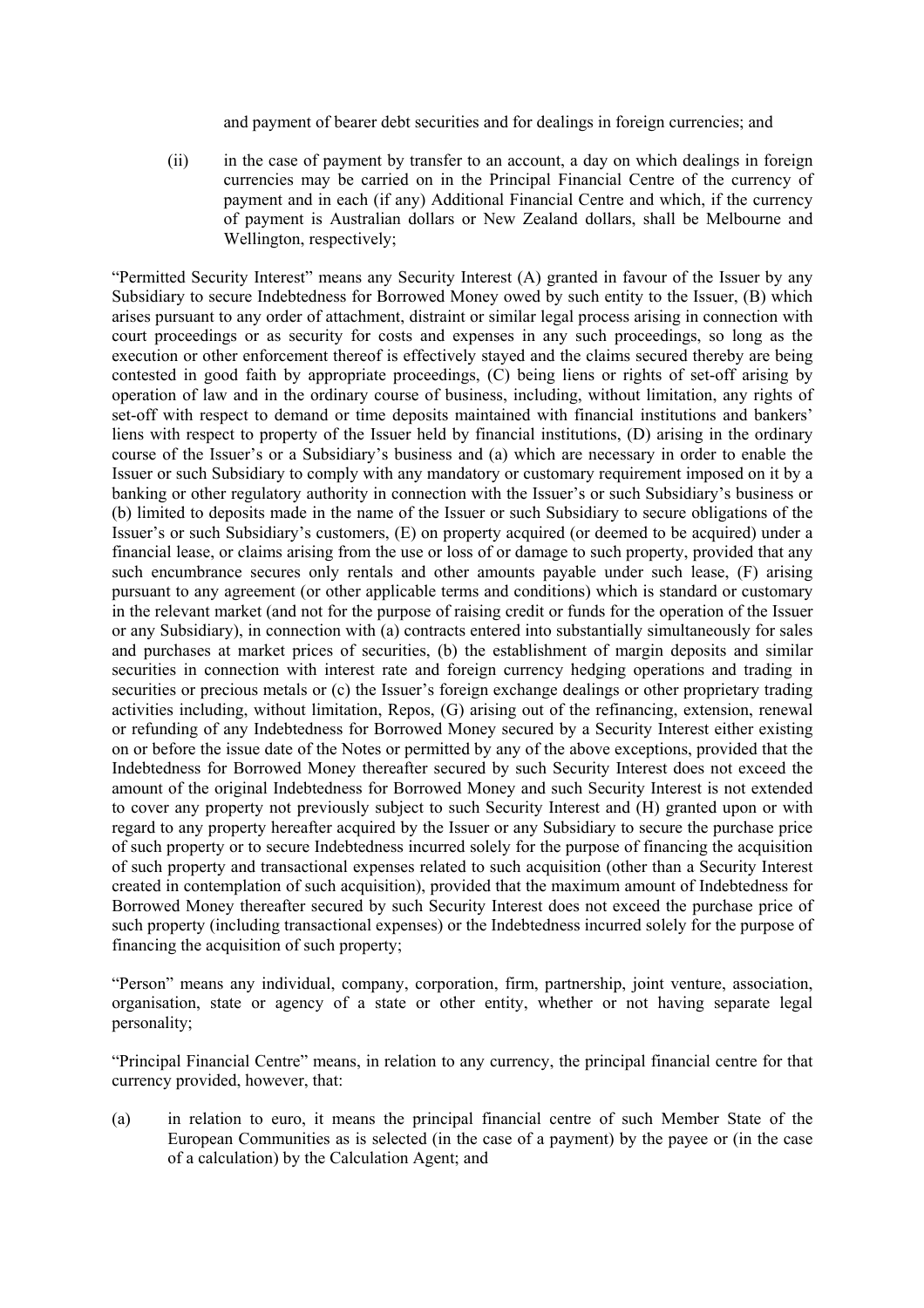(b) in relation to Australian dollars, it means either Sydney or Melbourne and, in relation to New Zealand dollars, it means either Wellington or Auckland, in each case as is selected (in the case of a payment) by the payee or (in the case of a calculation) by the Calculation Agent;

"Put Option Notice" means a notice which must be delivered to a Paying Agent by any Noteholder wanting to exercise a right to redeem a Note at the option of the Noteholder;

"Put Option Receipt" means a receipt issued by a Paying Agent to a depositing Noteholder upon deposit of a Note with such Paying Agent by any Noteholder wanting to exercise a right to redeem a Note at the option of the Noteholder;

"Rate of Interest" means the rate or rates (expressed as a percentage per annum) of interest payable in respect of the Notes specified in relevant Pricing Supplement or calculated or determined in accordance with the provisions of these Conditions and/or the relevant Pricing Supplement";

"Redemption Amount" means, as appropriate, the Final Redemption Amount, the Early Redemption Amount (Tax), the Optional Redemption Amount (Call), the Optional Redemption Amount (Put), the Early Termination Amount or such other amount in the nature of a redemption amount as may be specified in, or determined in accordance with the provisions of, the relevant Pricing Supplement;

"Reference Banks" has the meaning given in the relevant Pricing Supplement or, if none, four (or if the Principal Financial Centre is Helsinki, five) major banks selected by the Calculation Agent in the market that is most closely connected with the Reference Rate;

"Reference Price" has the meaning given in the relevant Pricing Supplement;

"Reference Rate" has the meaning given in the relevant Pricing Supplement;

"Relevant Date" means, in relation to any payment, whichever is the later of (a) the date on which the payment in question first becomes due and (b) if the full amount payable has not been received in the Principal Financial Centre of the currency of payment by the Principal Paying Agent on or prior to such due date, the date on which (the full amount having been so received) notice to that effect has been given to the Noteholders;

"Relevant Financial Centre" has the meaning given in the relevant Pricing Supplement;

"Relevant Indebtedness" means any Indebtedness which is in the form of or represented by any bond, note, debenture, debenture stock, loan stock, certificate or other instrument which is, or is capable of being, listed, quoted or traded on any stock exchange or in any securities market (including, without limitation, any over-the-counter market);

"Relevant Screen Page" means the page, section or other part of a particular information service (including, without limitation, the Reuters Markets 3000 Money Rates Service and Bridge/Telerate) specified as the Relevant Screen Page in the relevant Pricing Supplement, or such other page, section or other part as may replace it on that information service or such other information service, in each case, as may be nominated by the Person providing or sponsoring the information appearing there for the purpose of displaying rates or prices comparable to the Reference Rate;

"Relevant Time" has the meaning given in the relevant Pricing Supplement;

"Repo" means a securities repurchase or resale agreement or reverse repurchase or resale agreement, a securities borrowing agreement or any agreement relating to securities which is similar in effect to any for the foregoing and for purposes of this definition, the term "securities" means any capital stock, share, debenture or other debt or equity instrument, or derivative thereof, whether issued by any private or public company, any government or agency or instrumentality thereof or any supernational,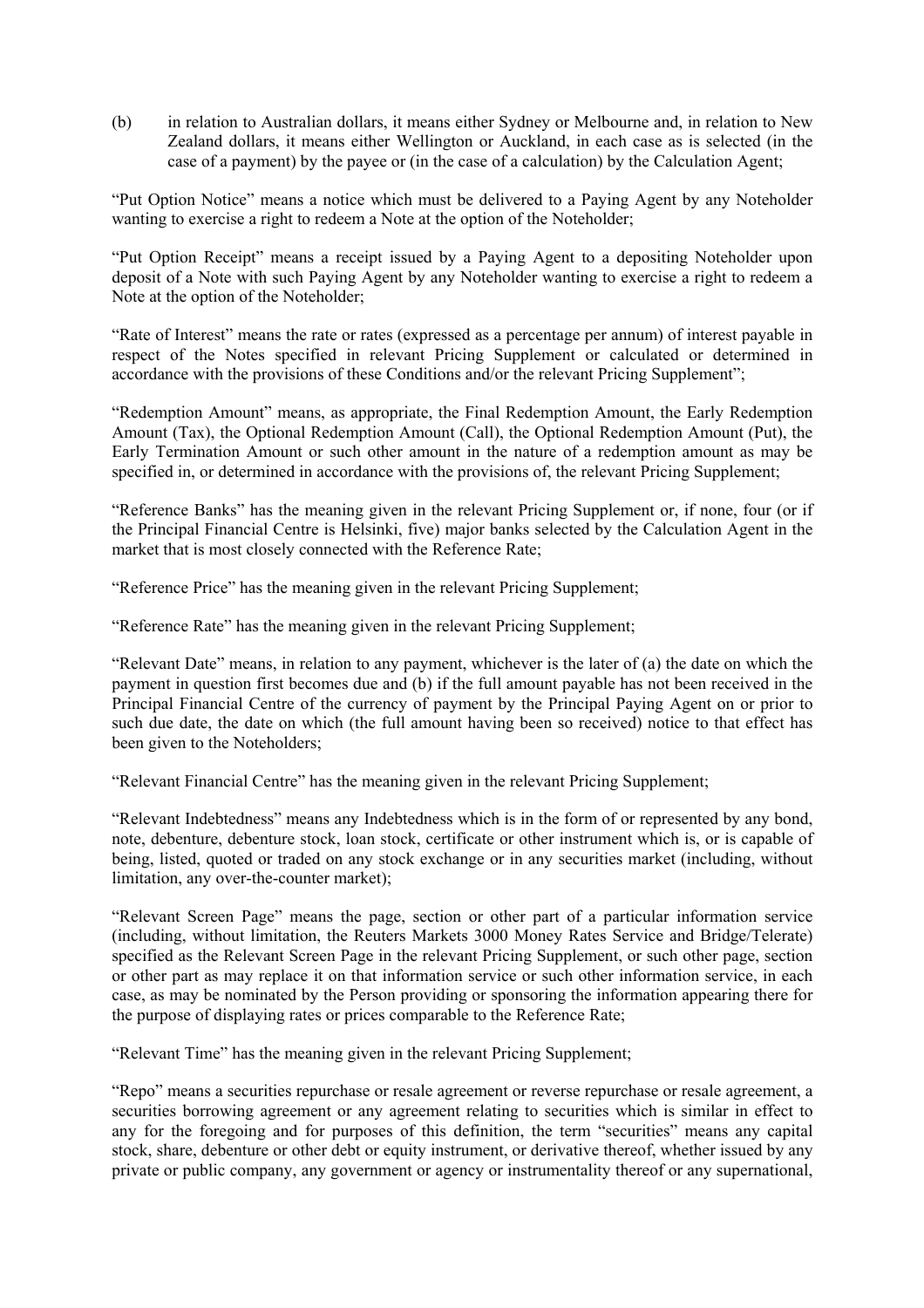international or multilateral organisation.

"Reserved Matter" means any proposal to change any date fixed for payment of principal or interest in respect of the Notes, to reduce the amount of principal or interest payable on any date in respect of the Notes, to alter the method of calculating the amount of any payment in respect of the Notes or the date for any such payment, to change the currency of any payment under the Notes or to change the quorum requirements relating to meetings or the majority required to pass an Extraordinary Resolution;

"Security Interest" means any mortgage, charge, pledge, lien, security interest or other encumbrance securing any obligation of any Person or any other type of preferential arrangement having similar effect over any assets or revenues of such Person;

"Specified Currency" has the meaning given in the relevant Pricing Supplement;

"Specified Denomination(s)" has the meaning given in the relevant Pricing Supplement;

"Specified Interest Payment Date" has the meaning given in the relevant Pricing Supplement;

"Specified Office" has the meaning given in the Trust Deed;

"Specified Period" has the meaning given in the relevant Pricing Supplement;

"Subsidiary" means, in relation to any Person (the "first Person") at a given time, any other Person (the "second Person") (i) whose affairs and policies the first Person directly or indirectly controls or (ii) as to whom the first Person owns directly or indirectly more than 50 per cent. of the capital, voting stock or other right of ownership. "Control", as used in this definition, means the power by the first Person to direct the management and the policies of the second Person, whether through the ownership of share capital, by contract or otherwise;

"Talon" means a talon for further Coupons;

"Tangible Net Worth" means, at any time, the aggregate amount of the paid up share capital of the Issuer plus or minus the aggregate amount standing to the credit of the consolidated capital accounts or reserves (including reserve capital, other reserve capital and profit (or loss) for the relevant period) as shown in the then latest financial statements of the Issuer (prepared in accordance with international accounting standards published from time to time by the International Accounting Standards Committee), but:

- (a) adjusted as may be appropriate to take account of any variation in such share capital and amounts standing to the credit of the share premium account since the date to which the said financial statements shall have been made up;
- (b) excluding any capital accounts or reserves derived from any writing up of the book value of any assets of the Issuer above historic cost less accumulated depreciation, the amount of any reserves for deferred taxation and any other amounts specifically provided for, amounts of goodwill and of all other intangible assets and any amount which is attributable to minority interests; and
- (c) deducting any distribution by the Issuer out of profits earned prior to the date of such financial statements recommended, declared or paid since such date insofar as such distribution was not provided for in such financial statements;

"TARGET Settlement Day" means any day on which the Trans-European Automated Real-Time Gross Settlement Express Transfer (TARGET) System is open;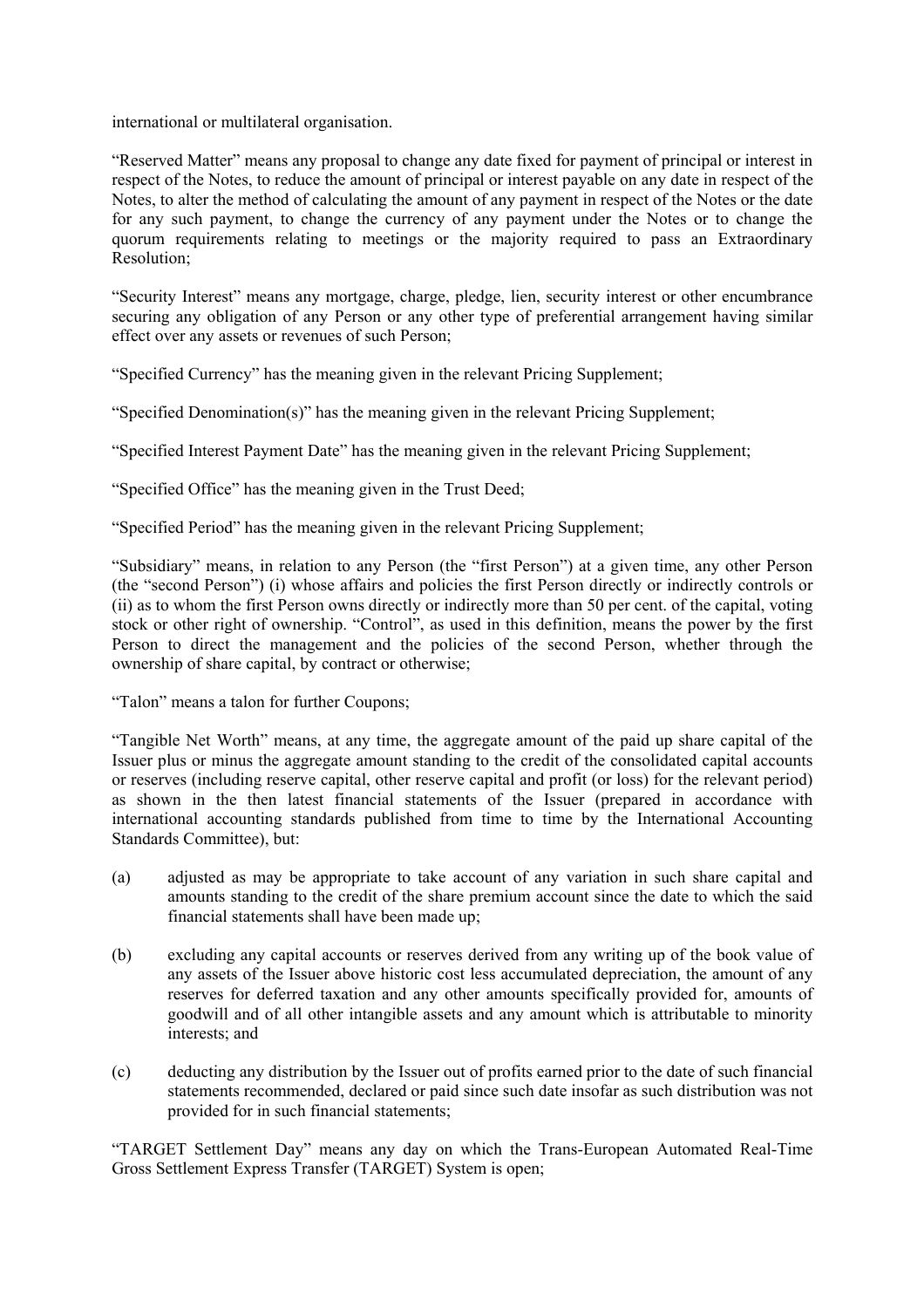"Treaty" means the Treaty establishing the European Communities, as amended; and

"Zero Coupon Note" means a Note specified as such in the relevant Pricing Supplement.

- 2.2 In these Conditions:
- (a) if the Notes are Zero Coupon Notes, references to Coupons and Couponholders are not applicable;
- (b) if Talons are specified in the relevant Pricing Supplement as being attached to the Notes at the time of issue, references to Coupons shall be deemed to include references to Talons;
- (c) if Talons are not specified in the relevant Pricing Supplement as being attached to the Notes at the time of issue, references to Talons are not applicable;
- (d) any reference to principal shall be deemed to include the Redemption Amount, any additional amounts in respect of principal which may be payable under Condition 8, any premium payable in respect of a Note and any other amount in the nature of principal payable pursuant to these Conditions;
- (e) any reference to interest shall be deemed to include any additional amounts in respect of interest which may be payable under Condition 8 and any other amount in the nature of interest payable pursuant to these Conditions;
- (f) references to Notes being "outstanding" shall be construed in accordance with the Agency Agreement; and
- (g) if an expression is stated in Condition 2.1 to have the meaning given in the relevant Pricing Supplement, but the relevant Pricing Supplement gives no such meaning or specifies that such expression is "not applicable" then such expression is not applicable to the Notes.

## **3. FORM, DENOMINATION AND TITLE**

The Notes are in bearer form in the Specified Denomination(s) with Coupons and, if specified in the relevant Pricing Supplement, Talons attached at the time of issue. In the case of a Series of Notes with more than one Specified Denomination, Notes of one Specified Denomination will not be exchangeable for Notes of another Specified Denomination. Title to the Notes and the Coupons will pass by delivery. The holder of any Note or Coupon shall (except as otherwise required by law) be treated as its absolute owner for all purposes (whether or not it is overdue and regardless of any notice of ownership, trust or any other interest therein, any writing thereon or any notice of any previous loss or theft thereof) and no Person shall be liable for so treating such holder.

#### **4. STATUS**

The Notes and Coupons constitute direct, general and unconditional obligations of the Issuer, which will at all times rank *pari passu* among themselves and at least *pari passu* with all other present and future unsecured and unsubordinated obligations of the Issuer, save for such obligations as may be preferred by provisions of law that are both mandatory and of general application.

## **5. NEGATIVE PLEDGE AND COVENANT**

5.1 So long as any Note remains outstanding the Issuer shall not, and shall not permit any Material Subsidiary to, create, incur, assume or permit to arise or subsist any Security Interest (other than a Permitted Security Interest) upon the whole or any part of their respective undertakings, assets or revenues, present or future, to secure any Indebtedness for Borrowed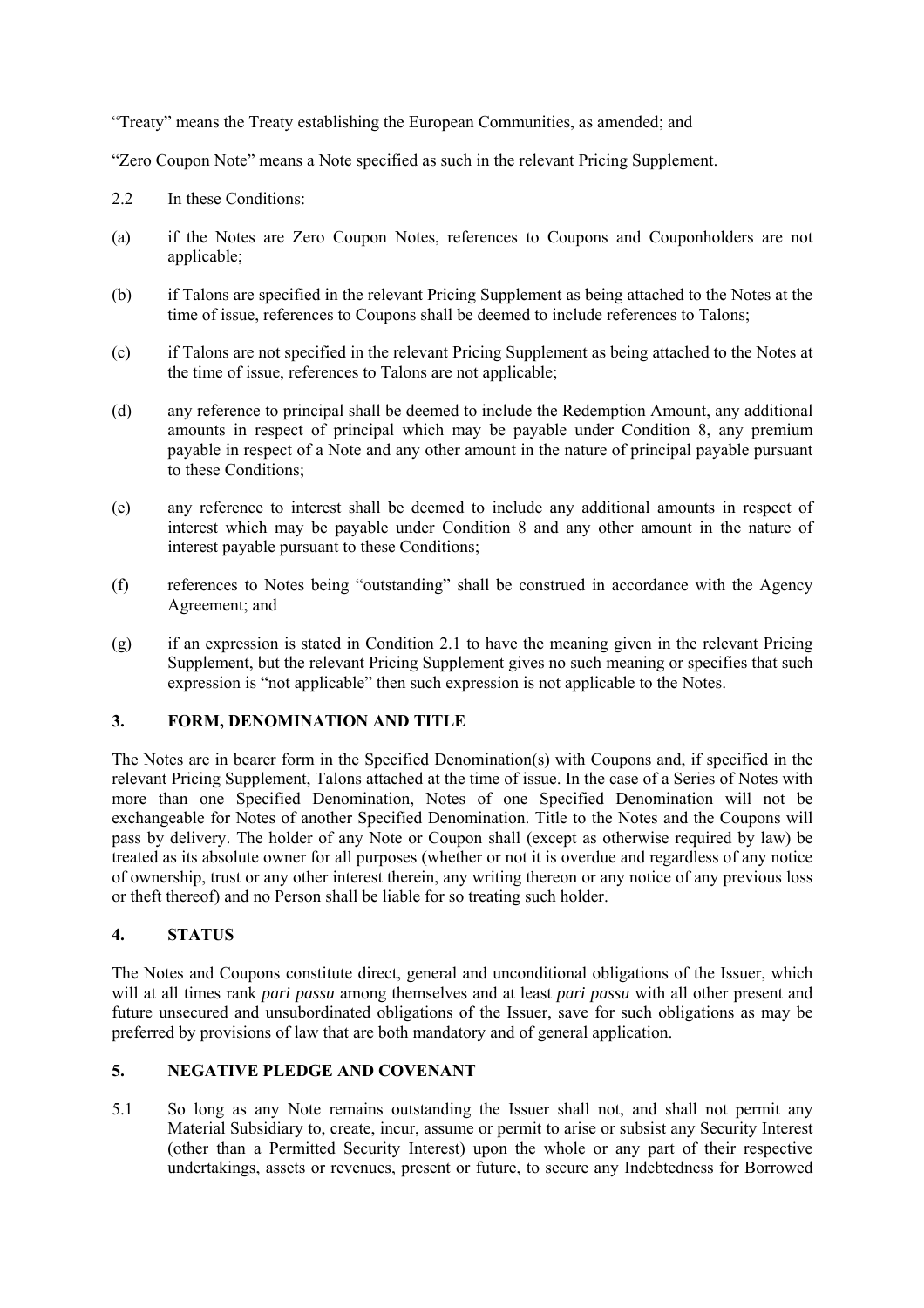Money or any Indebtedness Guarantee in respect of such Indebtedness for Borrowed Money unless, at the same time or prior thereto, the Issuer's obligations under the Trust Deed and the Notes are secured equally and rateably therewith (to the satisfaction of the Trustee) or have the benefit of such other arrangement as may be approved by an Extraordinary Resolution (as defined in the Trust Deed) of Noteholders or as the Trustee in its discretion shall deem to be not materially less beneficial to the Noteholders.

- 5.2 So long as any Note remains outstanding, the Issuer shall ensure that it is fully in compliance with the Law on Development Bank of Kazakhstan of 25 April 2001, as amended (the "DBK Law") and the Memorandum on Credit Policy of the Issuer referred to in the DBK Law, as amended (the "Memorandum").
- 5.3 Notwithstanding the provisions of Condition 5.2, so long as any Note remains outstanding, the Issuer shall:
	- (a) ensure that its Tangible Net Worth shall not at any time be less than KZT28,000,000,000; and
	- (b) not pay or cause to be paid any dividends in cash or otherwise, or make any other distributions (whether by way of redemption, acquisition or otherwise) in respect of its share capital at any time.

## **6. FIXED RATE NOTE PROVISIONS**

- 6.1 This Condition 6 is applicable to the Notes only if the relevant Pricing Supplement specifies the Fixed Rate Note Provisions as being applicable.
- 6.2 The Notes bear interest on the outstanding principal amount from the Interest Commencement Date at the rate(s) per annum equal to Rate(s) of Interest payable in arrear on each Interest Payment Date in each year and on the Maturity Date if that does not fall on Interest Payment Date, subject as provided in Condition 11. Unless otherwise specified in the relevant Pricing Supplement, the amount of interest payable on each Interest Payment Date will amount to the Fixed Coupon Amount. Payments of interest on any Interest Payment Date will, if so specified in the relevant Pricing Supplement, amount to the Broken Amount(s) so specified.
- 6.3 If interest is required to be calculated for a period ending other than on an Interest Payment Date, such interest shall be calculated by applying the Rate of Interest to each Specified Denomination, multiplying such sum by the applicable Day Count Fraction, and rounding the resultant figure to the nearest sub-unit of the Specified Currency, half of any such sub-unit being rounded upwards or otherwise in accordance with applicable market convention. In these Conditions "sub-unit" means, with respect of any currency other than the euro, the lowest amount of such currency that is available as legal tender in the country of such currency, and with respect to euro means one cent.
- 6.4 For the purposes of these Conditions, "Day Count Fraction" means:
	- (a) if "Actual/Actual (ISMA)" is specified in the relevant Pricing Supplement:
		- (i) in the case of Notes where the number of days in the relevant period from (and including) the most recent Interest Payment Date (or, if none, the Interest Commencement Date) to (but excluding) the relevant payment date (the "Accrual Period") is equal to or shorter than the Determination Period during which the Accrual Period ends, the number of days in such Accrual Period divided by the product of (x) the number of days in such Determination Period and (y) the number of Determination Dates (as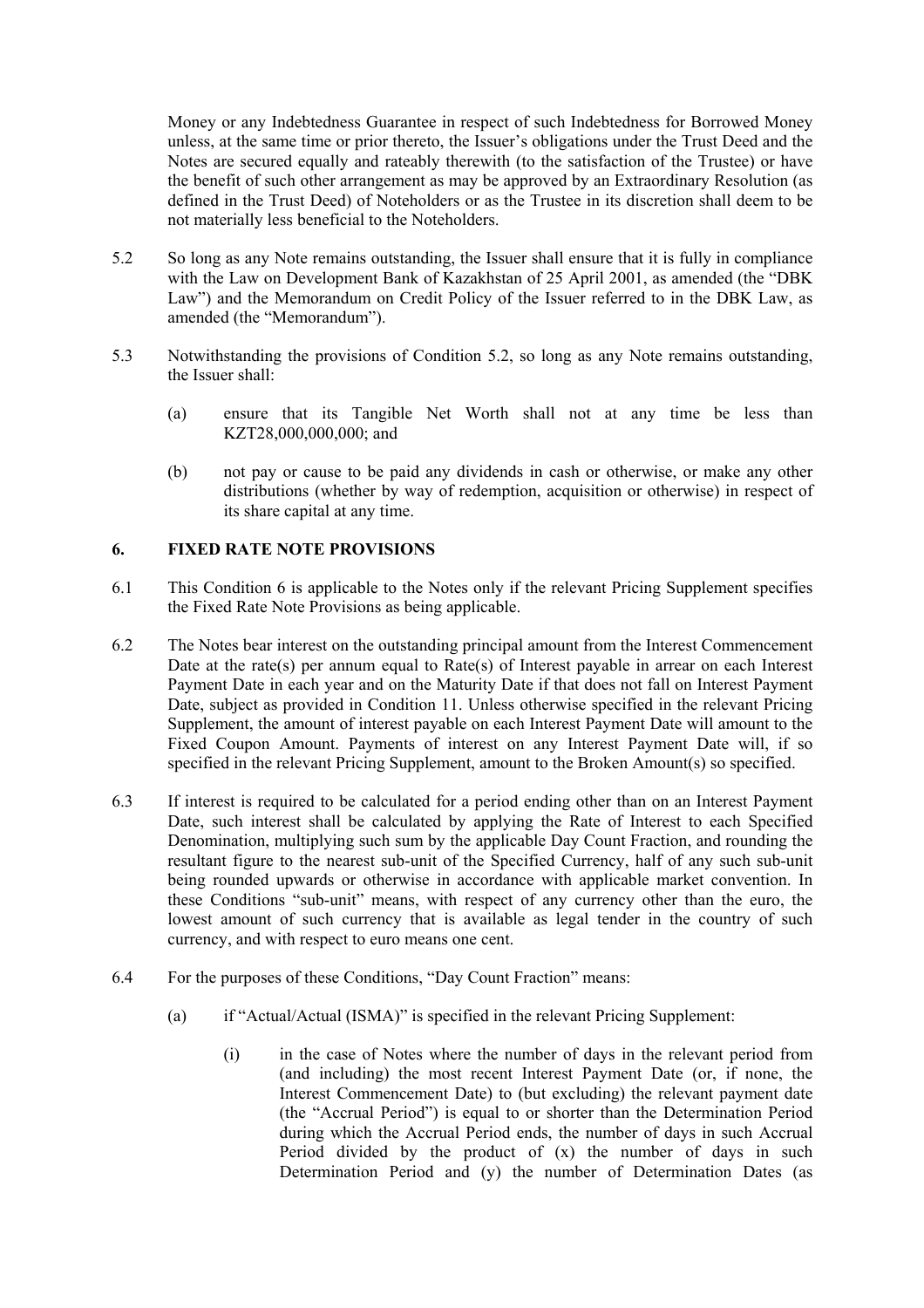specified in the relevant Pricing Supplement) that would occur in one calendar year; or

- (ii) in the case of Notes where the Accrual Period is longer than the Determination Period during which the Accrual Period ends, the sum of:
	- (x) the number of days in such Accrual Period falling in the Determination Period in which the Accrual Period begins divided by the product of (i) the number of days in such Determination Period and (ii) the number of Determination Dates (as specified in the relevant Pricing Supplement) that would occur in one calendar year; and
	- (y) the number of days in such Accrual Period falling in the next Determination Period divided by the product of (i) the number of days in such Determination Period and (ii) the number of Determination Dates that would occur in one calendar year; and
- (b) if "30/360" is specified in the relevant Pricing Supplement, the number of days in the period from (and including) the most recent Interest Payment Date (or, if none, the Interest Commencement Date) to (but excluding) the relevant payment date (such number of days being calculated on the basis of a year of 360 days with 12 30-day months) divided by 360.

# **7. FLOATING RATE NOTE AND INDEX-LINKED INTEREST NOTE PROVISIONS**

- 7.1 This Condition 7 is applicable to the Notes only if the relevant Pricing Supplement specifies the Floating Rate Note Provisions or the Index-Linked Interest Note Provisions as being applicable.
- 7.2 The Notes bear interest on the outstanding principal amount from (and including) the Interest Commencement Date and such interest will be payable in arrear on either:
	- (a) the Specified Interest Payment Date(s) (each, an "Interest Payment Date") in each year specified in the relevant Pricing Supplement; or
	- (b) if no Specified Interest Payment Date(s) is/are specified in the relevant Pricing Supplement, each date (each such date, together with each Specified Interest Payment Date, an "Interest Payment Date") which falls in the number of months or other period specified as the Specified Period in the relevant Pricing Supplement after the preceding Interest Payment Date or, in the case of the first Interest Payment Date after the Interest Commencement Date.

Such interest will be payable in respect of each Interest Period (which expression shall in these Conditions, mean the period from (and including) an Interest Payment Date (or, as the case may be, the Interest Commencement Date) to (but excluding) the next (or first) Interest Payment Date).

- 7.3 The Rate of Interest payable from time to time in respect of the Notes will be determined in the manner specified in the relevant Pricing Supplement.
	- (a) Where Screen Rate Determination is specified in the relevant Pricing Supplement as the manner in which the Rate(s) of Interest is/are to be determined, the Rate of Interest applicable to the Notes for each Interest Period will, subject as provided below, be either: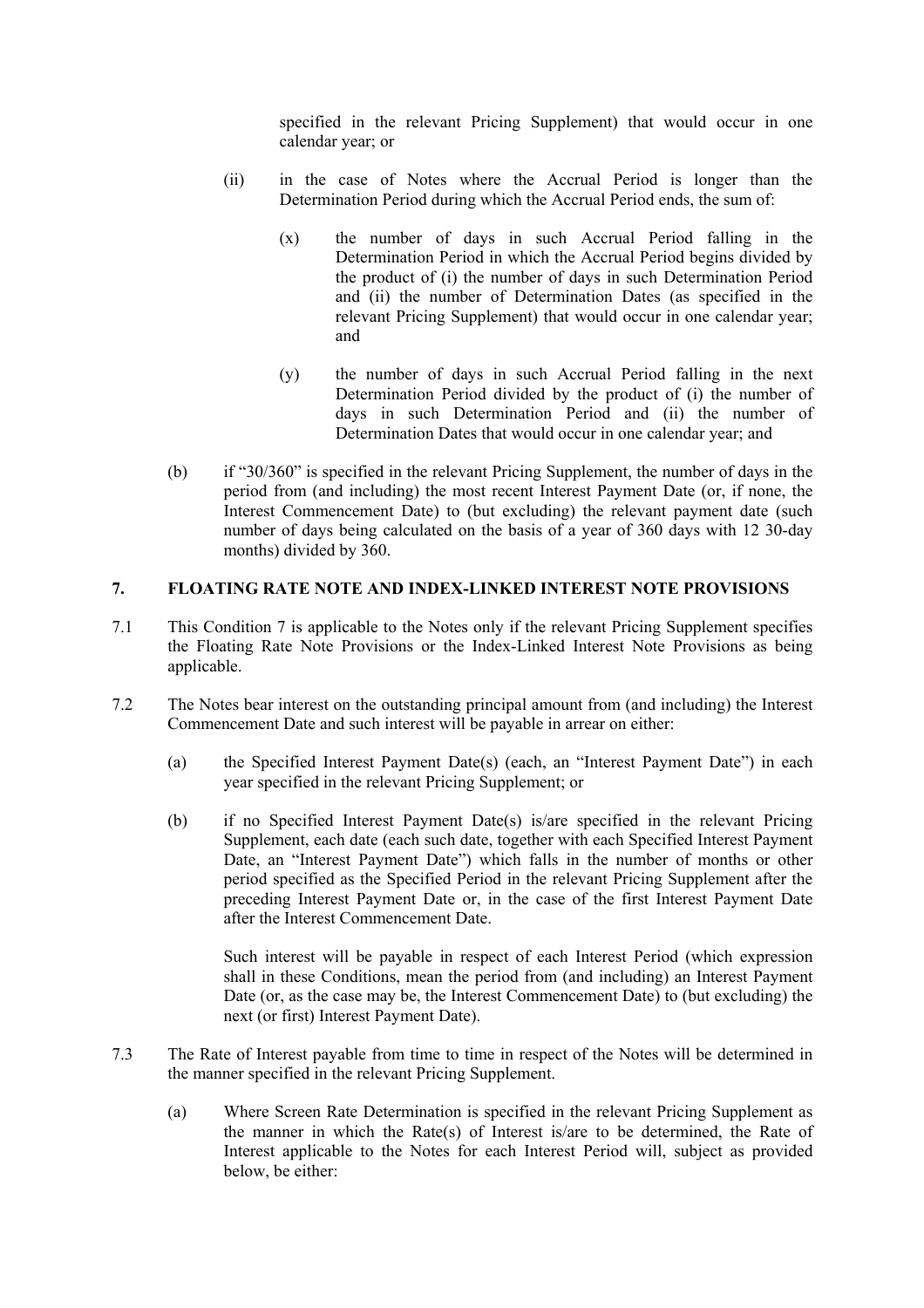- (i) the offered quotation; or
- (ii) the arithmetic mean (rounded if necessary to the fifth decimal place, with 0.000005 being rounded upwards) of the offered quotations,

(expressed as a percentage rate per annum) for the Reference Rate which appears or appear, as the case may be, on the Relevant Screen Page as at 11.00 am (London time, in the case of LIBOR, or Brussels time, in the case of EURIBOR) on the Interest Determination Date in question plus or minus (as indicated in the applicable Pricing Supplement) the Margin (if any), all as determined by the Calculation Agent. If five or more of such offered quotations are available on the Relevant Screen Page, the highest (or, if there is more than one such highest quotation, one only of such quotations) and the lowest (or, if there is more than one such lowest quotation, one only of such quotations) shall be disregarded by the Calculation Agent for the purpose of determining the arithmetic mean (rounded as provided above) of such offered quotations.

The Agency Agreement contains provisions for determining the Rate of Interest in the event that the Relevant Screen Page is not available or if, in the case of (i) above, no such offered quotation appears or, in the case of (ii) above, fewer than three such offered quotations appear, in each case as at the time specified in the preceding paragraph.

If the Reference Rate from time to time in respect of Floating Rate Notes is specified in the applicable Pricing Supplement as being other than LIBOR or EURIBOR, the Rate of Interest in respect of such Notes will be determined as provided in the applicable Pricing Supplement.

- (b) Where ISDA Determination is specified in the relevant Pricing Supplement as the manner in which the Rate(s) of Interest is/are to be determined, the Rate of Interest applicable to the Notes for each Interest Period will be the sum of the Margin and the relevant ISDA Rate where "ISDA Rate" in relation to any Interest Period means a rate equal to the Floating Rate (as defined in the ISDA Definitions) that would be determined by the Calculation Agent under an interest rate swap transaction if the Calculation Agent were acting as Calculation Agent for that interest rate swap transaction under the terms of an agreement incorporating the ISDA Definitions and under which:
	- (i) the Floating Rate Option (as defined in the ISDA Definitions) is as specified in the relevant Pricing Supplement;
	- (ii) the Designated Maturity (as defined in the ISDA Definitions) is a period specified in the relevant Pricing Supplement; and
	- (iii) the relevant Reset Date (as defined in the ISDA Definitions) is either (A) if the relevant Floating Rate Option is based on the London inter-bank offered rate (LIBOR) for a currency, the first day of that Interest Period or (B) in any other case, as specified in the relevant Pricing Supplement.
- 7.4 If the Index-Linked Interest Note Provisions are specified in the relevant Pricing Supplement as being applicable, the Rate(s) of Interest applicable to the Notes for each Interest Period will be determined in the manner specified in the relevant Pricing Supplement.
- 7.5 If any Maximum Rate of Interest or Minimum Rate of Interest is specified in the relevant Pricing Supplement, then the Rate of Interest shall in no event be greater than the maximum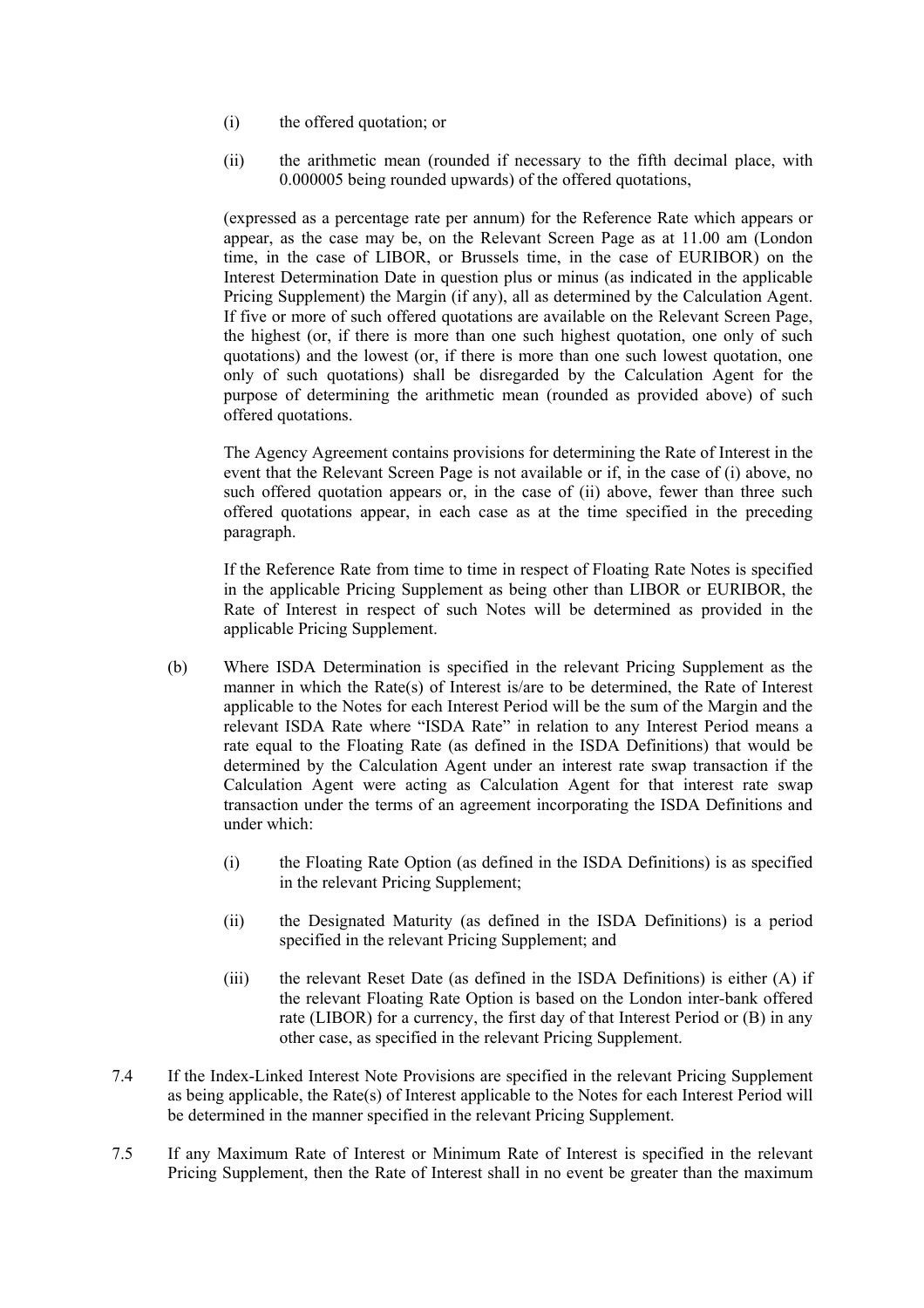or be less than the minimum so specified.

- 7.6 The Calculation Agent will, as soon as practicable after the time at which the Rate of Interest is to be determined in relation to each Interest Period, determine the Rate of Interest for the relevant Interest Period and calculate the Interest Amount payable in respect of each Note for such Interest Period. The Interest Amount will be calculated by applying the Rate of Interest for such Interest Period to the principal amount of such Note during such Interest Period and multiplying the product by the relevant Day Count Fraction and rounding the resultant figure to the nearest sub-unit of the relevant Specified Currency, half of any such sub-unit being rounded upwards or otherwise in accordance with applicable market convention.
- 7.7 If the relevant Pricing Supplement specifies that any other amount is to be calculated by the Calculation Agent, the Calculation Agent will, as soon as practicable after the time or times at which any such amount is to be determined, calculate the relevant amount. The relevant amount will be calculated by the Calculation Agent in the manner specified in the relevant Pricing Supplement.
- 7.8 The Calculation Agent will cause each Rate of Interest and Interest Amount determined by it, together with the relevant Interest Payment Date, and any other amount(s) required to be determined by it together with any relevant payment date(s) to be notified to the Paying Agents and each listing authority, stock exchange and/or quotation system (if any) by which the Notes have than been admitted to listing, trading and/or quotation as soon as practicable after such determination but (in the case of each Rate of Interest, Interest Amount and Interest Payment Date) in any event not later than the first day of the relevant Interest Period. Notice thereof shall also promptly be given to the Noteholders in accordance with Condition 19. The Calculation Agent will be entitled to recalculate any Interest Amount (on the basis of the foregoing provisions) without notice in the event of an extension or shortening of the relevant Interest Period.
- 7.9 All notifications, opinions, determinations, certificates, calculations, quotations and decisions given, expressed, made or obtained for the purposes of this Condition by the Calculation Agent will (in the absence of manifest error) be binding on the Issuer, the Paying Agents, the Noteholders and the Couponholders and (subject as aforesaid) no liability to any such Person will attach to the Calculation Agent in connection with the exercise or non-exercise by it of its powers, duties and discretions for such purposes.

# **8. ZERO COUPON NOTE PROVISIONS**

- 8.1 This Condition 8 is applicable to the Notes only if the Zero Coupon Note Provisions are specified in the relevant Pricing Supplement as being applicable.
- 8.2 If the Redemption Amount payable in respect of any Zero Coupon Note is improperly withheld or refused, the Redemption Amount shall thereafter be an amount equal to the sum of:
	- (a) the Reference Price; and
	- (b) the product of the Accrual Yield (compounded annually) being applied to the Reference Price from (and including) the Issue Date to (but excluding) whichever is the earlier of (i) the day on which all sums due in respect of such Note up to that day are received by or on behalf of the relevant Noteholder and (ii) the day which is seven days after the Principal Paying Agent has notified the Noteholders that it has received all sums due in respect of the Notes up to such seventh day (except to the extent that there is any subsequent default in payment).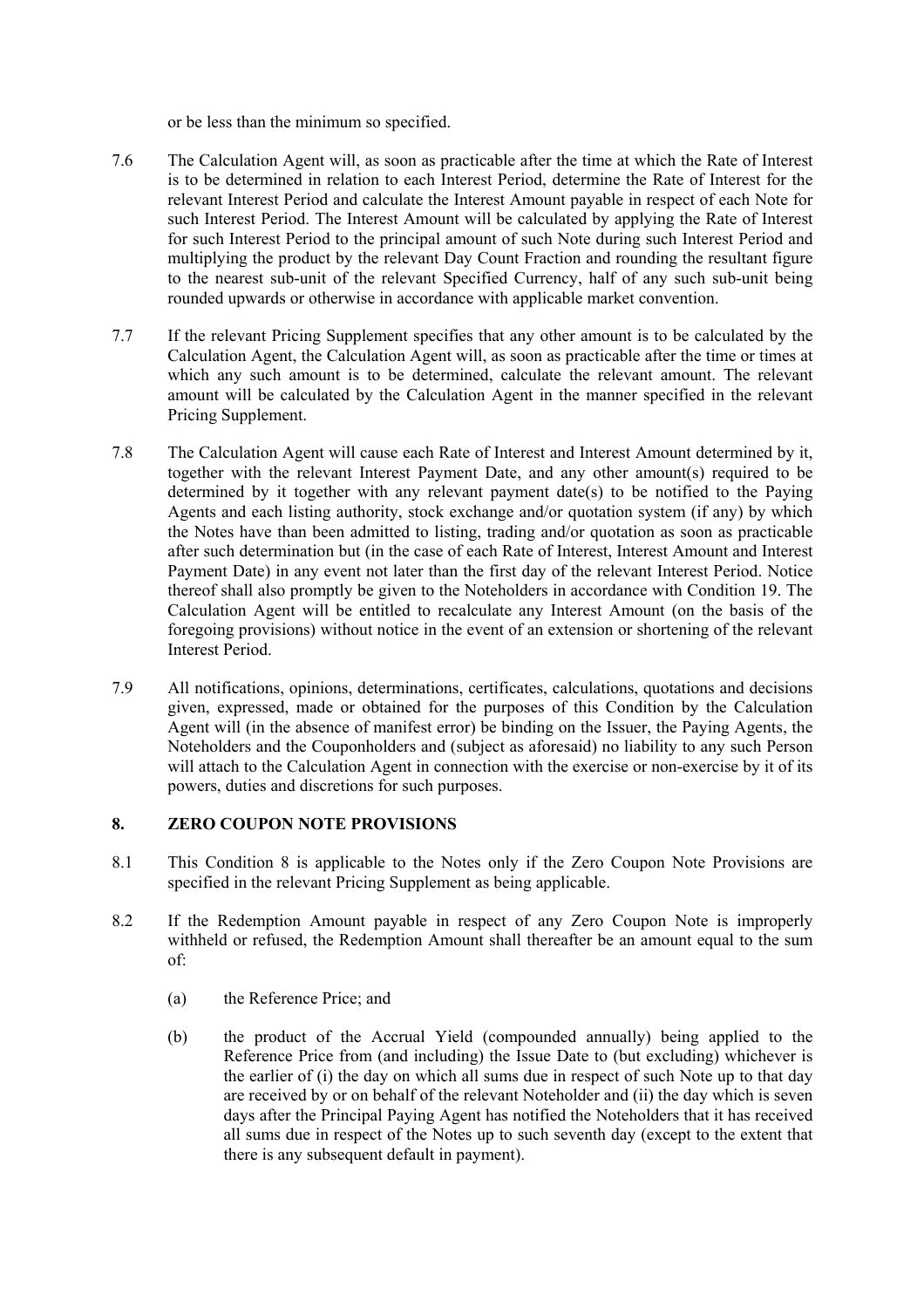### **9. DUAL CURRENCY NOTE PROVISIONS**

- 9.1 This Condition 9 is applicable to the Notes only if the Dual Currency Note Provisions are specified in the relevant Pricing Supplement as being applicable.
- 9.2 If the rate or amount of interest falls to be determined by reference to an exchange rate, the rate or amount of interest payable shall be determined in the manner specified in the relevant Pricing Supplement.

### **10. REDEMPTION AND PURCHASE**

- 10.1 Unless previously redeemed, or purchased and cancelled, the Notes will be redeemed at their Final Redemption Amount on the Maturity Date, subject as provided in Condition 11.
- 10.2 The Notes may be redeemed at the option of the Issuer in whole, but not in part:
	- (a) at any time (if neither the Floating Rate Note Provisions or the Index-Linked Interest Note Provisions are specified in the relevant Pricing Supplement as being applicable); or
	- (b) on any Interest Payment Date (if the Floating Rate Note Provisions or the Index-Linked Interest Note Provisions are specified in the relevant Pricing Supplement as being applicable),

on giving not less than 30 nor more than 60 days' notice to the Noteholders in accordance with Condition 19 (which notice shall be irrevocable), at their Early Redemption Amount (Tax), together with interest accrued (if any) to the date fixed for redemption, if:

- (i) the Issuer satisfies the Trustee immediately before the giving of notice that it has or will become obliged to pay additional amounts as provided or referred to in Condition 12 as a result of any change in, or amendment to, the laws or regulations of Kazakhstan or any political subdivision or any authority thereof or therein having power to tax, or any change in the application or official interpretation of such laws or regulations (including a holding by a court of competent jurisdiction), which change or amendment becomes effective on or after the date of issue of the first Tranche of the Notes; and
- (ii) such obligation cannot be avoided by the Issuer taking reasonable measures available to it,

provided, however, that no such notice of redemption shall be given earlier than:

- (A) where the Notes may be redeemed at any time, 90 days prior to the earliest date on which the Issuer would be obliged to pay such additional amounts if a payment in respect of the Notes were then due; or
- (B) where the Notes may be redeemed only on an Interest Payment Date, 60 days prior to the Interest Payment Date occurring immediately before the earliest date on which the Issuer would be obliged to pay such additional amounts if a payment in respect of the Notes were then due.

Prior to the publication of any notice of redemption pursuant to this paragraph, the Issuer shall deliver to the Trustee (A) a certificate signed by two directors of the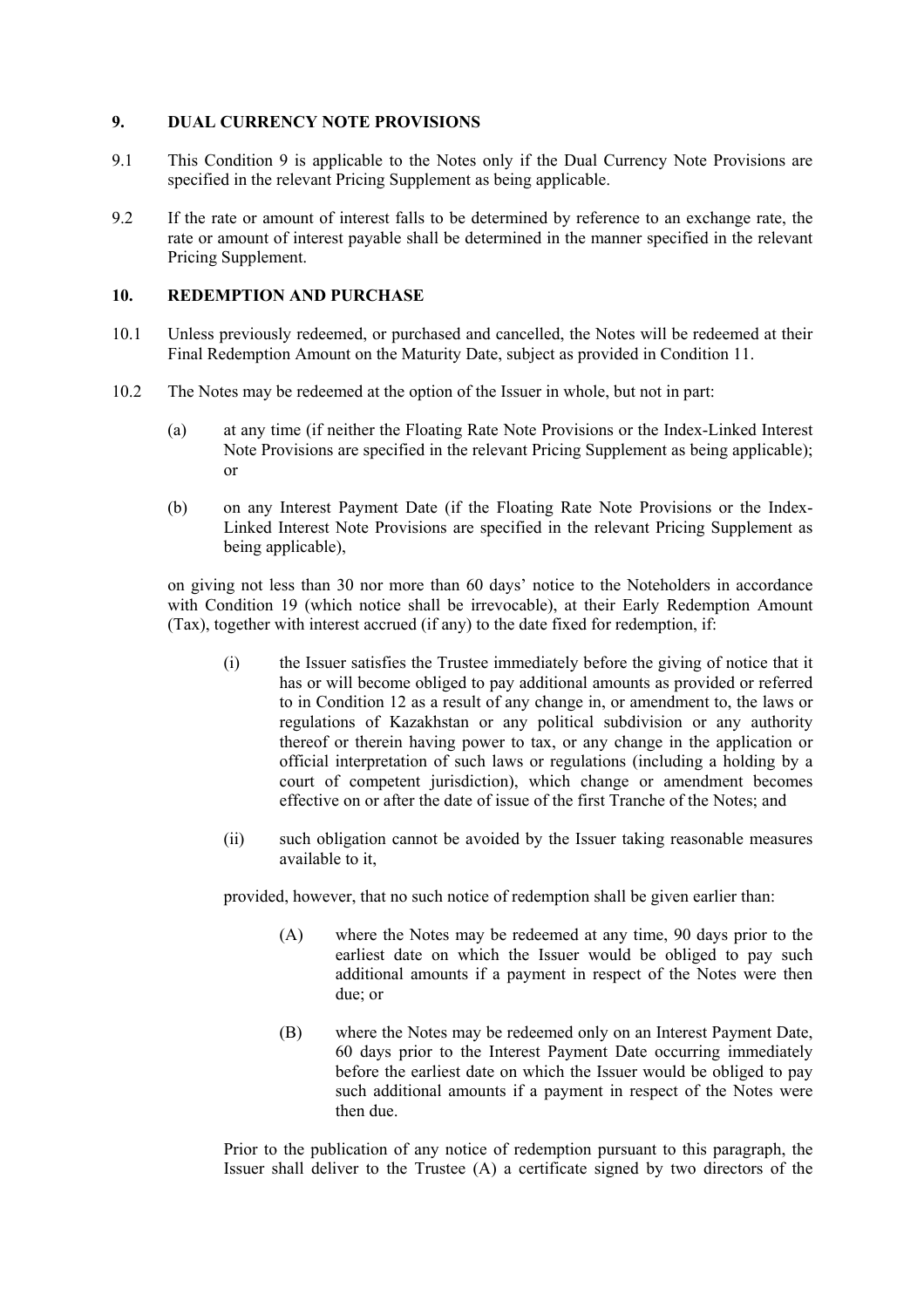Issuer stating that the Issuer is entitled to effect such redemption and setting forth a statement of facts showing that the conditions precedent to the right of the Issuer so to redeem have occurred and (B) an opinion of independent legal advisers of recognised standing to the effect that the Issuer has or will become obliged to pay such additional amounts as a result of such change or amendment. Upon the expiry of any such notice as is referred to in this Condition 10.2, the Issuer shall be bound to redeem the Notes in accordance with this Condition 10.2.

- 10.3 If the Call Option is specified in the relevant Pricing Supplement as being applicable, the Notes may be redeemed at the option of the Issuer in whole or, if so specified in the relevant Pricing Supplement, in part on any Optional Redemption Date (Call) at the relevant Optional Redemption Amount (Call) on the Issuer's giving not less than 30 nor more than 60 days' notice to the Noteholders (which notice shall be irrevocable and shall oblige the Issuer to redeem the Notes or, as the case may be, the Notes specified in such notice on the relevant Optional Redemption Date (Call) at the Optional Redemption Amount (Call) plus accrued interest (if any) to such date).
- 10.4 If the Notes are to be redeemed in part only on any date in accordance with Condition 10.3, the Notes to be redeemed shall be selected by the drawing of lots in such place as the Principal Paying Agent approves and in such manner as the Trustee considers appropriate, subject to compliance with applicable law and the rules of each listing authority, stock exchange, and/or quotation system (if any) on which the Notes have then been admitted to listing, trading and/or quotation, and the notice to Noteholders referred to in Condition 10.3 on which the Notes are then listed, and the notice to Noteholders referred to in Condition 10.3 shall specify the serial numbers of the Notes so to be redeemed. If any Maximum Redemption Amount or Minimum Redemption Amount is specified in the relevant Pricing Supplement, then the Optional Redemption Amount (Call) shall in no event be greater than the maximum or be less than the minimum so specified.
- 10.5 If the Put Option is specified in the relevant Pricing Supplement as being applicable, the Issuer shall, at the option of the holder of any Note redeem such Note on the Optional Redemption Date (Put) specified in the relevant Put Option Notice at the relevant Optional Redemption Amount (Put) together with interest (if any) accrued to such date. In order to exercise the option contained in this Condition 10.5, the holder of a Note must, not less than 30 nor more than 60 days before the relevant Optional Redemption Date (Put), deposit with any Paying Agent such Note together with all unmatured Coupons relating thereto and a duly completed Put Option Notice in the form obtainable from any Paying Agent. The Paying Agent with which a Note is so deposited shall deliver a duly completed Put Option Receipt to the depositing Noteholder. No Note, once deposited with a duly completed Put Option Notice in accordance with this Condition 10.5, may be withdrawn; provided, however, that if, prior to the relevant Optional Redemption Date (Put), any such Note becomes immediately due and payable or, upon due presentation of any such Note on the relevant Optional Redemption Date (Put), payment of the redemption moneys is improperly withheld or refused, the relevant Paying Agent shall mail notification thereof to the depositing Noteholder at such address as may have been given by such Noteholder in the relevant Put Option Notice and shall hold such Note at its Specified Office for collection by the depositing Noteholder against surrender of the relevant Put Option Receipt. For so long as any outstanding Note is held by a Paying Agent in accordance with this Condition 10.5, the depositor of such Note and not such Paying Agent shall be deemed to be the holder of such Note for all purposes.
- 10.6 The Issuer shall not be entitled to redeem the Notes otherwise than as provided in paragraphs 10.1 to 10.5 above.
- 10.7 Unless otherwise specified in the relevant Pricing Supplement, the Redemption Amount payable on redemption of a Zero Coupon Note at any time before the Maturity Date shall be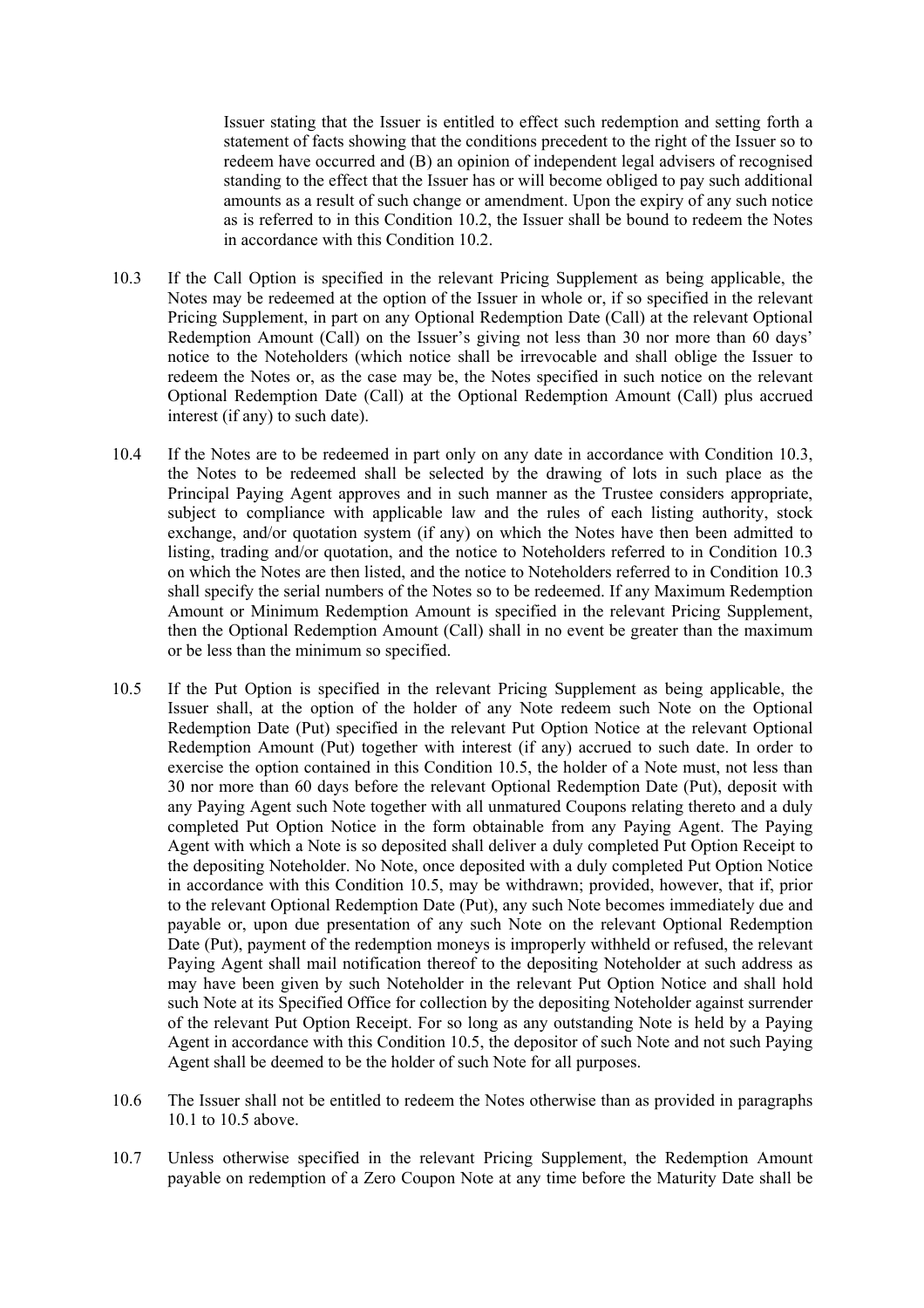an amount equal to the sum of:

- (a) the Reference Price; and
- (b) the product of the Accrual Yield (compounded annually) being applied to the Reference Price from (and including) the Issue Date to (but excluding) the date fixed for redemption or (as the case may be) the date upon which the Note becomes due and payable.

Where such calculation is to be made for a period which is not a whole number of years, the calculation in respect of the period of less than a full year shall be made on the basis of such Day Count Fraction as may be specified in the Pricing Supplement for the purposes of this Condition 10.7 or, if none is so specified, a Day Count Fraction of 30E/360.

- 10.8 The Issuer or any of its Subsidiaries may at any time purchase Notes in the open market or otherwise and at any price, provided that all unmatured Coupons are purchased therewith.
- 10.9 All Notes which are redeemed pursuant to Conditions 10.1 to 10.6 by the Issuer or any of its Subsidiaries and any unmatured Coupons attached to or surrendered with them shall be cancelled and may not be reissued or resold. All Notes so cancelled and all Notes purchased and cancelled pursuant to Condition 10.8 (together with all unmatured Coupons) shall be forwarded to the Principal Paying Agent.

# **11. PAYMENTS**

- 11.1 Payments of principal shall be made only against presentation and (provided that payment is made in full) surrender of Notes at the Specified Office of any Paying Agent outside the United States by cheque drawn in the currency in which the payment is due on, or by transfer to an account denominated in that currency (or, if that currency is euro, any other account to which euro may be credited or transferred) and maintained by the payee with, a bank in the Principal Financial Centre of that currency.
- 11.2 Payments of interest shall, subject to Condition 11.7 below, be made only against presentation and (provided that payment is made in full) surrender of the appropriate Coupons at the Specified Office of any Paying Agent outside the United States in the manner described in Condition 11.1.
- 11.3 Payments of principal or interest may be made at the Specified Office of a Paying Agent in New York City if (i) the Issuer has appointed Paying Agents outside the United States with the reasonable expectation that such Paying Agents will be able to make payment of the full amount of the interest on the Notes in the currency in which the payment is due when due, (ii) payment of the full amount of such interest at the offices of all such Paying Agents is illegal or effectively precluded by exchange controls or other similar restrictions and (iii) payment is permitted by applicable United States law.
- 11.4 All payments in respect of the Notes are subject in all cases to any applicable fiscal or other laws and regulations in the place of payment, but without prejudice to the provisions of Condition 12. No commissions or expenses shall be charged to the Noteholders or Couponholders in respect of such payments.
- 11.5 If the relevant Pricing Supplement specifies that the Fixed Rate Note Provisions are applicable and a Note is presented without all unmatured Coupons relating thereto:
	- (a) if the aggregate amount of the missing Coupons is less than or equal to the amount of principal due for payment, a sum equal to the aggregate amount of the missing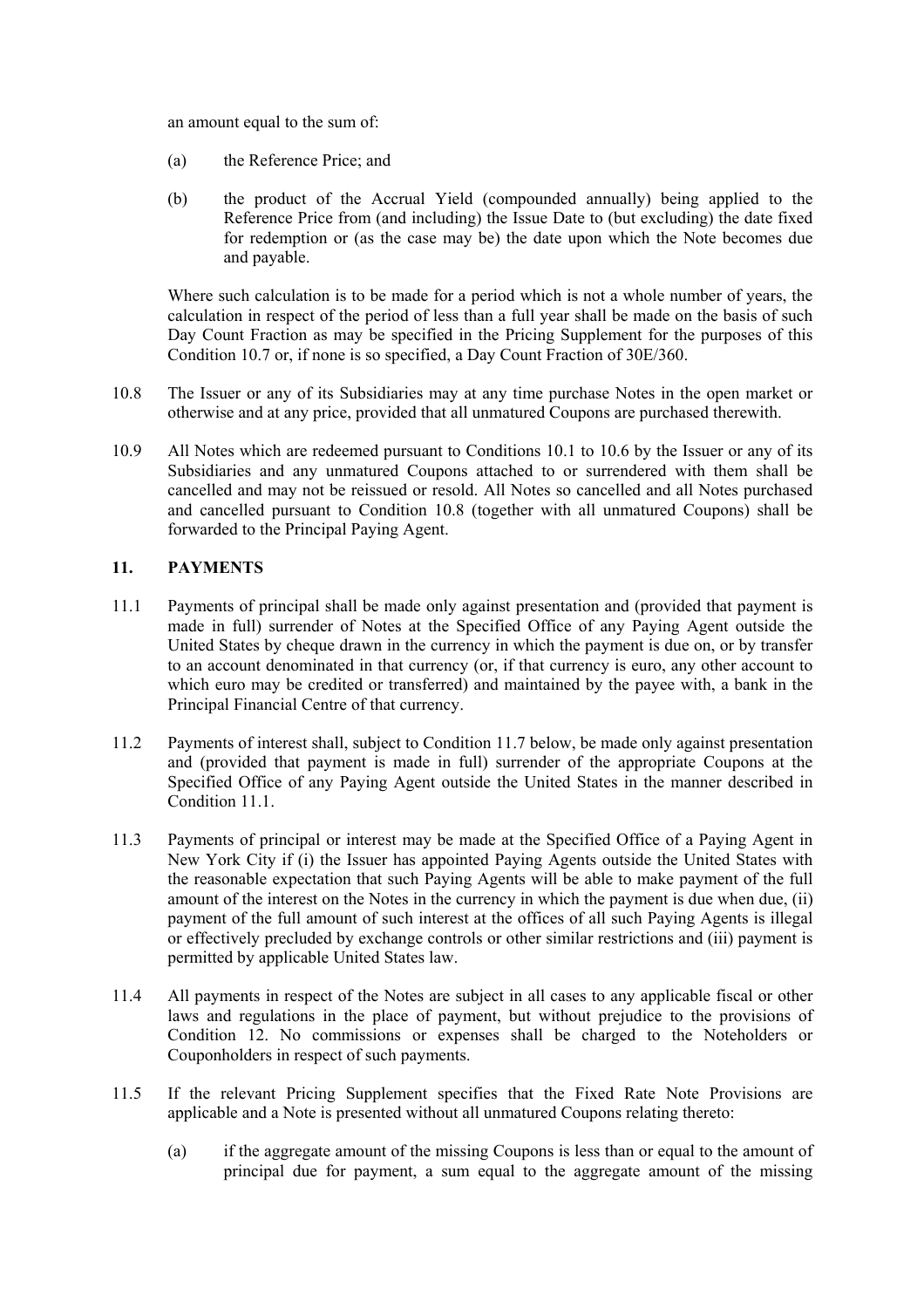Coupons will be deducted from the amount of principal due for payment; provided, however, that if the gross amount available for payment is less than the amount of principal due for payment, the sum deducted will be that proportion of the aggregate amount of such missing Coupons which the gross amount actually available for payment bears to the amount of principal due for payment;

- (b) if the aggregate amount of the missing Coupons is greater than the amount of principal due for payment:
	- (i) so many of such missing Coupons shall become void (in inverse order of maturity) as will result in the aggregate amount of the remainder of such missing Coupons (the "Relevant Coupons") being equal to the amount of principal due for payment; provided, however, that where this sub- paragraph would otherwise require a fraction of a missing Coupon to become void, such missing Coupon shall become void in its entirety; and
	- (ii) a sum equal to the aggregate amount of the Relevant Coupons (or, if less, the amount of principal due for payment) will be deducted from the amount of principal due for payment; provided, however, that, if the gross amount available for payment is less than the amount of principal due for payment, the sum deducted will be that proportion of the aggregate amount of the Relevant Coupons (or, as the case may be, the amount of principal due for payment) which the gross amount actually available for payment bears to the amount of principal due for payment.

Each sum of principal so deducted shall be paid in the manner provided in paragraph (a) above against presentation and (provided that payment is made in full) surrender of the relevant missing Coupons.

- 11.6 If the relevant Pricing Supplement specifies that this Condition 11.6 is applicable or that the Floating Rate Note Provisions or the Index- Linked Interest Note Provisions are applicable, on the due date for final redemption of any Note or early redemption of such Note pursuant to Conditions 10.2, 10.3, 10.4 or 10.5, all unmatured Coupons relating thereto (whether or not still attached) shall become void and no payment will be made in respect thereof.
- 11.7 If the due date for payment of any amount in respect of any Note or Coupon is not a Payment Business Day in the place of presentation, the holder shall not be entitled to payment in such place of the amount due until the next succeeding Payment Business Day in such place and shall not be entitled to any further interest or other payment in respect of any such delay.
- 11.8 Payments of interest other than in respect of matured Coupons shall be made only against presentation of the relevant Notes at the Specified Office of any Paying Agent outside the United States (or in New York City if permitted by Condition 11.3 above).
- 11.9 If a Paying Agent makes a partial payment in respect of any Note or Coupon presented to it for payment, such Paying Agent will endorse thereon a statement indicating the amount and date of such payment.
- 11.10 On or after the maturity date of the final Coupon which is (or was at the time of issue) part of a Coupon Sheet relating to the Notes, the Talon forming part of such Coupon Sheet may be exchanged at the Specified Office of the Principal Paying Agent for a further Coupon Sheet (including, if appropriate, a further Talon but excluding any Coupons in respect of which claims have already become void pursuant to Condition 14. Upon the due date for redemption of any Note, any unexchanged Talon relating to such Note shall become void and no Coupon will be delivered in respect of such Talon.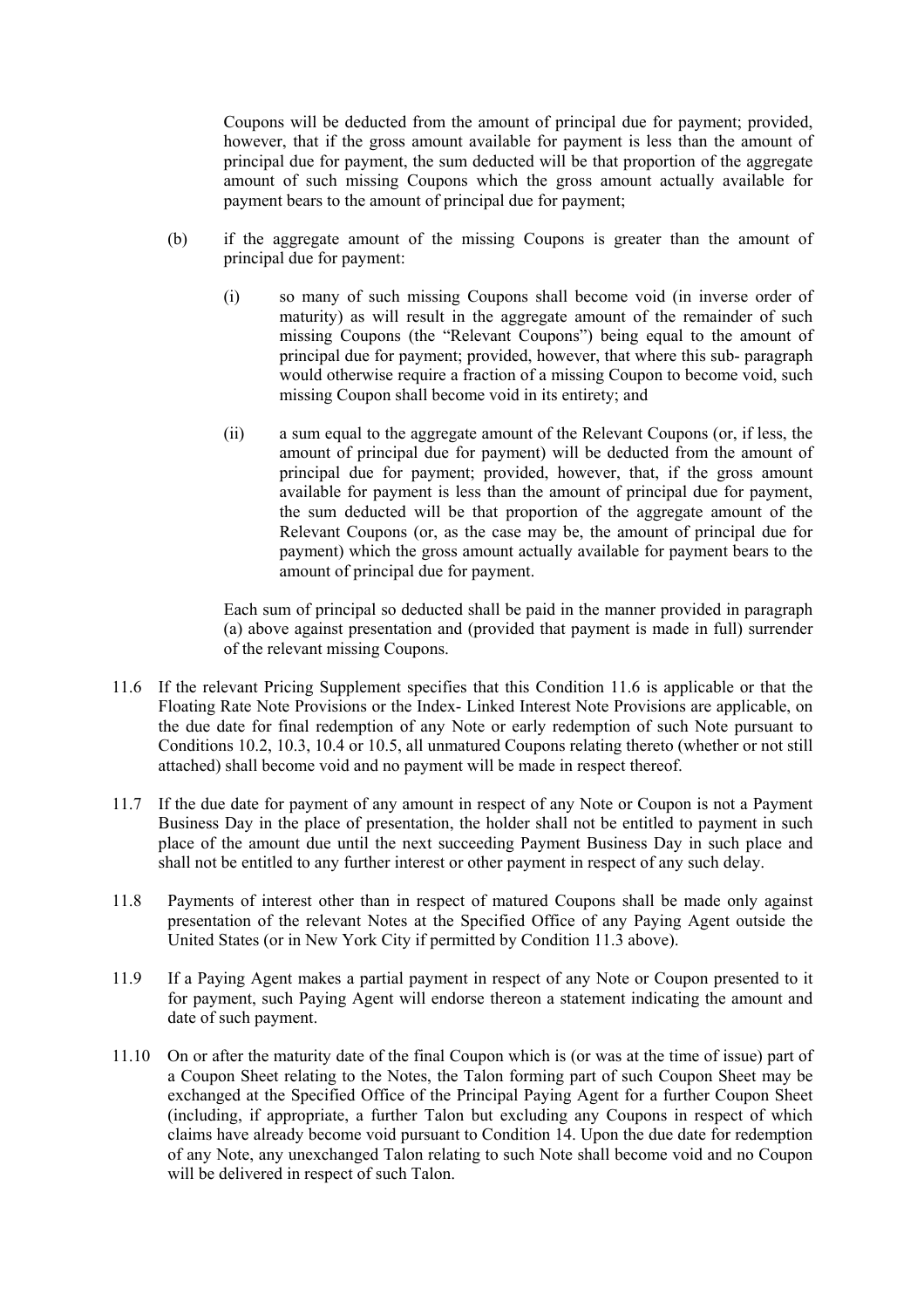# **12. TAXATION**

- 12.1 All payments of principal and interest in respect of the Notes and the Coupons by or on behalf of the Issuer shall be made free and clear of, and without withholding or deduction for, any taxes, duties, assessments or governmental charges of whatsoever nature imposed, levied, collected, withheld or assessed by Kazakhstan or any political subdivision or any authority thereof or therein having power to tax, unless such withholding or deduction is required by law. In that event, the Issuer shall pay such additional amounts as will result in the receipt by the Noteholders and the Couponholders of such amounts as would have been received by them if no such withholding or deduction had been required, except that no such additional amounts shall be payable in respect of any Note or Coupon presented for payment:
	- (a) by a holder which is liable to such taxes, duties, assessments or governmental charges in respect of such Note or Coupon by reason of its having some connection with Kazakhstan other than the mere holding of such Note or Coupon; or
	- (b) more than 30 days after the Relevant Date except to the extent that the relevant holder would have been entitled to such additional amounts if it had presented such Note or Coupon on the last day of such period of 30 days; or
	- (c) where such withholding or deduction is imposed on a payment to an individual and is required to be made pursuant to the European Union Directive on the Taxation of Savings Income (Directive 2003/48/EC) or any law implementing or complying with, or introduced in order to conform to, such Directive; or
	- (d) presented for payment by or on behalf of a holder who would be able to avoid such withholding or deduction by presenting the relevant Note or Coupon to another Paying Agent in a Member State of the European Union.
- 12.2 If the Issuer becomes subject at any time to any taxing jurisdiction other than Kazakhstan respectively, references in these Conditions to Kazakhstan shall be construed as references to Kazakhstan and/or such other jurisdiction.

### **13. EVENTS OF DEFAULT**

 The Trustee at its discretion may, and if so requested in writing by the holders of not less than one-fifth in principal amount of the Notes then outstanding or if so directed by an Extraordinary Resolution (subject in each case to being indemnified to its satisfaction) shall, give notice to the Issuer that the Notes are and they shall immediately become due and repayable at their principal amount together with accrued interest if any of the following events (each, an "Event of Default") occurs:

- 13.1 the Issuer fails to pay the principal of any of the Notes when the same becomes due and payable either at maturity, by declaration or otherwise or the Issuer is in default with respect to the payment of interest or Additional Amounts on any of the Notes and such default in respect of interest or Additional Amounts continues for a period of seven days; or
- 13.2 the Issuer is in default in the performance, or is otherwise in breach, of any covenant, obligation, undertaking or other agreement under the Notes or the Trust Deed (other than a default or breach elsewhere specifically dealt with in this Condition 13) and such default or breach is not remedied within 30 days (or such longer period as the Trustee may in its sole discretion determine) after notice thereof has been given to the Issuer by the Trustee; or
- 13.3 (a) any Indebtedness for Borrowed Money of the Issuer or any Material Subsidiary (i) becomes (or becomes capable of being declared) due and payable prior to the due date for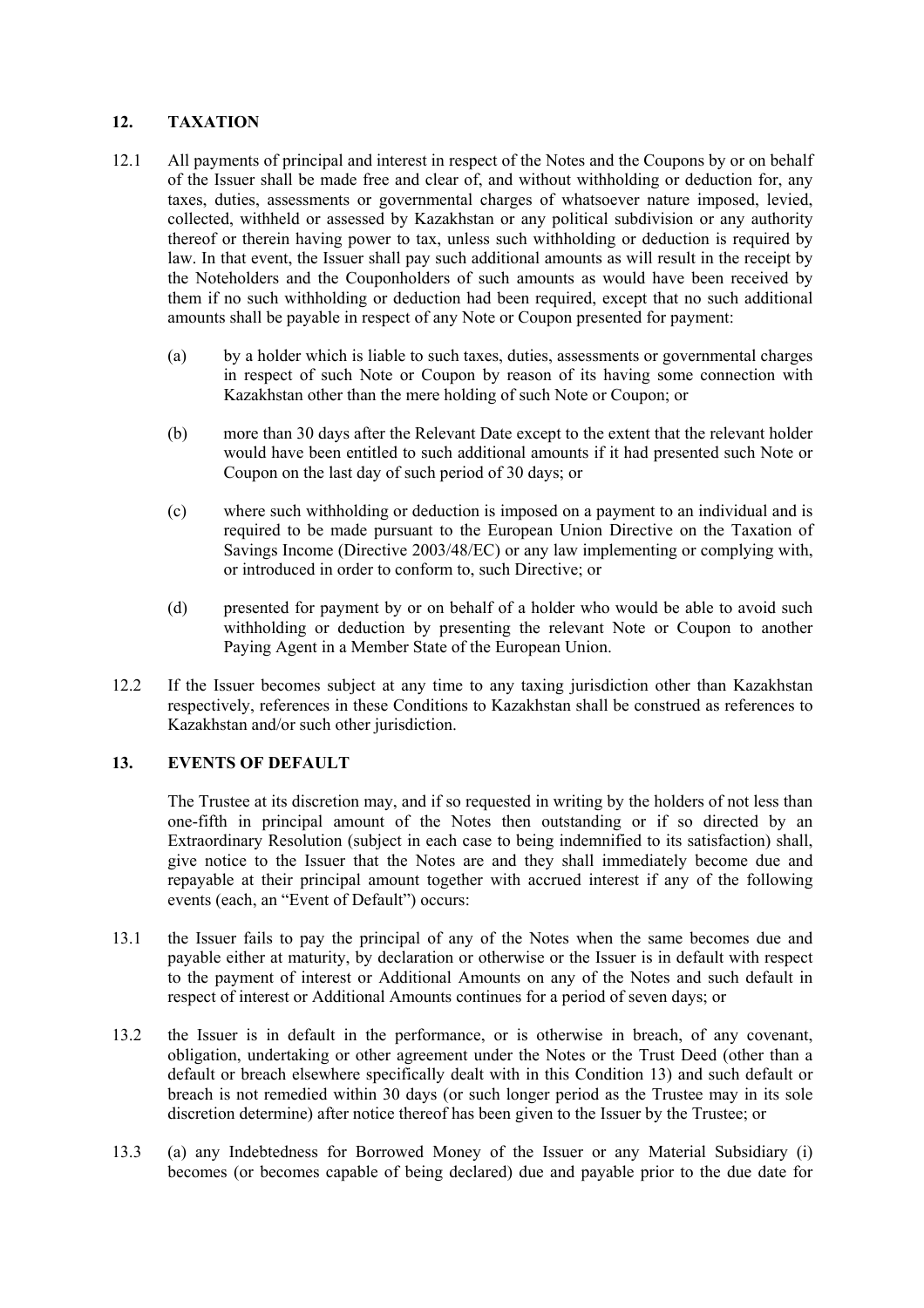payment thereof or (ii) is not repaid at maturity as extended by the period of grace, if any, applicable thereto or (b) any Indebtedness Guarantee given by the Issuer or any Material Subsidiary in respect of Indebtedness for Borrowed Money of any other Person is not honoured when due and called, provided that the aggregate principal amount of such Indebtedness for Borrowed Money exceeds U.S.\$10,000,000 (or its equivalent in other currencies (as determined by the Trustee)); or

- 13.4 (a) any Person shall have instituted a proceeding or entered a decree or order for the appointment of a receiver, administrator or liquidator in any insolvency, rehabilitation, readjustment of debt, marshalling of assets and liabilities or similar arrangements involving the Issuer or any Material Subsidiary or all or (in the opinion of the Trustee) substantially all of their respective properties and such proceeding, decree or order shall not have been vacated or shall have remained in force undischarged or unstayed for a period of 60 days; or (b) the Issuer or any Material Subsidiary shall institute proceedings under any applicable bankruptcy, insolvency or other similar law now or hereafter in effect to be adjudicated a bankrupt or shall consent to the filing of a bankruptcy, insolvency or similar proceeding against it or shall file a petition or answer or consent seeking reorganisation under any such law or shall consent to the filing of any such petition, or shall consent to the appointment of a receiver, administrator or liquidator or trustee or assignee in bankruptcy or liquidation of the Issuer or any Material Subsidiary, as the case may be, or in respect of its property or (in the opinion of the Trustee) substantially all thereof, or shall make an assignment for the benefit of its creditors or shall otherwise be unable or admit its inability to pay its debts generally as they become due or the Issuer or any Material Subsidiary commences proceedings with a view to the general adjustment of its Indebtedness and, in any case as is specified in this Condition 13.4 in relation to a Material Subsidiary, the event is (in the opinion of the Trustee) materially prejudicial to the interests of the Noteholders; or
- 13.5 the Issuer makes or threatens to make any substantial change in the principal nature of its business as presently conducted which is (in the opinion of the Trustee) materially prejudicial to the interests of the Noteholders; or
- 13.6 the Issuer fails to take any action as is required of it under the DBK Law, the Memorandum or any applicable banking regulations in Kazakhstan or otherwise to maintain in effect its banking licence or corporate existence or fails to take any action to maintain any material rights, privileges, titles to property, franchises and the like necessary or desirable in the normal conduct of its business, activities or operations which is (in the opinion of the Trustee) materially prejudicial to the interests of the Noteholders and such failure is not remedied within 30 days (or such longer period as the Trustee may in its sole discretion determine) after notice thereof has been given to the Issuer; or
- 13.7 the Issuer fails to comply in any (in the opinion of the Trustee) material respect with any applicable laws or regulations (including any foreign exchange rules or regulations) of any governmental or other regulatory authority for any purpose to enable it lawfully to exercise its rights or perform or comply with its obligations under the Notes, the Trust Deed or the Agency Agreement or to ensure that those obligations are legally binding and enforceable or that all necessary agreements or other documents are entered into and that all necessary consents and approvals of, and registrations and filings with, any such authority in connection therewith are obtained and maintained in full force and effect; or
- 13.8 (a) the validity of the Notes, the Trust Deed or the Agency Agreement is contested by the Issuer or the Issuer shall deny any of its obligations under the Notes, the Trust Deed or the Agency Agreement (whether by a general suspension of payments or a moratorium on the payment of debt or otherwise) or (b) it is or becomes unlawful for the Issuer to perform or comply with all or any of its obligations set out in the Notes, the Trust Deed or the Agency Agreement or (c) all or any of its obligations set out in the Notes, the Trust Deed or the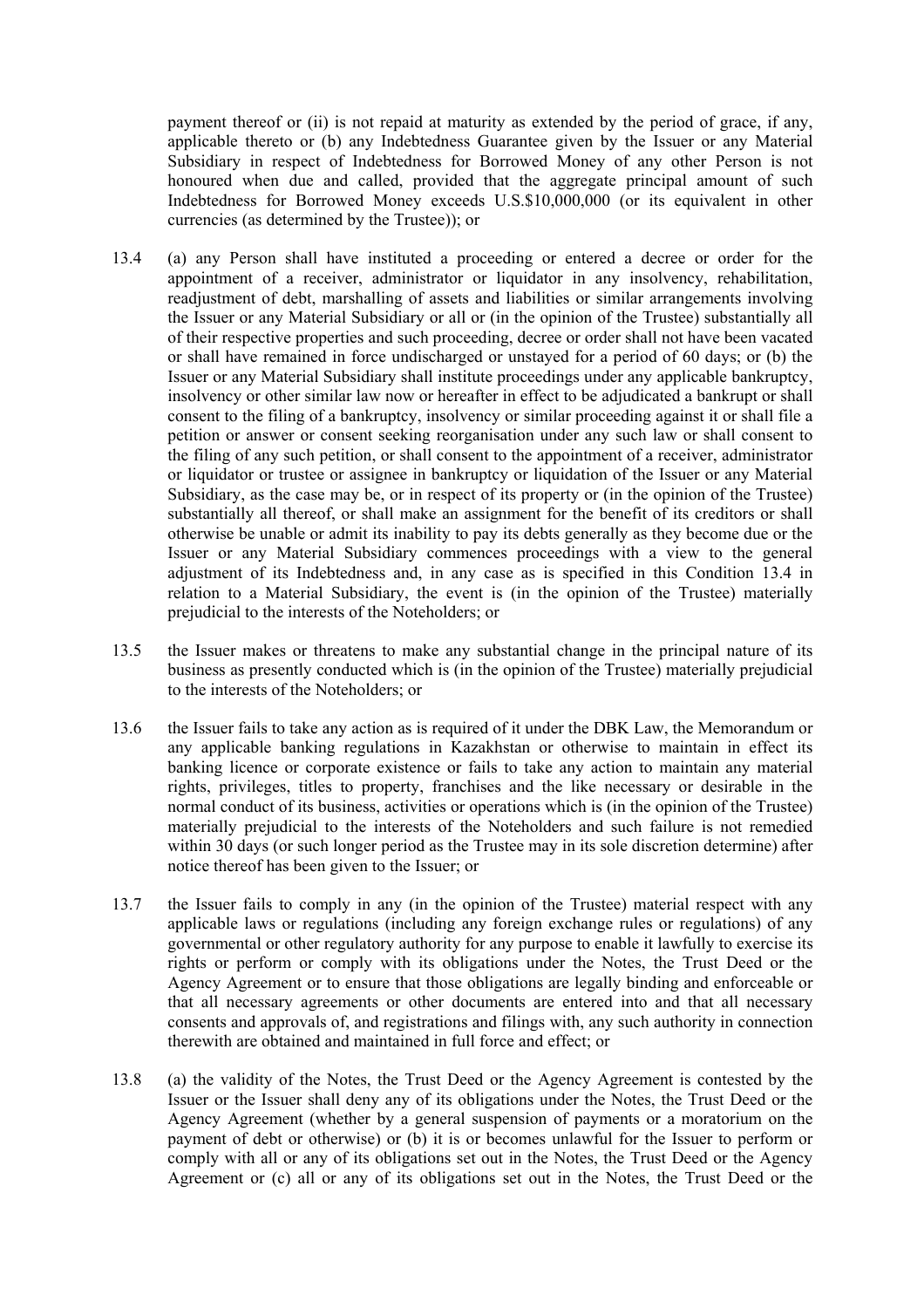Agency Agreement shall be or become unenforceable or invalid or (d) the DBK Law is repealed and, following the occurrence of any of the events specified in this Condition 13, the Trustee is of the opinion that such occurrence is materially prejudicial to the interests of the Noteholders; or

- 13.9 (a) all or any substantial part of the undertaking, assets and revenues of the Issuer or any Material Subsidiary is condemned, seized or otherwise appropriated by any person acting under the authority of any national, regional or local government or (b) the Issuer or any Material Subsidiary is prevented by any such person from exercising normal control over all or any substantial part of its undertaking, assets, revenues and, following the occurrence of any of the events specified in this Condition 13.9, the Trustee is of the opinion that such occurrence is materially prejudicial to the interests of the Noteholders; or
- 13.10 the Republic of Kazakhstan ceases to be a member, or eligible to use the general resources of the International Monetary Fund; or
- 13.11 the Republic of Kazakhstan takes any action for a readjustment or deferment of any of its obligations or makes a general assignment or an agreement or composition with or for the benefit of its creditors or a moratorium is declared in respect of the payment of any class of obligations of the Republic of Kazakhstan (such payment being due in a currency other than the lawful currency for the time being of the Republic of Kazakhstan); or
- 13.12 the Government of the Republic of Kazakhstan and the regional authorities of the Republic of Kazakhstan who, together, are the registered holders of the entire issued and outstanding share capital of the Issuer as at 27 September 2002 (together, the "Existing Shareholders") cease to own directly 100 per cent. of the paid-up share capital of the Issuer, *provided, however, that* in the event that any Existing Shareholder sells, transfers or otherwise disposes of part of its shareholding to one or more supranational entities established by treaty each having a credit rating assigned by at least one statistical rating organisation generally recognised by banks, securities houses and investors in the European financial markets of AA or its equivalent (both at the time of such sale, transfer or disposal and so long as such supranational entity owns any shares of the Issuer), such event shall not constitute an Event of Default under this Condition 13.12. Notwithstanding any other provision of this Condition 13.12 to the contrary, if at any time the Government of the Republic of Kazakhstan ceases to own directly 51 per cent. or more of the paid-up share capital of the Issuer, such circumstance shall constitute an Event of Default under this Condition 13.12.

### **14. PRESCRIPTION**

Claims for principal shall become void unless the relevant Notes are presented for payment within ten years of the appropriate Relevant Date. Claims for interest shall become void unless the relevant Coupons are presented for payment within five years of the appropriate Relevant Date.

# **15. REPLACEMENT OF NOTES AND COUPONS**

If any Note or Coupon is lost, stolen, mutilated, defaced or destroyed, it may be replaced at the Specified Office of the Principal Paying Agent (and, if the Notes are then admitted to listing, trading and/or quotation by any listing authority, stock exchange and/or quotation by any listing authority, stock exchange and/or quotation system which requires the appointment of a Paying Agent in any particular place, the Paying Agent having its Specified Office in the place required by such listing authority stock exchange or quotation system), subject to all applicable laws and listing authority stock exchange or quotation system requirements, upon payment by the claimant of the expenses incurred in connection with such replacement and on such terms as to evidence, security, indemnity and otherwise as the Issuer may reasonably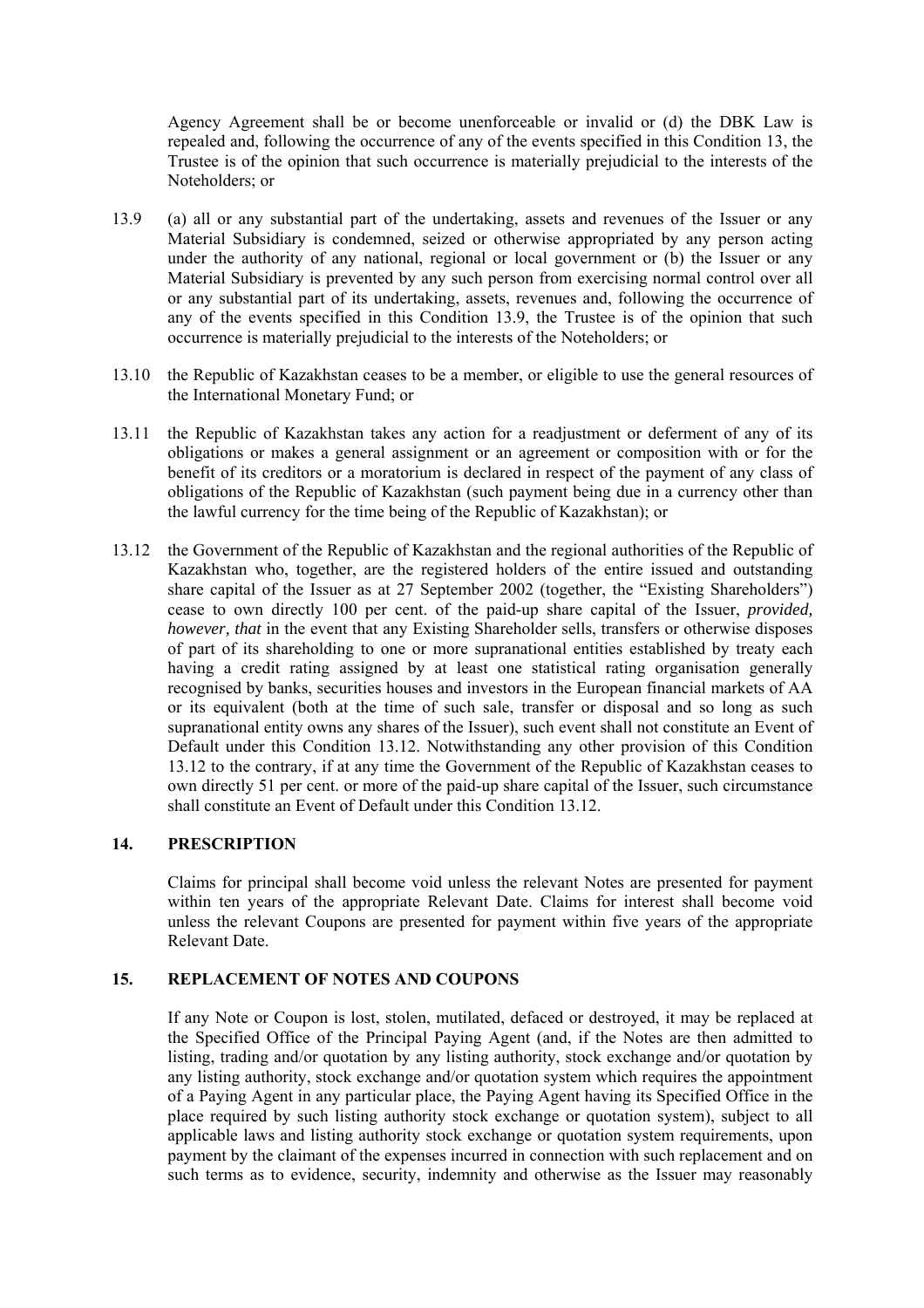require. Mutilated or defaced Notes or Coupons must be surrendered before replacements will be issued.

### **16. AGENTS**

- 16.1 In acting under the Agency Agreement and in connection with the Notes and the Coupons, the Paying Agents act solely as agents of the Issuer and, in certain circumstances, the Trustee. The Paying Agents do not assume any obligations towards or relationship of agency or trust for or with any of the Noteholders or Couponholders.
- 16.2 The initial Paying Agents and their initial Specified Offices are listed below. The initial Calculation Agent (if any) is specified in the relevant Pricing Supplement. The Issuer, with the prior written approval of the Trustee, reserves the right at any time to vary or terminate the appointment of any Paying Agent and to appoint a successor Principal Paying Agent or Calculation Agent and additional or successor paying agents; provided, however, that:
	- (a) the Issuer shall at all times maintain a Principal Paying Agent;
	- (b) if a Calculation Agent is specified in the relevant Pricing Supplement, the Issuer shall at all times maintain a Calculation Agent;
	- (c) if and for so long as the Notes are admitted to listing, trading and/or quotation, by any listing authority, stock exchange and/or quotation system which requires the appointment of a Paying Agent in any particular place, the Issuer shall maintain a Paying Agent having its Specified Office in the place required by such listing authority, stock exchange or quotation system; and
	- (d) the Issuer shall maintain a Paying Agent in a Member State of the European Union that will not be obliged to withhold or deduct tax pursuant to European Union Council Directive 2003/48/EC on the taxation of savings income or any law implementing or complying with, or introduced in order to conform to, such Directive.

Notice of any change in any of the Paying Agents or in their Specified Offices shall promptly be given to the Noteholders.

### **17. MEETINGS OF NOTEHOLDERS; MODIFICATION; WAIVER AND ENFORCEMENT**

17.1 The Trust Deed contains provisions for convening meetings of Noteholders to consider matters relating to the Notes, including the modification of any provision of these Conditions or the Trust Deed. Any such modification may be made if sanctioned by an Extraordinary Resolution. Such a meeting may be convened by the Trustee or the Issuer and shall be convened by the Issuer upon the request in writing of Noteholders holding not less than onetenth of the aggregate principal amount of the outstanding Notes. The quorum at any meeting convened to vote on an Extraordinary Resolution will be two or more Persons holding or representing one more than half of the aggregate principal amount of the outstanding Notes or, at any adjourned meeting, two or more Persons being or representing Noteholders whatever the principal amount of the Notes held or represented; provided, however, that Reserved Matters may only be sanctioned by an Extraordinary Resolution passed at a meeting of Noteholders at which two or more Persons holding or representing not less than threequarters or, at any adjourned meeting, one quarter of the aggregate principal amount of the outstanding Notes form a quorum. Any Extraordinary Resolution duly passed at any such meeting shall be binding on all the Noteholders and Couponholders, whether present or not.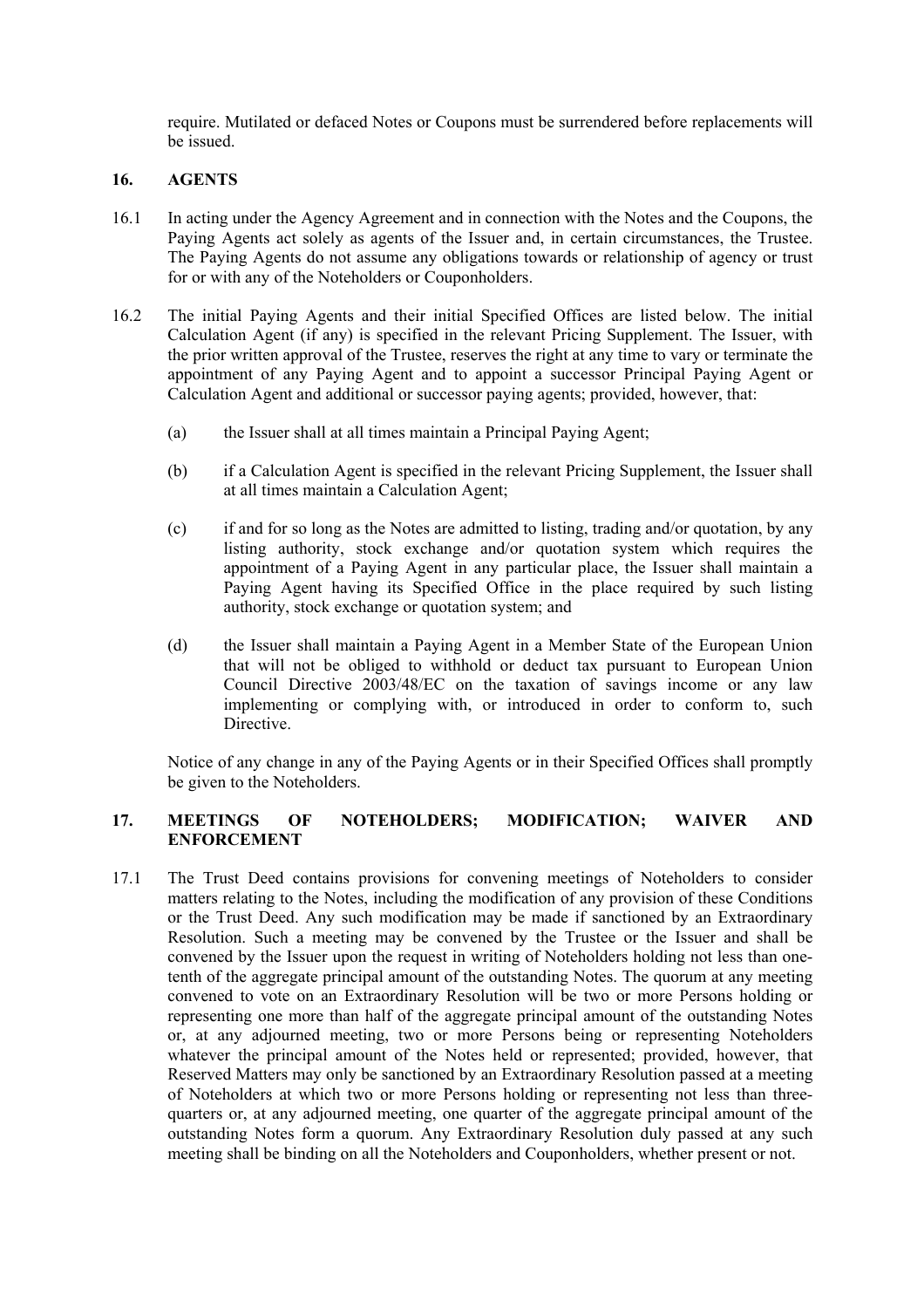In addition, a resolution in writing signed by or on behalf of all Noteholders who for the time being are entitled to receive notice of a meeting of Noteholders will take effect as if it were an Extraordinary Resolution. Such a resolution in writing may be contained in one document or several documents in the same form, each signed by or on behalf of one or more Noteholders.

- 17.2 The Trustee may agree, without the consent of the Noteholders or Couponholders, to (a) any modification of any of the provisions of the Trust Deed that is of a formal, minor or technical nature or is made to correct a manifest error, (b) any other modification (except as mentioned in the Trust Deed) and any waiver or authorisation of any breach or proposed breach, of any of the provisions of the Trust Deed and (c) determine that any Event of Default or Potential Event of Default (as defined in the Trust Deed) will not be treated as such, provided that such modification, waiver or determination is in the opinion of the Trustee not materially prejudicial to the interests of the Noteholders and the Couponholders and, if the Trustee so requires, such modification shall be notified to the Noteholders as soon as practicable.
- 17.3 At any time after the Notes become due and payable, the Trustee may, at its discretion and without further notice, institute such proceedings against the Issuer as it may think fit to enforce the terms of the Trust Deed and the Notes (whether by arbitration or by litigation), but it need not take any such proceedings unless (a) it shall have been so directed by an Extraordinary Resolution or so requested in writing by Noteholders holding at least one-fifth in principal amount of the Notes outstanding and (b) it shall have been indemnified to its satisfaction. No Noteholder or Couponholder may proceed directly against the Issuer unless the Trustee, having become bound so to proceed, fails to do so within a reasonable time and such failure is continuing.
- 17.4 The Trust Deed contains provisions for the indemnification of the Trustee and for its relief from responsibility in certain circumstances and to be paid its costs and expenses in priority to claims of the Noteholders. The Trustee is entitled to enter into business transactions with the Issuer and any entity related to the Issuer without accounting for any profit.
- 17.5 In connection with the exercise of its functions (including but not limited to those referred to in this Condition) the Trustee shall have regard to the interests of the Noteholders as a class and shall not have regard to the consequences of such exercise for individual Noteholders or Couponholders and the Trustee shall not be entitled to require, nor shall any Noteholder or Couponholder be entitled to claim, from the Issuer any indemnification or payment in respect of any tax consequence of any such exercise upon individual Noteholders or Couponholders.

# **18. FURTHER ISSUES AND CONSOLIDATION**

- 18.1 The Issuer may from time to time, without the consent of the Noteholders or the Couponholders, create and issue further notes having the same terms and conditions as the Notes in all respects (or in all respects except for the first payment of interest) so as to form a single series with the Notes. The Trust Deed contains provisions for convening a single meeting of the Noteholders and the holders of Notes of other series in certain circumstances where the Trustee so decides.
- 18.2 The Issuer may, with the prior approval of the Trustee and the Principal Paying Agent (which shall not be unreasonably withheld), from time to time on any Interest Payment Date occurring on or after the Redenomination Date (as defined in Condition 22) on giving not less than 30 days' prior notice to the Noteholders in accordance with Condition 19, without the consent of the Noteholders or Couponholders, consolidate the Notes of one Series with the Notes of one or more other Series issued by it, whether or not originally issued in one of the European national currencies or in Euro, provided such other Notes have been redenominated in Euro (if not originally denominated in Euro) and which otherwise have, in respect of all periods subsequent to such consolidation, the same terms and conditions as the Notes.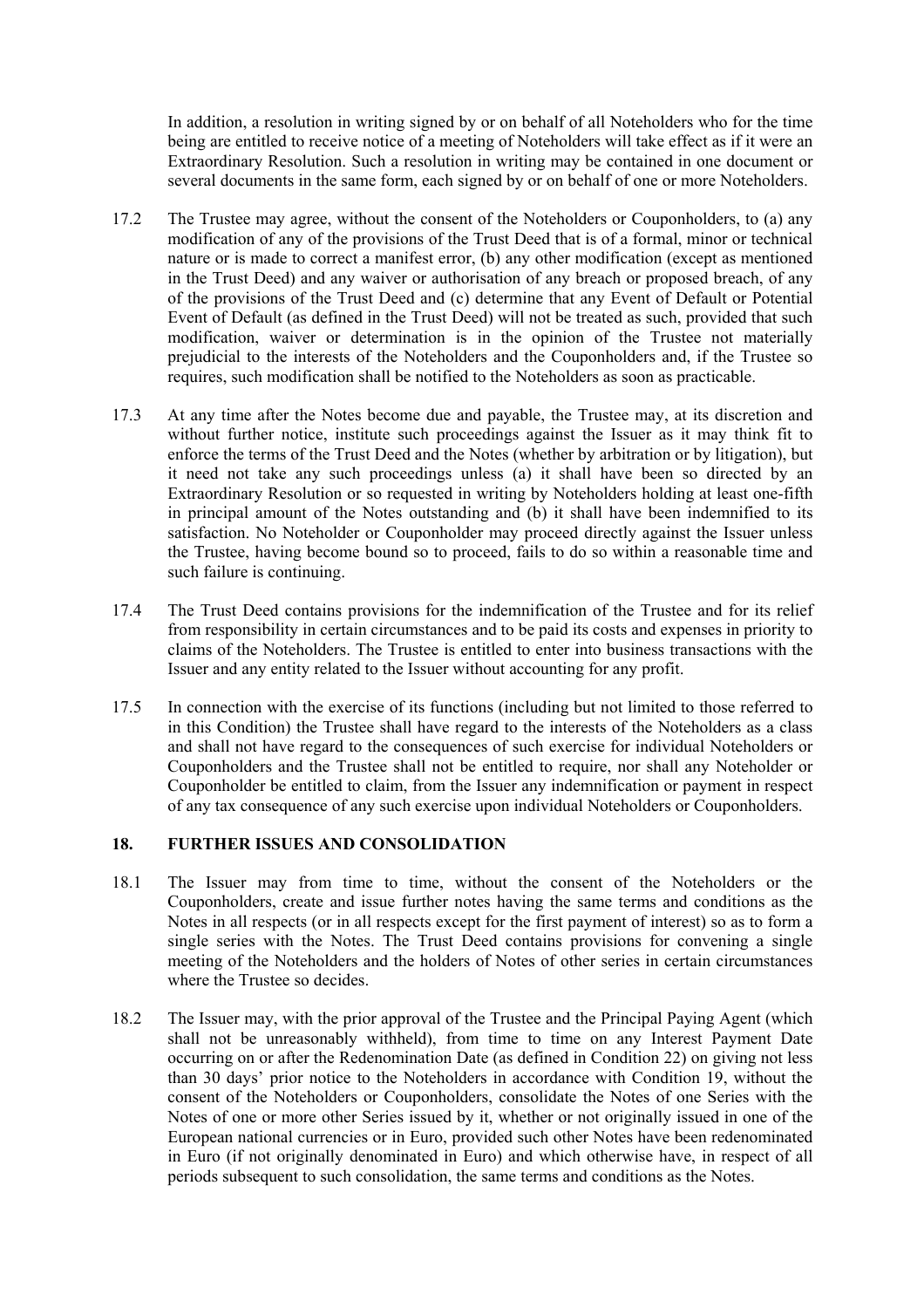### **19. NOTICES**

Notices to the Noteholders shall be valid if published in a leading daily newspaper of general circulation in Europe and so long as the Notes are listed on any stock exchange, in a leading daily newspaper with general circulation in the city or cities where the stock exchange(s) on which the Notes are listed (which in the case of the Luxembourg Stock Exchange, is expected to be the *Luxemburger Wort*). Any such notice shall be deemed to have been given on the date of first publication (or if required to be published in more than one newspaper, on the first date on which publication shall have been made in all the required newspapers). Couponholders shall be deemed for all purposes to have notice of the contents of any notice given to the Noteholders.

### **20. CURRENCY INDEMNITY**

If any sum due from the Issuer in respect of the Notes or the Coupons or any order, award or judgment given or made in relation thereto has to be converted from the currency (the "first currency") in which the same is payable under these Conditions or such order or judgment into another currency (the "second currency") for the purpose of (a) making or filing a claim or proof against the Issuer, (b) obtaining an order or judgment in any court or other tribunal or (c) enforcing any order or judgment given or made in relation to the Notes, the Issuer shall indemnify each Noteholder, on the written demand of such Noteholder addressed to the Issuer and delivered to the Issuer or to the Specified Office of the Principal Paying Agent, against any loss suffered as a result of any discrepancy between (i) the rate of exchange used for such purpose to convert the sum in question from the first currency into the second currency and (ii) the rate or rates of exchange at which such Noteholder may in the ordinary course of business purchase the first currency with the second currency upon receipt of a sum paid to it in satisfaction, in whole or in part, of any such order, award judgment, claim or proof.

This indemnity constitutes a separate and independent obligation of the Issuer and shall give rise to a separate and independent cause of action.

### **21. ROUNDING**

For the purposes of any calculations referred to in these Conditions (unless otherwise specified in these Conditions or the relevant Pricing Supplement), (a) all percentages resulting from such calculations will be rounded, if necessary, to the nearest one hundred-thousandth of a percentage point (with 0.000005 per cent. being rounded up to 0.00001 per cent.), (b) all United States dollar amounts used in or resulting from such calculations will be rounded to the nearest cent (with one half cent being rounded up), (c) all Japanese Yen amounts used in or resulting from such calculations will be rounded downwards to the next lower whole Japanese Yen amount, and (d) all amounts denominated in any other currency used in or resulting from such calculations will be rounded to the nearest two decimal places in such currency, with 0.005 being rounded upwards.

### **22. REDENOMINATION**

- 22.1 This Condition 22 is applicable to the Notes only if it is specified in the relevant Pricing Supplement as being applicable.
- 22.2 If the country of the Specified Currency becomes or, announces its intention to become, a Participating Member State, the Issuer may, without the consent of the Noteholders and Couponholders, on giving at least 30 days' prior notice to the Trustee, the Noteholders and the Paying Agents, designate a date (the "Redenomination Date"), being an Interest Payment Date under the Notes falling on or after the date on which such country becomes a Participating Member State.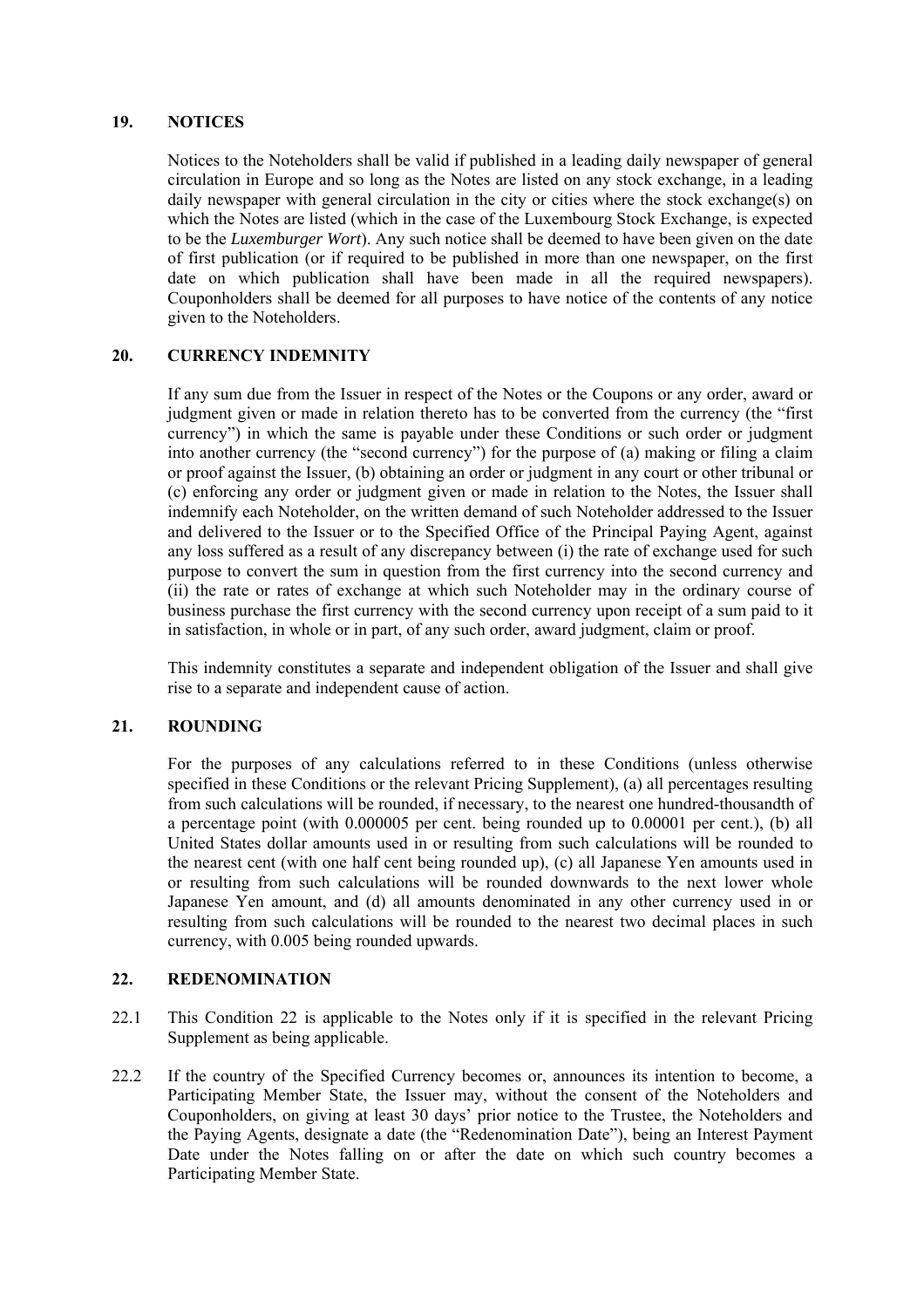- 22.3 Notwithstanding the other provisions of these Conditions, with effect from the Redenomination Date:
	- (a) the Notes shall be deemed to be redenominated into euro in the denomination of euro 0.01 with a principal amount for each Note equal to the principal amount of that Note in the Specified Currency, converted into euro at the rate for conversion of such currency into euro established by the Council of the European Union pursuant to the Treaty (including compliance with rules relating to rounding in accordance with European Community regulations); provided, however, that, if the Issuer determines, with the agreement of the Trustee and the Principal Paying Agent that the then market practice in respect of the re-denomination into euro 0.01 of internationally offered securities is different from that specified above, such provisions shall be deemed to be amended so as to comply with such market practice and the Issuer shall promptly notify the Noteholders and Couponholders, each listing authority, stock exchange and/or quotation system (if any) by which the Notes have then been admitted to listing, trading and/or quotation and the Paying Agents of such deemed amendments;
	- (b) if Notes have been issued in definitive form:
		- (i) all unmatured Coupons denominated in the Specified Currency (whether or not attached to the Notes) will become void with effect from the date (the "Euro Exchange Date") on which the Issuer gives notice (the "Euro Exchange Notice") to the Trustee and the Noteholders that replacement Notes and Coupons denominated in euro are available for exchange (provided that such Notes and Coupons are available) and no payments will be made in respect thereof:
		- (ii) the payment obligations contained in all Notes denominated in the Specified Currency will become void on the Euro Exchange Date but all other obligations of the Issuer thereunder (including the obligation to exchange such Notes in accordance with this Condition 22) shall remain in full force and effect; and
		- (iii) new Notes and Coupons denominated in euro will be issued in exchange for Notes and Coupons denominated in the Specified Currency in such manner as the Principal Paying Agent may specify and as shall be notified to the Noteholders in the Euro Exchange Notice; and
	- (c) all payments in respect of the Notes (other than, unless the Redenomination Date is on or after such date as the Specified Currency ceases to be a sub-division of the euro, payments of interest in respect of periods commencing before the Redenomination Date) will be made solely in euro by cheque drawn on, or by credit or transfer to a euro account (or any other account to which euro may be credited or transferred) maintained by the payee with, a bank in the principal financial centre of any Member State of the European Communities.
- 22.4 Following redenomination of the Notes pursuant to this Condition 22, where Notes have been issued in definitive form, the amount of interest due in respect of the Notes will be calculated by reference to the aggregate principal amount of the Notes presented (or, as the case may be, in respect of which Coupons are presented) for payment by the relevant holder.
- 22.5 If the Floating Rate Note Provisions are specified in the relevant Pricing Supplement as being applicable and Screen Rate Determination is specified in the relevant Pricing Supplement as the manner in which the Rate(s) of Interest is/are to be determined, with effect from the Redenomination Date the Interest Determination date shall be deemed to be the second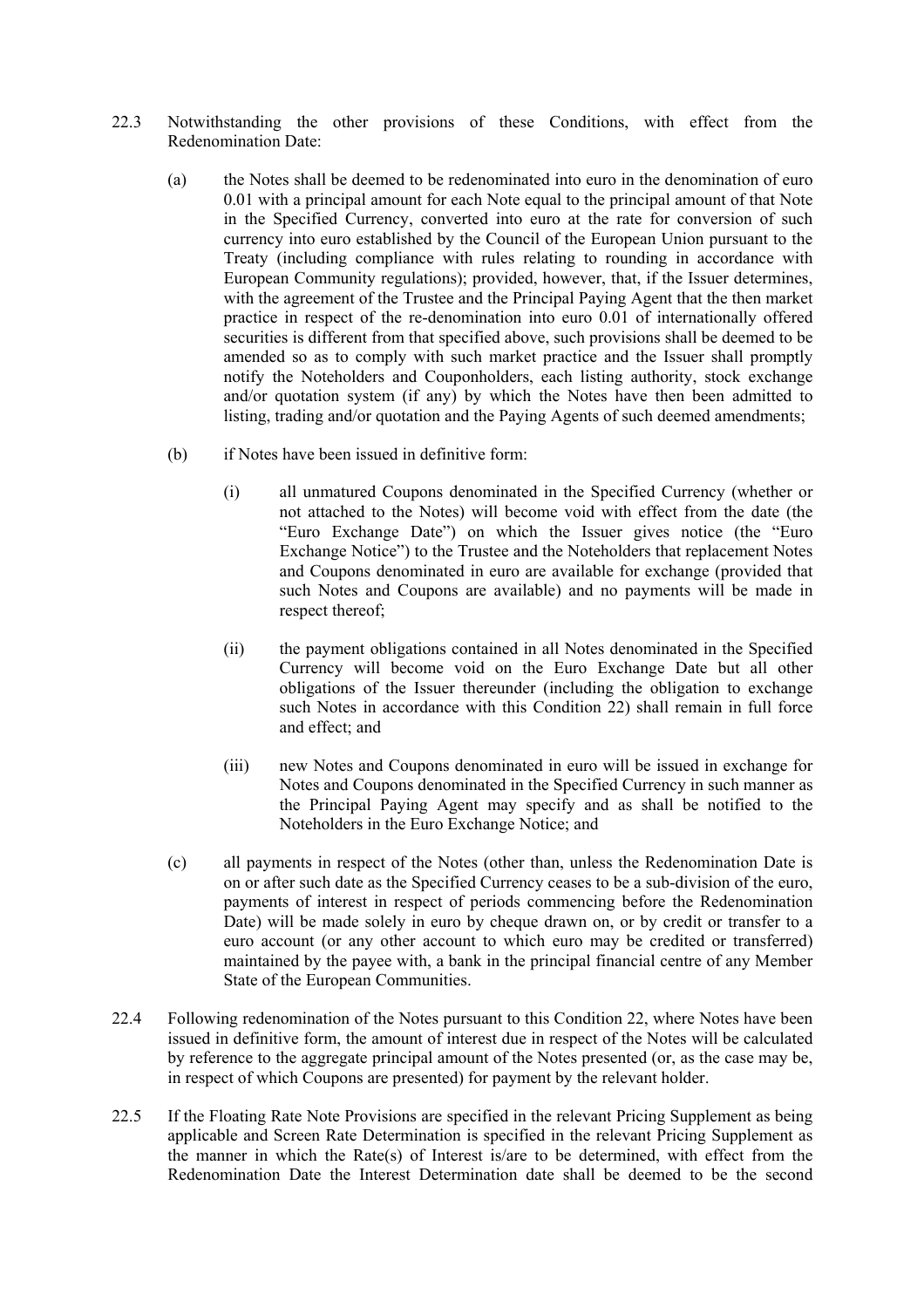TARGET Settlement Day before the first day of the relevant Interest Period.

### **23. GOVERNING LAW, JURISDICTION AND ARBITRATION**

- 23.1 The Trust Deed, the Notes and the Coupons are governed by, and shall be construed in accordance with, English law.
- 23.2 Subject to Condition 23.6, the Issuer has agreed in the Trust Deed for the benefit of the Noteholders and the Couponholders that the courts of England shall have jurisdiction to hear and determine any suit, action or proceedings which may arise out of or in connection with the Notes ("Proceedings") and, for such purposes, irrevocably submits to the jurisdiction of such courts.
- 23.3 Subject to Condition 23.6, the submission to the jurisdiction of the courts of England shall not (and shall not be construed so as to) limit the right of any Noteholder to take Proceedings in any other court of competent jurisdiction, nor shall the taking of Proceedings in any one or more jurisdictions preclude the taking of Proceedings in any other jurisdiction (whether concurrently or not) if and to the extent permitted by law.
- 23.4 For the purpose of Conditions 23.2 and 23.3, the Issuer has irrevocably waived any objection which it might now or hereafter have to the courts of England being nominated as the forum to hear and determine any Proceedings and agrees not to claim that any such court is not a convenient or appropriate forum.
- 23.5 The Issuer has agreed that the process by which any Proceedings in England are begun may be served on it by being delivered to Bracewell & Patterson LLP at 1 Cornhill, London EC3V 3ND, England or, if different, its registered office for the time being or at any address of the Issuer or in Great Britain at which process may be served on it in accordance with Part XXIII of the Companies Act 1985. If such Person is not or ceases to be effectively appointed to accept service of process on the Issuer's behalf, the Issuer shall, on the written demand of any Noteholder addressed to the Issuer or and delivered to the Issuer or to the Specified Office of the Principal Paying Agent, appoint a further Person in England to accept service of process on its behalf and, failing such appointment within 15 days, any Noteholder shall be entitled to appoint such a Person by written notice addressed to the Issuer and delivered to the Issuer or to the Specified Office of the Principal Paying Agent. Nothing in this paragraph shall affect the right of any Noteholder to serve process in any other manner permitted by law.
- 23.6 The Issuer has agreed in the Trust Deed that the Trustee may elect by written notice to the Issuer that any dispute (including a claim, dispute or difference regarding the existence, termination or validity of the Notes), shall be finally settled by arbitration in accordance with the Rules of the London Court of International Arbitration (the "Rules") as at present in force and as modified by this Condition, which Rules shall be deemed incorporated in this Condition. The number of arbitrators shall be three. The parties may nominate and the London Court of International Arbitration may appoint arbitrators from among the nationals of any country, whether or not a party is a national of that country. Each arbitrator appointed shall be a lawyer experienced in international securities transactions. The seat of arbitration shall be London, England and the language of arbitration shall be English. Sections 45 and 69 of the Arbitration Act 1996 shall not apply.
- 23.7 The Issuer has consented generally in respect of any Proceedings to the giving of any relief or the issue of any process in connection with such Proceedings including (without limitation) the making, enforcement or execution against any property whatsoever (irrespective of its use or intended use) of any order or judgment which may be made or given in such Proceedings.
- 23.8 In relation to any Proceedings and to the enforcement of any judgment, order or award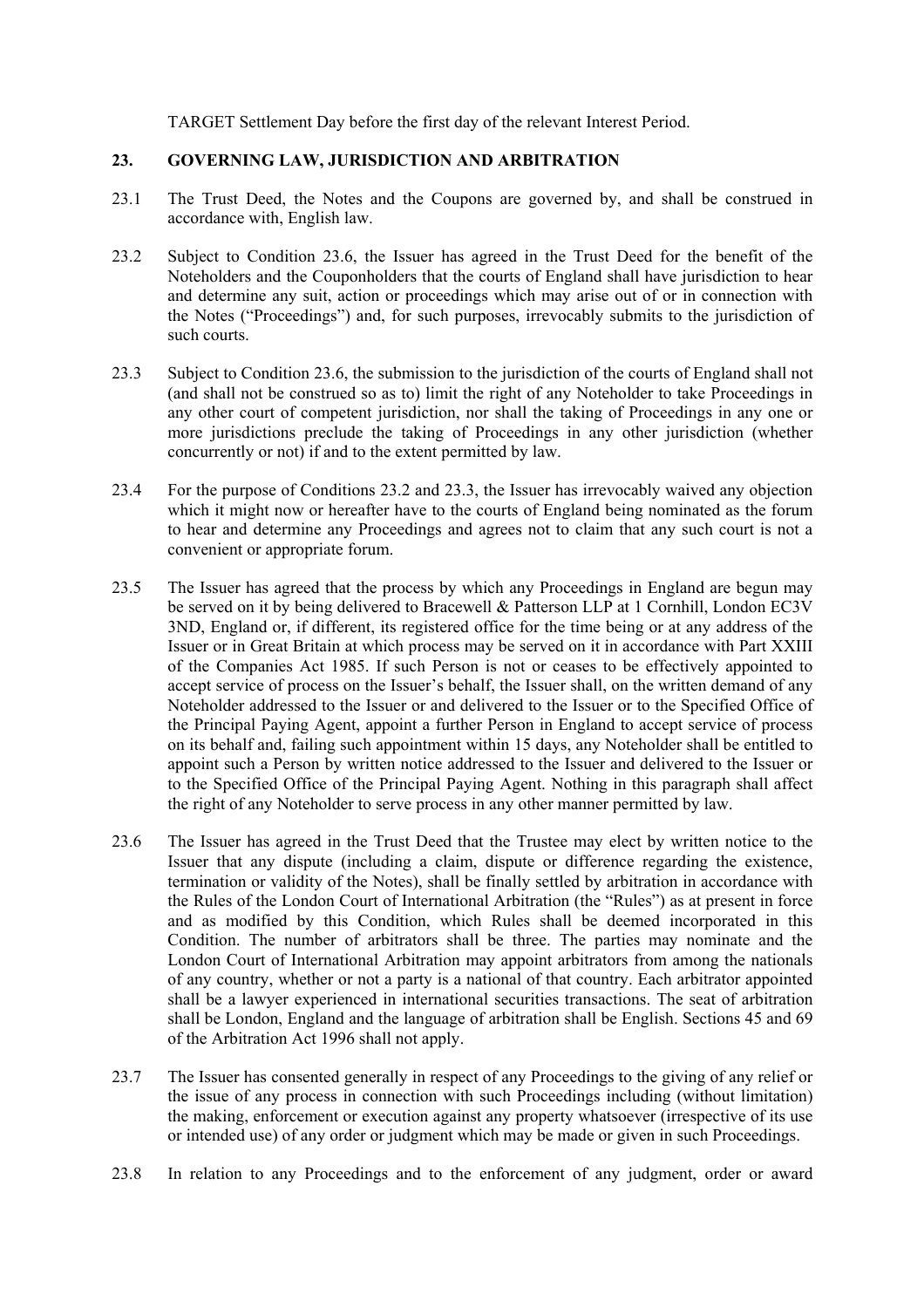(whether or not given or made in those Proceedings), to the extent that the Issuer may in any jurisdiction claim for itself or its assets or revenues immunity from suit, execution, attachment (whether in aid of execution, before judgment or otherwise) or other legal process and to the extent that such immunity (whether or not claimed) may be attributed in any such jurisdiction to the Issuer or its assets or revenues, the Issuer has agreed not to claim and irrevocably waives such immunity to the full extent permitted by the laws of such jurisdiction.

### **24. RIGHTS OF THIRD PARTIES**

No person shall have any right to enforce any term or condition of the Notes or the Trust Deed under the Contracts (Rights of Third Parties) Act 1999.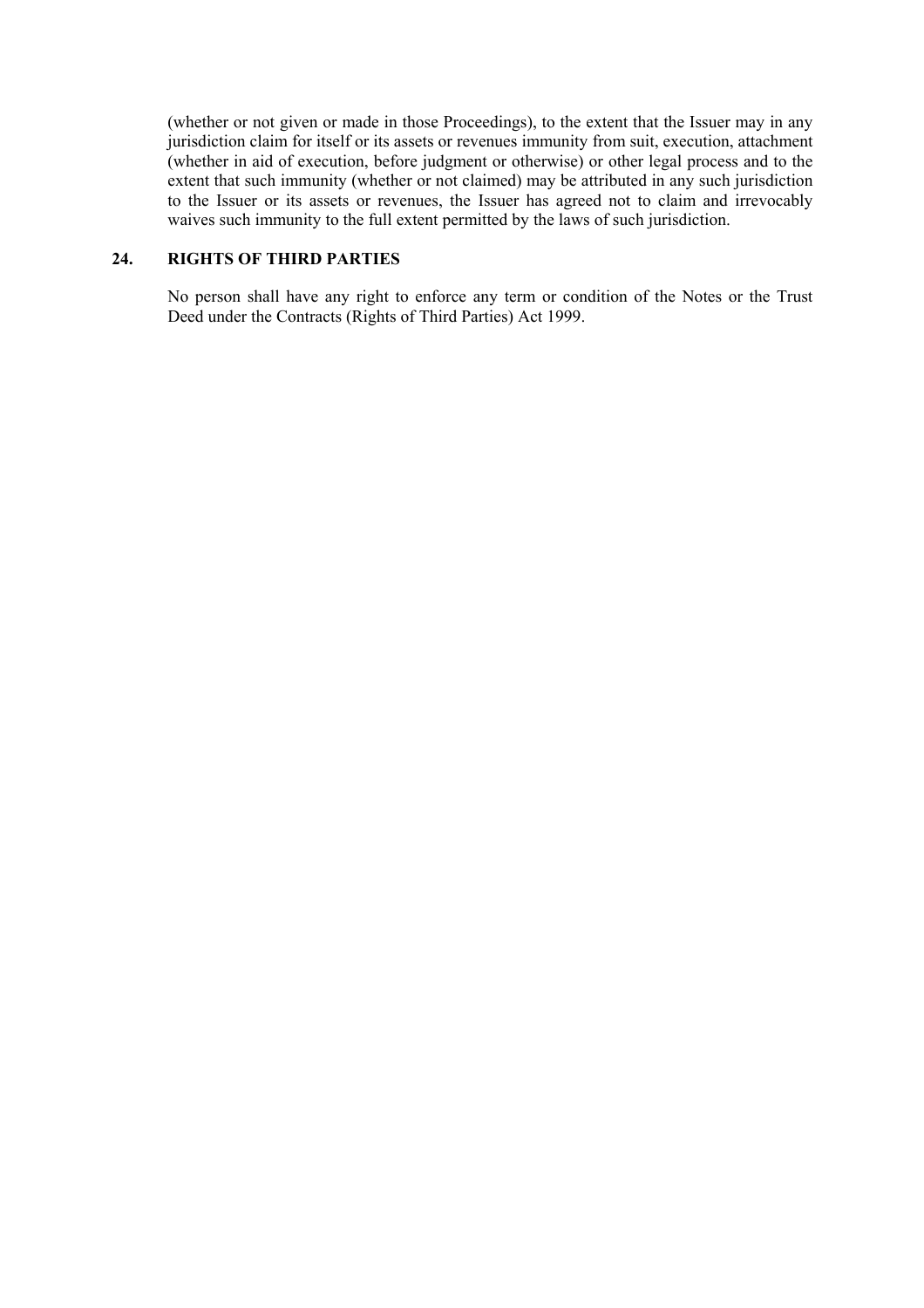### **CAPITALISATION**

The following table sets out the total capitalisation of the Issuer as at 30 June 2003.

|                       | As at 30 June 2003       |                |  |
|-----------------------|--------------------------|----------------|--|
|                       | $(U.S. $thousand)^{(1)}$ | (KZT thousand) |  |
| Long-term Debt:       |                          |                |  |
|                       | 99,248                   | 14,688,745     |  |
|                       | 30,016                   | 4,442,402      |  |
|                       | 129.264                  | 19,131,147     |  |
| Shareholders' Equity: |                          |                |  |
|                       | 202,702                  | 30,000,000     |  |
|                       | 22.441                   | 3,321,244      |  |
|                       | 225.143                  | 33.321.244     |  |
|                       | 354,407                  | 52,452,391     |  |

*Notes*

(1) U.S.\$1: KZT148.0.

(2) Comprises of 600,000 common shares of par value KZT50,000 each. In July 2003, the Issuer's share capital increased to KZT37,700,000 comprising of 754,000 common shares of par value KZT50,000 each.

Other than as set forth in the notes to the capitalisation table, there has been no material change to the capitalisation of the Issuer since 30 June 2002.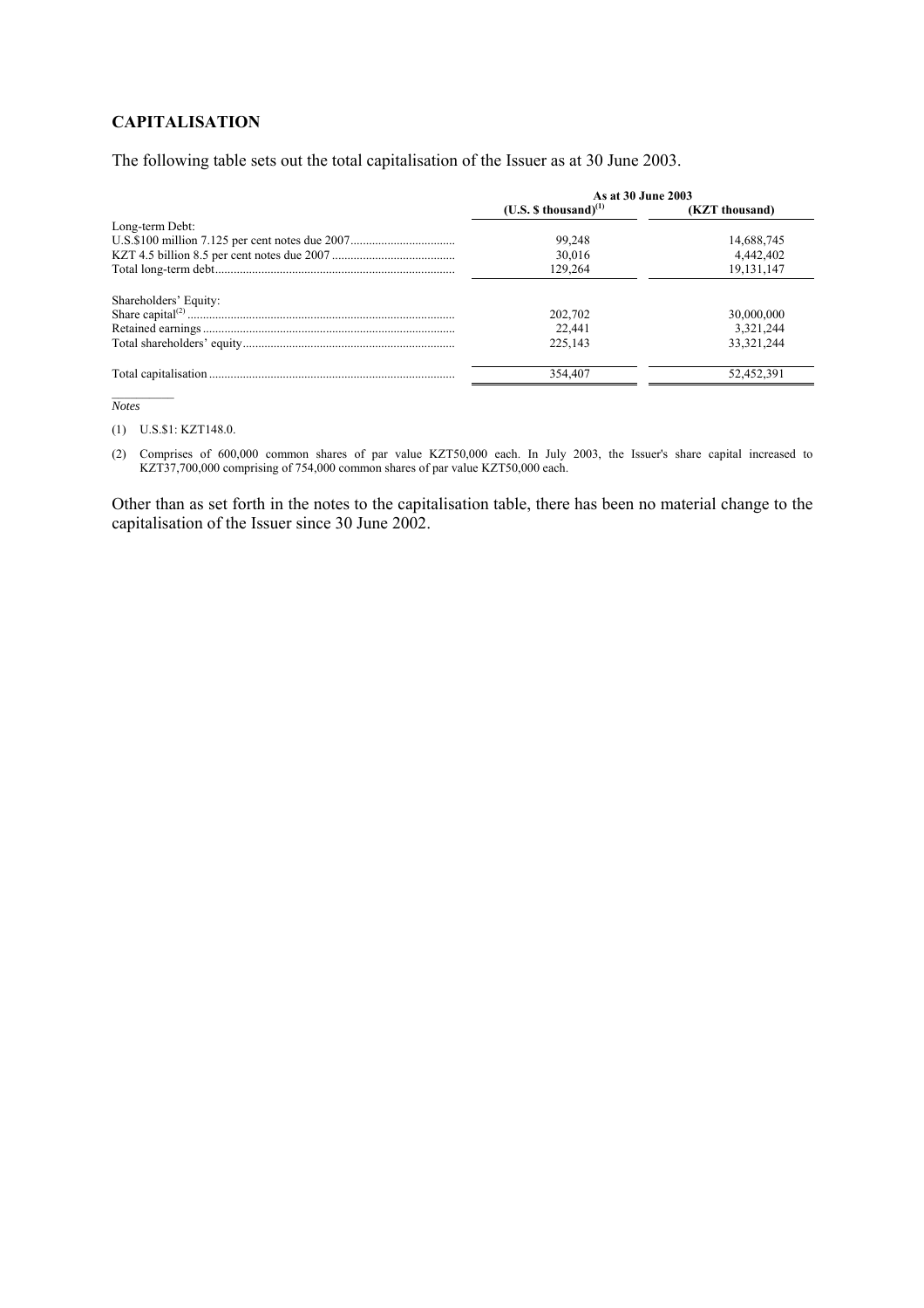## **JSC DEVELOPMENT BANK OF KAZAKHSTAN**

### **General**

The Issuer was registered on 31 May 2001 as Closed Joint Stock Company Development Bank of the Republic of Kazakhstan. Its governing legislation comprises a Presidential Decree dated 28 December 2001, the Law On Development Bank of Kazakhstan dated 25 April 2001, No. 178-II, as amended (the "DBK Law"), the Resolution of the Government dated 12 September 2001, No. 1187 On Credit Policy of the Development Bank of Kazakhstan for 2001-2003 (the "Memorandum") and other normative acts regulating the activities of the Issuer. In August 2003, the Issuer was re-registered as Joint Stock Company Development Bank of the Republic of Kazakhstan to comply with the requirements of the new law on Joint Stock Companies in Kazakhstan adopted in May 2003. The Issuer was re-registered with the Ministry of Justice on 18 August 2003 under re-registration number No.4686-1900-AO.

The Issuer's legal address is Republic Avenue 66/1, Astana, 473000, Republic of Kazakhstan.

### **Purpose and Authority**

The Issuer's stated purpose is to stimulate the development of industrial infrastructure and processing industries in Kazakhstan and to attract foreign and domestic investment into Kazakhstan's economy. To promote such purpose, the Issuer provides medium and long-term financing for investment projects (of not less than U.S.\$5 million) and export transactions (of not less than U.S.\$1 million) by companies operating in various priority sectors of economy, as set out in the Memorandum. The Issuer may not invest in sectors of the economy regarded as having already received significant foreign and domestic investment, such as oil and gas production or exploration. See "—Lending".

The Issuer's investments are funded through the issuance and placement of bonds domestically and internationally and through borrowings from financial institutions and loans financed from the state and local budgets. To strengthen the Issuer's financial intermediary position, the NBK pursuant to the Resolution dated 25 July 2003, No. 253 assigned the Issuer "financial agency" status, which exempts payments made relating to any debt securities issued by the Issuer from taxes payable in Kazakhstan.

In addition to financing investment projects and export-related transactions, the Issuer acts as a collection and payment agent for the Government and local authorities in connection with the investment projects financed from the state and local budgets and Government guaranteed loans. The Issuer also acts as a financial advisor and consultant to its customers in relation to the projects financed by the Issuer.

Under the DBK Law, as amended in 2002, the Issuer is authorised to engage in the following activities: (a) lending and issuing guarantees to companies; (b) opening and maintaining special conditional and reserve accounts in connection with Government guaranteed loans; (c) opening and maintaining bank accounts for servicing loans of the Issuer and the loans financed from state and local budgets; (d) money transfers for its customers; (e) collecting certain payments for its customers; (f) issuing debt securities; (g) leasing its own property; and (h) dealing in Government securities as well as other securities as allowed by the banking laws of Kazakhstan. The Issuer may not lend to, or issue guarantees to secure obligations of, individuals, banks, credit unions, non-state pension funds, pension asset management investment funds [*Query: what are these funds?*], insurance companies and other financial institutions.

The Issuer may also offer other banking products and services not specifically authorised by the DBK Law, pursuant to an appropriate banking licence from the NBK. The NBK's banking licence No. 253, dated 12 October 2001, authorises the Issuer to offer the following banking products and services: (a) trust operations; (b) issuance and confirmation of letters of credit; and (c) financial leasing.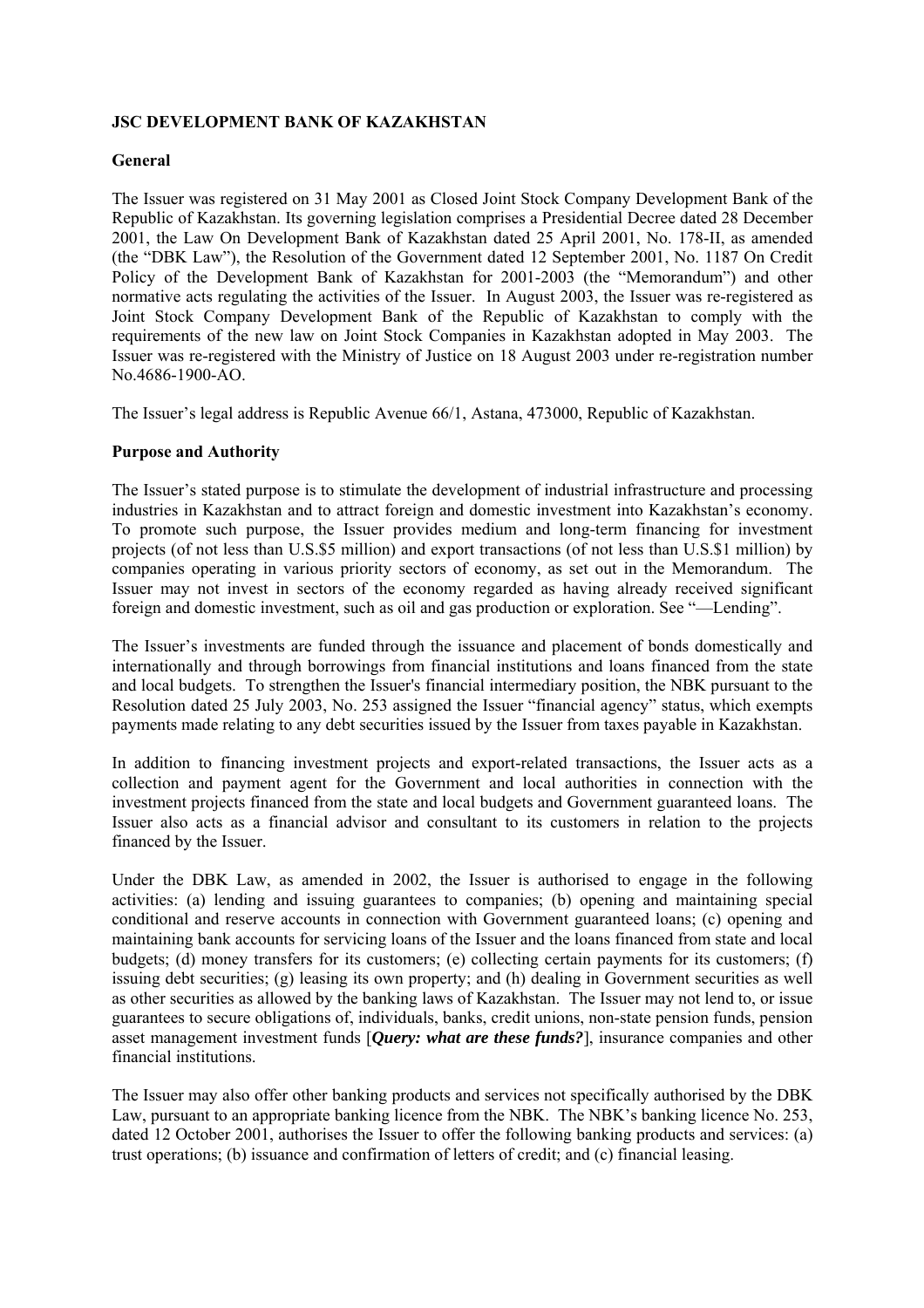### **Government Control and Supervision**

As at 30 June 2003, the Issuer was the largest bank in the Republic in terms of paid-in share capital of KZT30 billion, of which 75 per cent was held by the Government and the remainder by regional authorities of all 14 regions in the Republic, Almaty and Astana cities, which under the DBK Law, are the only permitted shareholders of the Issuer. In July 2003, the Government made an additional investment of KZT7.7 billion to increase its holding in the Issuer's share capital to 81 per cent, thus increasing authorised and paid-in share capital of the Issuer to KZT37.7 billion. The DBK Law provides that the Government shall maintain a controlling shareholding in the Issuer. As such, the Government is able to determine all matters that require approval by the General Shareholders' Meeting of the Issuer. See "Management—General".

Pursuant to the Resolution of the Government dated December 23, 2002, No. 1343, the authority to manage the Government owned shares of the Issuer together with the voting rights were delegated to the Ministry of Economy and Budget Planning. The Ministry of Economy and Budget Planning also has supervisory powers over the Issuer and monitors compliance by the Issuer with the Memorandum and as such, has the ability to control, to a limited extent, the Issuer's obligations in the both domestic and foreign capital markets. See "Ministry of Economy and Budget Planning Comfort Letter". Until December 2002, such authorities and functions were vested with the Ministry of Finance. [*Query: has the MoF retained any of these functions?*]

The DBK Law requires the Issuer to submit its annual audited financial statements to the Government and Parliament for review. Under the Memorandum, the Issuer is also required, mainly for statistical purposes, to submit monthly, quarterly and annual reports to the NBK, mainly for statistical purposes. The NBK is responsible for the supervision of the Issuer's operations on money transfers and banking operations covered by its banking licence.

### **Competition**

The Issuer is the largest bank in Kazakhstan in terms of paid-in share capital, which as of 30 June 2003, amounted to KZT30 billion and was further increased to KZT37.7 billion in July 2003. See "The Banking Sector in Kazakhstan". However, since pursuant to the DBK Law, the Issuer's main focus is on medium (not less than 5 years) and long-term (10 to 20 years) financings, unlike local commercial banks that generally provide financing for up to 3 years, the Issuer does not consider itself to be a competitor to such commercial banks. However, the Issuer attempts to stimulate the commercial banks' interest in medium and long-term investment projects by promoting lending on a risk-sharing basis.

### **Strategy**

The Issuer's principal strategy is to provide low cost medium and long-term financings in the priority sectors of Kazakhstan's economy, as set out in the Memorandum, while maintaining a commercial rate of return on such financings. The Issuer intends to achieve this through (i) strengthening its position as a development financial institution, (ii) improving its funding base and (iii) effectively managing risks associated with its activities.

The components of this strategy are discussed below.

### **Strengthening its Position**

As part of its medium-term strategy, the Issuer intends to invest up to U.S.\$500 million in the priority sectors of the Kazakhstan economy by the end of 2005. As at 30 June 2003, the outstanding amount of investment projects and export-related credits financed by the Issuer equalled U.S.\$50.9 million and U.S.\$38.4 million, respectively. See "Lending". The Issuer's management believes that additional lending opportunities will appear as a result of implementation of various new Government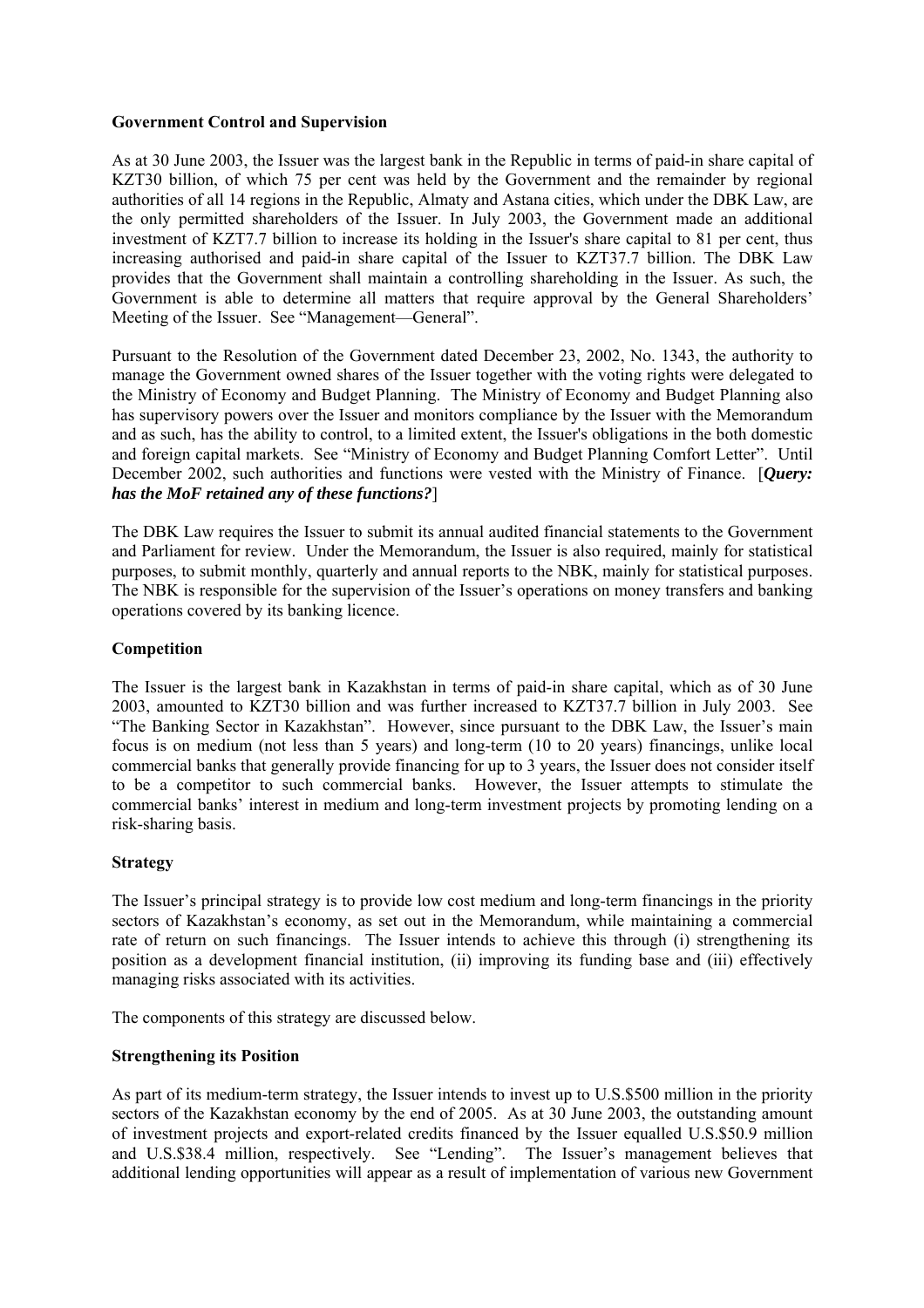programmes to stimulate economic growth in Kazakhstan, in particular, the Industrial Innovation Development Strategy of Kazakhstan from 2003 through 2015. Under this Strategy the Government has established several financial institutions to stimulate development of the service sectors of Kazakhstan's economy. Specifically, the Government has established the Kazakhstan Investment Fund with an initial capitalisation of KZT3 billion, to make equity investments in a number of the non-extraction sectors in Kazakhstan; the Innovation Fund with an initial capitalisation of KZT3 billion, to make equity investments in the high technology sector in Kazakhstan; and Export Insurance Corporation with initial capitalisation of KZT7.7 billion, to provide credit enhancement under certain export related loans through insurance of political and regulatory risks. The Issuer believes that investments by such financial institutions will result in expansion and improvement of the Issuer's corporate borrowers' base. [*Add disclosure in the co-ordinating committee linking the Funds and DBK*]

The Issuer has entered into memoranda of understanding with several national companies to jointly participate in the financing of major infrastructure projects in Kazakhstan.

Following the demand from its customers, the Issuer contemplates extending credit lines to foreign exporters of products manufactured in Kazakhstan to further stimulate exports from Kazakhstan.

In June 2003, the DBK Law was amended to allow the Issuer to hold equity stakes in professional participants of the securities market in Kazakhstan, such as the stock exchange, central depository and in leasing companies. The Issuer intends to develop expertise in the leasing sector and believes that such expertise is complementary to the Issuer's other activities. In addition, as is customary for financial institutions in Kazakhstan, the Issuer intends to acquire minority equity stakes in the Kazakhstan Stock Exchange and the Central Depository of Kazakhstan and obtain a seat on the boards of such entities; membership of these institutions will reduce transaction costs.

The Issuer is constantly improving its operating efficiencies through investment in human resources and increasing the use of, and upgrading its, information technology. The Issuer has developed its own internal documentation and information network protection system allowing for efficient communication and data management. The Issuer has established internal and external training programmes designed to improve the skill base of its employees.

### **Improving Funding Base**

Under the DBK Law, the Issuer funds its operations by borrowing on the domestic and international capital markets and from state and local budgets. The Issuer is not allowed to fund itself through taking deposits.

In July 2002, ING Bank N.V. arranged a one year U.S.\$28 million syndicated loan facility to the Issuer which was fully repaid by the Issuer in July 2003. In 2002, the Issuer issued KZT4.5 billion 8.5 per cent. Notes due 2007 in the domestic markets and U.S.\$100 million 7.125 per cent. Notes due in 2007 under the Programme. The Issuer registered with the NBK an issue of KZT6.3 billion Notes, which the Issuer intends to issue in domestic markets over the course of the next few years.

Between April and August 2003, the Issuer entered into framework agreements with Bankgesellschaft Berlin AG, Deutsche Bank AG, Standard Bank London Limited and Citibank Kazakhstan CJSC to open trade-finance related credit facilities.

The 2003 State Budget allocates KZT 4.3 billion in the state budget to be lent to the Issuer by the end of 2003. The Issuer is currently negotiating the terms and conditions of the loan but, it is expected that the maturity of such loan shall be not less than 15 years and the interest rate shall be below market interest rates. See "Asset and Liability Management – Borrowings".

As at 30 June 2003, the Issuer's authorised and paid-in share capital equaled KZT30 billion. In July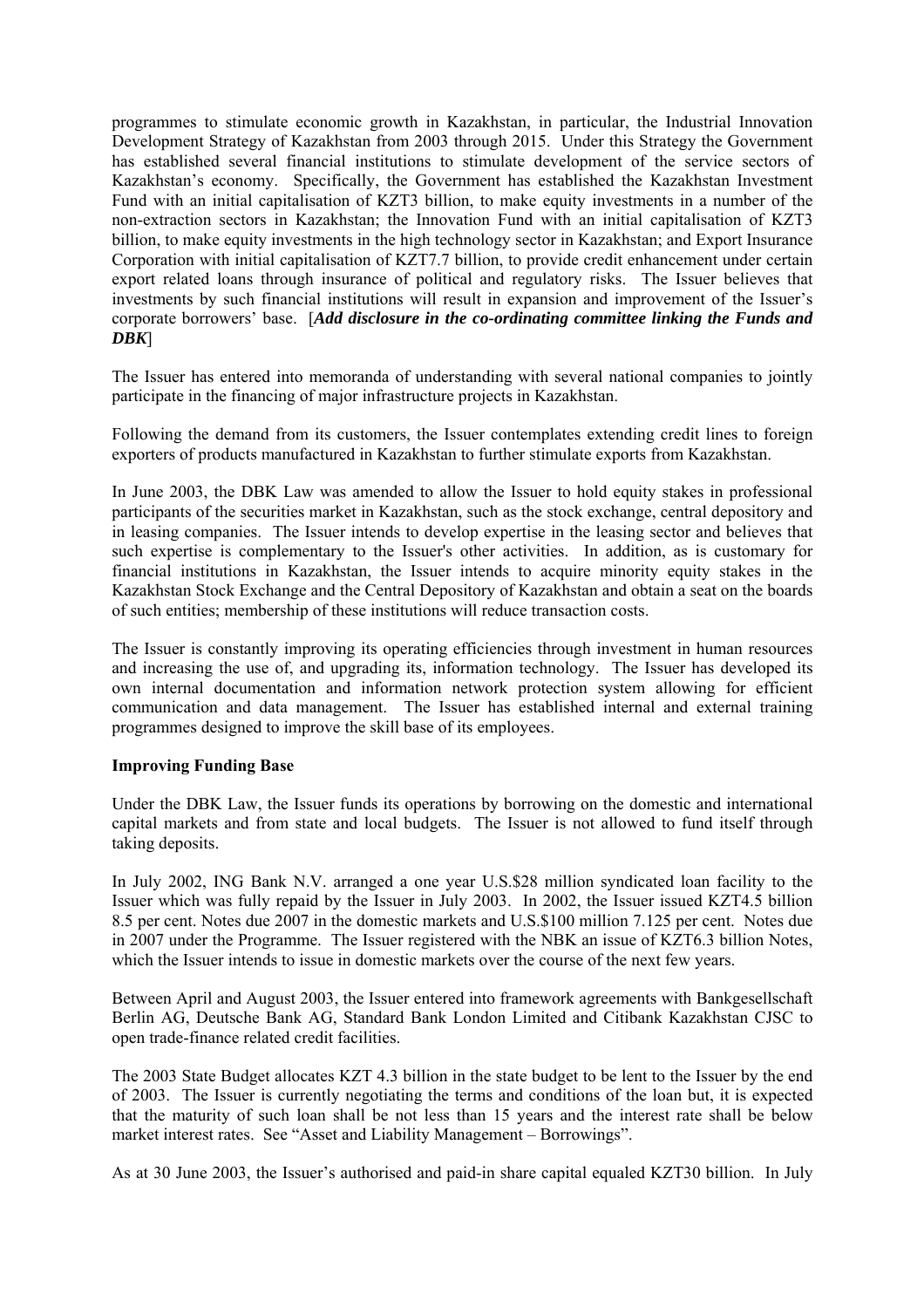2003, the Issuer's authorised and paid-in share capital was increased to KZT37.7 billion. The draft 2004 State Budget allocates KZT7.7 billion as an additional contribution to increase the Issuer's share capital in 2004. Under the DBK Law the Issuer may not use its share capital to finance investment projects. However, the Issuer is allowed to use its share capital to finance export-related transactions and to invest in high liquidity financial instruments. See "Asset and Liability Management— Investment Portfolio and Management of Share Capital". In addition, the DBK Law prohibits the Issuer from declaring and distributing dividends and requires net income earned by the Issuer to be retained as reserve capital.

### **Managing Risks**

The Issuer has established three key committees to manage its assets and risk associated with its activities: the Asset and Liability Committee (the "ALCO"), the Investment Committee and the Credit Committee.

The ALCO sets the basic lending rates for U.S. Dollar and Tenge loans. The Credit Committee, within the range of margins set out by ALCO, determines the specific margin for each project based upon criteria set by ALCO. The Investment Committee is responsible for managing the Issuer's treasury operations based upon investment criteria set out by the ALCO. The Issuer believes that the interaction of these three committees will allow it effectively to manage its assets and risks. See "Asset and Liability Management".

The main guidelines for the Issuer's risk management policies are set out in the Memorandum. The Issuer has also adopted its own standards and internal rules following consultation with various international development banks and has established provisioning procedures based on those required of commercial banks by the NBK.

The Issuer believes that by maintaining its conservative lending policies, including strict compliance with its various internal lending limits, credit and risk management policies, it will continue to demonstrate independence from the Government on its investment decisions.

### **Structure of the Issuer**

The Issuer's head office is in Astana. As at 30 June 2003, the Issuer had one representative office in Almaty for liaison with the various financial and credit institutions based there.

The Issuer has the following principal operating units: Treasury Operations, Project Financing, Project Analysis, Control of Financial Risks, Export Financing, Problem Credits and Sales of Non-Financial Assets, Borrowings and Structured Finance, Agency Finance and Strategic Planning. The operating units are supported by the Issuer's Finance Department, Operational Department, Department of Information Technologies, Department of Budget Planning, Procurement, Internal Audit, Legal, Monitoring and Methodology, International Relations Department and Administrative Department. The Issuer believes that its efficient organisational structure and the centralisation of its activities in its head office will help to control operating expenses.

### **Lending**

The Issuer, as a development financial institution, provides medium and long-term financing for investment projects and short-term trade financing of export operations in the priority sectors of the economy of Kazakhstan.

According to the Memorandum such priority sectors are:

- 
- e agricultural production **•** production **•** production **of** rubber and plastic goods
- oil and gas services other than research the metallurgical industry
	-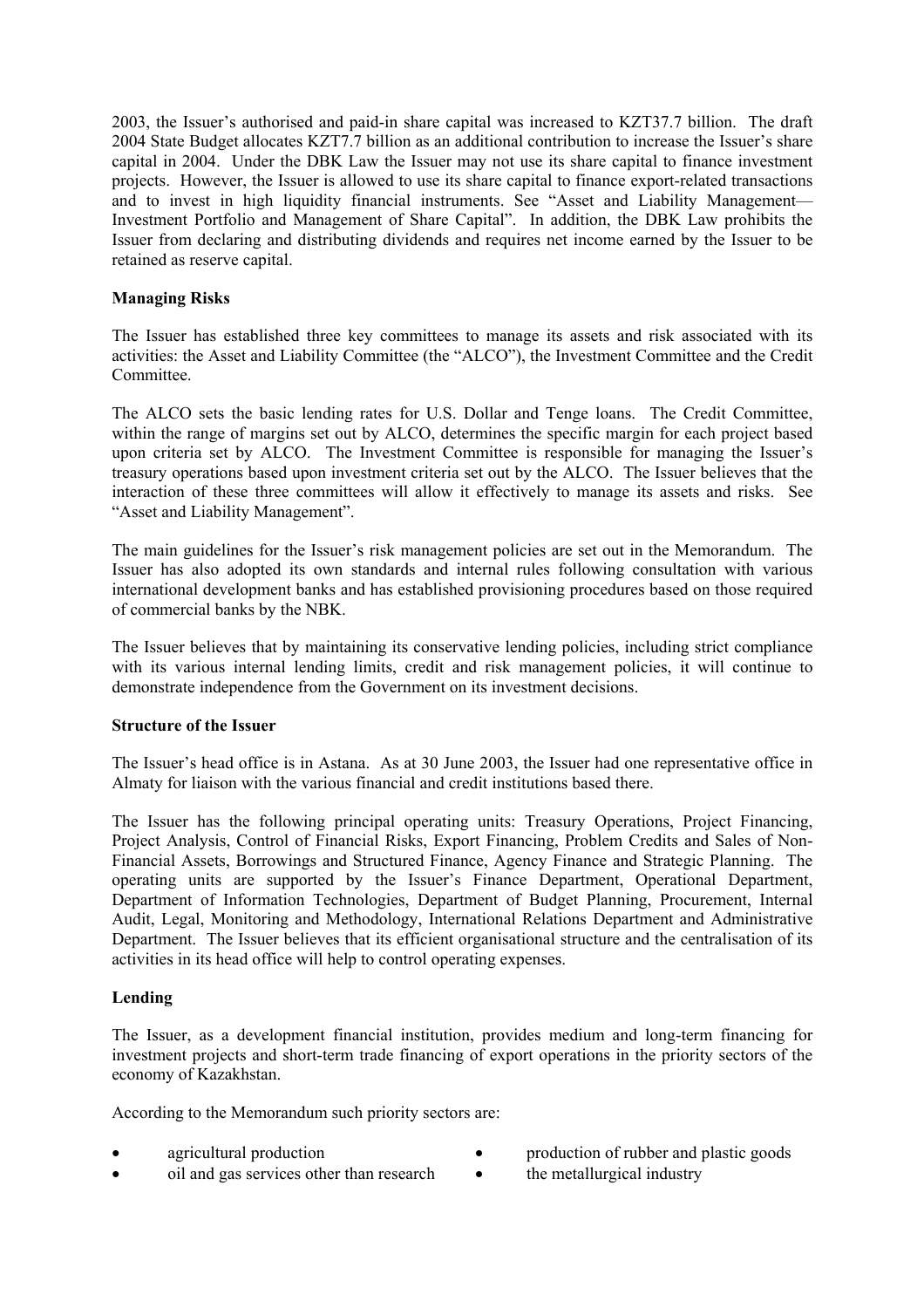- oil, gas and condensate transportation systems
- production of food and beverages furniture production
- 
- manufacturing of electric and electronic equipment
- 
- refined petroleum and nuclear fuel production
- the petrochemical and chemical industry transport infrastructure
- machinery and equipment manufacture
- 
- textile and leather-shoe production suppliers of electric power, gas, steam and hot water
	- the construction industry
- forestry and wood production transport, warehousing and communications
	- production of pharmaceuticals
	-

The Issuer may not lend to sectors of the economy regarded as having already received significant foreign and domestic investment such as, oil and gas production or exploration.

As at 30 June 2003, the total amount of investment projects and export-related credits approved for financing by the Issuer equaled to U.S.\$79.2 million and U.S.\$82.7 million, respectively.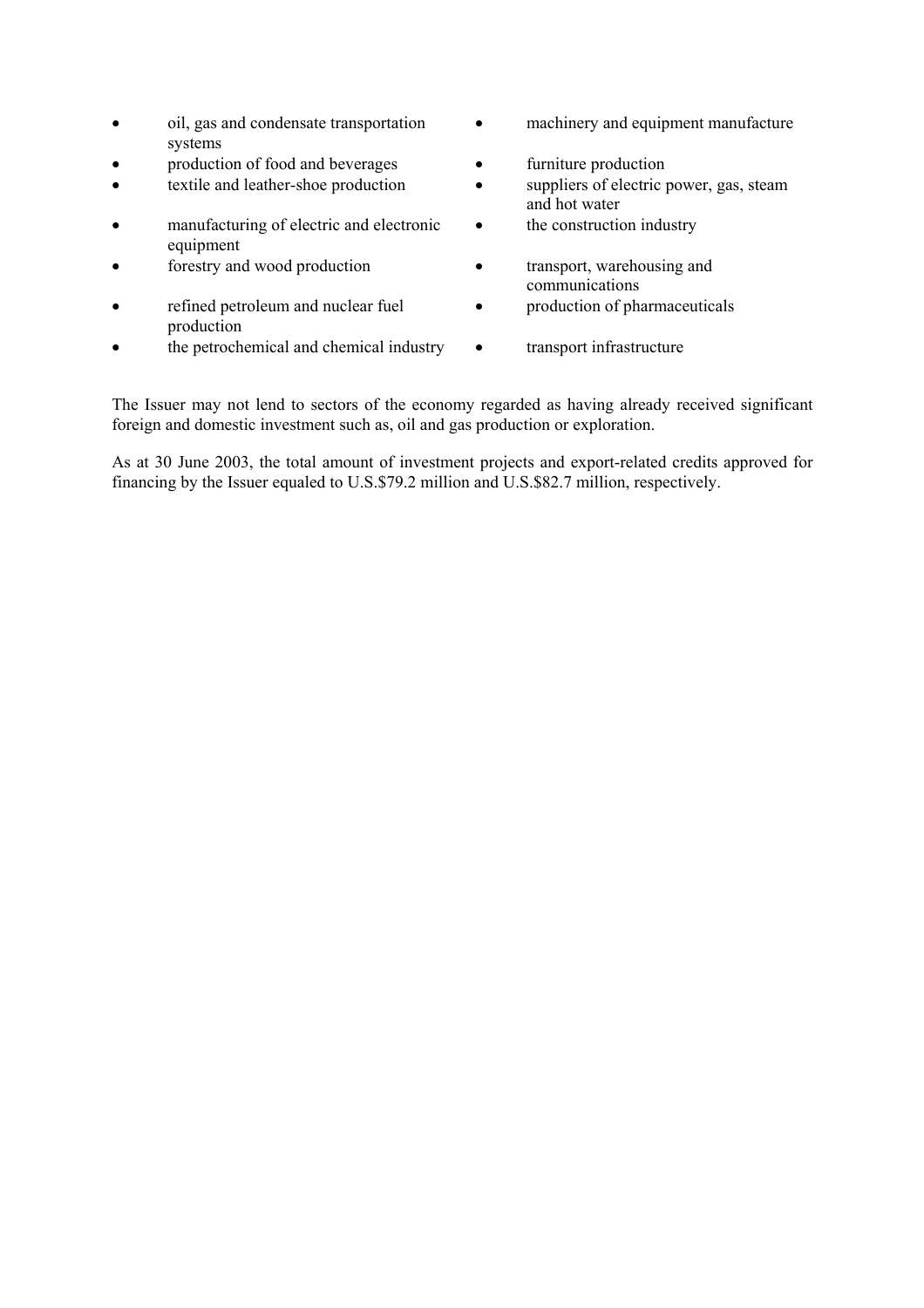As at 30 June 2003, the outstanding amount of the investment projects financed by the Issuer was U.S.\$50.9 million. Details of the principal investment projects financed by the Issuer are as follows:

| Amount and term of<br>the facility | <b>Borrower</b>           | <b>Investment Project Description</b>                                                                                 | Amount drawn as<br>at<br><b>30 June 2003</b> |
|------------------------------------|---------------------------|-----------------------------------------------------------------------------------------------------------------------|----------------------------------------------|
| $U.S.S.11.7$ million<br>11 years   | LLP Tengiz Transportation | Acquisition of 300 tankers for liquified gas transportation.<br>Primary customer: Tengizchevroil.                     | $U.S.$ \$11.5 million                        |
| $U.S.S.13.9$ million<br>11 years   | LLP Altyn Nan             | Construction of maize processing plant for production of<br>corn syrup and animal feed.                               | $U.S.S9.0$ million                           |
| $U.S.S.10.0$ million<br>5 years    | CJSC Kazakhstan Kagazy    | Construction of plant for production of paper, corrugated<br>cardboard and packaging materials for the food industry. | $U.S.S9.7$ million                           |
| $U.S.S.10.0$ million<br>5.5 years  | CJSC KazTransMorFlot      | Construction of port infrastructure on Caspian Sea<br>(Bautino). Primary customers: oil and gas companies.            | $U.S.$ \$6.2 million                         |
| $U.S.S.5.9$ million<br>7 years     | LLP Atyrauneftemash       | Reconstruction of Atyrau oil machinery plant.                                                                         | $U.S.S1.9$ million                           |
| $U.S.S.5$ million<br>7 years       | OJSC Vita                 | Construction of plant for processing of oil-bearing soy-<br>bean seeds.                                               | $U.S.S.5$ million                            |
| $U.S.S.5$ million<br>9 years       | <b>LLP</b> Semeteks       | Modernisation of wool storing and production facility.                                                                | $U.S.S3.6$ million                           |
| $U.S.S6.0$ million<br>9 years      | LLP Ecoton Plus           | Construction of plant for manufacturing cellular concrete<br>units.                                                   | $U.S.S1.5$ million                           |

As at 30 June 2003, the outstanding amount of the export related credits financed by the Issuer was U.S.\$38.4 million.

All of the above projects have involved some form of credit enhancement, generally in the form of a guarantee from a commercial bank, on average amounting to 60 per cent. of the principal amount financed. See "Asset and Liability Management—Counterparty Risk Management".

The Issuer is currently reviewing credit applications to finance the investment projects and exportrelated transactions for the amounts of approximately U.S.\$1.1 billion and U.S.\$17.5 million, respectively. Details of some of the investment projects reviewed by the Issuer are as follows:

| <b>Amount of the</b><br>project | <b>Investment Project Description</b><br><b>Borrower</b> |                                                                                                          | <b>Application for</b><br>financing by Issuer |  |
|---------------------------------|----------------------------------------------------------|----------------------------------------------------------------------------------------------------------|-----------------------------------------------|--|
| $U.S.S.15.2$ million            | LLP Amiteks Karasai Pipe                                 | Construction of plant for production of glass fibre and<br>polyester pipes and fittings plant in Aktobe. | $U.S.S.10.2$ million                          |  |
| $U.S.S15.6$ million             | LLP.<br>Hobas<br>Pipes<br>Kazakhstan                     | Construction of plant for production of glass fibre and<br>polyester pipes and fittings plant in Astana. | $U.S.S.14.6$ million                          |  |
| U.S.\$17 million                | <b>OJSC Kaustik</b><br>OJSC Atyrau Refinery              | Production of the chlorine and sodium hydrate.<br>Reconstruction of Altyrau Refinery.                    | U.S.\$11 million<br>$U.S.S.25$ million        |  |
| U.S.\$90 million                | <b>OJSC KEGOK</b>                                        | Construction of power stations insfrastructure<br>1n<br>Ekibastus region.                                | $U.S.S21$ million                             |  |
|                                 | OJSC Agromashholding                                     | Reconstruction of diesel plant in Kostanai.                                                              | $U.S.S27$ million                             |  |
| $U.S.S.10.4$ million            | LLP Kazovoshprom                                         | Creation of infrastructure facility for growing, storing and<br>producing onions in Almaty region.       | $U.S.S.10.4$ million                          |  |
| $U.S.S.14.2$ million            | <b>CJSC</b><br>Shanyrak<br>Hydro<br>Power Station        | Reconstruction of Shanyrakskaya and<br>Talaptinskaya<br>hydro power stations.                            | $U.S.S12$ million                             |  |

#### **Agency Services**

Pursuant to the DBK Law, the Issuer acts as a collection and payment agent for various investment projects financed from the state or local budgets or having Government guarantees. Such agency services do not involve the Issuer in any credit risk. Agency services include project monitoring, servicing of the payments and collections, including opening and maintaining special service and reserve accounts, collecting guarantee commitment fees from the state budget and enforcement of the loan on behalf of the Government. The scope of the Issuer's agency services and the fees for such services are defined by the relevant agency agreements between the parties who have received loans funded from the state or local budgets or Government guarantees.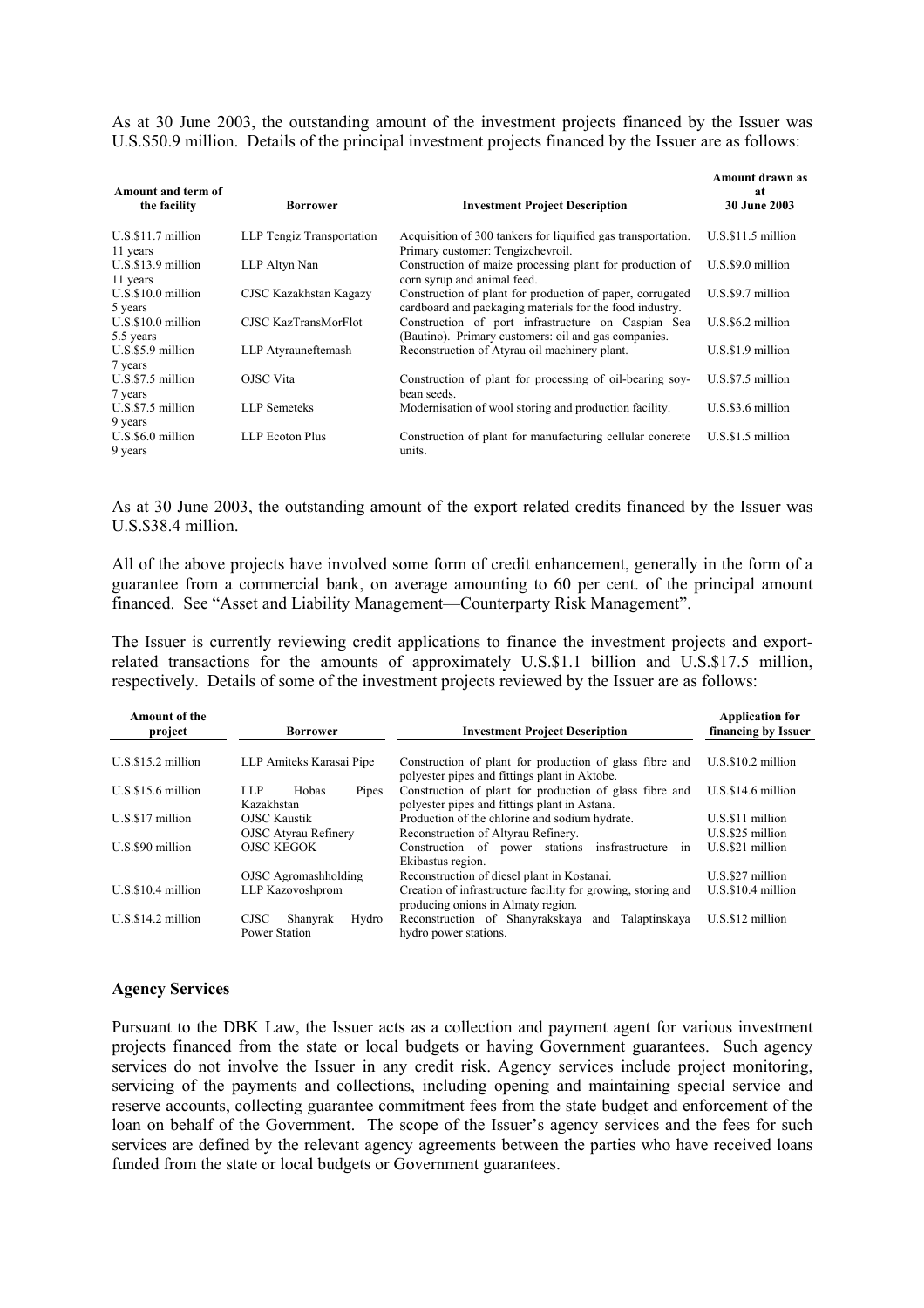As of 30 June 2003, the Issuer was providing agency services under seven credit facilities having Government guarantees in the amount of approximately U.S.\$407.1 million. The details of such credit facilities are as follows:

| Total amount         | Borrower                          |                                                                      |            | <b>Description</b>                                                                                    |
|----------------------|-----------------------------------|----------------------------------------------------------------------|------------|-------------------------------------------------------------------------------------------------------|
| $U.S.S.9.7$ million  | State<br>Gorcommunkhoz            | Municipal                                                            | Enterprise | Modernisation of domestic waste removal<br>equipment and environmental improvement<br>of Almaty City. |
| $U.S.S27.4$ million  |                                   | CJSC Kazakhstan Temir Zholy                                          |            | Reconstruction of Almaty-Astana rail route.                                                           |
| $U.S.S25.0$ million  |                                   | <b>OJSC</b> International Atyrau Airport                             |            | Reconstruction of Atyrau airport runway.                                                              |
| $U.S.S207.0$ million | CJSC National Company KazMunaiGas |                                                                      |            | Reconstruction and modernisation of the<br>Atyrau oil refinery.                                       |
| (Yen 24,798 million) |                                   |                                                                      |            |                                                                                                       |
| $U.S.S69.0$ million  | <b>OJSC Kazakhstan Airlines</b>   |                                                                      |            | Acquisition of Boeing 767-200 aircraft.                                                               |
| $U.S.S31.3$ million  |                                   | Major Office of Almaty City                                          |            | Rehabilitation and modernisation of water<br>supply and sewage systems of Almaty City.                |
| (Euro 27.4 million)  |                                   |                                                                      |            |                                                                                                       |
| $U.S.S27.7$ million  |                                   | Members of Consumer Co-operatives and<br>Associations of Water-users |            | Reconstruction of drainage and irrigation<br>systems.                                                 |

### **Financial Advisory Services**

The Issuer provides financial advisory services to its customers to assist them in the development of the technical and economic bases of investment projects. The Issuer also provides corporate borrowers with assistance in market analysis, finance structure and terms and drafting project and credit documents in compliance with the internationally recognised requirements of various multilateral development banks.

As of 30 June 2003 the Issuer had collected KZT4.9 million in fees for financial advisory services.

### **International Banking**

The Issuer maintains relationships with international development organisations and financial institutions such as the International Monetary Fund, the World Bank, the Islamic Bank, the Asian Development Bank and the European Bank for Reconstruction and Development. Through the resulting exchanges of information and experience with such entities, the Issuer believes that it will be more able to further its statutory objectives. The Issuer has also been appointed national co-ordinator and operator for the Islamic Corporation for Private Sector Development.

The Issuer maintains correspondent banking relationships with numerous banks including ING Bank N.V., Deutsche Bank AG, Commerzbank AG, Citibank N.A., Dresener Bank AG, and JP Morgan Chase Bank.

### **Employees**

As at 30 June 2003, the Issuer had 103 full-time employees. The Issuer has not entered into any collective labour agreements nor are any of its employees members of a labour union. The Issuer has not experienced any work stoppages resulting from labour disputes. The average age of the Issuer's employees is 31 years and all employees in professional positions hold university degrees.

### **Technology**

The Issuer has developed its own internal documentation and information network protection system allowing efficient communication and data management. The Issuer is committed to further upgrading and maintaining its information technology systems.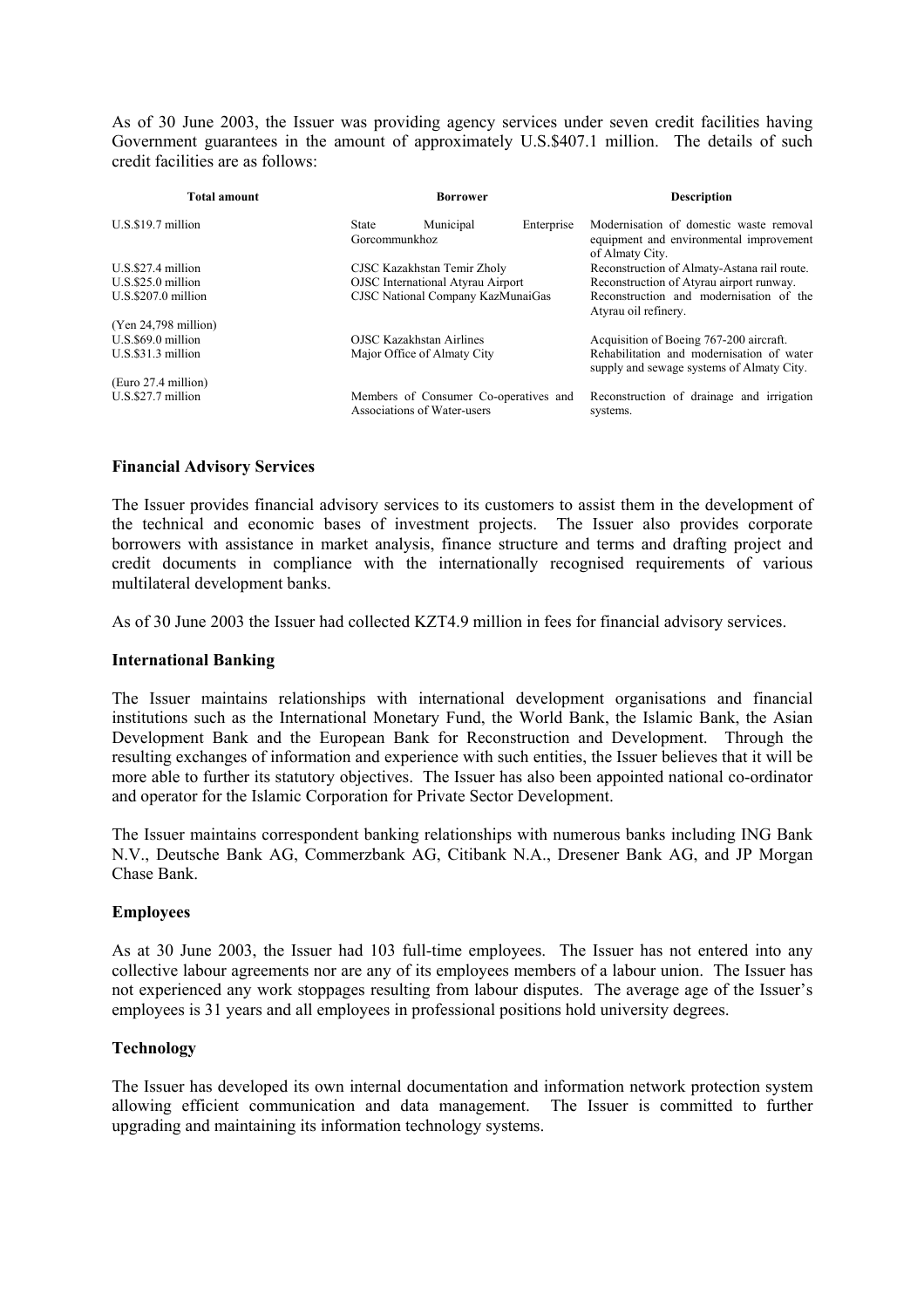# **Legal Proceedings**

The Issuer is not a party to any material legal proceedings and there are no material legal proceedings pending or, to the best knowledge of the Issuer, threatened with respect to its properties or assets.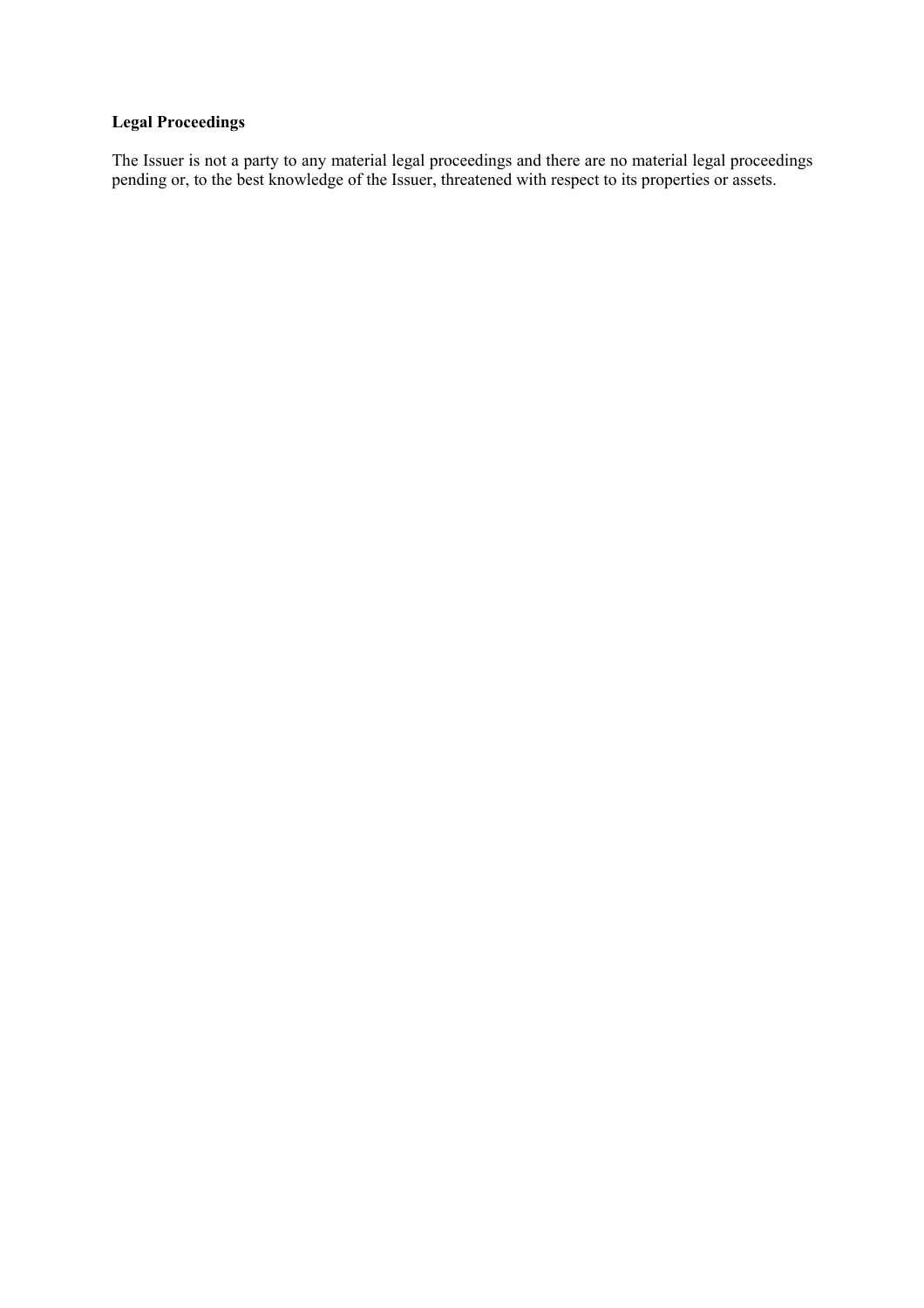# **ASSET AND LIABILITY MANAGEMENT**

### **General**

The Issuer's operations are subject to a variety of risks, some of which are not within its control. These include risks relating to changes in interest rates, foreign exchange rates, declines in liquidity and deterioration in the credit quality of its loan and securities portfolios. The Issuer monitors and manages the maturities of its loans, interest rate exposure, exchange rate exposure and credit quality in order to minimise the effect of changes relative to the Issuer's profitability and liquidity position.

To manage risk the Issuer has established (i) the ALCO, (ii) the Credit Committee and (iii) the Investment Committee, which are responsible for devising, implementing and monitoring the Issuer's risk policies, including financial, credit and market risks. The basic credit policy of the Issuer is set out and governed by the Memorandum. The Issuer has also adopted and follows a comprehensive Asset and Liability Management Strategy to facilitate management of credit risks.

### **Asset and Liability Committee**

The overall asset and liability position of the Issuer is monitored and managed by the ALCO. The ALCO is a permanent collective body that consists of 13 members and reports to the President. The ALCO regularly monitors the Issuer's liquidity position, maturity gaps, interest income and expenses of assets and liabilities and conditions of domestic and international financial markets. The ALCO is responsible for setting the Issuer's lending rates in both U.S. Dollars and Tenge, establishing the range of margins payable by borrowers and determining various limits and other criteria including individual lending limits and ratios for funding.

### **Credit Committee**

The Credit Committee implements the Issuer's credit policies and approves, in certain cases, loans and overall risk concentration by borrower, industry and geographic exposure. The Credit Committee has, among other functions, the responsibility for minimising credit risk and maximising growth of net income from lending operations. The Credit Committee is a permanent collective body of 13 and reports to the President. See "– Lending Policies and Procedures".

### **Investment Committee**

The Investment Committee monitors and manages the Issuer's treasury portfolio within the guidelines established by the ALCO. The Investment Committee is a permanent collective body of 11 members and reports to the President. The Investment Committee is responsible for the development of the Issuer's internal policy on investment portfolio management. Such policy seeks to minimise credit risk and maximise growth of net income from such treasury portfolio, analysis and monitoring of market conditions.

### **Interest Rate Management**

The Issuer's interest rate risk management activities aim to enhance profitability by limiting the effect of adverse interest rate movements and increasing interest income by managing interest rate exposure.

The following table shows interest rate sensitivity of the Issuer's interest-earning assets and interestbearing liabilities as at 30 June 2003. Interest rate sensitivity is the relationship between market interest rates and net interest income resulting from the periodic re-pricing of assets and liabilities. A negative gap denotes liability sensitivity and normally means that a decline in interest rates would have a positive effect on net interest income, while an increase in interest rates would have a negative effect on interest income: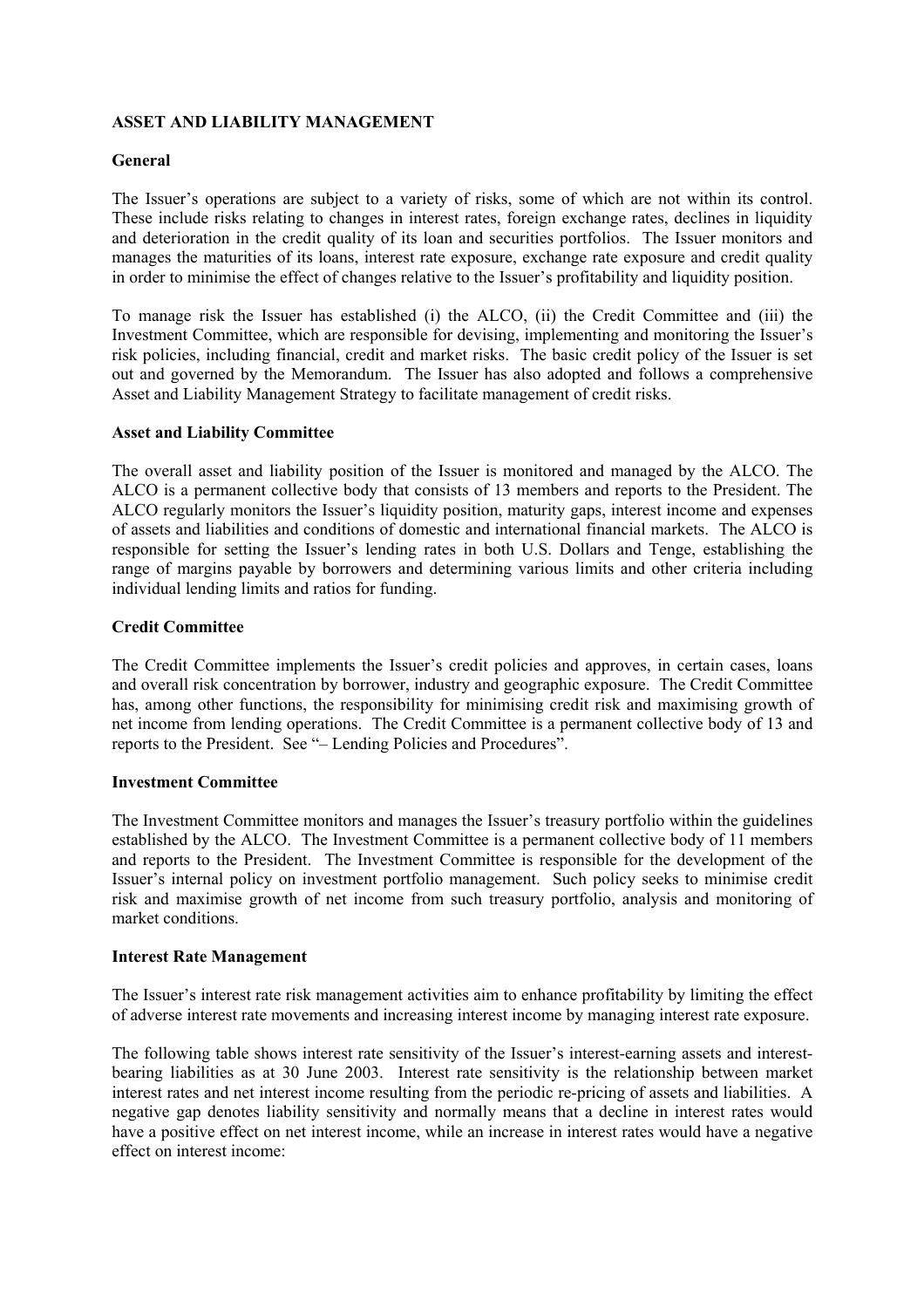|                                     | <b>Maturity Profile at 30 June 2003</b> |               |               |              |            |              |
|-------------------------------------|-----------------------------------------|---------------|---------------|--------------|------------|--------------|
|                                     | Less than 1                             |               | 6 months to 1 |              | Above 5    |              |
|                                     | month                                   | 1 to 6 months | vear          | 1 to 5 years | vears      | <b>Total</b> |
| <b>Monetary Assets</b>              |                                         |               |               |              |            |              |
| Cash and due from the NBK           | 2,436                                   |               |               |              |            | 2,436        |
| Amount due from other banks         | 8,160,312                               | 362,218       | 5,525,370     | 841          |            | 175,893      |
| Amounts receivable under reverse    |                                         |               |               |              |            |              |
|                                     | 27,008                                  |               |               | 17,862,345   |            | 17,889,353   |
| Derivative financial assets         |                                         |               |               | 443,627      |            | 443,627      |
| Investment Securities available for |                                         |               |               |              |            |              |
|                                     |                                         |               | 1,323,024     | 4,270,379    | 143,881    | 5,737,248    |
|                                     | 535,137                                 |               | 300,949       | 6,754,412    |            | 7,590,498    |
|                                     | 361,075                                 | 129,364       | 4,035,036     | 7,314,678    | 1,621,502  | 13,461,655   |
|                                     |                                         |               | 2,085         |              |            | 2,085        |
|                                     | 159                                     | 2,473         | 4,418         | 2,039        |            | 9,089        |
|                                     | 9,086,127                               | 494,055       | 11,190,882    | 36,648,294   | 1,765,383  | 59,184,741   |
| <b>Monetary Liabilities</b>         |                                         |               |               |              |            |              |
| Amounts due to other banks          | 6,460,956                               |               |               | 33,806       |            | 6,460,956    |
| Amounts due to customers            | 79,525                                  |               | 9             |              |            | 79,534       |
|                                     |                                         | 139,700       | 234,333       | 18,757,114   |            | 19, 131, 147 |
|                                     | 22,157                                  | 13,695        | 70,180        |              |            | 106,032      |
|                                     | 6,562,638                               | 340,660       | 10,886,360    | 17,891,180   | 1,765,383  | 33,407,072   |
|                                     | 2,523,489                               | 340,660       | 10,886,360    | 17,891,180   | 1,765,383  | 33,407,072   |
|                                     | 2,523,489                               | 2,864,149     | 13,750,509    | 31,641,689   | 33,407,072 |              |

### **Funding and Liquidity Management**

#### **Introduction**

The Issuer's funding and liquidity management policies seek to ensure that the Issuer has sufficient funds available to meet its operational needs. Liquidity risk arises in the general funding of the Issuer's lending and investment activities. It includes the risk of increases in funding costs and the risk of being unable to liquidate a position in a timely manner at a reasonable price. To provide for unexpected short-term funding requirements, the Issuer invests its funds in highly liquid financial instruments.

In addition, the ALCO establishes and reviews the Issuer's liquidity guidelines. The following table provides certain information as to the Issuer's guidelines for liquidity ratios (as set by the ALCO for 2003 and 2004) and the Issuer's liquidity as at 30 June 2003:

|              | <b>ALCO</b> Requirement | 30 June 2003 |
|--------------|-------------------------|--------------|
| Loans/assets | 100                     | 43 h         |
| Loans/equity | 76                      |              |
|              | Not less than 30        |              |

Note:

 $\mathcal{L}_\text{max}$ 

(1) Liquid assets comprise securities plus cash and cash equivalents.

The Issuer's activities are funded through the issuance and placement of bonds, both domestically and internationally and through borrowings from financial institutions and loans financed from the state and local budgets. The Issuer is not permitted to open any current accounts and to attract deposits from customers that are not borrowers of the Issuer or not customers of the Issuer under the agency agreements. The Issuer is a collection and payment agent for the Government and the local authorities for servicing projects financed from the state and local budgets and Government guaranteed loans. Acting in its agency capacity, the Issuer has opened interest free current and interest bearing (at 1 per cent.) repayment accounts. The customers accumulate funds for repayment of the loans received from, or guaranteed by, the Government or funded from the local budgets.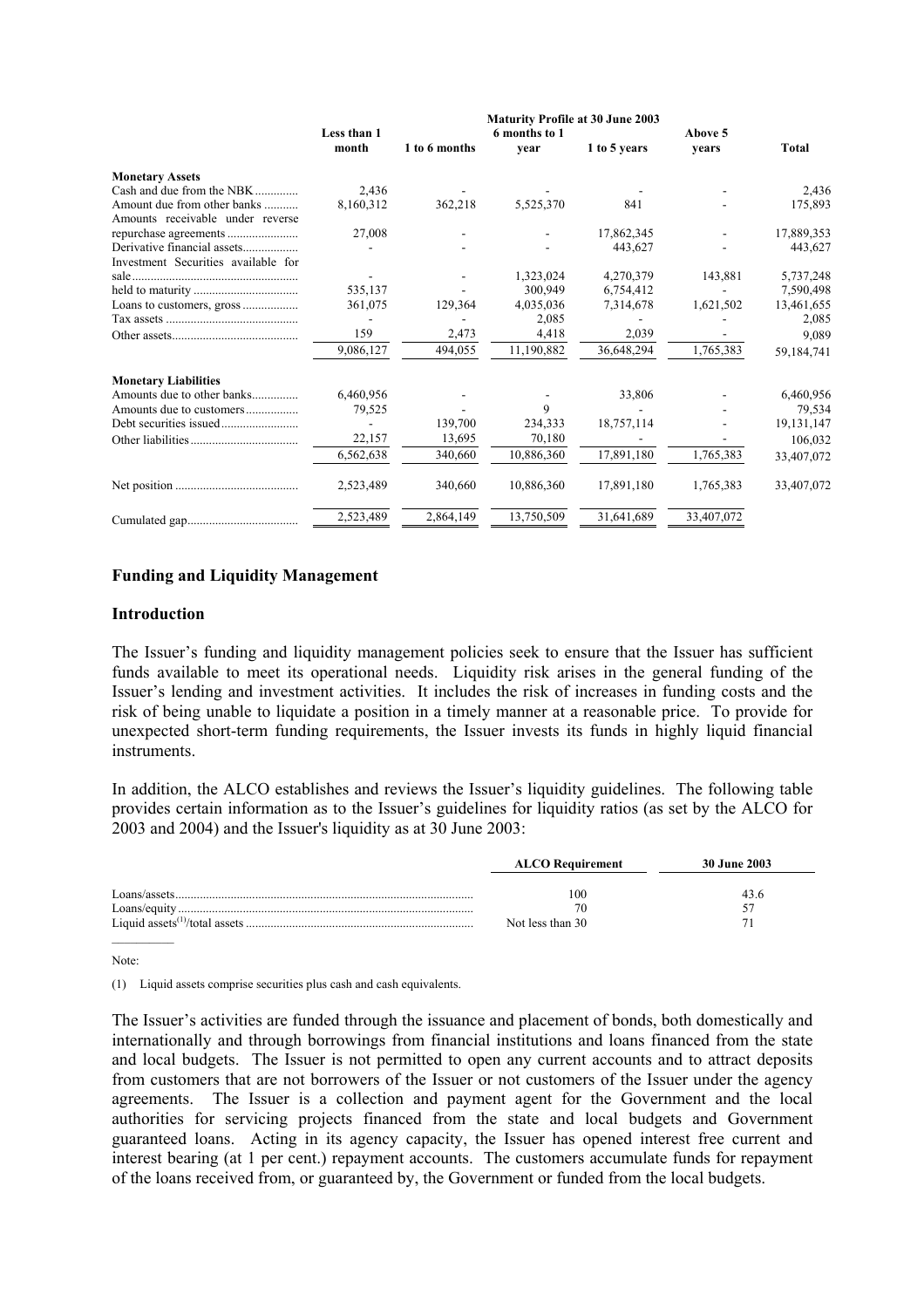The following table sets out the Issuer's sources of funds as at the dates indicated:

|                            | <b>30 June 2003</b> |                | 31 December 2002   |               |
|----------------------------|---------------------|----------------|--------------------|---------------|
|                            | <b>KZT</b> million  | (9/0)          | <b>KZT</b> million | $\frac{9}{0}$ |
| Amounts due to other banks | 6.461               | 25.1           | 4.457              | 18            |
| Amounts due to customers   | 80                  | 0 <sup>3</sup> |                    | 0.2           |
|                            | 19.131              | 74.2           | 20,105             | 81.1          |
|                            | 106                 | 0.4            | 166                | 0.7           |
|                            | 25.778              | 100            | 24.779             | 100           |

### **Borrowings**

In July 2002, a syndicate of lenders led by ING Bank N.V. extended a one-year term loan facility (with an option to extend for two semi-annual periods) to the Issuer in a total amount of U.S.\$28 million. The Issuer fully repaid such loan in July 2003.

In June 2002, the Issuer raised short term loans for the total amount of KZT2,241 million from HSBC Bank and Halyk Bank OJSC. These loans were fully repaid by the Issuer at maturity in July 2003.

In 2002, the Issuer issued KZT4.4 billion indexed to U.S. Dollars 8.5 per cent. Notes due 2007 in the domestic market and U.S.\$100 million 7.125 per cent. Notes due 2007 under the Programme. In December 2002, the Issuer registered with the NBK an issue of KZT6.3 billion Notes, which the Issuer intends to issue in domestic markets over the course of the several next years.

In April 2002, the Government designated the Issuer as a successor and assignee of all rights and obligations of Eximbank Kazakhstan CJSC ("Eximbank") under three credit facilities extended by Kreditanstalt fur Weideraufbau and guaranteed by the Government. These credit facilities amounted in aggregate to EUR14.5 million. The proceeds of such credit facilities were used to fund Eximbank's sub-loans to various small and medium-sized businesses in the light, railway and construction industries. After various consultations with the Issuer, the Government decided not to proceed with the proposed assignment and revoked its designation in December 2002.

Additionally, in April 2002, the Government appointed the Issuer as collection and payment agent in place of Eximbank, for the following state loans:

- (a) Loan Agreement dated 25 June 1996 between Kazakhstan and the International Bank for Reconstruction and Development for irrigation and drainage systems improvement;
- (b) Loan Agreement dated 16 April 1996 between Kazakhstan and the European Bank for Reconstruction and Development for Reconstruction of Aktau Sea Port; and
- (c) Loan Agreement dated 5 December 1996 between Kazakhstan and the Japanese Fund for Economic Co-operation with Foreign Countries for railway infrastructure improvements.

The Issuer believes that the Government will revoke such appointment by the end of 2003.

Between April and August 2003, the Issuer entered into framework agreements with Bankgesellschaft Berlin AG, Deutsche Bank AG, Standard Bank London Limited and Citibank Kazakhstan CJSC to open trade-finance related credit facilities. The Issuer has not yet drawn down under any such facilities. The Issuer is also in negotiations with HSBC Bank, Dresdner Bank AG, Sanpaolo IMI Bank and ABN AMRO Bank for trade-finance related credit facilities.

The 2003 State Budget allocates KZT4.3 billion in the state budget to be lent to the Issuer by the end of 2003. The Issuer is currently negotiating the terms and conditions of the loan but, it is expected that the maturity of such loan shall be not less than 15 years and the interest rate shall be below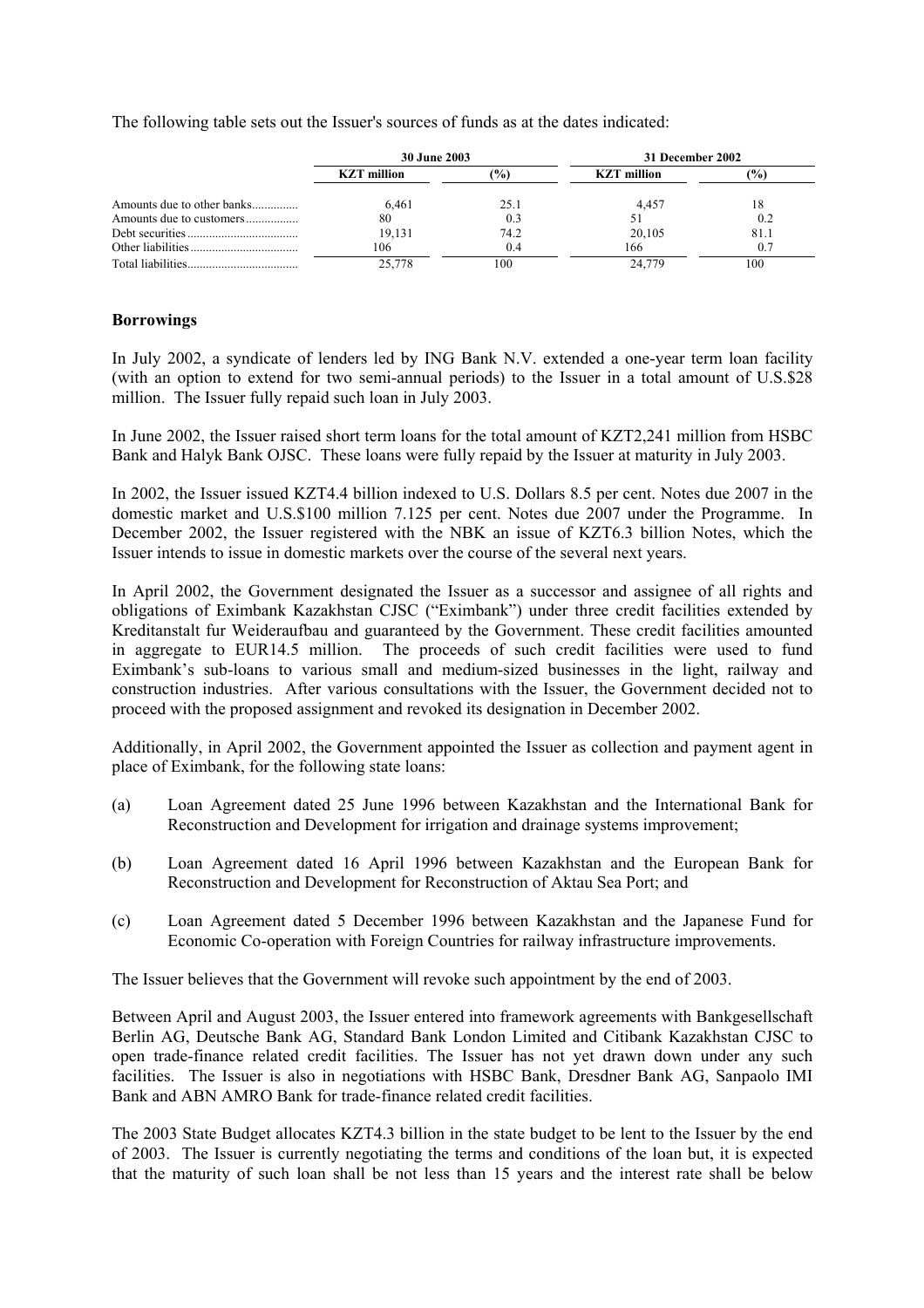market interest rates.

### **Counterparty Risk Management**

The Issuer's total exposure to direct and contingent liabilities of any counterparty commercial bank may not exceed the lesser of (i) 25 per cent. of the Issuer's paid-in share capital, and (ii) 25 per cent. of the share capital of such counterparty commercial bank. All projects which have been financed to date by the Issuer have involved credit enhancement in the form of a guarantee from a commercial bank or banks, in an amount on average, equal to 60 per cent. of the value of the financing. The Issuer has approved lending limit policies in relation to the largest commercial banks in Kazakhstan with a view to increasing its permitted exposure to certain of these banks. Currently, the Issuer is considering accepting guarantees from non-bank financial institutions. The Issuer has entered into memoranda of understanding with several national companies such as: National Oil and Gas Company KazMunaiGas; and National Company KazTermirZholy jointly to participate in the financing of major infrastructure projects in Kazakhstan [and already extended loans guaranteed by national companies]. Additionally, the Issuer believes that as certain development projects move from the development and construction stages into operation, security interests in the operational assets and/or the borrowers' businesses will replace certain commercial bank guarantees. Accordingly, the Issuer believes that its loan portfolio growth will not be constrained due to slower growth of the commercial banking sector.

#### **Foreign Currency Management**

The Issuer's Financial Risks Control Department monitors the Issuer's net open foreign currency position in relation to prevailing market conditions and outlook.

Although the net foreign currency positions of the Issuer are not subject to the NBK's supervision, the Issuer has adopted the NBK's prudential norms to monitor its foreign currency positions. According to current NBK regulations, the ratio of a bank's net open foreign currency position relative to its own capital must not exceed 50 per cent. and the net open foreign currency position for any currency of a country rated "A" or higher or the Euro must not exceed 30 per cent. of its own capital. The open long and short position for any currency of a country rated from "B" to "A" is limited to 5 per cent. and 15 per cent. of own capital, respectively. The NBK defines a bank's net open foreign currency position as the difference between the Tenge equivalent of all its foreign currency assets and all foreign currency liabilities. Foreign currency assets include all foreign currency claims and the total value of forward currency purchases. Foreign currency liabilities include all foreign currency accounts and the total value of forward currency sales.

The following table shows details of the net foreign currency position of the Issuer as at the dates indicated:

| 30 June 2003 | 31 December 2002 |
|--------------|------------------|
|              |                  |
| 9.119        | 10.481           |
| 274          | 319              |
| 377          | 42.5             |

#### **Capital adequacy**

Although the Issuer is not subject to the prudential requirements of the NBK applicable to the banks in Kazakhstan, the Issuer's ALCO, in conformity with the NBK's capital adequacy requirements, has established a Tier 1 capital ratio for the Issuer of not less than 6 per cent. As at 30 June 2003, the Issuer had a Tier 1 capital ratio of 55 per cent. In addition, in July 2003, following the assignment by the NBK to the Issuer of the financial agency status, the Issuer became subject to the prudential requirements of the NBK applicable to the financial agents to maintain a risk weighed capital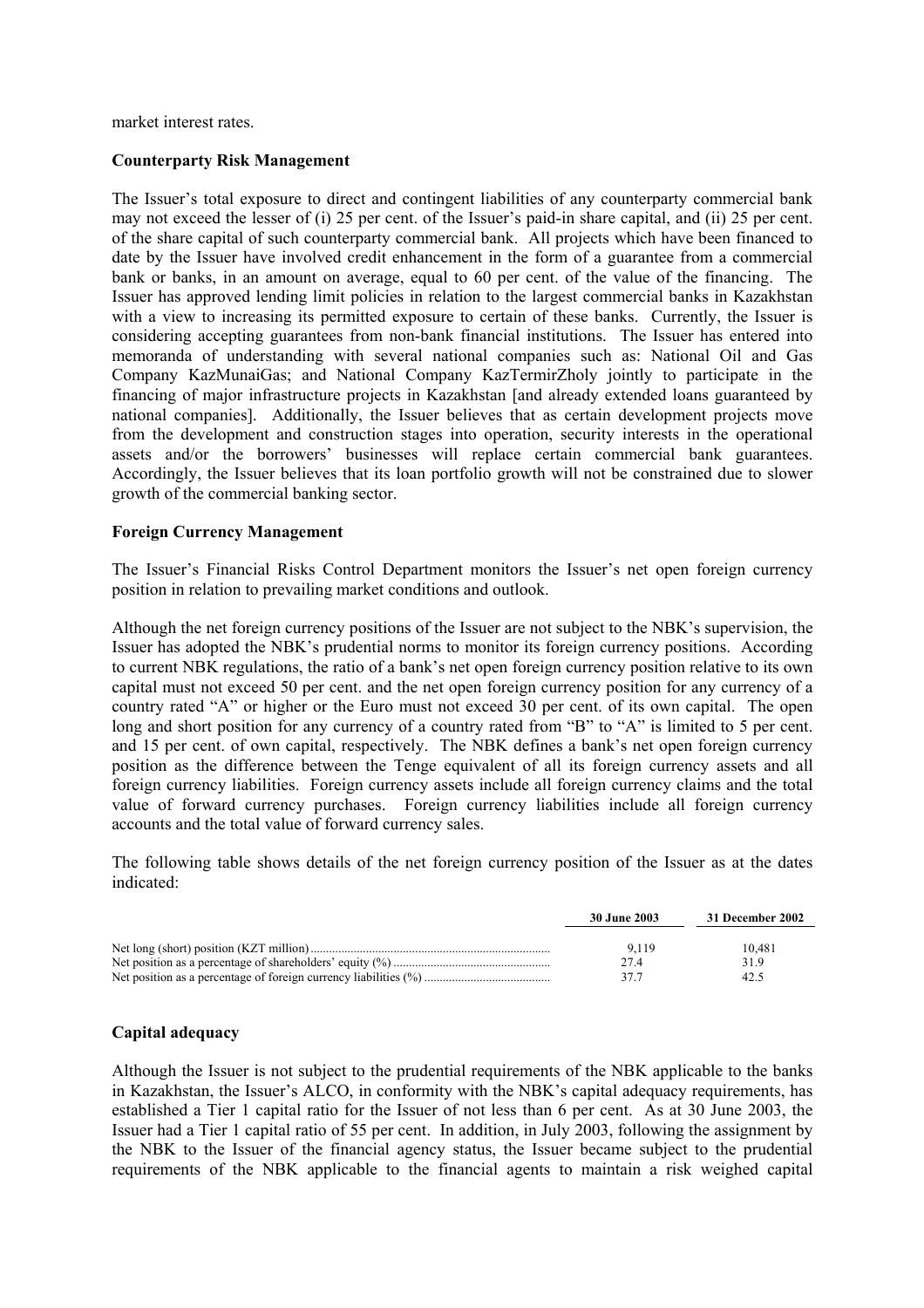adequacy ratio of not less than 8 per cent. As at 29 September 2003, the Issuer had a risk weighted capital adequacy ratio of 34 per cent.

### **Loan Portfolio**

The Issuer provides medium and long-term financing for investment projects (of not less than U.S.\$5 million) and export transactions (of not less than U.S.\$1 million) of the businesses operating in various priority sectors of the economy, as set out in the Memorandum. See "JSC Development Bank of Kazakhstan—Lending". Within the classification of the priority economy sectors as set forth in the Memorandum, the Issuer's Board of Directors sets limits on the Issuer's total exposure under the investment projects to a specific economic sector as a percentage of the Issuer's own capital. Current limits include a maximum exposure of 40 per cent. to agricultural sector projects, 40 per cent to transportation sector projects, and 30 per cent. to construction projects. Exposure to other sectors are limited to 20 per cent of the Issuer's own capital.

As at 30 June 2003, the Issuer's gross loan portfolio equaled KZT13,462 million. As at 31 December 2002, the Issuer's gross loan portfolio equaled to KZT11,976 million.

As at 30 June 2003, 10 major borrowers accounted for 88.66 per cent. of the Issuer's gross loan portfolio and represented 35.8 per cent. of the Issuer's shareholders' equity. As at 31 December 2002, 10 major borrowers accounted for 95.25 per cent. of the Issuer's gross loan portfolio and represented 34.8 per cent. of the Issuer's shareholders' equity.

The following table sets forth certain information as to the structure of the Issuer's gross loan portfolio by industry sectors, as at the dates indicated:

| <b>30 June 2003</b> |        | 31 December 2002 |        |
|---------------------|--------|------------------|--------|
| (KZT thousand)      | $(\%)$ | (KZT thousand)   | $(\%)$ |
| 4,990,564           | 37     | 6.449.127        | 54     |
| 2,626,225           | 20     | 1,827,244        | 15     |
| 1,474,329           |        | 1,383,557        |        |
| 1,196,164           |        | 689,485          |        |
| 984.367             |        | 685,458          |        |
| 893,698             |        | 941,100          |        |
| 551,417             |        |                  |        |
| 525.845             |        |                  |        |
| 219,046             |        |                  |        |
| 13.461.655          | 100    | 11.975.971       | 100    |

In line with the Issuer's policy of limiting its exposure to currency fluctuations, the Issuer's loan portfolio consists of non-Tenge loans, primarily in U.S. Dollars. Such policy is based on the historical trend of the devaluation of the Tenge relative to the U.S. Dollar. Accordingly, any strengthening in the value of the Tenge relative to the U.S. Dollar might result in increased costs to the Issuer. As at 31 December 2002, the Issuer had one Tenge denominated loan of KZT1,544 million. Such loan was indexed to the U.S. Dollar/Tenge exchange rate as set by the NBK.

The following table sets forth certain information as to the currency profile of the Issuer's gross loan portfolio as at the dates indicated:

|       | <b>30 June 2003</b> |     | 31 December 2002   |                |  |
|-------|---------------------|-----|--------------------|----------------|--|
|       | <b>KZT</b> million  | (%) | <b>KZT</b> million | $\frac{10}{6}$ |  |
|       |                     |     | 1.544              |                |  |
|       | 13,462              | 100 | 10,432             | -87            |  |
| Total | 13.462              | 100 | 1.976              | 100            |  |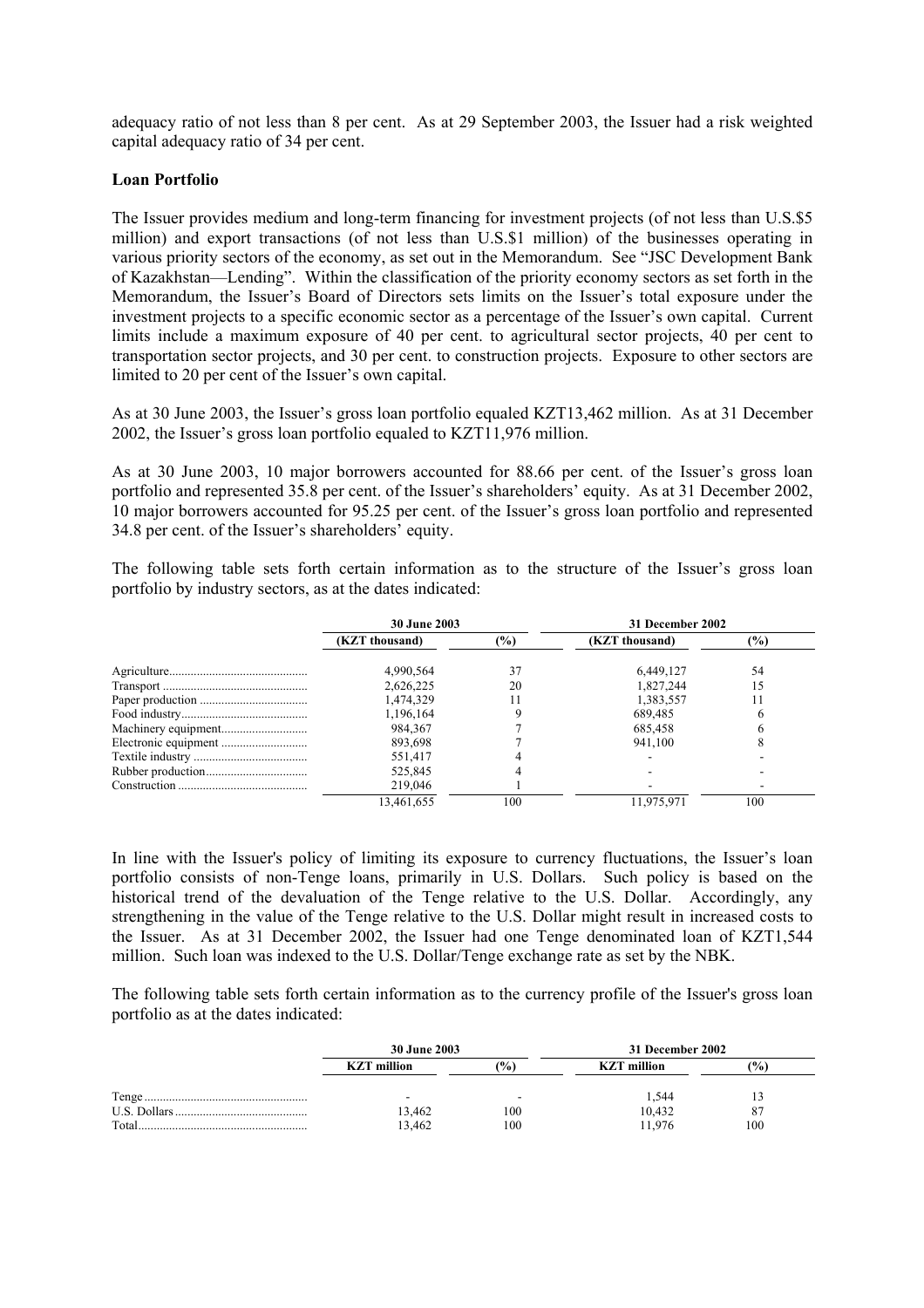### **Lending Policies and Procedures**

### **General**

The Memorandum sets forth guidelines in relation to the lending policies of the Issuer and concerning the terms, credit levels and interest rates charged for all lending. The Memorandum limits the exposure of the Issuer to any single borrower or group of borrowers to 25 per cent. of its equity. The Issuer's credit approval process is based on the Memorandum and internal procedures established by the Issuer's Board of Directors.

All credit applications must be submitted to the Issuer on its standard forms with a full package of supporting documentation attached. Depending on the type of the credit requested, the application is initially reviewed for compliance either by the Project Financing Department, in the case of an investment project, or by the Export Financing Division, in the case of an export credit. After the initial compliance review, the application is sent for review by the Legal and Project Analysis Departments. These departments undertake a thorough analysis of the application, including a feasibility study, financial, legal, credit analysis and an ecological and sociological evaluation of the proposed project. Following such analysis, each department then prepares a recommendation based on results of such analysis. In addition to the review by the Legal and Project Analysis Departments, the Issuer's Problem Loan and Sales of Non-Financial Assets Department makes an assessment of the collateral being offered including valuation, title, encumbrances and enforceability. The Issuer also carries out an investigation and appraisal of the potential borrower by obtaining references from various state agencies. All recommendations and information are then reviewed by the relevant credit manager responsible for the preparation of a credit dossier and the final recommendation to the Credit **Committee** 

The Issuer's Credit Committee examines the application and the credit dossier and evaluates the final recommendation of the credit manager. Depending on the type and the amount of the credit, the Credit Committee either makes the final credit decision, in the case of an export credits of up to U.S.\$5 million (or equivalent) or submits the application and the credit dossier together with its own recommendation to the Board of Directors for final credit decision.

### **Maturity Limit**

The maturity of the Issuer's loans depends on the type of loan. Maximum maturities are as follows:

| <b>Nature of the Loan</b> | <b>Maturity</b>      |
|---------------------------|----------------------|
|                           | 5 to 10 years        |
|                           | 10 to 20 years       |
|                           | Anv<br>5 to 20 years |
|                           |                      |

### **Collateralisation**

The Issuer is required by the DBK Law to request collateral from all borrowers. Acceptable collateral includes, but is not limited to, real estate, machinery and motor vehicles, industrial equipment, industrial goods and food stocks, other commercial goods, as well as cash deposits, domestic securities and bank guarantees. The Issuer estimates the net realisable value of the collateral provided and regularly monitors the quality of the collateral taken as security. In certain cases, additional collateral might be sought from the borrower. The following table sets out the loan amount as a percentage of collateral value based on the type of collateral.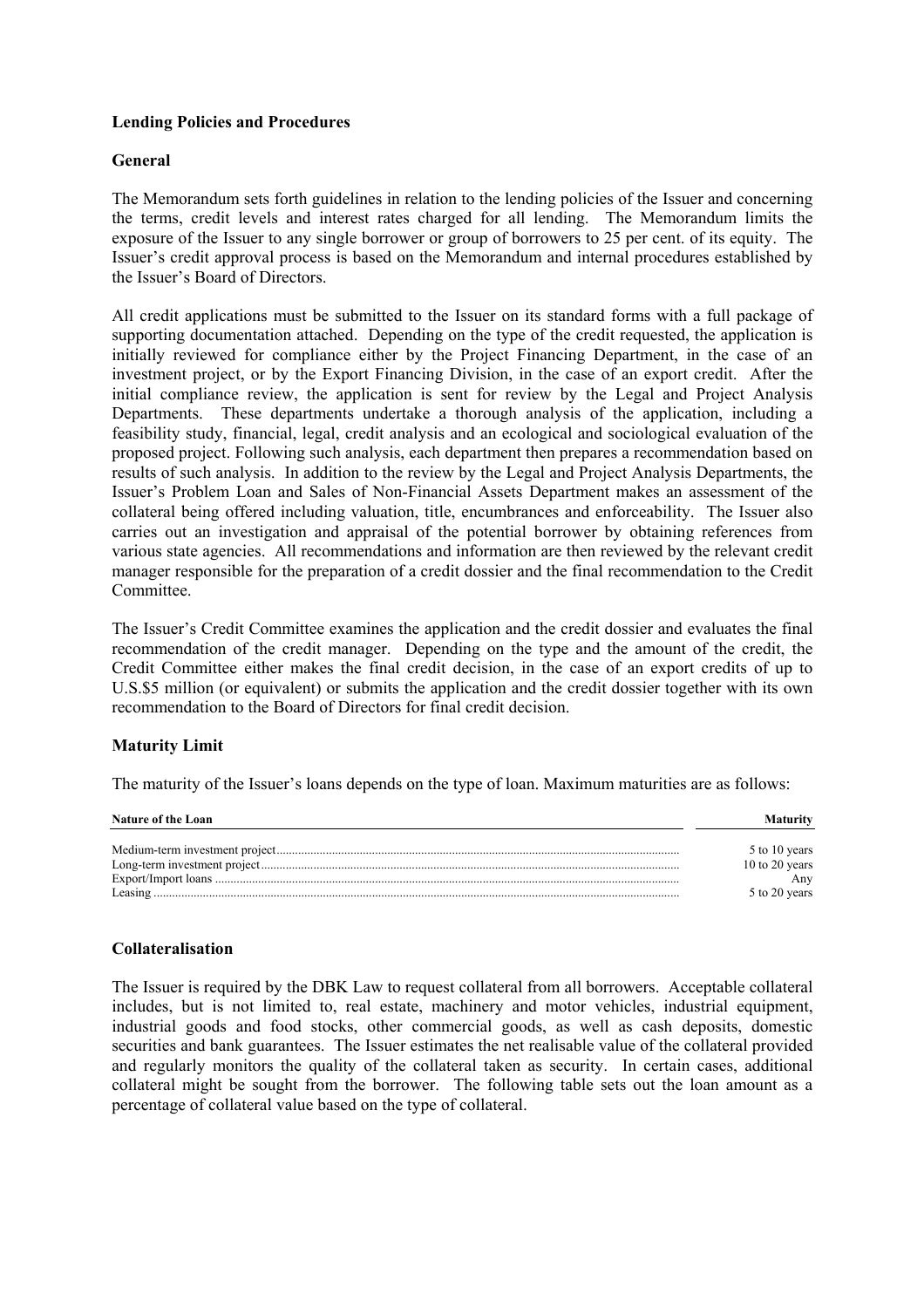| <b>Collateral Categories</b> | Loan/Collateral<br>Value (per cent.) |
|------------------------------|--------------------------------------|
|                              |                                      |
|                              | $^{00}$                              |
|                              | -00                                  |
|                              | -00                                  |
|                              | 80                                   |
|                              | 90                                   |
|                              | 70                                   |
|                              | 80                                   |
|                              | 70                                   |
|                              | 50                                   |
|                              | 40                                   |
|                              | 80                                   |

The following table sets forth the nominal amount of the Issuer's collateralised and non-collateralised loans and such percentage of total gross loans as at the dates indicated:

| <b>30 June 2003</b> |     | 31 December 2002   |     |  |
|---------------------|-----|--------------------|-----|--|
| <b>KZT</b> million  | (%  | <b>KZT</b> million | (%) |  |
| 13.462              | 100 | 11.976             | 100 |  |
|                     |     |                    |     |  |
| 13.462              | 100 | 11 976             | 100 |  |

The laws of Kazakhstan allow a secured creditor to foreclose its collateral upon occurrence of a default either through judicial or non-judicial procedures. Non-judicial foreclosure allows the secured creditor to seize collateral in the event of a default and to hold an auction (if necessary) for such collateral after a 60-days' notice. Such practice has been upheld in the past by the courts of Kazakhstan. The Issuer's security documents provide for both non-judicial and judicial foreclosure. In Kazakhstan, security documents are registered with local specialised departments of the Ministry of Justice. No such registration is required for security over certain types of movable property. However, registration of security over either immovable or movable property establishes priority of such security over unregistered security. The Issuer requires all of its security to be so registered.

### **Portfolio Supervision**

Pursuant to the DBK Law, the Issuer classifies its loan portfolio in accordance with requirements established by the NBK. Using this classification, the Issuer can evaluate the quality of its loan portfolio and the provisioning requirements in relation to it.

Loans are classified by reference to: (i) the customer's financial performance; (ii) the timelines of repayment of principal and/or interest; (iii) the quality of collateral; (iv) whether there has been any extension of the loan; (v) the timeliness of repayments on other loans; (vi) whether there has been any unauthorised use of the loan; (vii) whether other credits to that customer have been written off; and (viii) any rating assigned to the customer. Each of the criteria is assessed and then assigned a risk weight grade according to the following matrix:

| <b>Criteria</b>                            | Grade  | <b>Criteria</b>                               | Grade |
|--------------------------------------------|--------|-----------------------------------------------|-------|
| <b>Financial Performance</b>               |        | <b>Timeliness of Repayment on Other Loans</b> |       |
| Stable                                     | 0      | On time payments                              |       |
| Satisfactory                               | $+1$   | Payments overdue                              | $+1$  |
| Unstable                                   | $+2$   |                                               |       |
| Critical                                   | $+4$   |                                               |       |
| <b>Timeliness of Repayment of the Loan</b> |        | <b>Unauthorised Use of the Loan</b>           |       |
| On time payments                           | 0      | Up to $25%$                                   |       |
| Overdue by 1-30 days                       | $+1.5$ | 25 to $50\%$ (non-inclusive)                  |       |
| Overdue by 31-60 days                      | $+2.5$ | 50 to 75% (non-inclusive)                     |       |
| Overdue by 61-90 days                      | $+3.5$ | 75 to 100% (non-inclusive)                    |       |
| Overdue by more than 90 days               | $+4.5$ | $100\%$ and more                              |       |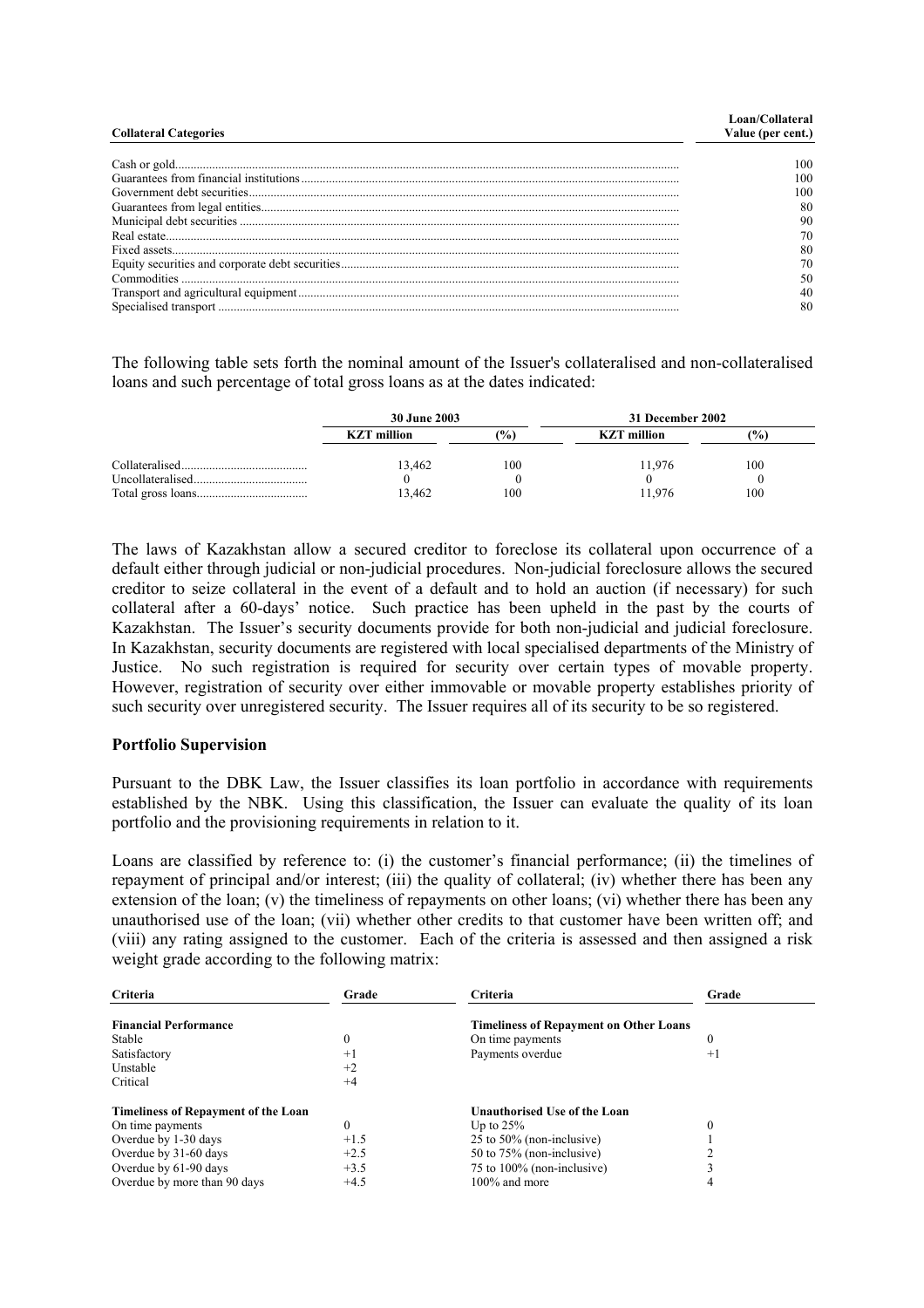| <b>Quality of Collateral</b> |                       |          |    | Write-offs                        |      |
|------------------------------|-----------------------|----------|----|-----------------------------------|------|
| Reliable                     | $-3$                  |          |    | None                              | 0    |
| Good                         | $-2$                  |          |    | Some                              | $+2$ |
| Satisfactory                 | $\theta$              |          |    |                                   |      |
| Unsatisfactory               | $+1$                  |          |    |                                   |      |
| No collateral                | $+2$                  |          |    |                                   |      |
| <b>Extensions</b>            |                       |          |    | <b>International Rating</b>       |      |
| None                         | $\theta$              |          |    | "A" and above                     | $-3$ |
| Some                         | $^{+}$<br>extensions) | (number) | οf | Above Kazakhstan sovereign to "A" | $-2$ |
|                              |                       |          |    | Kazakhstan sovereign              | - 1  |
|                              |                       |          |    | Below Kazakhstan sovereign        | 0    |

In relation to the Financial Performance criteria:

"*Stable*" means that the customer is solvent; has no losses; has a strong market presence; and there are no external and/or internal factors evidencing deterioration in the financial performance until maturity of the loan or doubts as to repayment of the loan.

"*Satisfactory*" means that there are some indications of temporary deterioration in the financial performance of the customer such as a decrease in revenues, deterioration in cash position or market share or there are some external and/or internal factors that might affect the financial performance of the customer; although there is some probability of default, there is also an expectation that the customer can overcome such temporary problems.

"*Unstable*" means that there are [serious] indications of constant and significant deterioration in the financial performance of the customer such as losses, diminished liquidity, continuous deterioration of the market share; no assurance can be made that the customer's financial performance will improve; the information is not sufficient to assess the customer's financial position.

"*Critical*" means that the continuous deterioration of the financial performance of the customer has reached a critical stage and is characterised by significant losses, insolvency, significant loss of market share, the customer has negative equity capital; customer was declared bankrupt and/or treatment was applied for a period of one year, the force majeure events materially affected the customer or its activities; financial information about the customer is absent.

In relation to the Quality of Collateral criteria:

"*Reliable*" means highly liquid collateral in the form of Kazakhstan governmental guarantees, guarantees from banks having an international rating not less than "AA", cash collateral and pledges over Kazakhstan governmental securities, securities issued by foreign governments having an international rating of not less than "A" or monetary precious metals securing all of the credit.

"*Good*" means highly liquid collateral as in Reliable Collateral securing not less than 90 per cent. of the credit.

"*Satisfactory*" means non-highly liquid collateral securing all of the credit or highly liquid collateral as in Reliable Collateral securing not less than 70 per cent. of the credit.

"*Unsatisfactory*" means any collateral securing not less than 50 per cent. of the credit.

"*No Collateral*" means that the loan is not secured or the collateral secures less than 50 per cent. of the credit.

The risk weight grades for all criteria are then combined, resulting in clarification of the Issuer's portfolio as follows: (both under NBK requirements and under IFRS):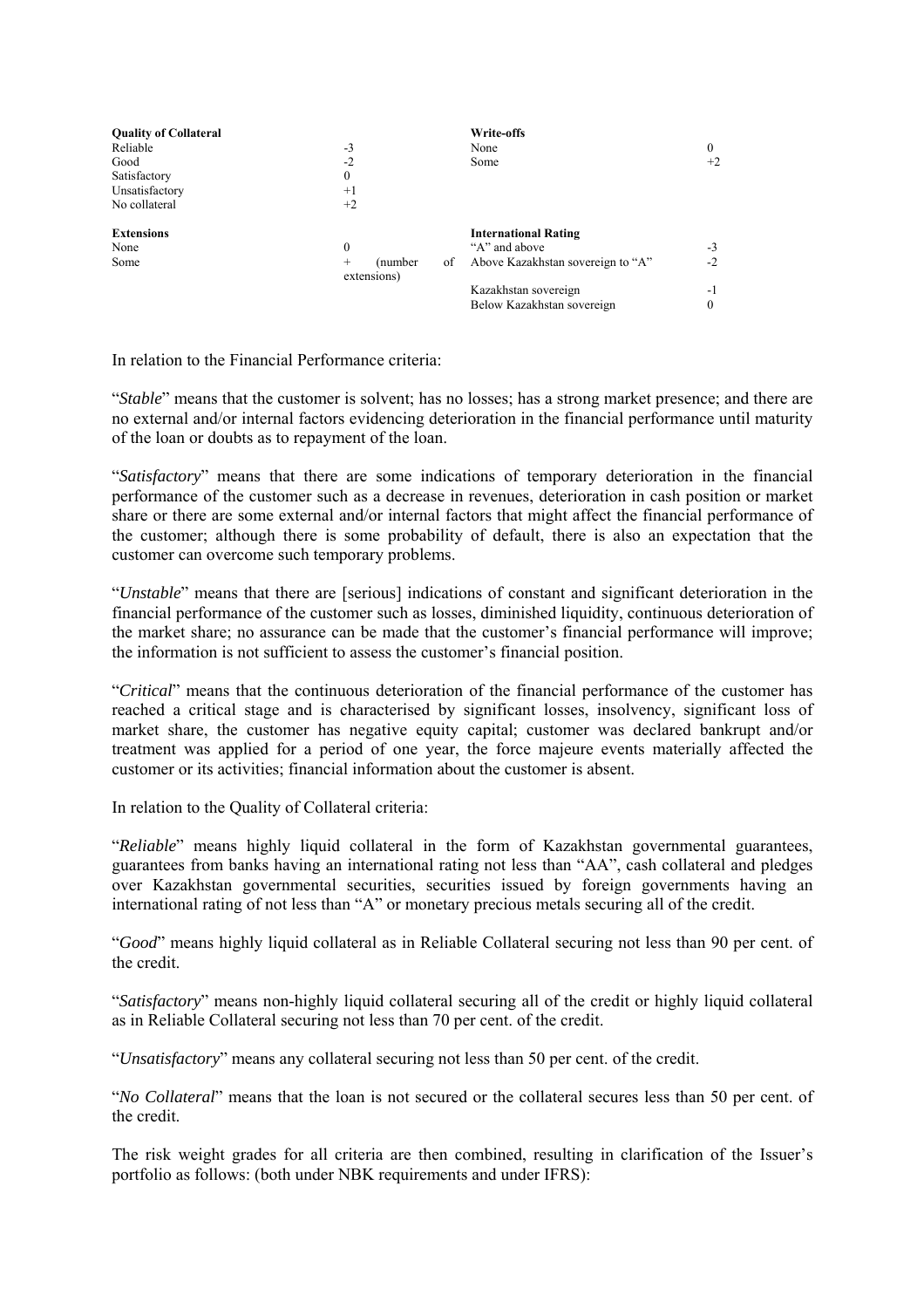| <b>Total Grades</b> | <b>NBK Classification</b> | <b>Timeliness of Repayment</b> | <b>IFRS</b> Classification |
|---------------------|---------------------------|--------------------------------|----------------------------|
| Less than 1         | Standard                  |                                | Standard                   |
| $1 - 2$             | Doubtful $1st$ category   | Current                        | Sub-standard               |
|                     | Doubtful $2nd$ category   | Overdue                        | Sub-standard               |
| $2 - 3$             | Doubtful $3rd$ category   | Current                        | Unsatisfactory             |
|                     | Doubtful $4th$ category   | Overdue                        | Unsatisfactory             |
| $3-4$               | Doubtful $5th$ category   | Both current and overdue       | Doubtful                   |
| 4 and more          | Loss                      | Both current and overdue       | Loss                       |

Total classified loans under the NBK's classification comprise doubtful loans and loss loans. Total classified loans under IRFS comprise unsatisfactory loans, doubtful loans and loss loans.

The Issuer pays strict attention to the timeliness of debt repayments. Although it has no previous record of repayment problems, according to its internal policies the Issuer's determination as to whether a repayment problem has arisen is based on a number of objective and subjective criteria including: the loan classification as described above; applications to change credit terms; failure of the borrower or its counterparty to fulfil terms under a contract relating to the loan; refusal of a borrower to co-operate in supplying documentation; and evasion of the Issuer's officers by the borrower.

### **Provisioning Policy**

The Issuer carries out calculation of provisions on a monthly basis. The Issuer applies the classification matrix described above to determine the provisioning rate. The Issuer also creates a general provision of 2 per cent. of the value of each unclassified loan. The Issuer may also make specific provisions for possible loan losses on a case-by-case basis and actual provisions established take into account the Issuer's own experience and management's judgement as to the level of losses that will most likely be recognised. For this reason the actual provision levels may differ from the stated provisioning rates.

The Bank considers a loan to be non-performing when either interest or principal payments are past their due date by 30 days. At such time, the accrual of interest is suspended. The Issuer's internal policies require the Issuer to fully provision a loan if interest and principal have not been paid for more than 90 days or if management is of the opinion that the loan is uncollectable because the Issuer has been unable to collect the loan or to enforce its security.

As at 30 June 2003, all of the Issuer's loans were classified as standard and none of the Issuer's loans were non-performing.

### **Investment Portfolio and Management of Share Capital**

Although the Memorandum does not provide specific rules for investment of share capital, other than a prohibition against using such capital for investment project financing, the Issuer invests its share capital in highly liquid financial instruments according to criteria established by the Investment Committee.

The criteria established by the Investment Committee and approved by the Board of Directors of the Issuer dictates that approximately 30 per cent. of the overall investment portfolio should consist of short-term investments with the balance being longer term. In addition, the DBK Law as amended, provides that the Issuer may deal in the Government securities and other securities as allowed by the banking laws of Kazakhstan and the Memorandum. The above criteria and the requirements set forth in the DBK Law permit the Issuer's share capital to be invested in the following types of instruments: securities issued by the Government: the Ministry of Finance; the NBK or local authorities; securities issued by other sovereigns with credit ratings of not lower then A/A2; debt securities issued by multilateral financial institutions, such as the World Bank or EBRD; debt securities issued by domestic and foreign entities listed on the "A" board of the Kazakhstan Stock Exchange; reverse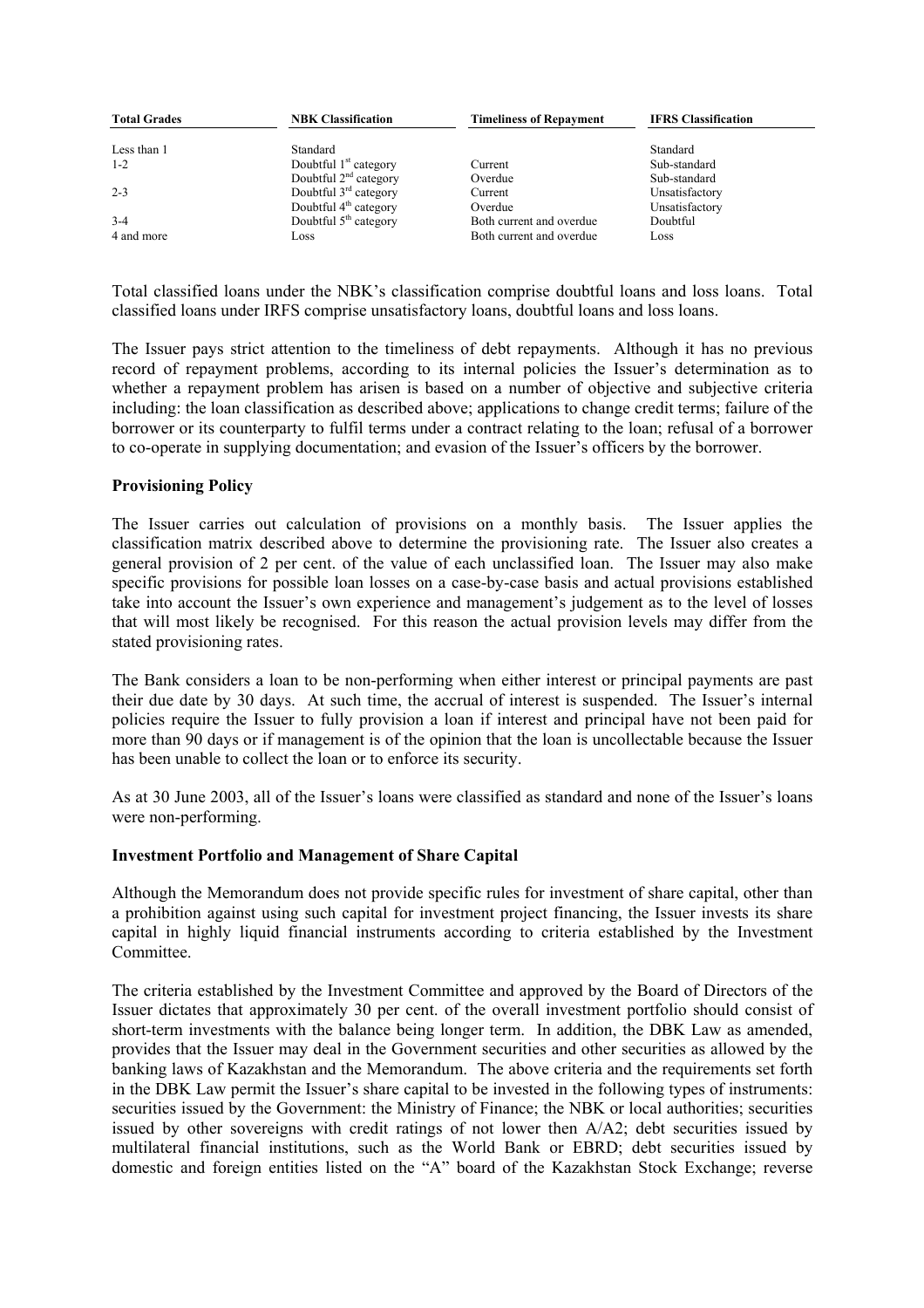repurchase and repurchase transactions with the NBK; and derivative transactions with local commercial banks or foreign counterparties with appropriate credit ratings. The Issuer intends to diversify its investments by expanding the criteria as set forth in the Memorandum to permit investments in debt securities issued by foreign entities and sovereigns with credit ratings not less than BBB/Baa3. Additionally, customarily with other financial institutions in Kazakhstan, the Issuer intends to acquire minority equity stakes in the Kazakhstan Stock Exchange and the Central Depository of Kazakhstan with a view to being represented on the boards of such entities.

As at 30 June 2003 the Issuer's securities portfolio totalled KZT13,327 million. A significant portion of the Issuer's securities portfolio consists of the securities issued by the Government, the Ministry of Finance, the NBK and local authorities, which, as at 30 June 2002, comprised 66.5 per cent. of the Issuer's securities portfolio. The remaining portfolio comprises of debt securities issued by Kazakhstan issuers. The Kazakhstan issuers include companies in oil transportation, food processing, telecommunications and banking sectors. The companies are believed by the Issuer to be of an acceptable credit risk. The Issuer does not currently hold securities issued by non-Kazakhstan entities or securities issued by foreign governments.

The following table shows the composition of securities held by the Issuer as at the dates indicated:

|                                      | <b>30 June 2003</b> | 31 December 2002   |
|--------------------------------------|---------------------|--------------------|
|                                      |                     | <b>KZT</b> million |
| <b>Available for sale securities</b> |                     |                    |
|                                      | 2,505               |                    |
|                                      | 3.232               | 3.067              |
| <b>Held to maturity securities</b>   |                     |                    |
|                                      | 6,361               | 5,999              |
|                                      | 1.229               | 1.292              |
|                                      |                     |                    |

As at 30 June 2003, the Issuer has callable reverse repurchase agreements with the NBK, three longterm and one short-term. All four transactions are collateralised by debt securities issued by the Ministry of Finance. The principal financial terms of long-term agreements are as follows:

| Amount<br>(KZT thousands) | <b>Opening Date</b>              | <b>Closing Date</b>              | Tenor (days) | Rate (per cent.) |
|---------------------------|----------------------------------|----------------------------------|--------------|------------------|
| 10,000                    | 5 June 2001                      | 30 November 2006                 | 2004         | 11.5             |
| 1,110<br>4.025            | 20 July 2001<br>26 December 2001 | 19 July 2007<br>28 November 2005 | 2190<br>1433 | 11.5<br>9.0      |

The Issuer believes that such revocable reverse repurchase transactions are liquid, low risk instruments.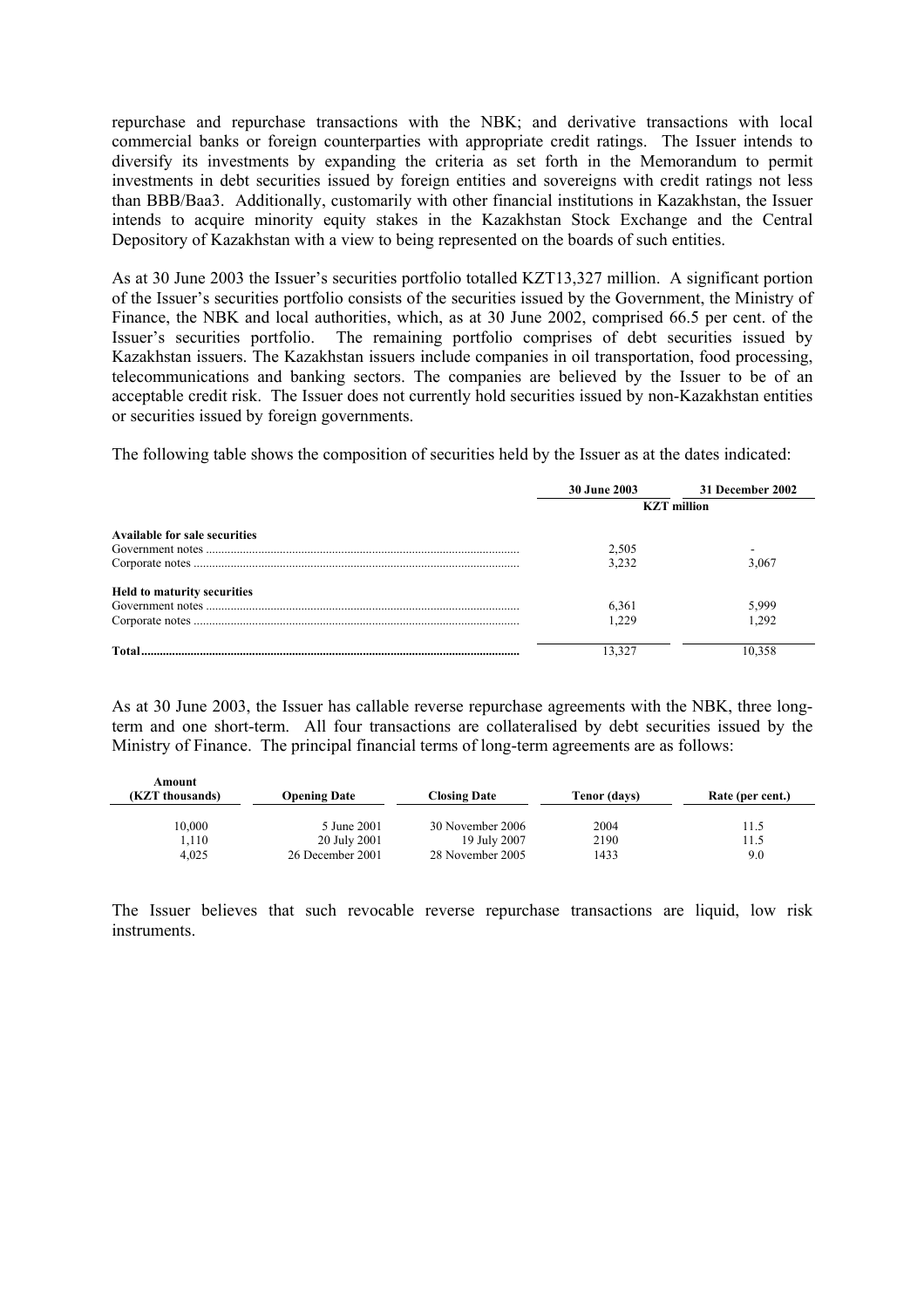### **MANAGEMENT**

#### **General**

The Issuer's charter adopted in 2003 provides for the following corporate governing bodies: (i) the General Shareholders' Meeting, which represents the highest corporate governing authority of the Issuer and is vested with the power of final approval of certain major corporate decisions; (ii) the Board of Directors, which oversees the President and is responsible for general management of the Issuer and approval of strategic and operational plans of the Issuer; (iii) the President, who is responsible for day to day management and administration of the Issuer; and (iv) the Internal Audit Service, which oversees the Issuer's accounting and internal control processes and reports to the shareholders.

#### **Board of Directors**

The Issuer's Board of Directors consisting of seven members is generally responsible for setting the strategic policy of the Issuer in accordance with the Memorandum, determining and overseeing the remuneration of the Issuer's President, approving the Issuer's annual budget, making a decision on convocation of annual and extraordinary General Shareholders' Meeting and dealing with all other matters not reserved to the General Shareholders' Meeting. In accordance with the DBK Law and the Issuer's charter, three members of the Board of Directors are elected at the General Shareholders' Meeting upon recommendation of the President of Kazakhstan and the other four members upon the recommendation of the Government. The Issuer's Board of Directors comprises of Government officials, representatives of the President of the Republic and representatives of the regional authorities.

The current members of the Issuer's Board of Directors are:

| Name                     | <b>Other Positions</b>                                       |
|--------------------------|--------------------------------------------------------------|
| Yerzhan A. Utembayev     | Deputy Head of the Presidential Administration of Kazakhstan |
|                          | (Chairman of the Board of Directors)                         |
| Gani N. Uzbekov          | Vice-Minister of Finance of Kazakhstan                       |
| Askar U. Mamin           | First Vice Minister of Industry and Commerce of Kazakhstan   |
| Talgatbek Zh. Abaidildin | Governor of East Kazakhstan Region                           |
| Shalbai R. Kulmakhanov   | Governor of Almaty Region                                    |
| Kambar B. Shalgimbayev   | President of the Issuer                                      |

#### **President**

According to the Issuer's charter, the President is elected at a General Shareholders' Meeting upon recommendation of the Government. The President must be a member of the Board of Directors of the Issuer. The President is responsible for implementing the decisions taken by the Board of Directors and at General Shareholders' Meetings, day to day business decisions, appointing heads of the representative offices of the Issuer, preparing quarterly budget reports and dealing with all other matters not reserved to the Board of Directors or the General Shareholders' Meeting. The President has three Vice-Presidents. The Vice-Presidents are appointed by the Board of Directors upon recommendation of the President.

The name, age and certain other information about the President and Vice-Presidents of the Issuer is set out below:

Kambar B. Shalgimbayev (40), President, graduated from the Leningrad Finance and Economic Institute in 1984. After graduation he worked for the Ministry of Finance as Deputy Head of the Republican Budget Analysis Department until 1992 when he joined Alem Bank, initially as Head of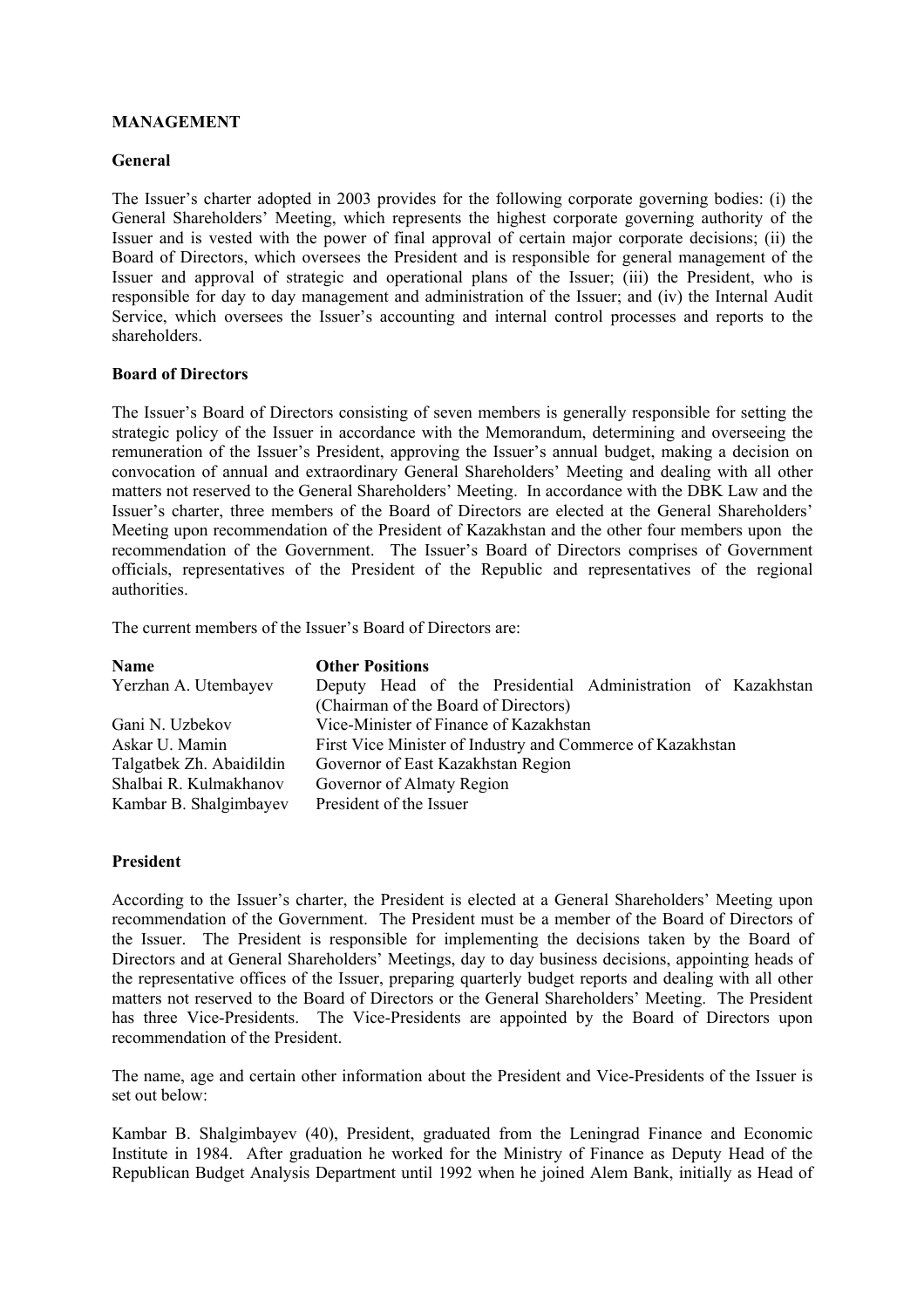the Investment and Project Expertise Department. In 1995, he was appointed Deputy Chairman of KazCredSocBank, in which position he served until 1997 when he became Deputy Chairman of Bank CenterCredit. In 1999, he was appointed Deputy Governor of the Mangistau Region and since then he has also held senior positions with the mining company ABC Balhash and KazMunaiGas. He was elected to his current position with the Issuer in June 2002.

Askar B. Sembin (31), First Vice President, graduated from the Kazakh State National University named after Al Farabi in 1994 with a degree in law, the Market Institute under Kazakh State Academy of Management in 1996 with the degree in economics and KIMEP in 1997 with the master's degree in governmental management. From 1999 until 2000 he worked at the Ministry of Finance of Kazakhstan as Deputy Director of the Department of State Debt and Crediting. From 2000 until June 2002 he worked at OJSC Halyk Savings Bank of Kazakhstan as Counsel to the Chairman, then as Managing Director. He joined the Issuer in 2002 as Managing Director and was appointed to his current position with the Issuer in August 2003.

Kuanyshbek S. Sazanov (31), Vice President, graduated from the faculty of philosophy and economy of Kazakh State University, Almaty and then in 1993 with a degree in economics and John Hopkins University, Washington, D.C. in ● with master's degree in economics. From 1997 until 1999 he worked as Head of the Department of Treasury and Capital Markets of the Representative Office of Banque Société Generale. He served as Counsel to the Chairman of the NBK until 2001 and from 2001 until 2003 as Assistant-Counsel to the Executive Director of the International Monetary Fund, Washington, DC. He was appointed to his current position with the Issuer in August 2003.

Alexander I. Andrushenko (55), Vice President, graduated from Almaty Power Communications College in 1967 and from Kazakh Polytechnic Institute, Almaty in 1978. Between November 1999 and January 2001, he worked as the Vice Minister of Economy of Kazakhstan, between January 2001 and September 2002 as Vice Minister of Industry and Commerce of Kazakhstan, between September 2002 and June 2003 as the First Vice Minister of Industry and Commerce, between June 2003 and August 2003 as the Vice Minister of Industry and Commerce of Kazakhstan. He was appointed to his current position with the Issuer in September 2003.

#### **Internal Audit Service**

The Internal Audit Service, which consists of three members, oversees the Issuer's financial activities. Members of the Internal Audit Service Committee are appointed and dismissed by the Board of Directors upon recommendation of the Issuer's President. The Internal Audit Service has the right to convene an extraordinary General Shareholders' Meeting of the Issuer. The current members of the Internal Audit Service are Mr. Askar Y. Alimzhanov and Akmaral K. Irubaeva. All of them were elected to the Internal Audit Service in July 2003.

#### **Management Remuneration**

In accordance with the Issuer's charter, the remuneration of the President and the members of the Revision Committee is determined by the Board of Directors. Currently, remuneration is set at levels equivalent to that of officials of comparable seniority at the NBK. As of 30 June 2003, there were no outstanding loans or guarantees granted by the Issuer to any member of the Board of Directors or the President or to any parties related to them.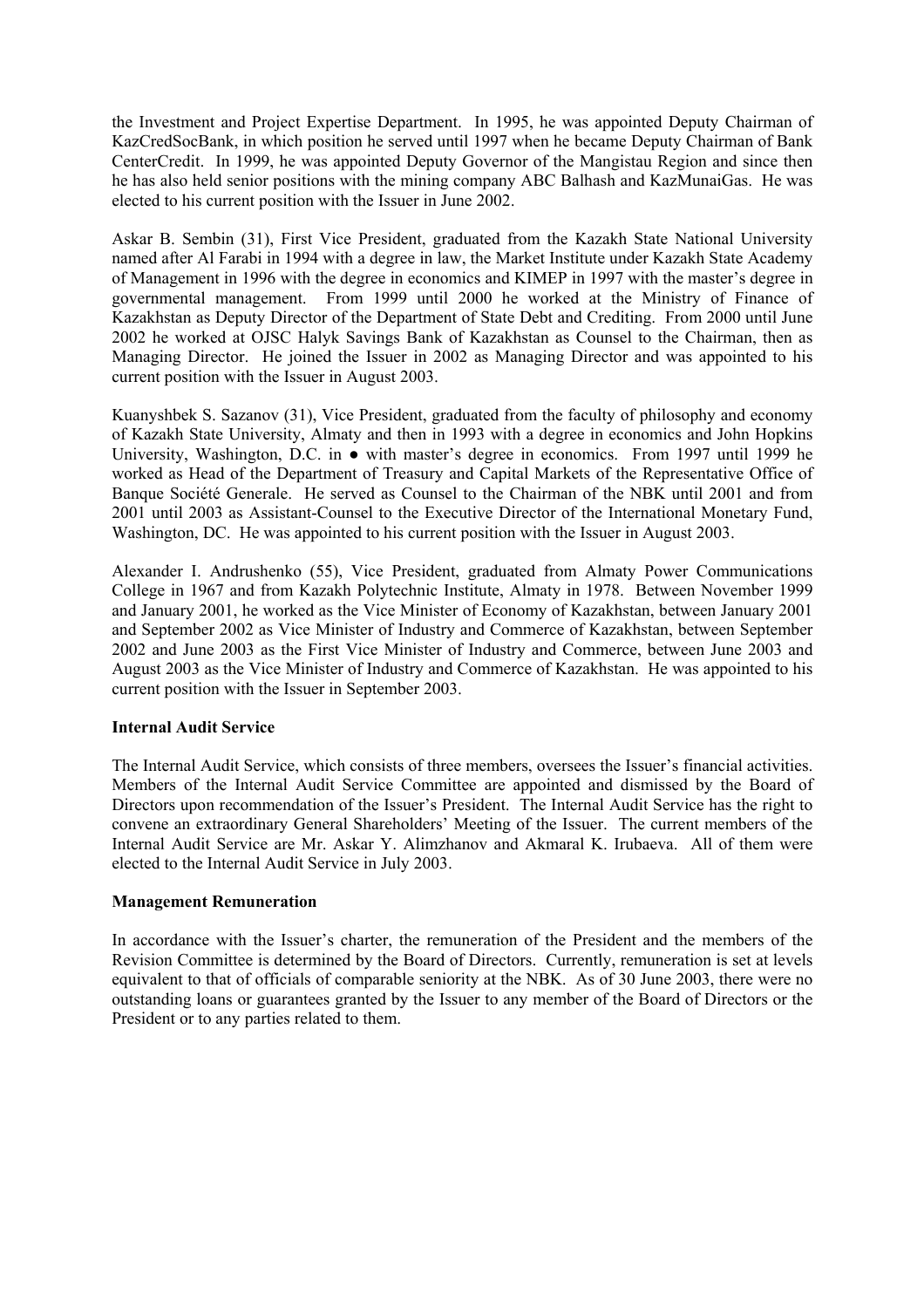#### **THE BANKING SECTOR IN KAZAKHSTAN**

#### **Introduction**

Since mid-1994 Kazakhstan has adhered to a strict macro-economic stabilisation programme, combining tight budgetary discipline, stringent monetary policy and structural economic reforms, which has sharply reduced inflation and lowered interest rates. See "Annex A — The Republic of Kazakhstan".

The Government and the NBK have also undertaken structural reforms in the banking sector, aimed at promoting consolidation and improving the overall viability of the system.

#### **The National Bank of Kazakhstan**

The NBK is the central bank of Kazakhstan. The relevant legislation, adopted in 1995, established the current legal framework of Kazakhstan's banking system. The NBK is an independent institution, but is subordinate to the President. The President has the power, *inter alia*, to appoint (with the approval of Parliament) and remove the NBK's Governor and deputy Governors, to confirm the annual report of the NBK on the recommendation of the Governor, to confirm the concept and design of the national currency, and to request information from the NBK. Grigori Marchenko was appointed Governor of the NBK in October 1999, replacing Kadyrzhan Damitov.

The principal task of the NBK is to ensure the external and internal stability of the national currency. The NBK is also empowered to develop and conduct monetary policy, organise banking settlements and the foreign exchange system with a view to the integration of Kazakhstan into the international economy, ensure stability of the monetary, financial and banking systems and protect the interests of commercial bank depositors.

The principal governing bodies of the NBK are the Executive Board and the Board of Directors. The Executive Board, the highest governing body of the NBK, consists of nine members, including the Governor, five other representatives of the NBK, a representative of the President of Kazakhstan and two representatives of the Government.

#### **BANKING**

#### **Structure of the Banking System of Kazakhstan**

Kazakhstan has a two-tier banking system, with the NBK comprising the first tier and all other commercial banks the second tier. All credit institutions (other than the Issuer) in Kazakhstan are required to be licensed and regulated by the NBK. DBK is regulated by the NBK only with respect to settlement rules, and as such, does not fall within either tier of the banking system.

#### **Banking Reform and Supervision**

Reform of the banking sector started in 1996 with the introduction of international prudential standards such as capital adequacy requirements and liquidity ratios to regulate and protect the banking system, transparency requirements as to the auditing of banks by local and international auditors, bringing accounting practices closer to IAS, and personnel training programmes.

To strengthen the banking industry, promote stability and move towards internationally accepted practices, in December 1996 the NBK adopted a regulation requiring commercial banks to draft and adopt recapitalisation and corporate enhancement plans with the aim of ensuring that banks have reasonable plans and policies, enhancing their ability to attract long-term private investors.

The NBK's Banking Supervision Department focuses on ensuring financial solvency, protecting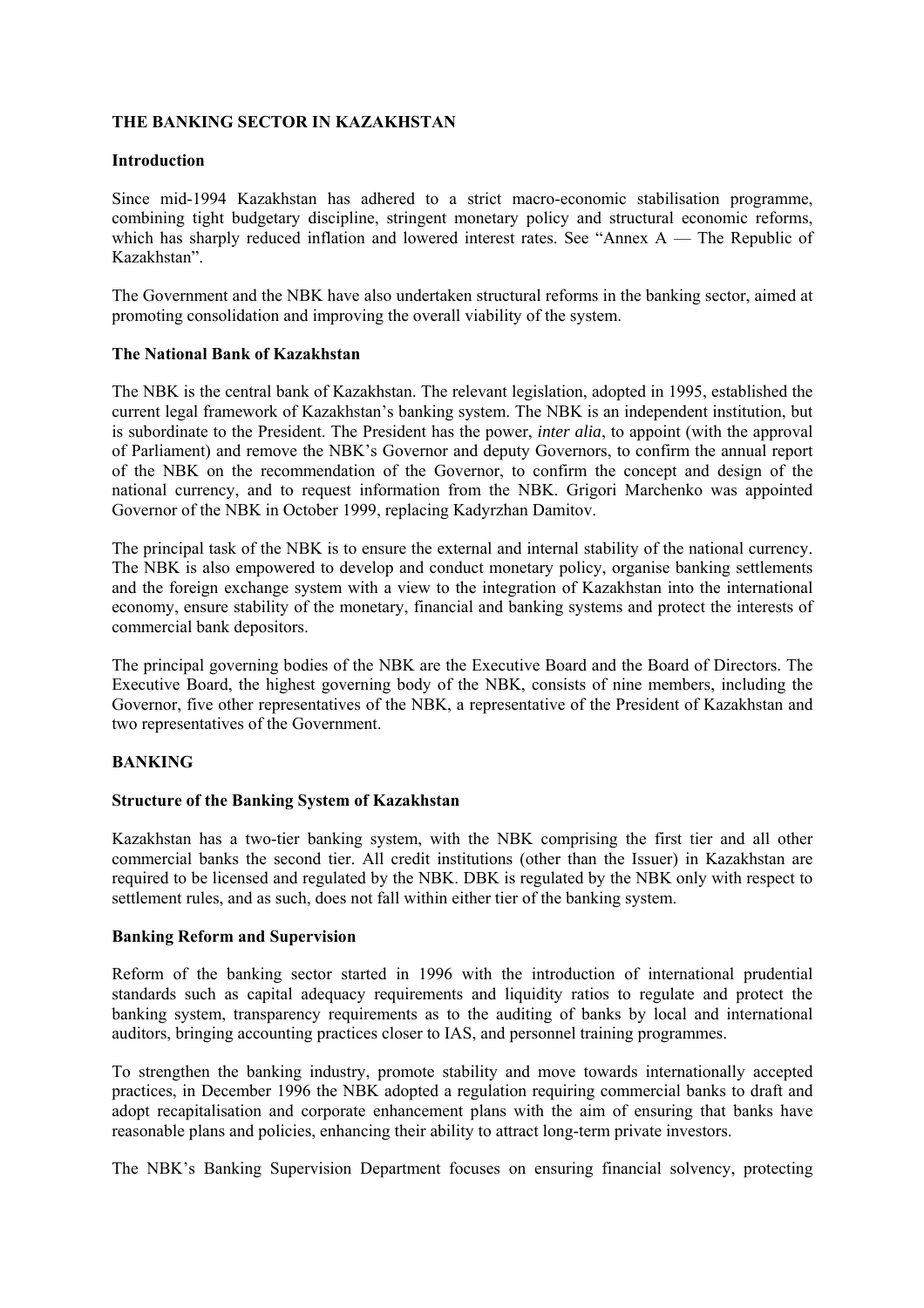depositors and maintaining a stable monetary system. The objectives of the reforms introduced in 1996 were to bring supervisory practices closer to international standards and allow for a more transparent view of banks' levels of capitalisation and exposure to financial risks. The department has now adopted guidelines for bank inspections and analysis of periodic reports submitted by commercial banks to the NBK.

The NBK also works closely with domestic banks to enhance the overall viability and solvency of the banking system. In July 1997, a number of amendments to banking legislation were adopted to enable banks to diversify their activities in the financial services sector (e.g. to manage pension and investment funds and establish leasing and insurance companies).

In December 1999, a self-funded domestic deposit insurance scheme was established and as at 30 June 2003, 21 banks, including six subsidiaries of foreign banks, were covered by the scheme. The insurance cover is presently limited to Tenge, U.S. Dollar and Euro personal time deposits up to a total of KZT400,000 plus statutory interest for Tenge accounts and KZT360,000 for U.S. Dollar and Euro accounts. As from 1 January 2004, banks that are not covered by the scheme will not be authorised to accept deposits in Kazakhstan.

In March 2001, new legislation was introduced in relation to the holding of shares in a Kazakhstani bank. A shareholding of 10 per cent. or more (whether held independently or jointly with another legal entity) now requires the approval of the NBK. Further, a foreign entity holding 10 per cent. or more of a Kazakhstani bank must have a credit rating at least as good as that of the Republic.

In June 2002, the NBK issued new prudential regulations to further enhance the credit risk policies of commercial banks.

#### **Commercial Banks**

As at 30 June 2003, there were 35 banks in Kazakhstan, down from 184 in mid-1994. This decrease was largely a result of the NBK's stringent policy towards increased capitalisation and liquidity of the banking system. The general reduction in the number of banks has largely been at the expense of small and medium sized banks. However, in October 1996, Kramds Bank, the fifth largest bank in Kazakhstan in terms of assets, was liquidated by a decision of the NBK due to violation of prudential regulations, liabilities in excess of assets and an inability to meet its obligations.

In November 2001, the Government divested its remaining 33 per cent. stake in Halyk Savings Bank, by means of a public auction. A consortium consisting of OJSC Mangistaumunaygaz and a number of limited liability partnerships won the auction. Mangistaumunaygaz extracts, transports, refines and sells oil, gas and oil products. In December 2001, the consortium, led by Mangistaumunaygaz, sold its share in Halyk Savings Bank to a group of companies, including Almaty Merchant Bank.

The NBK has taken measures to strengthen the banking industry and regularly monitors compliance with capital adequacy (in compliance with international standards set by the Basel Committee), current liquidity ratios, maximum credit exposure to single borrowers, maximum credit exposure to single borrowers for bank insiders and maximum investments in fixed and other non-financial assets and contingent obligations and limit foreign exchange positions. Additionally, the NBK has adopted regulations on problem asset classification and contingent obligations (similar to the World Bank's Guidelines for Asset Classifications) and loan loss reserves.

As at 31 December 2002, one commercial bank failed to comply with all prudential regulatory requirements, compared with one as at 31 December 2002. This bank did not meet the ratio of loan and off-balance sheet exposure to any one non-affiliated party (K3.1). The amount of paid provisioning for bad debts as at 1 June 2003 equaled KZT● billion.

As at 31 December 2002,  $\bullet$  of Kazakhstan's banks did not meet the capital adequacy ratio (K1) and  $\bullet$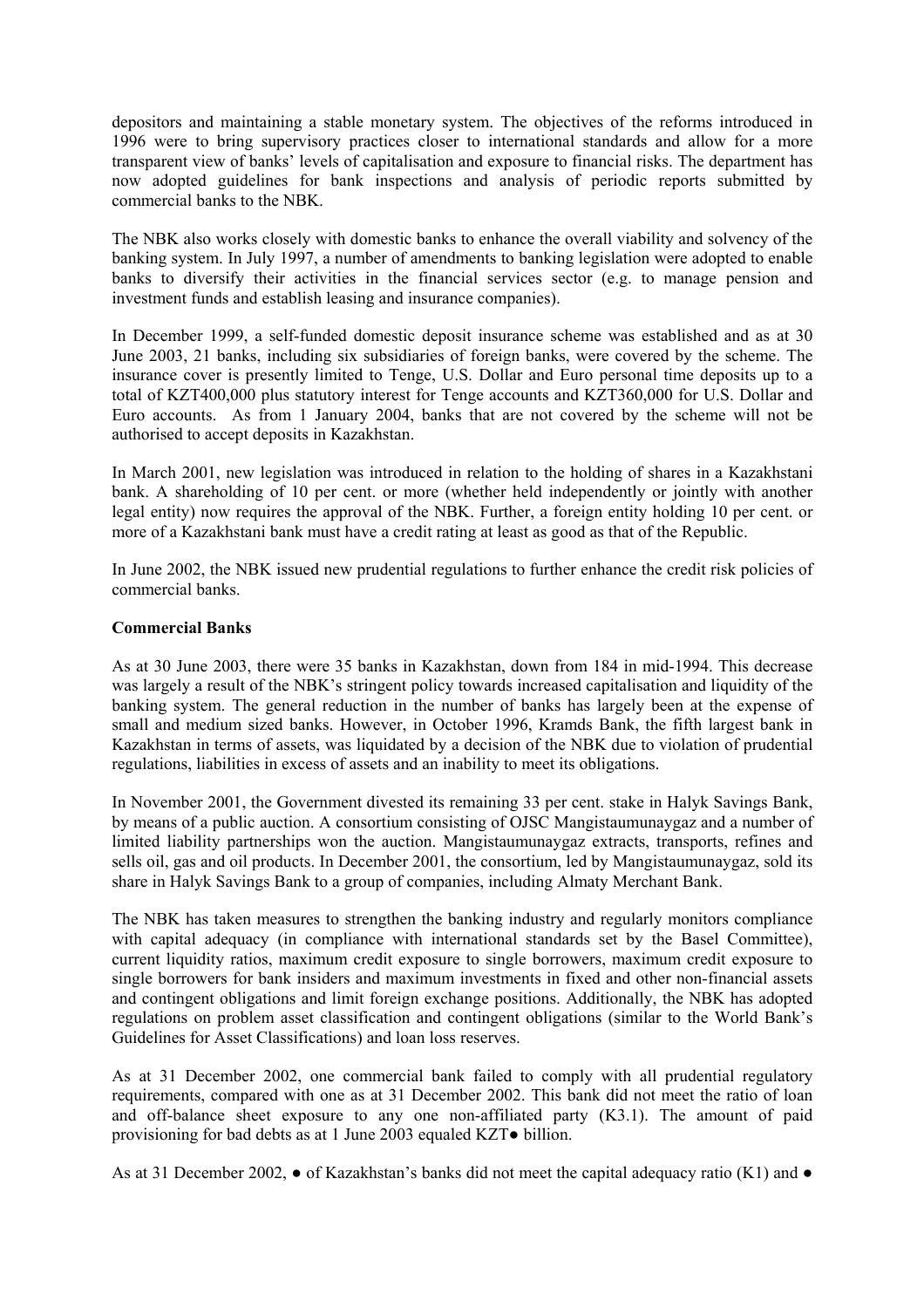bank[s] did not meet the ratio of loan and off-balance sheet exposure to any one non-affiliated party  $(K3.1)$ .

The financial standing of Kazakhstan's banks varies. As at 31 December 2002, 28 of the then 38 commercial banks had registered capital of over KZT1 billion, 6 banks had registered capital of KZT500 million to KZT1 billion and four banks had registered capital of KZT100 million to KZT500 million. Banks with registered capital of less than KZT500 million are required to submit to the NBK an application for a permit for voluntary reorganisation into an organisation performing only certain bank operations.

In mid-2001, a one-time amnesty of previously un-taxed capital was declared by the Government with the intention of injecting private sector capital into the banking system. The amnesty lasted for 30 days and resulted in the equivalent of approximately U.S.\$480 million being transferred to accounts with Kazakhstani banks. To further encourage the use of such accounts and to avoid any potential tax claims against the owners of such accounts, all tax declarations for the preceding ten years were destroyed.

#### **Foreign Capital in the Banking Sector**

The liberalisation of the economy in Kazakhstan in recent years has resulted in a number of foreign companies, including banks, establishing operations in Kazakhstan through direct investment and otherwise participating in the banking and financial services sector. A foreign bank may not open a branch in Kazakhstan; to operate as a bank, a Kazakhstan legal entity must be created. The bank may be a subsidiary or a joint venture.

Under relevant legislation, "a bank with foreign participation" is defined as a bank with more than one-third foreign ownership. Banks with less than one-third foreign ownership are considered domestic banks. As at 30 June 2003 there were 16 banks with foreign participation operating in Kazakhstan, including ABN AMRO Bank Kazakhstan, Citibank Kazakhstan and HSBC.

Furthermore, the aggregate registered capital of banks with foreign shareholders may not exceed 50 per cent. of the aggregate registered capital of all Kazakhstan banks unless permitted by the NBK. As at 31 December 2002, the aggregate registered capital of all banks with foreign shareholders represented approximately 17.2 per cent. of the aggregate registered capital of all Kazakhstan banks.

For a foreign bank to establish a subsidiary or joint venture where it has more than a 50 per cent. interest, the foreign bank must initially maintain a representative office in Kazakhstan for at least one year. A number of foreign banks have opened representative offices in Kazakhstan and now have local operating subsidiaries. These include Dresdner Bank, Deutsche Bank, CCF, Commerzbank and ING Bank.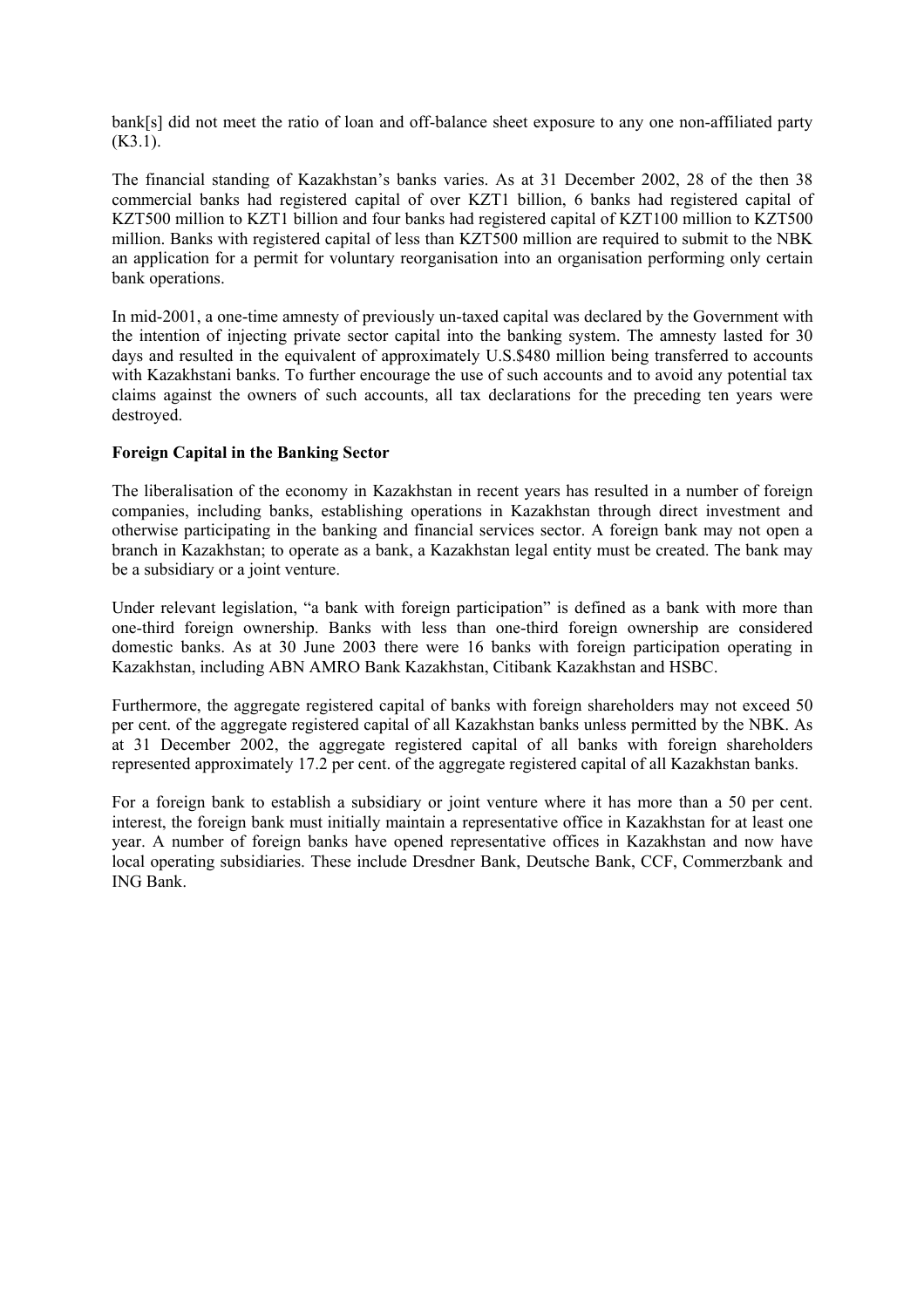## **TAXATION**

*The following is a general description of certain tax considerations relating to the Notes. It does not purport to be a complete analysis of all tax considerations relating to the Notes, whether in those countries or elsewhere. Prospective purchasers of Notes should consult their own tax advisers as to which countries' tax laws could be relevant to acquiring, holding and disposing of Notes and receiving payments of interest, principal and/or other amounts under the Notes and the consequences of such actions under the tax laws of those countries. This summary is based upon the law as in effect on the date of this Offering Circular and is subject to any change in law that may take effect after such date.*

#### **KAZAKHSTAN TAXATION**

Under Kazakhstan's laws as presently in effect, payments of principal and interest on the Notes to an individual who is a non-resident of Kazakhstan or to a legal entity that is neither established in accordance with the legislation of Kazakhstan, nor has its actual governing body (place of actual management ) in, nor maintains a permanent establishment in, Kazakhstan or otherwise has no taxable presence in Kazakhstan (together, "Non-Kazakhstan Holders") will not be subject to taxation in Kazakhstan and no withholding tax will be required on any such payment. The Issuer has agreed, however, to pay additional amounts in respect of such withholding, if subsequently required. See "Terms and Conditions of the Notes—Condition 12 Taxation".

Gains realised by Non-Kazakhstan Holders or residents of Kazakhstan, or non-residents who maintain a permanent establishment in Kazakhstan (together, "Kazakhstan Holders") derived from the disposal, sale, exchange or transfer of the Notes in Kazakhstan will not be subject to Kazakhstan withholding tax only if the Notes are included in the A or B lists of the Kazakhstan Stock Exchange. Otherwise, such gains realised by Non-Kazakhstan Holders will be subject to Kazakhstan withholding tax at a rate of 20 per cent., unless reduced or exempt by an applicable double taxation treaty. Such gains realised by Kazakhstan Holders will be subject to Kazakhstan income tax at a rate of 30 per cent.

#### **EUROPEAN UNION DIRECTIVE ON THE TAXATION OF SAVINGS INCOME**

The European Union has formally adopted a new Directive regarding the taxation of savings income (European Union Directive 2003/48/EC). Subject to a number of important conditions being met, Member States will generally be required to provide to the tax authorities of another Member State details of payments of interest or other similar income paid by a person within its jurisdiction to an individual resident in that other Member State, subject to the right of certain Member States (Belgium, Luxembourg, and Austria) to opt instead for a withholding system for a transitional period in relation to such payments. The Directive will, subject to certain conditions being met, apply from 1 January 2005.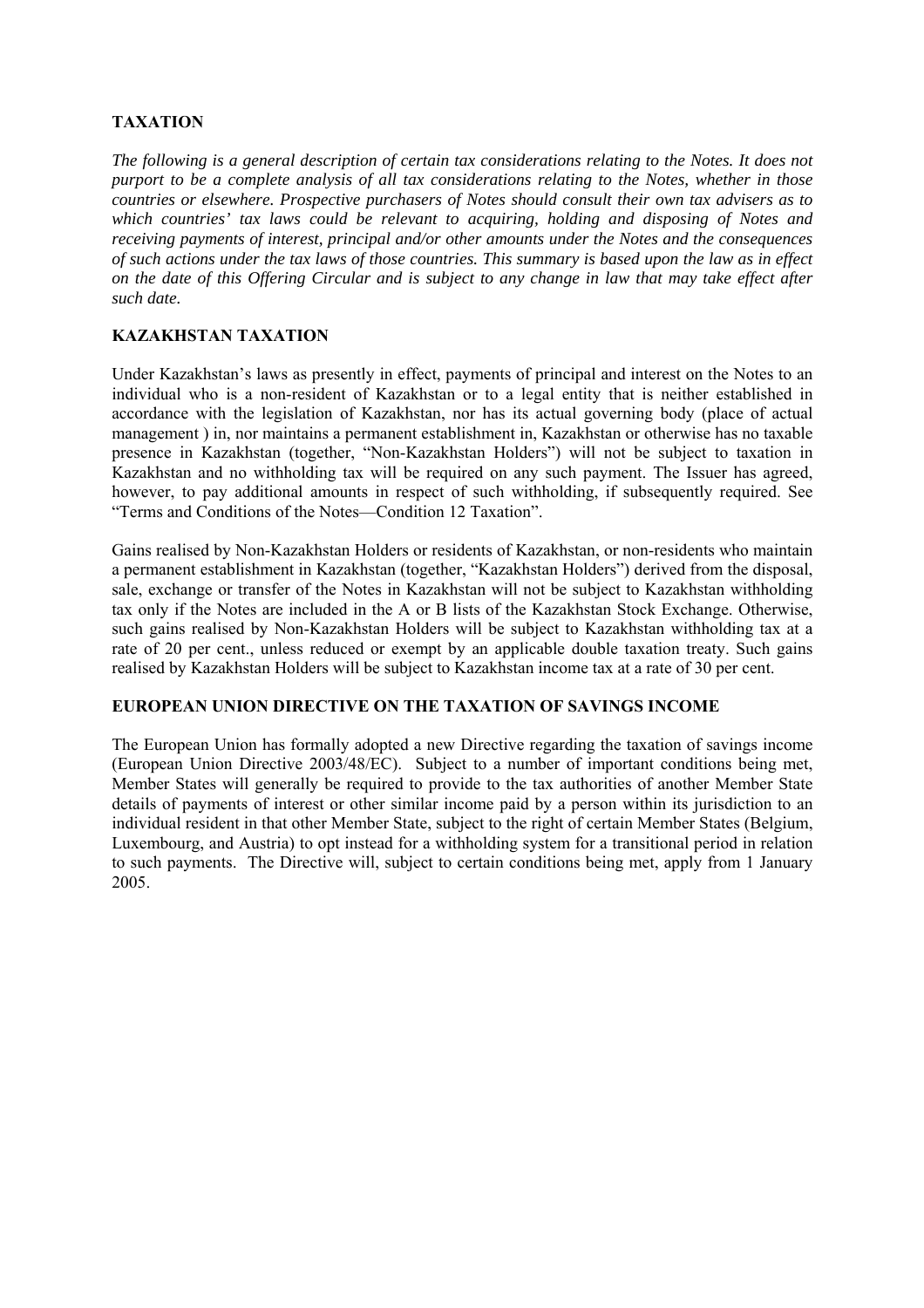#### **SUBSCRIPTION AND SALE**

Notes may be sold from time to time by the Issuer to any one or more of UBS Limited and any other dealer appointed under the terms of the Programme Agreement (as defined below) (together, the "Dealers"). The arrangements under which Notes may from time to time be agreed to be sold by the Issuer to, and purchased by, Dealers are set out in a Programme Agreement dated 27 September 2002 (as amended from time to time, the "Programme Agreement") and made between the Issuer and the Dealers. Any such agreement will, *inter alia*, make provision for the form and terms and conditions of the relevant Notes, the price at which such Notes will be purchased by the Dealers and the commissions or other agreed deductibles (if any) payable or allowable by the Issuer in respect of such purchase. The Programme Agreement makes provision for the resignation or termination of appointment of existing Dealers and for the appointment of additional or other Dealers either generally in respect of the Programme or in relation to a particular Tranche of Notes.

#### **UNITED STATES OF AMERICA**

The Notes have not been and will not be registered under the Securities Act and may not be offered or sold within the United States or to, or for the account or benefit of, U.S. persons except in certain transactions exempt from the registration requirements of the Securities Act. Terms used in this paragraph have the meanings given to them by Regulation S under the Securities Act.

The Notes are subject to U.S. tax law requirements and may not be offered, sold or delivered within the United States or its possessions or to a United States person, except in certain transactions permitted by U.S. tax regulations. Terms used in this paragraph have the meanings given to them by the United States Internal Revenue Code or 1986 and regulations thereunder.

Each Dealer has agreed and each further Dealer appointed under the Programme will be required to agree, that it will not offer, sell or deliver any Notes, (a) as part of their distribution at any time, or (b) otherwise until 40 days after the completion of the distribution of the Notes comprising the relevant Tranche, as certified to the Principal Paying Agent or the Issuer by such Dealer (or, in the case of a sale of a Tranche of Notes to or through more than one Dealer, by each of such Dealers as to the Notes of such Tranche purchased by or through it, in which case the Principal Paying Agent or the Issuer shall notify each such Dealer when all such Dealers have so certified) within the United States or to, or for the account or benefit of, U.S. persons, and such Dealer will have sent to each dealer to which it sells Notes during the distribution compliance period relating thereto a confirmation or other notice setting forth the restrictions on offers and sales of the Notes within the United States or to, or for the account or benefit of, U.S. persons. Terms used in this paragraph have the meanings given to them by Regulation S under the Securities Act.

In addition, until 40 days after the commencement of the offering of Notes comprising any Tranche, any offer or sale of Notes within the United States by any dealer (whether or not participating in the offering) may violate the registration requirements of the Securities Act.

This Offering Circular has been prepared by the Issuer for use in connection with the offer and sale of the Notes outside the United States. The Issuer and the Dealers reserve the right to reject any offer to purchase the Notes, in whole or in part, for any reason. This Offering Circular does not constitute an offer to any person in the United States. Distribution of this Offering Circular by any non-U.S. person outside the United States to any U.S. person or to any other person within the United States, is unauthorised and any disclosure without the prior written consent of the Issuer of any of its contents to any such U.S. person or other person within the United States, is prohibited.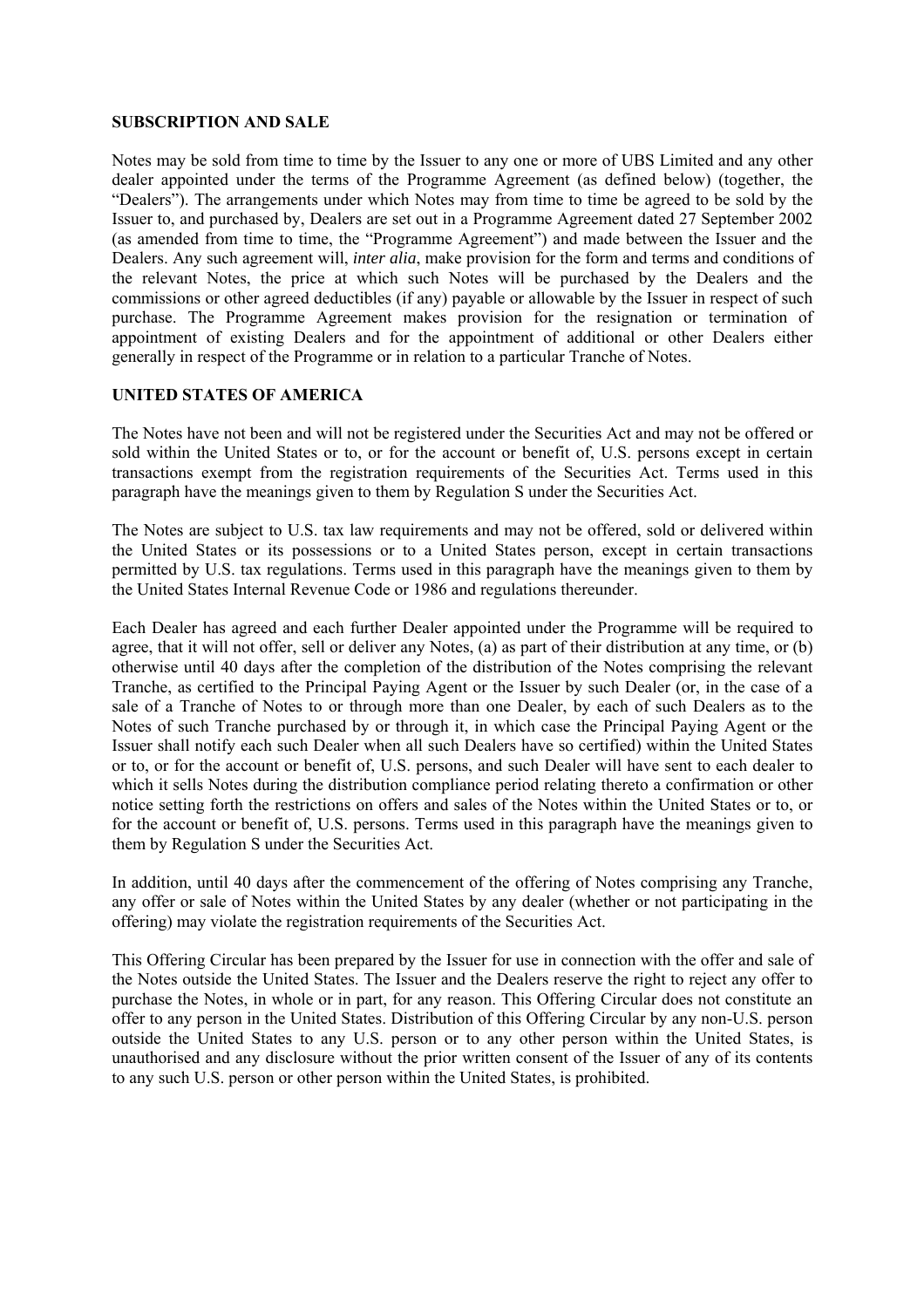#### **UNITED KINGDOM**

Each Dealer has represented warranted and agreed that:

- (a) in relation to Notes which have a maturity of one year or more, it has not offered or sold and, prior to the expiry of a period of six months from the Issue Date of such Notes, will not offer to sell any such Notes to persons in the United Kingdom except to persons whose ordinary activities involve them in acquiring, holding, managing or disposing of investments (as principal or agent) for the purposes of their businesses or otherwise in circumstances which have not resulted and will not result in an offer to the public in the United Kingdom within the meaning of the Regulations;
- (b) in relation to any Notes which have a maturity of less than one year, (i) it is a person whose ordinary activities involve it in acquiring, holding, managing or disposing of investments (as principal or agent) for the purposes of its business and (ii) it has not offered or sold and will not offer or sell any Notes other than to persons whose ordinary activities involve them in acquiring, holding, managing or disposing of investments (as principal or agent) for the purposes of their businesses or who it is reasonable to expect will acquire, hold, manage or dispose of investments (as principal or agent) for the purposes of their businesses where the issue of the Notes would otherwise constitute a contravention of Section 19 of the FSMA by the Issuer;
- (c) it has only communicated or caused to be communicated and will only communicate or cause to be communicated any invitation or inducement to engage in investment activity (within the meaning of section 21 of the FSMA) received by it in connection with the issue or sale of any Notes in circumstances in which section 21(1) of the FSMA does not apply to the Issuer; and
- (d) it has complied and will comply with all applicable provisions of the FSMA with respect to anything done by it in relation to such Notes in, from or otherwise involving the United Kingdom.

#### **REPUBLIC OF KAZAKHSTAN**

Each Dealer has agreed that it will not, directly or indirectly, offer for subscription or purchase or issue invitations to subscribe for or buy or sell the Notes or distribute any draft or definitive document in relation to any such offer, invitation or sale in Kazakhstan except in compliance with the laws of Kazakhstan.

## **JAPAN**

The Notes have not been and will not be registered under the Securities and Exchange Law of Japan and, accordingly, each Dealer has undertaken that it will not offer or sell any Notes directly or indirectly, in Japan or to, or for the benefit of, any Japanese Person or to others for re-offering or resale, directly or indirectly, in Japan or to any Japanese Person except under circumstances which will result in compliance with all applicable laws, regulations and guidelines promulgated by the relevant Japanese governmental and regulatory authorities and in effect at the relevant time. For the purposes of this paragraph, "Japanese Person" shall mean any person resident in Japan, including any corporation or other entity organised under the laws of Japan.

#### **SWITZERLAND**

Each Dealer has agreed that any issue of Notes denominated in Swiss Francs will be in compliance with the guidelines of the Swiss National Bank regarding issues of Swiss Franc denominated debt securities.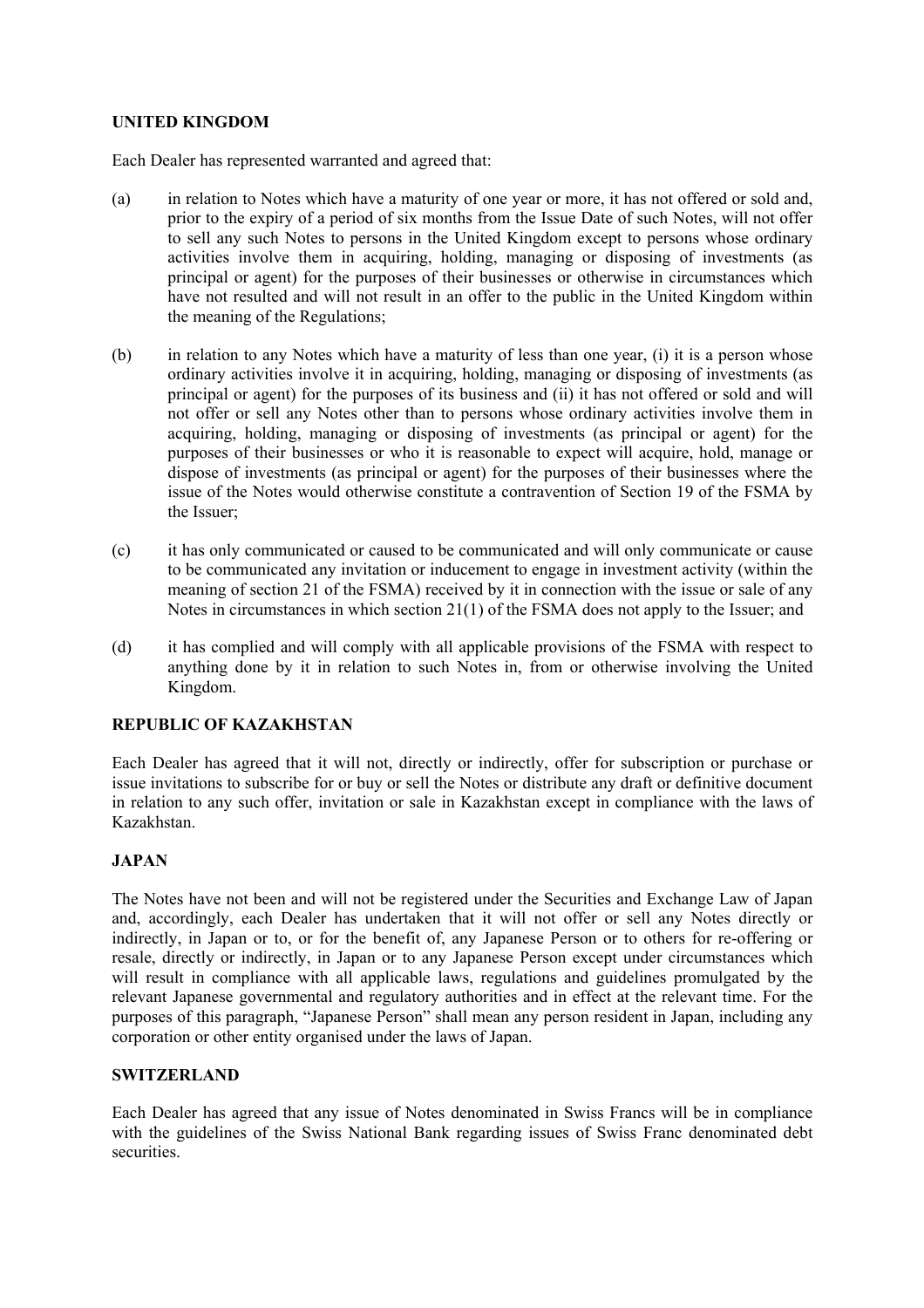#### **REPUBLIC OF FRANCE**

In France, neither this Offering Circular nor any other offering material relating to the Notes has been submitted to the clearance procedures of the *Commission des opérations de bourse*. The Notes have not been offered or sold and will not be offered or sold, directly or indirectly, to the public in France and neither this Offering Circular nor any other offering material relating to the Notes has been distributed or caused to be distributed and will be distributed or caused to be distributed to the public in France, and such offers, sales and distributions will be made in France only to qualified investors (*investisseurs qualifiés*) as defined in and in accordance with articles L.411-1 and L.411-2 of the French Code *monétaire et financier* and French Decree No. 98-880 dated 1 October 1998 relating to offers to qualified investors.

#### **REPUBLIC OF ITALY**

The public in Italy may not be solicited in connection with the offering of any Notes and Notes may not be offered, sold or delivered in Italy nor may copies of this prospectus or any Pricing Supplement or other offering materials relating to the Notes be distributed in Italy unless such activities (i) are carried out by or through intermediaries authorized to perform investment services in Italy, (ii) either do not qualify as solicitation of investment or qualify as a solicitation exempted from the requirement of a prospectus approved by the *Commissione Nazionale per le Societa e la Borsa* ("CONSOB") and (iii) are carried out in compliance with applicable CONSOB and banking regulations, including any relevant limitations which the Bank of Italy may impose upon the offer or sale of the Notes in Italy. Pursuant to Section 129 of the Legislative Decree No. 385 of September 1, 1993, the offer, sale or transfer of Notes to Italian investors is conditioned upon obtaining authorization from the Bank of Italy. Any investor purchasing Notes is solely responsible for ensuring that any offer or resale of the Notes it has purchased occurs in compliance with applicable laws and regulations.

#### **GENERAL**

Other than with respect to the admission to listing, trading and/or quotation by such one or more listing authorities, stock exchanges and/or quotation systems as may be specified in the Pricing Supplement, no action has been or will be taken in any country or jurisdiction by the Issuer or the Dealers that would permit a public offering of Notes, or possession or distribution of any offering material in relation thereto, in any country or jurisdiction where action for that purpose is required. Persons into whose hands the Offering Circular or any Pricing Supplement comes are required by the Issuer and the Dealers to comply with all applicable laws and regulations in each country or jurisdiction in or from which they purchase, offer, sell or deliver Notes or have in their possession or distribute such offering material, in all cases at their own expense.

The Programme Agreement provides that the Dealers shall not be bound by any of the restrictions relating to any specific jurisdiction (set out above) to the extent that such restrictions shall, as a result of change(s) or change(s) in official interpretation, after the date hereof, of applicable laws and regulations, no longer be applicable but without prejudice to the obligations of the Dealers described in the paragraph above.

Selling restrictions may be supplemented or modified with the agreement of the Issuer. Any such supplement or modification will be set out in the relevant Pricing Supplement (in the case of a supplement or modification relevant only to a particular Tranche of Notes) or (in any other case) in a supplement to this document.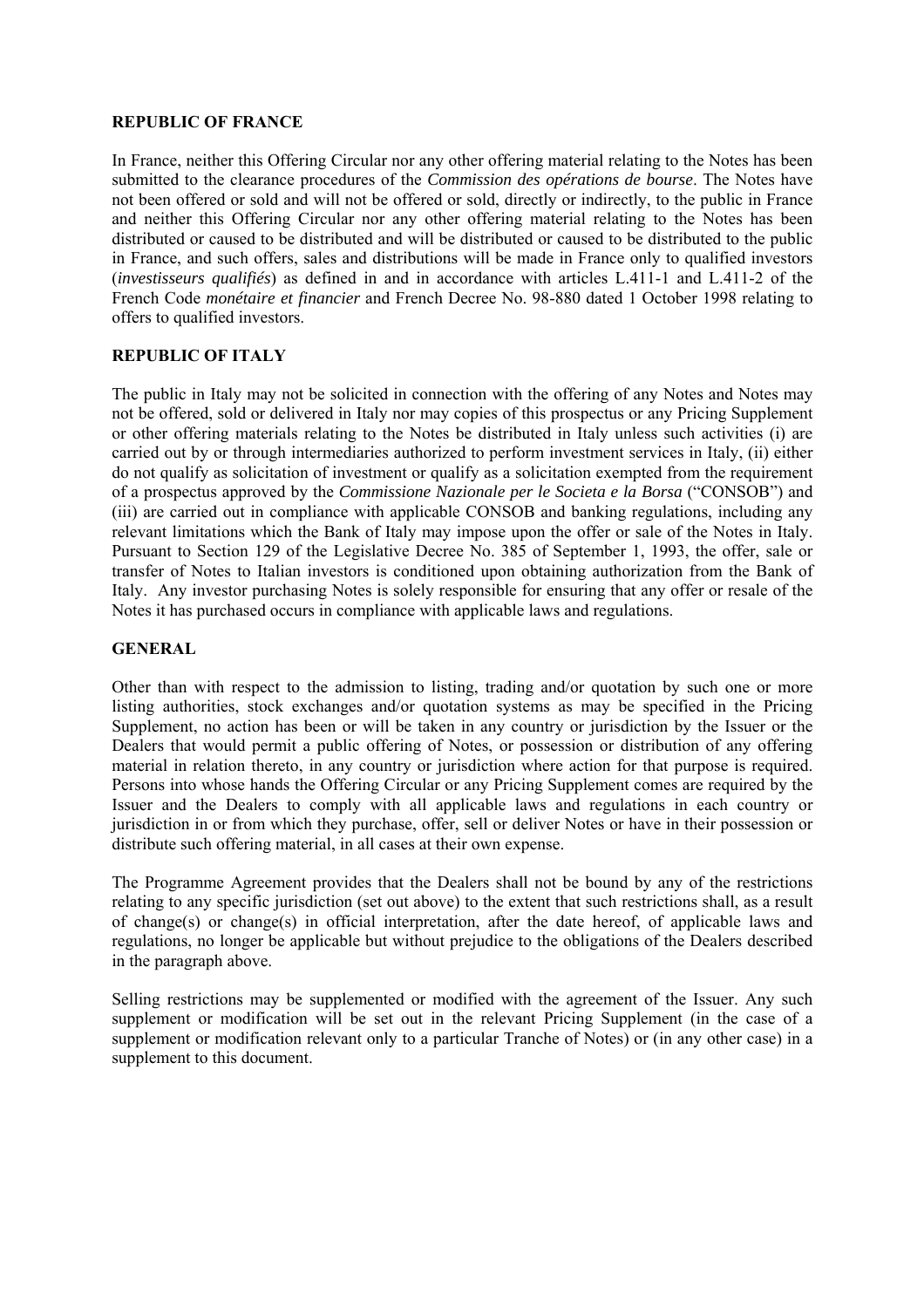#### **GENERAL INFORMATION**

#### **LISTING**

Application has been made to list Notes issued under the Programme on the Luxembourg Stock Exchange and, in connection therewith, the Luxembourg Stock Exchange has assigned registration number 12766 to the Programme. Prior to the listing of any Notes, the constitutional documents of the Issuer and the legal notice relating to the issue will be registered with the Registre de Commerce et des Sociétés in Luxembourg, where copies of these documents may be obtained upon request.

However, Notes may be issued pursuant to the Programme which will not be listed on the Luxembourg Stock Exchange or any other stock exchange or which will be listed on such stock exchange as the Issuer and the relevant Dealer(s) may agree.

#### **AUTHORISATIONS**

The establishment of the Programme was authorised by a duly convened meeting of the General Shareholders' of the Issuer held on 2 September 2002. The Issuer has obtained or will obtain from time to time all necessary consents, approvals and authorisations in connection with the issue and performance of the Notes.

#### **CLEARING OF THE NOTES**

The Notes have been accepted for clearance through Euroclear and Clearstream, Luxembourg. The appropriate common code and the International Securities Identification Number in relation to the Notes of each Series will be specified in the Pricing Supplement relating thereto. The relevant Pricing Supplement shall specify any other clearing system as shall have accepted the relevant Notes for clearance together with any further appropriate information.

#### **USE OF PROCEEDS**

The net proceeds of the issue of each Tranche of Notes will be applied by the Issuer for the funding of various investment projects and trade finance in Kazakhstan.

#### **LITIGATION**

Save as disclosed in this Offering Circular, there are no litigation or arbitration proceedings against or affecting the Issuer or any of its assets or revenues, nor is the Issuer aware of any pending or threatened proceedings of such kind, which are or might be material in the context of the Programme or the issue of the Notes thereunder.

#### **NO SIGNIFICANT CHANGE**

Save as disclosed in this Offering Circular and since the last day of the financial period in respect of which the most recent audited financial statements of the Issuer have been prepared, there has been no adverse change, or any development reasonably likely to involve an adverse change, in the condition (financial or otherwise) or general affairs of the Issuer that is material in the context of the Programme or the issue of the Notes thereunder;

#### **DOCUMENTS AVAILABLE FOR INSPECTION**

For so long as the Programme remains in effect or any Notes shall be outstanding, copies and, where appropriate, English translations of the following documents may be inspected during normal business hours at the specified office of the Principal Paying Agent and the Paying Agent having its specified office in Luxembourg, namely: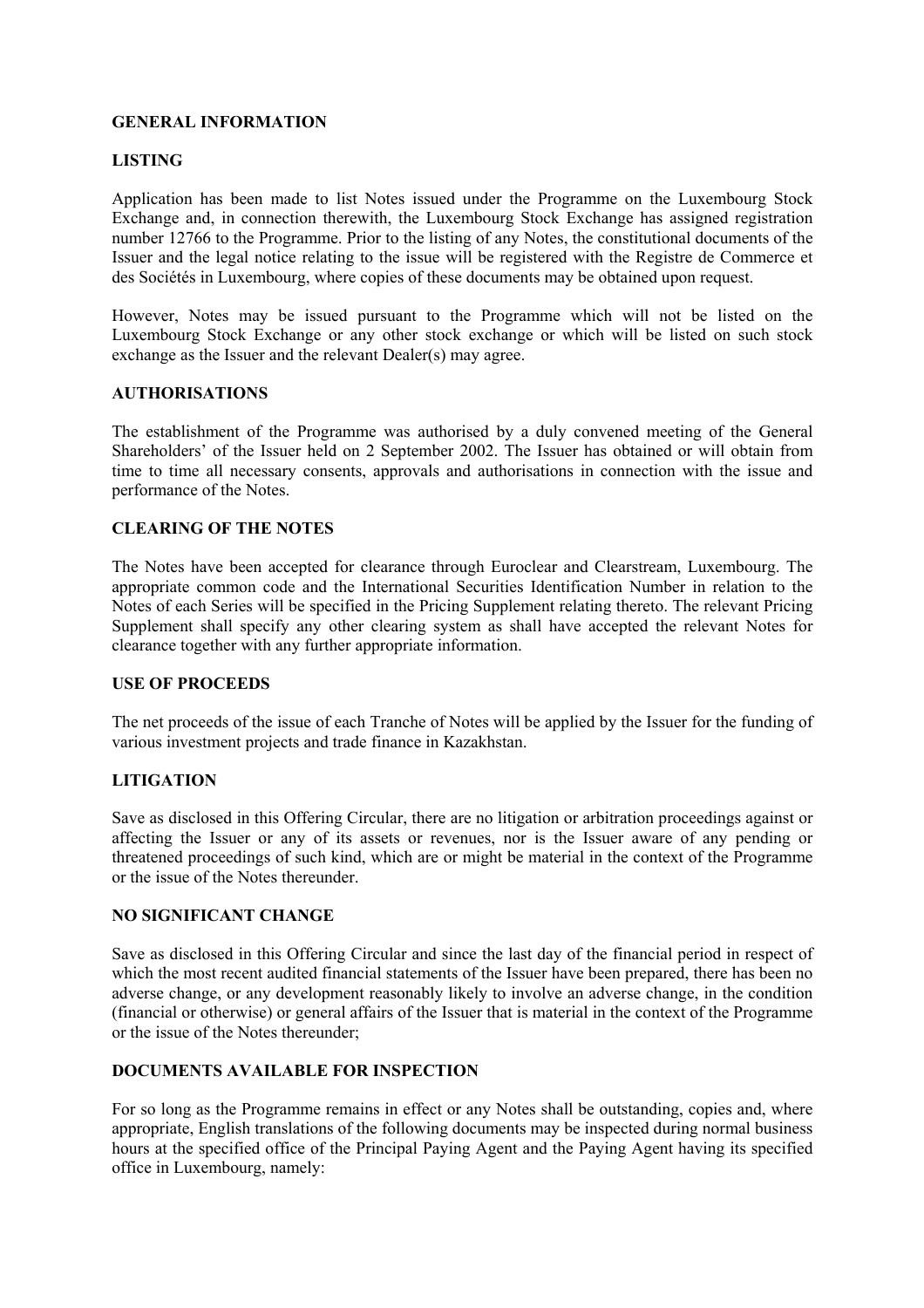- (a) the Agency Agreement;
- (b) the Trust Deed (which contains the forms of the Notes in global and definitive form);
- (c) the Procedures Memorandum;
- (d) any Pricing Supplement relating to Notes which are listed on any stock exchange (in the case of any Notes which are not listed on any stock exchange, copies of the relevant Pricing Supplement will only be available for inspection by the relevant Noteholders); and
- (e) the Law on Development Bank of Kazakhstan dated 25 April 2001, as amended.

#### **FINANCIAL STATEMENTS AVAILABLE**

For so long as the Programme remains in effect or any Notes shall be outstanding, copies and, where appropriate, English translations of the following documents may be obtained during normal business hours at the specified office of the Principal Paying Agent, namely:

- (a) the most recent publicly available annual report of the Issuer beginning with the annual report containing the financial statements for the year ended 31 December 2001;
- (b) the audited interim financial statements of the Issuer for the period from 1 January to 30 June 2003; and
- (c) the most recent publicly available unaudited financial statements (if any) of the Issuer.

The Issuer does not publish interim financial statements, although solely for the purpose of the establishment of the Programme, the Issuer published the interim financial statements referred to in paragraph (b) above. The Issuer does not intend to publish interim financial statements in the future.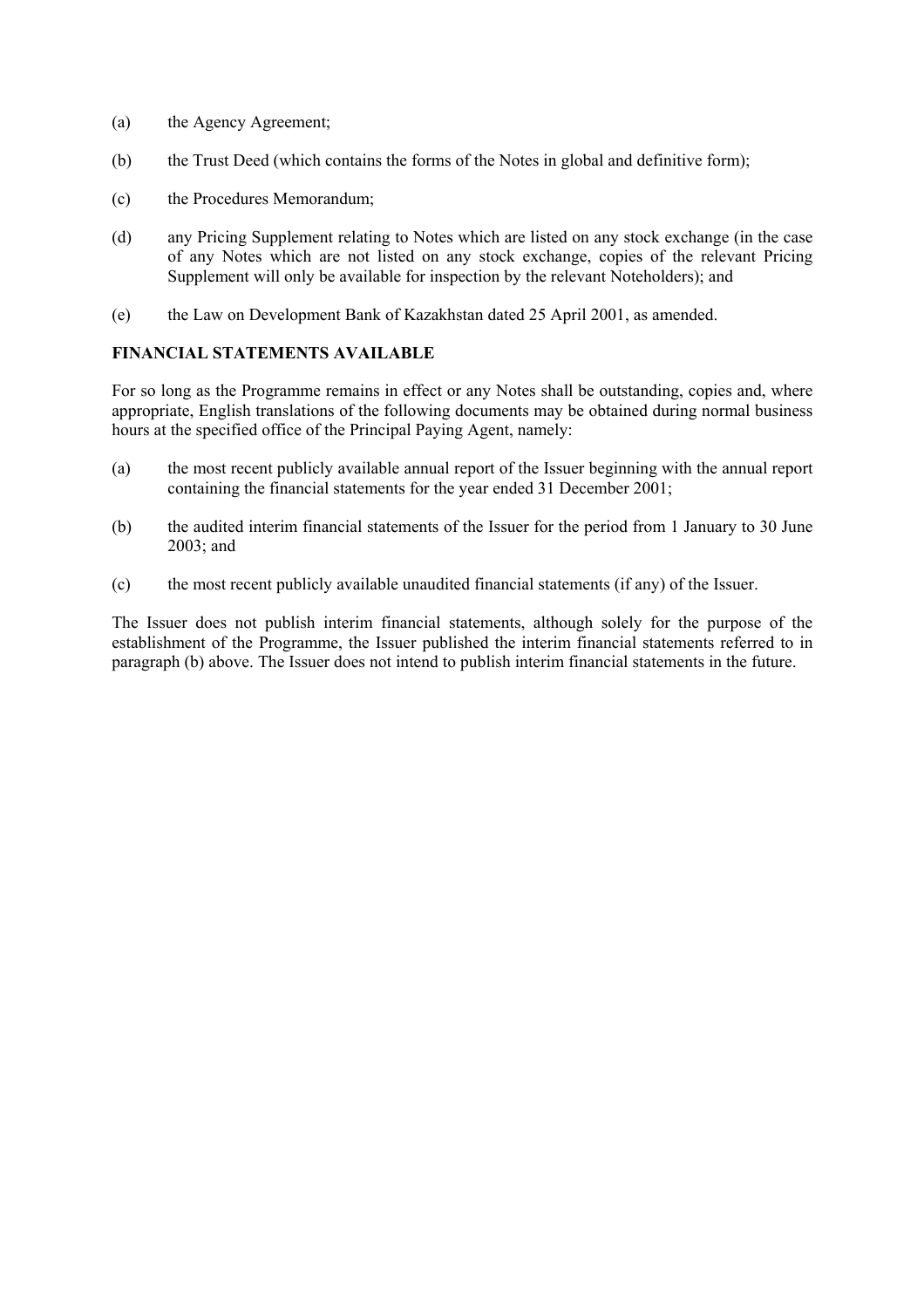## FINANCIAL STATEMENTS AND AUDITORS' REPORTS

## **CONTENTS**

## For the period from 1 January to 30 June 2002

## For the Period from 1 January to 31 December 2002

## For the Period from 1 January to 30 June 2003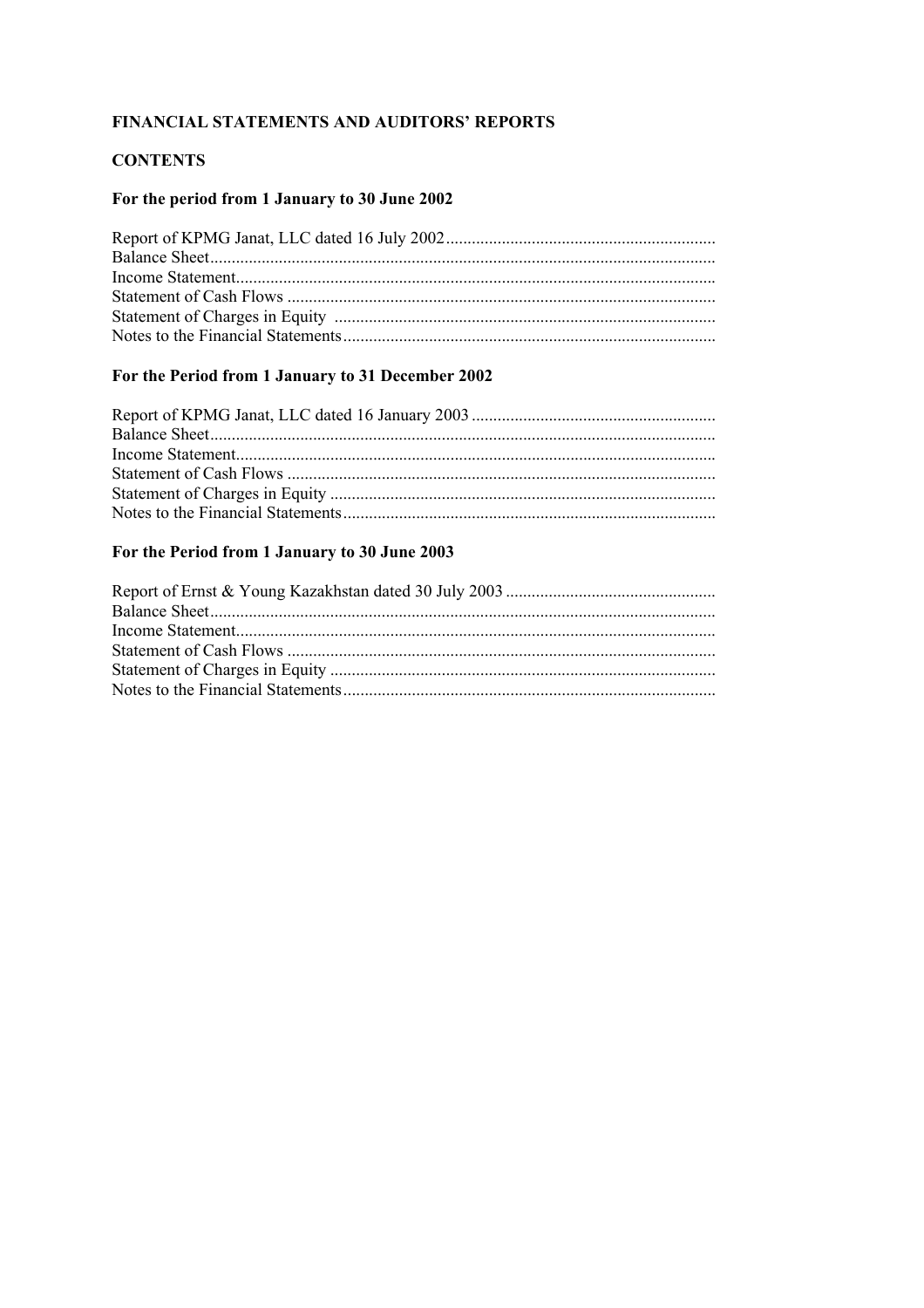## [**FINANCIAL STATEMENTS TO FOLLOW**]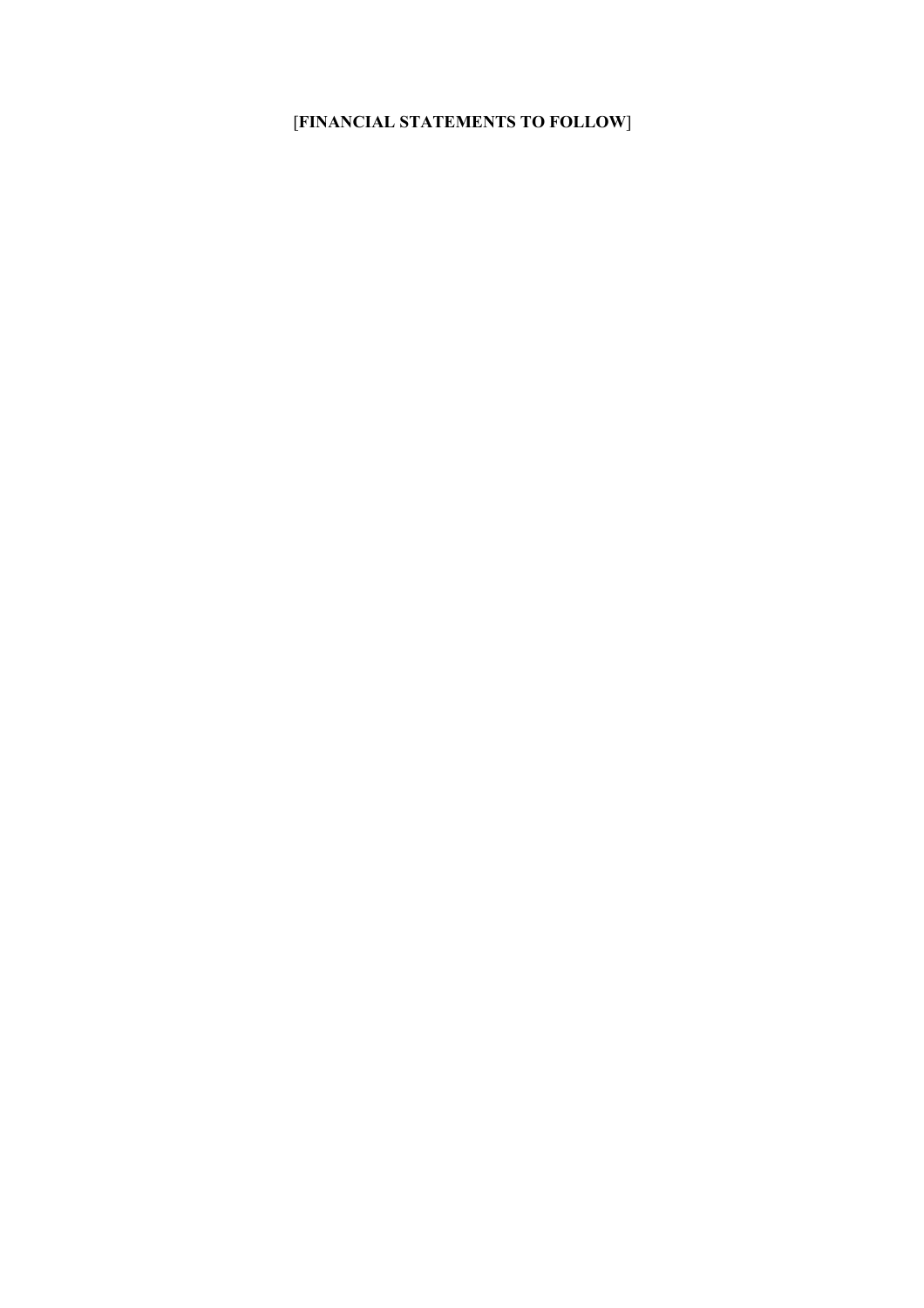ANNEX A

# **[REPUBLIC OF KAZAKHSTAN TO FOLLOW]**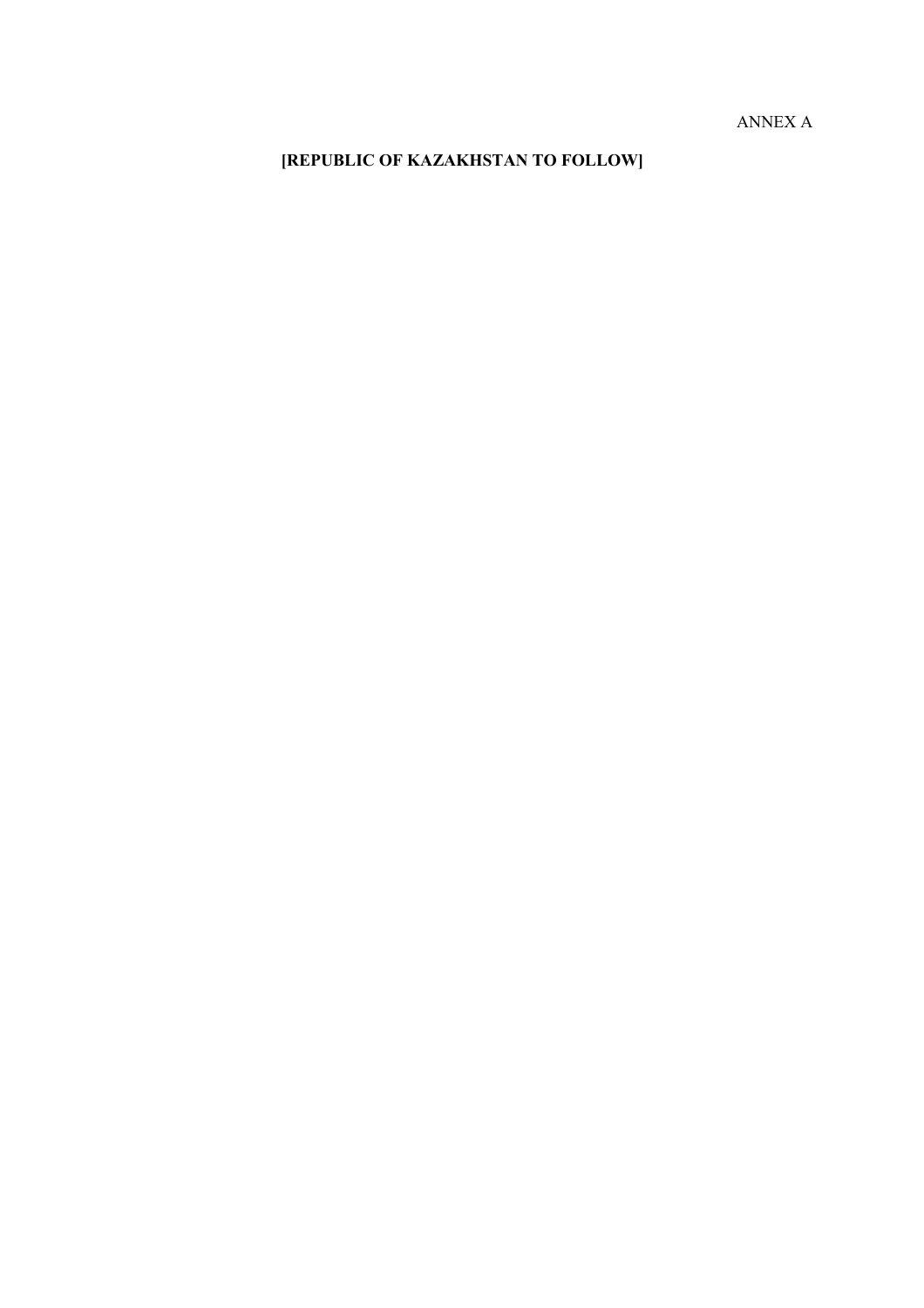## **MINISTRY OF ECONOMY AND BUDGET PLANNING COMFORT LETTER**

## **LETTER OF COMFORT**

[**TEXT OF LETTER TO FOLLOW**]